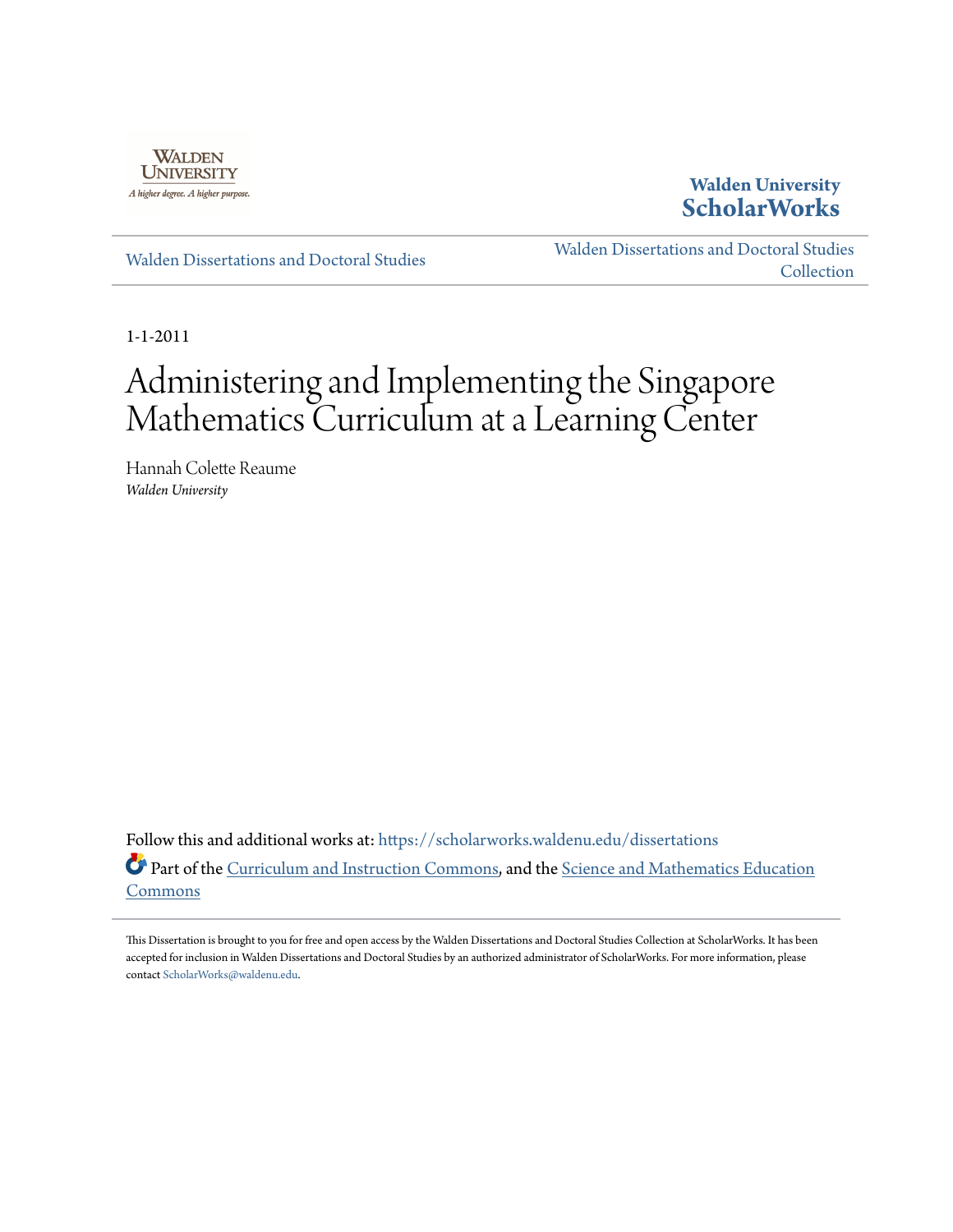## **Walden University**

## COLLEGE OF EDUCATION

This is to certify that the doctoral study by

Hannah Reaume

has been found to be complete and satisfactory in all respects, and that any and all revisions required by the review committee have been made.

Review Committee Dr. Tom Cavanagh, Committee Chairperson, Education Faculty Dr. Kathleen Maury, Committee Member, Education Faculty Dr. Karen Hunt, University Reviewer, Education Faculty

Chief Academic Officer

Eric Riedel, Ph.D.

Walden University 2013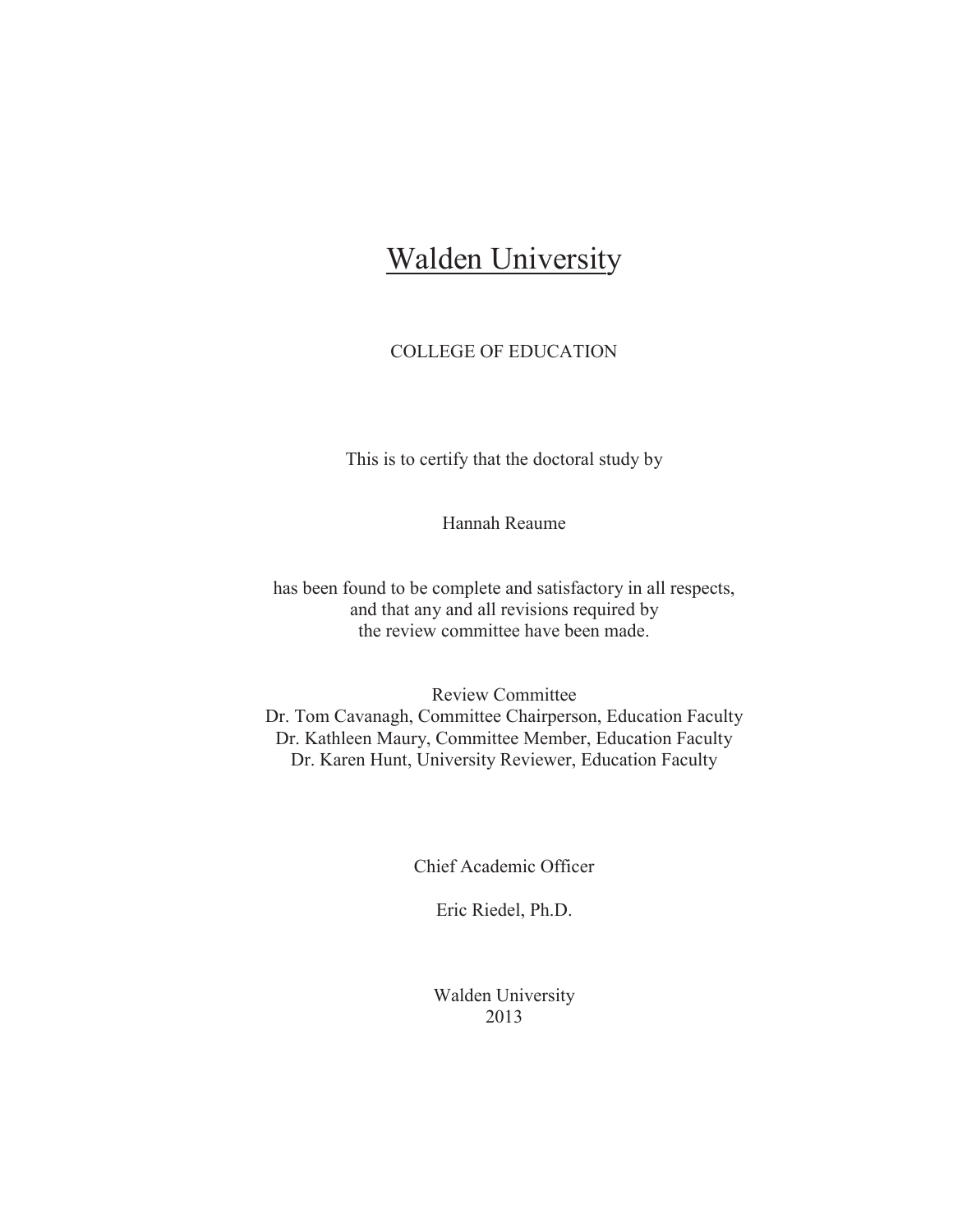## Abstract

Administering and Implementing the Singapore Mathematics Curriculum at a Learning

**Center** 

by

Hannah Colette Reaume

MA, Piedmont College, 2009

BS, Piedmont College, 2008

Doctoral Study Submitted in Fulfillment

of the Requirements for the Degree of

Doctor of Education

Teacher Leadership

Walden University

December 2013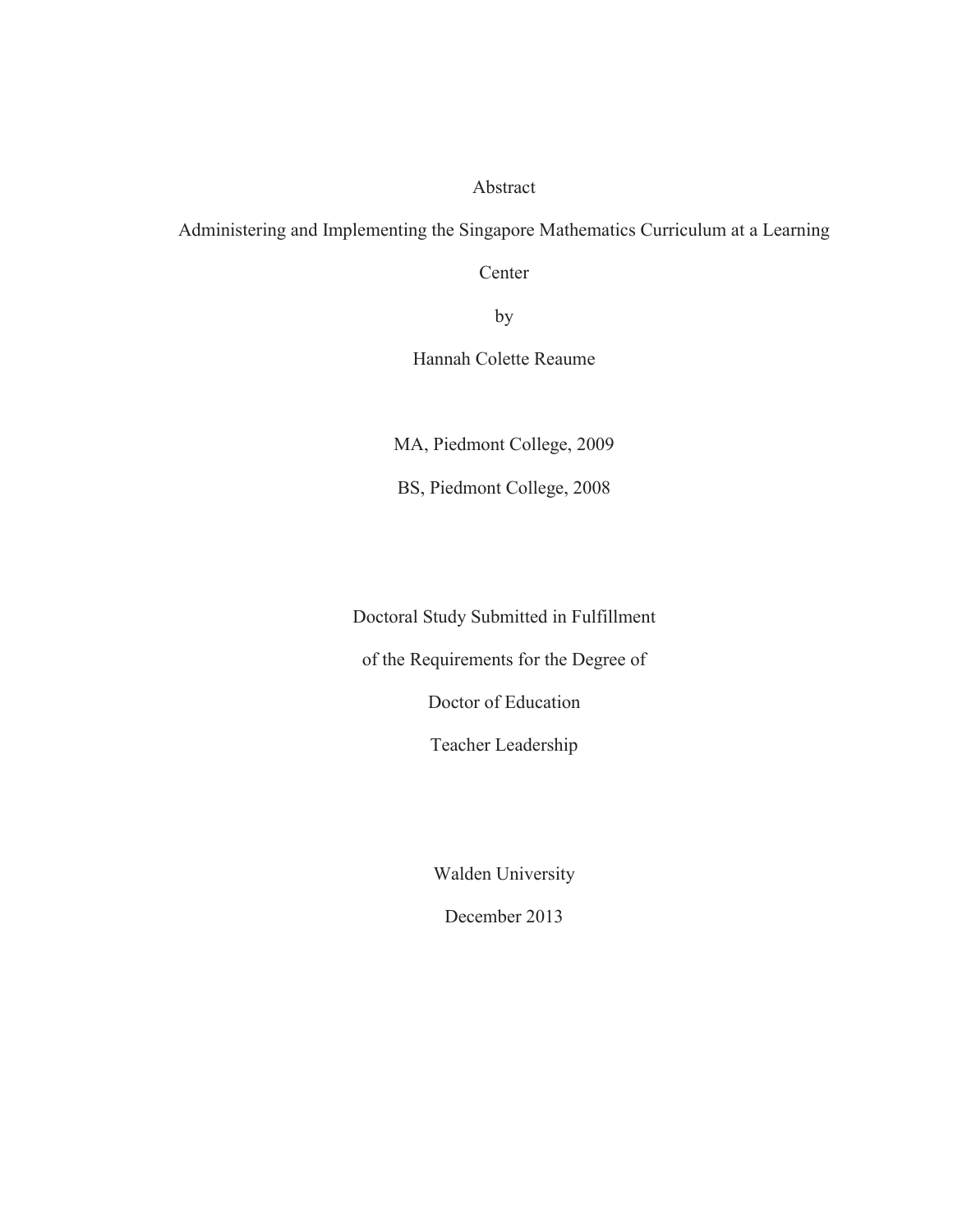Abstract

A learning center in the southeastern part of the United States used the Singapore mathematics curriculum (SMC) to support student learning of a wide range of mathematics skills. However, a study had yet to be conducted to gain an understanding about the administration and implementation of the program. This case study was conceptually based on constructivist pedagogical theory, where learning is constructed between the teacher and students. The research questions explored how the learning center staff administered and implemented the SMC. Data for this study were collected through multiple in-depth interviews and observations of 2 educators at the learning center. These data were analyzed through typological and inductive analyses in order to discover the underlying meaning of the data. The typologies for this study were bar modeling, textbooks, workbooks, teacher edition, activities, and games. The findings that were derived from these analyses focused on 10 themes, which became the basis of a professional development training project. These themes focused on bar modeling, manipulatives, and stages of learning: concrete, pictorial, and abstract, place value, number bonds, visualization, mastery, and games. The project will support positive social change by increasing educators' insight into how to administer and implement the SMC in order to improve student mathematics achievement.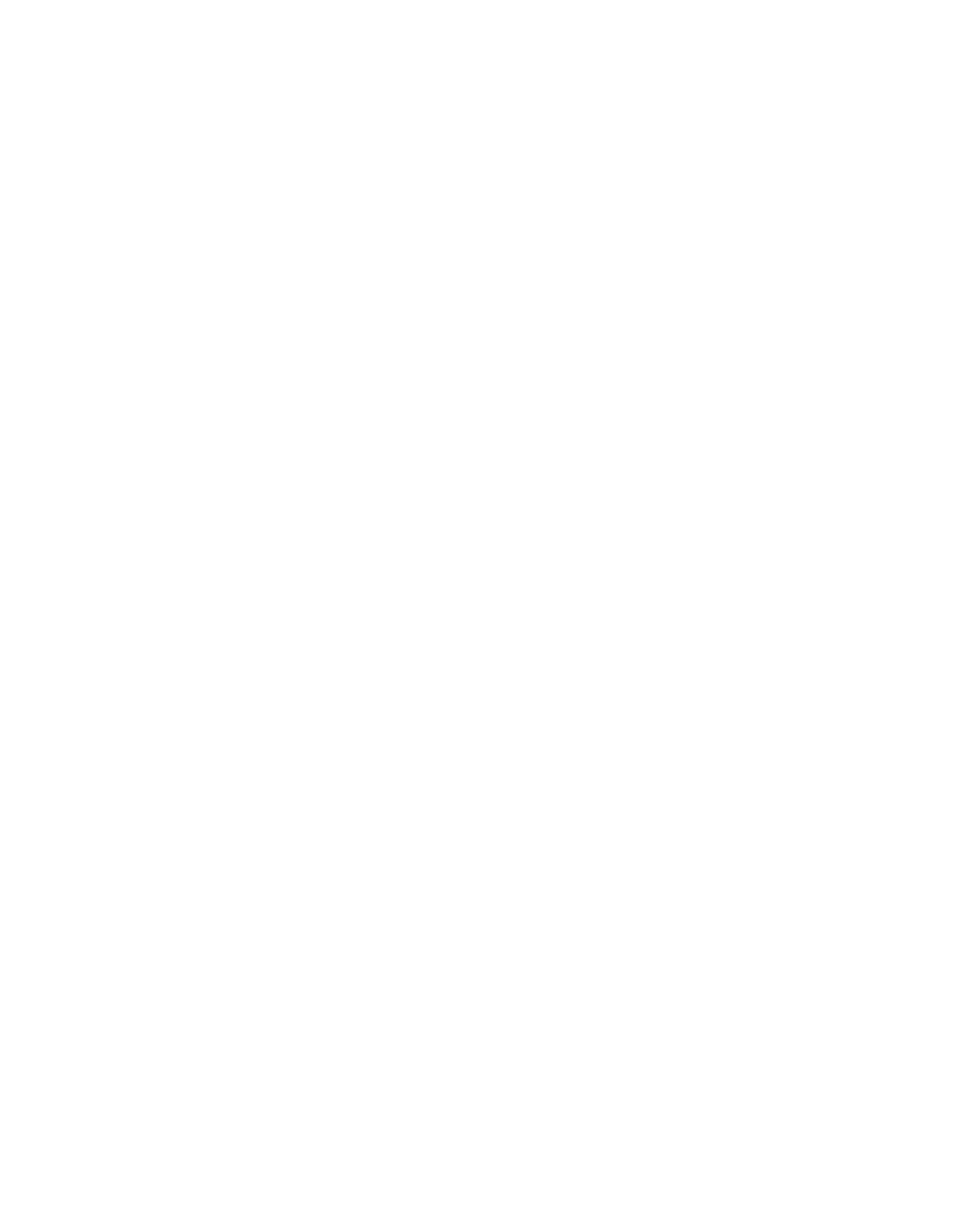## Administering and Implementing the Singapore Mathematics Curriculum at a Learning

Center

by

Hannah Colette Reaume

MA, Piedmont College, 2009 BS, Piedmont College, 2008

Doctoral Study Submitted in Fulfillment

of the Requirements for the Degree of

Doctor of Education

Teacher Leadership

Walden University

December 2013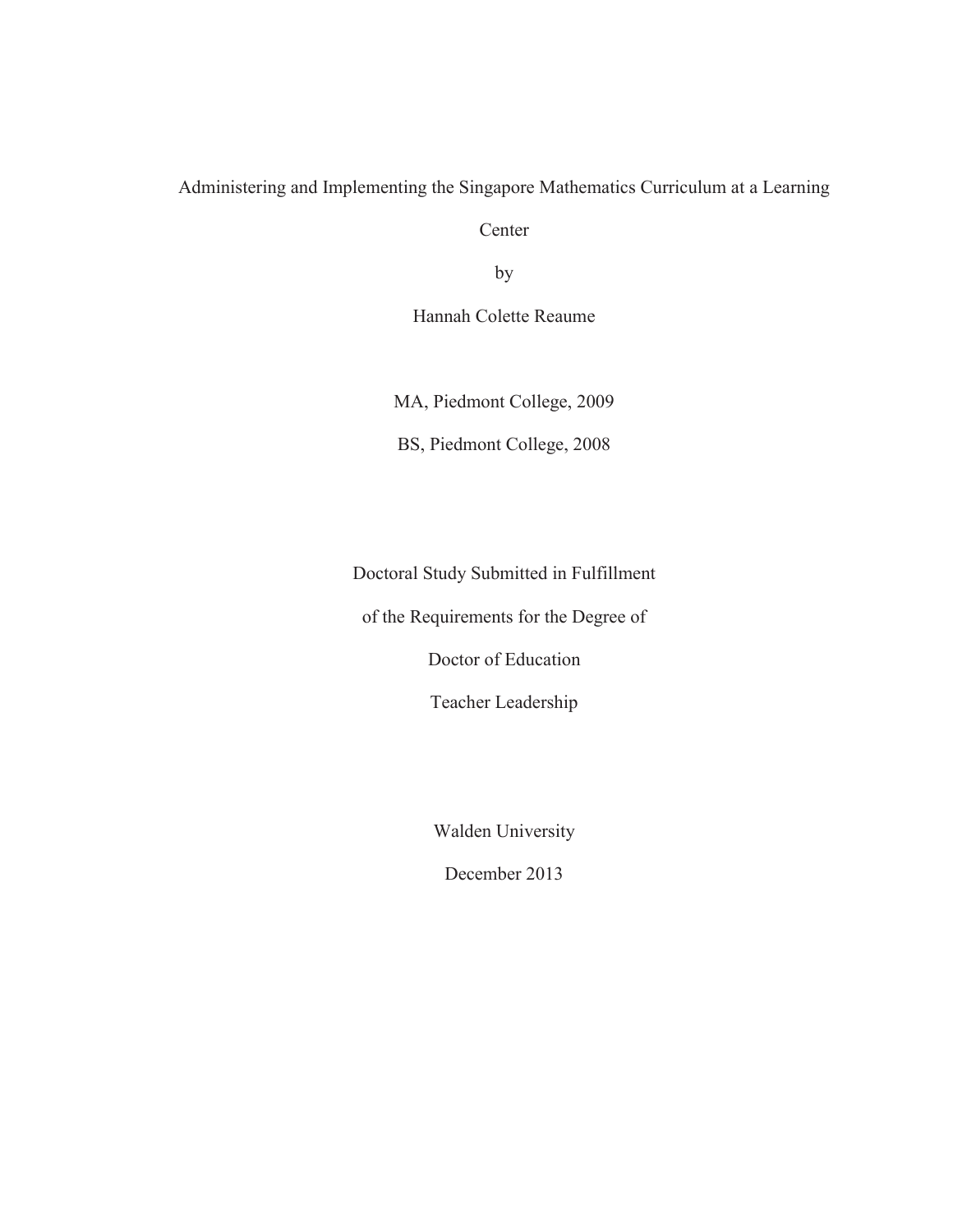UMI Number: 3605560

All rights reserved

INFORMATION TO ALL USERS The quality of this reproduction is dependent upon the quality of the copy submitted.

In the unlikely event that the author did not send a complete manuscript and there are missing pages, these will be noted. Also, if material had to be removed, a note will indicate the deletion.



UMI 3605560

Published by ProQuest LLC (2013). Copyright in the Dissertation held by the Author.

Microform Edition © ProQuest LLC. All rights reserved. This work is protected against unauthorized copying under Title 17, United States Code



ProQuest LLC. 789 East Eisenhower Parkway P.O. Box 1346 Ann Arbor, MI 48106 - 1346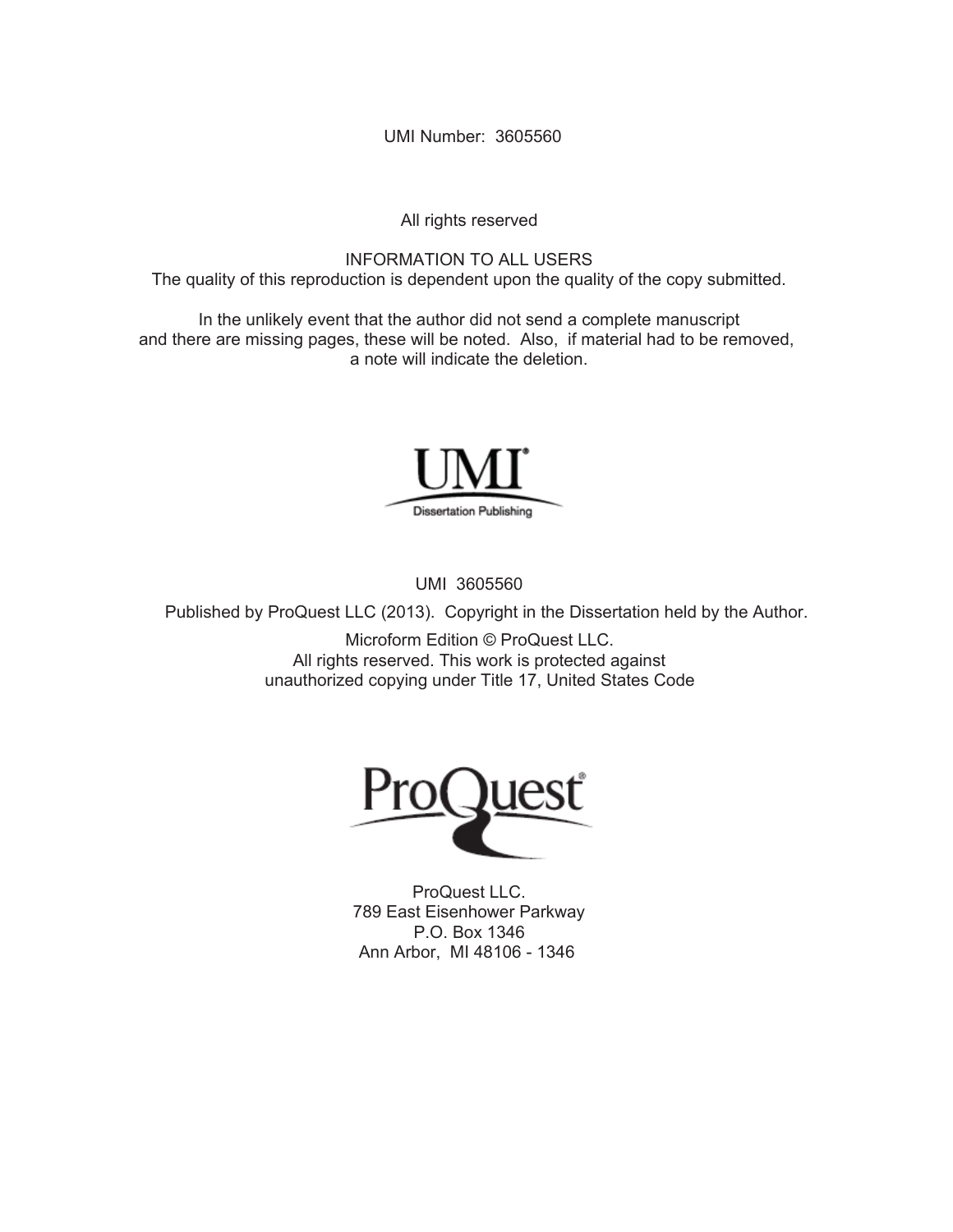## Table of Contents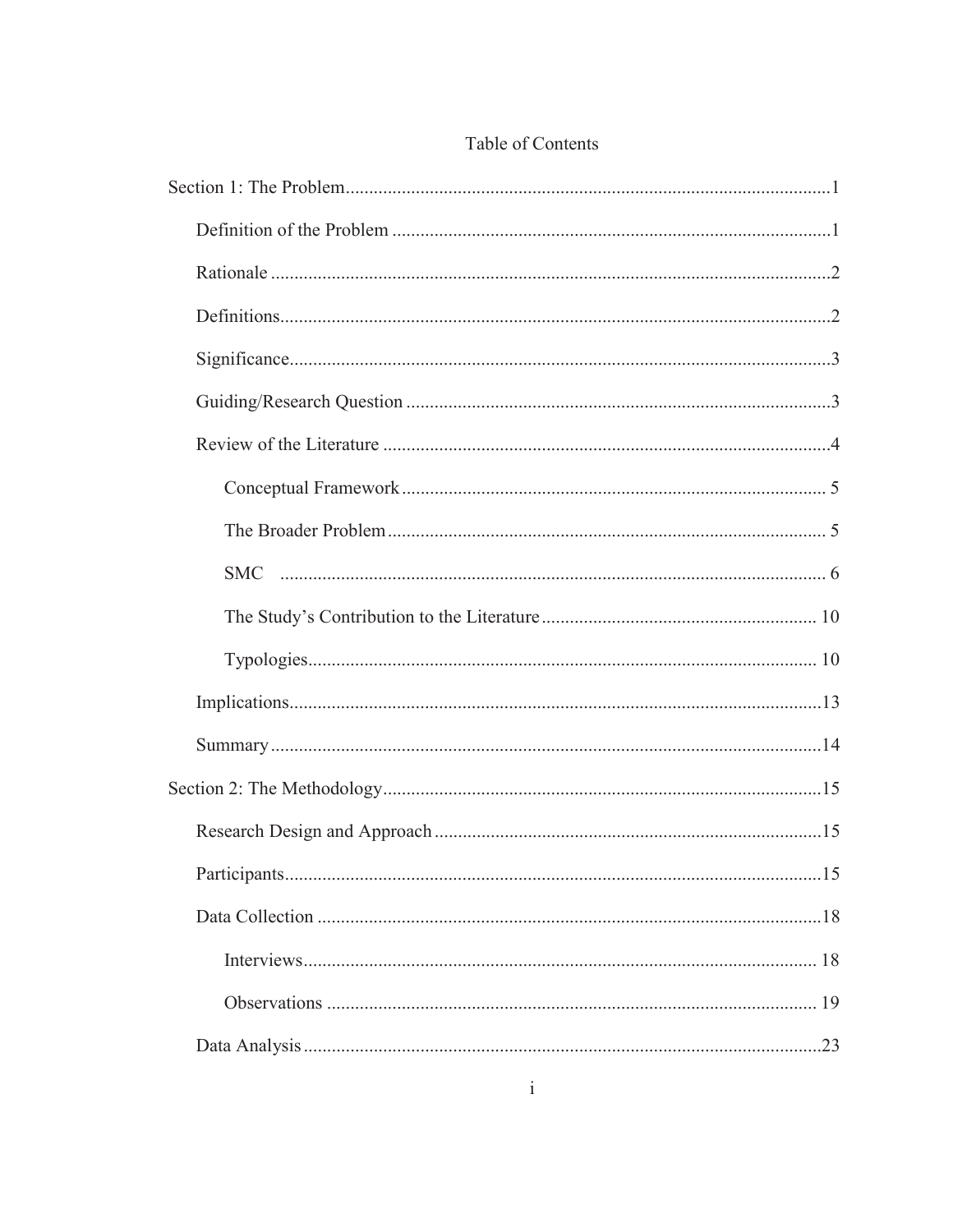| Overall Reflection on the Importance of the Work and What was Learned50 |  |
|-------------------------------------------------------------------------|--|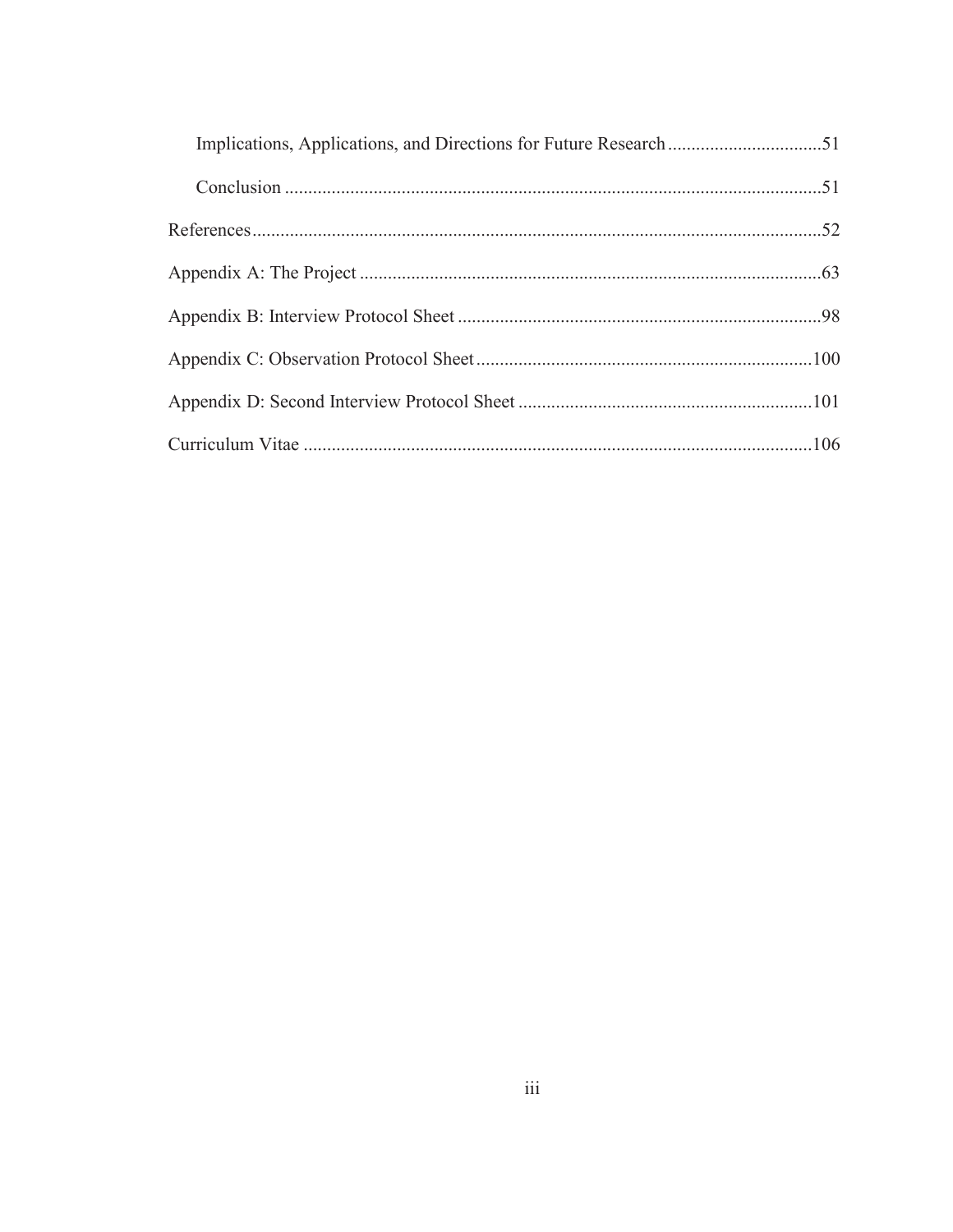## Section 1: The Problem

This study improved understanding about the administration and implementation of the Singapore mathematics curriculum (SMC) at a select learning center in the southeastern part of the United States. Originally, the study proposed was a program evaluation. When it became apparent that sufficient data to conduct a program evaluation were not available, in consultation with my project study committee, I changed the research design to a case study. This case study examined different aspects of the SMC to determine how to administrate and implement SMC in a learning center.

Researchers stated that implementation of the SMC should result in a passing rate increase from 40% and 50% to 90% in 4 years (Garelick, 2006). Therefore, students should be improving their mathematical skills using the SMC. Throughout this section of the study, I discuss the problem, rationale, evidence of the problem, definitions, significance of the research, research questions, and implications.

#### **Definition of the Problem**

A select learning center in the southeastern region of the United States implemented a program called SMC to support the improvement of mathematics skills of a wide range of students. To help improve achievement in the classroom and increase standardized test scores, school systems typically implement successful programs to bring scores to an acceptable level to reflect positive achievement (Naz, Tatlah, & Abida, 2011). However, there was a lack of understanding about how the administration and implementation of SMC program was at the learning center. Therefore, this case study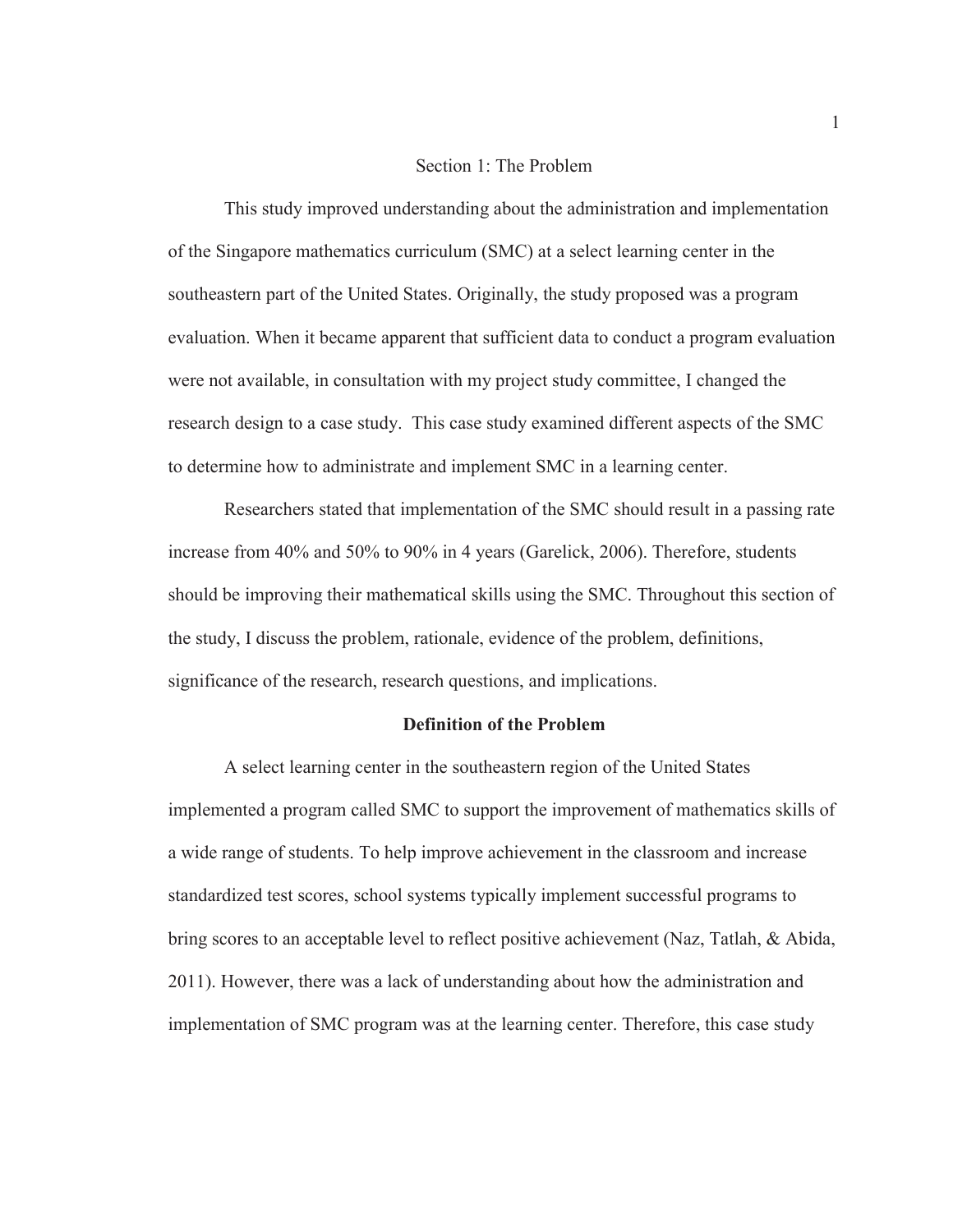focused on gaining an understanding about the administration and implementation of SMC at the learning center.

## **Rationale**

The revised plan for this study was to explore the administration and implementation of the SMC in a select learning center in the southeastern region of the United States. The administrator for the learning center (personal communication, November 14, 2012), commented that exploring how the program was administered and implemented would be helpful in assisting teachers in their instruction. As a result, I planned to explore how the learning center staff administered the program how an experienced teacher implemented the SMC at the learning center to instruct students.

The learning center staff used SMC to support and improve students' mathematical skills, and the teachers knew the program extremely well, as noted by the administrator for the learning center (personal communication, January 10, 2013). From gathered research (Ee & Seng, 2008; Leinwand & Ginsburg, 2007; Toh, 2007), three factors became apparent as critical in improving students' mathematics achievement: classroom setting, teaching styles, and teacher preparation. The purpose of the study was to gain an understanding about how to administer and implement the SMC program at the learning center.

## **Definitions**

*Professional learning communities (PLCs)*: Teachers and administrators getting together to learn a new skill, technique, and/or curriculum (Fang, 2010).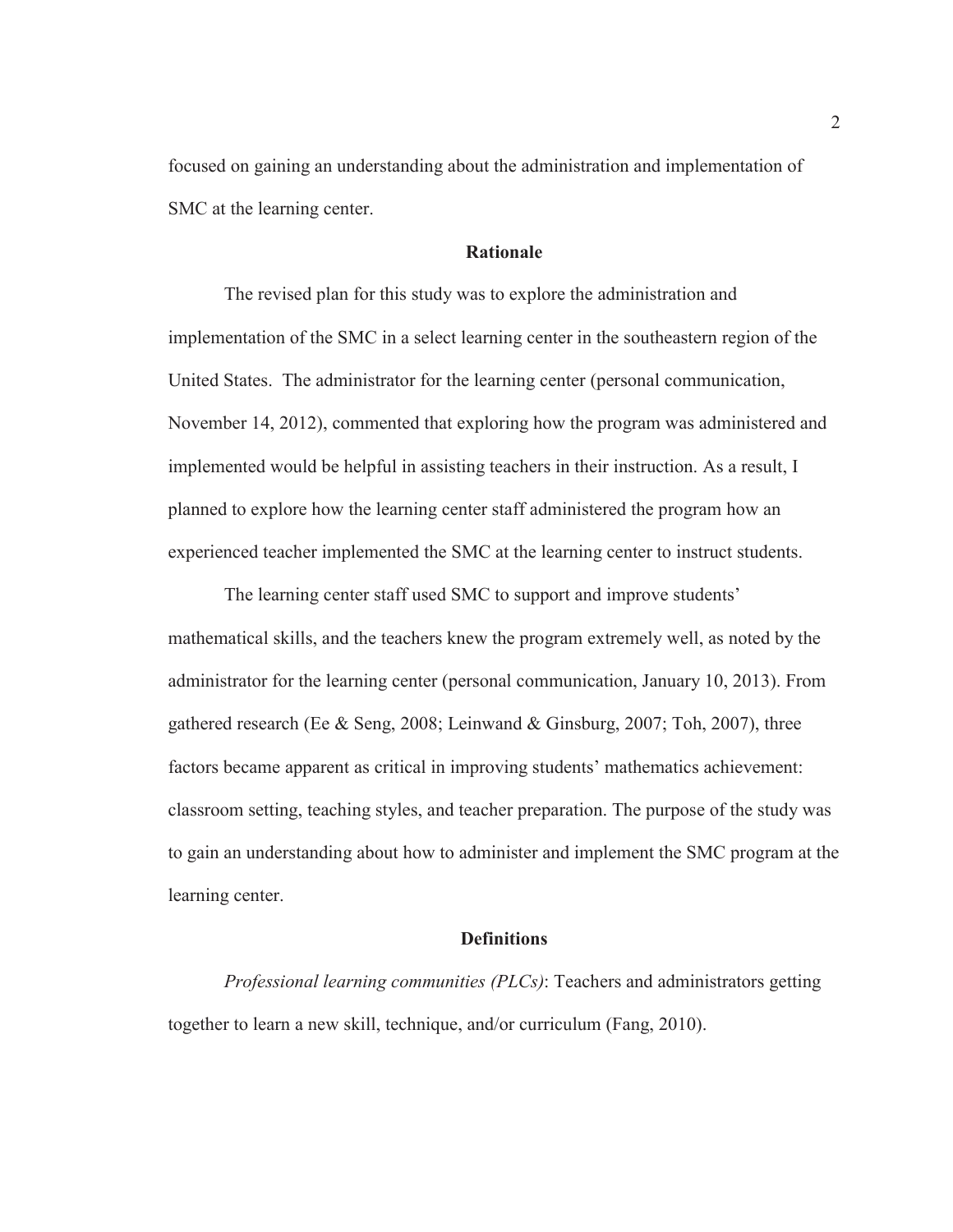*Singapore mathematics curriculum (SMC)*: A curriculum developed and used in Singapore to teach mathematical skills. The curriculum uses different strategies (i.e. number bonds, bar modeling) in place of traditional techniques to teach skills in mathematics (Leinwand & Ginsburg, 2007).

## **Significance**

The significance of conducting a case study of SMC in one learning center in the southeastern part of the United States was to explore the administration and implementation of SMC. Studying the administration and implementation of the curriculum assisted in understanding the importance of using the curriculum to the fullest. The learning center staff members were able to conduct meetings to discuss the results of the case study in an effort to assist teachers in improving the way they administer and implement SMC. In that way, teachers are able to administrate and implement SMC successfully.

## **Guiding/Research Question**

The basic elements of this study had to be revised to fit the data collected. In alignment with the revised research problem and purpose, the following revised research questions were posed:

- 1. How do educators at a select learning center describe the administration and implementation of the SMC program?
- 2. How do educators at the learning center demonstrate the implementation of the SMC program?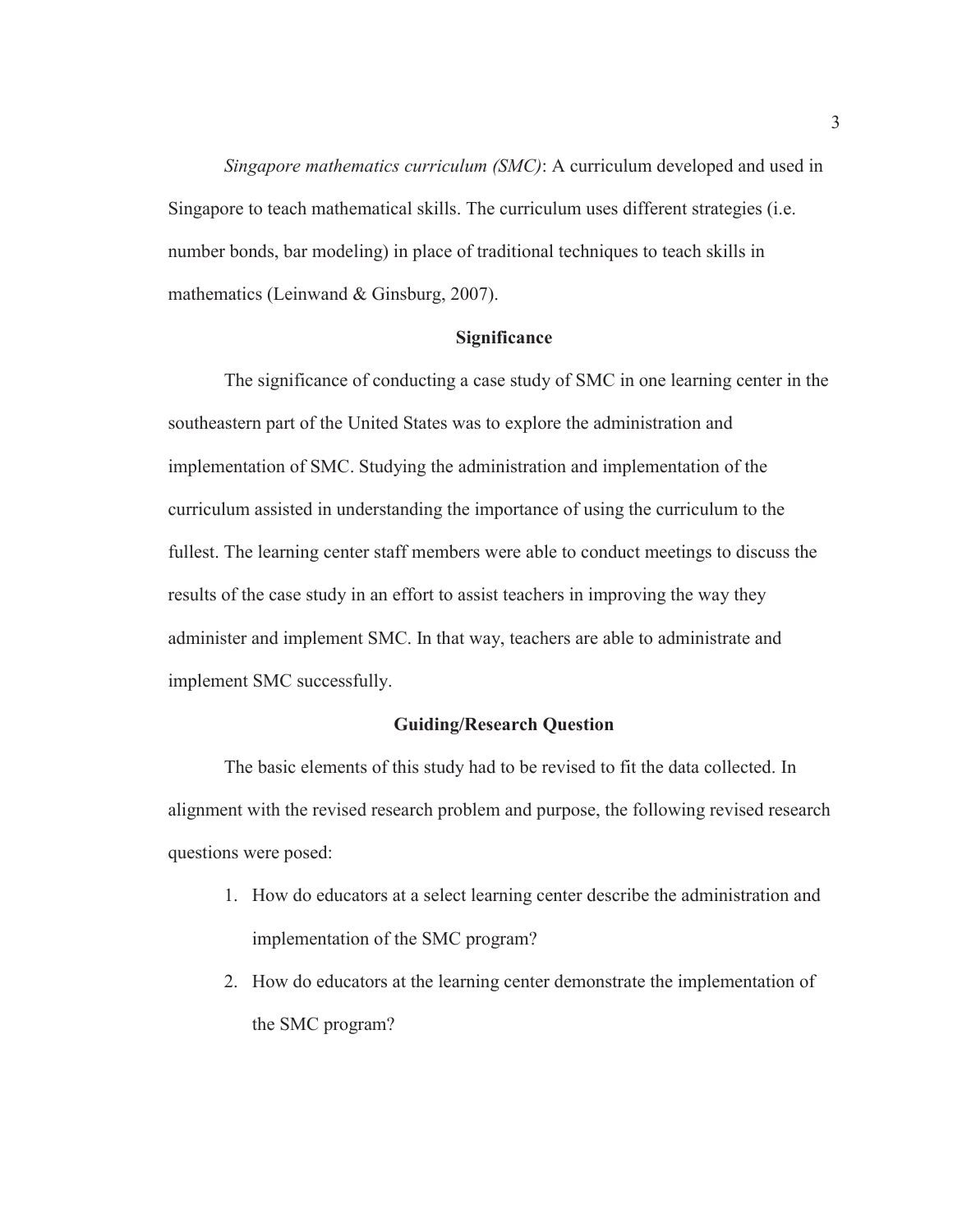Originally one broad, open-ended research question was posed in order to focus the study and at the same time remain open to what would emerge from the data (Bogden & Biklen, 2007). Sometimes a needed revision of the research questions fit better based on the data collected and analyzed (Stake, 1995).

## **Review of the Literature**

This literature review focuses on different aspects of research and how the study correlates with the current research conducted in other districts. In this section I explain the curriculum used in Singapore and the United States that guided me in understanding possible factors to examine in the study. The focus of the study was to evaluate the usage of SMC in the classroom. The purpose of this literature review is to discuss research on SMC and its relation to this study. I will discuss SMC and the typologies I used based on the research of SMC.

Throughout this portion of the project study, I discuss the conceptual framework of ideas related to the central phenomenon of interest, SMC. I also discuss typologies that are important components of the SMC: bar modeling, teacher edition, textbooks, workbooks, games, and activities. These typologies were essential in using SMC to the fullest.

In conducting my search of journal articles for this literature review, I used a combination of databases (i.e. *Education Research Complete, ERIC, and Google Scholar*). Within the databases, I searched using various terms (i.e. *Singapore Math Curriculum, curriculum, mathematics, teacher preparations, teacher development, textbooks, bar modeling*, and *mathematic strategies*).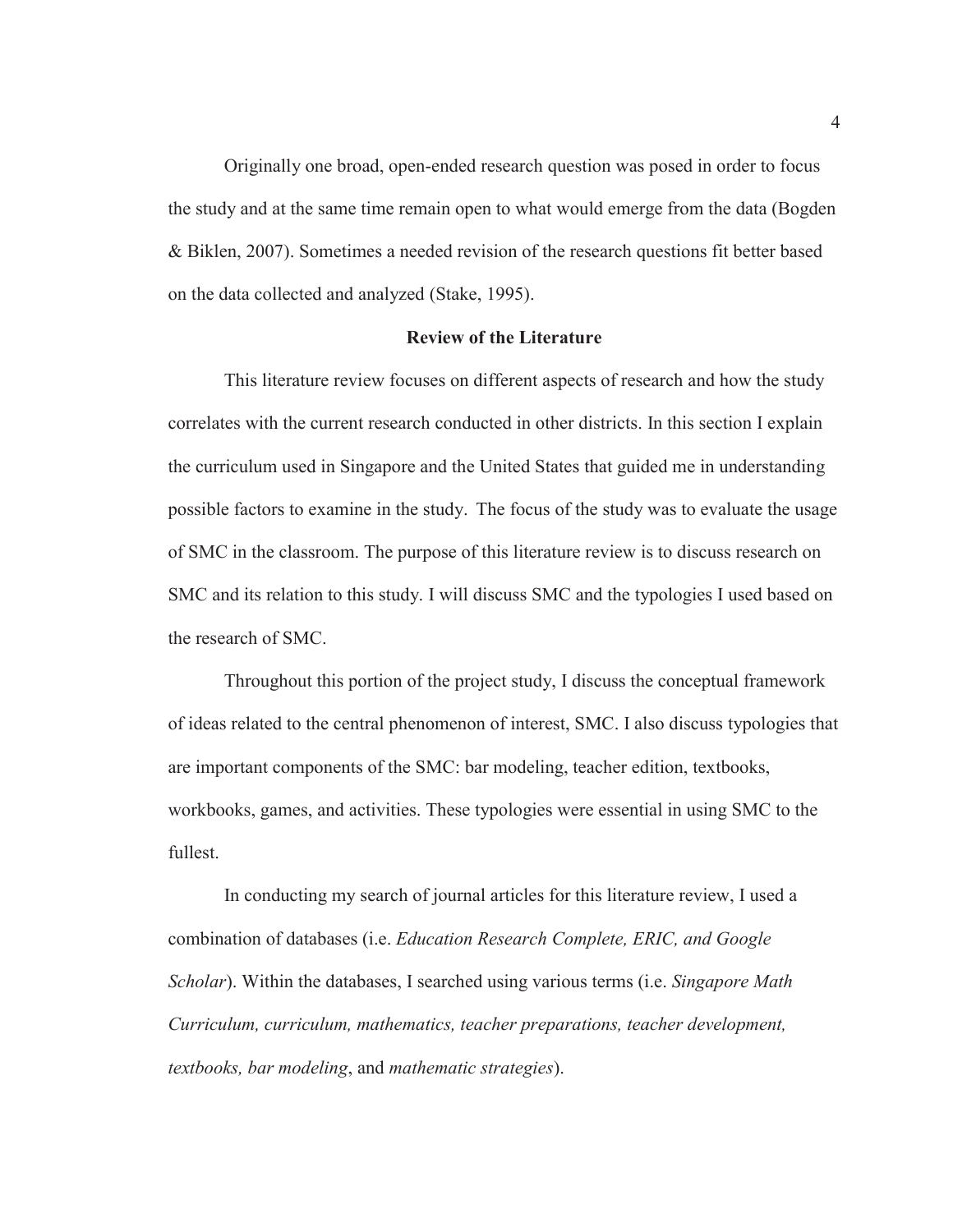## **Conceptual Framework**

The conceptual framework is the component of a project study that assists in explaining the design of a study (Galea, 2012). For this study, I used a constructivist conceptual framework approach to evaluate the usage of the SMC within the classroom. According to Creţu and Rogoz (2011), constructivist pedagogy used terms of structure, organization, and the results of the program to evaluate the curriculum. According to Shabani, Khatib, and Ebadi (2010), constructivist pedagogy scaffold the knowledge of the students. Piaget (2011) stated the importance of teaching toward a need and supporting student ability. Addressing the students' needs during instruction, allows students to gain knowledge to be successful in the classroom.

## **The Broader Problem**

 Student achievement measured by using various tools (i.e., *tests, quizzes, performance tasks, state tests*). Students' success in mathematics is important for their future (Hemmings, Grootenboer, & Kay, 2010). Hemmings, Grootenboer, and Kay (2010) stated that there is a relationship between mathematical success and career opportunities for students. If they are not successful in mathematics, students will be less successful in obtaining or being successful in a job (Hemmings et al., 2010).

 In addition, Hemmings et al. (2010) found a connection between attitudes of students and their achievement in subject areas (i.e., *math, science, social studies, language arts*). According to Dash, De Kramer, O'Dwyer, Masters, and Russell (2012), the lack of student success in mathematics was a result of underdeveloped teachers. In most cases, the teachers did not have the knowledge to use the resources (Dash et al.,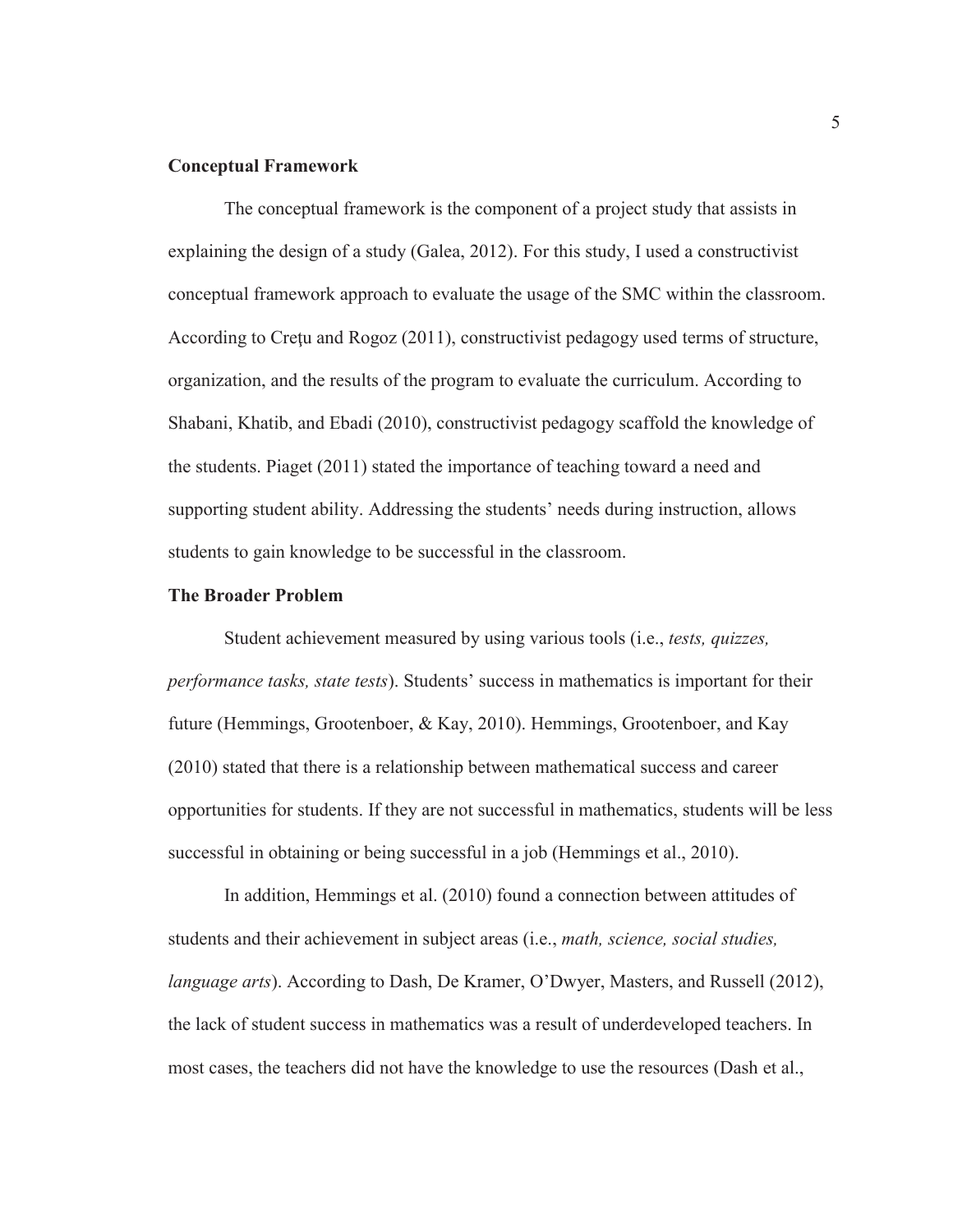2012). However, there are situations where the teachers do not have the resources or the support available to instruct the student to meet the needs in the area of mathematics (Dash et al., 2012). The lack of professional development is critical to the lack of students not increasing understanding in mathematics (Dash et al., 2012).

 It is important that students understand mathematics so they can successfully learn about the fields of science, technology, engineering, and mathematics (STEM) subjects. STEM education focuses on specific academic areas, which leads to students majoring in specific majors in college (Zollman, 2011). STEM education is more indepth than just language arts standards (i.e. *reading and writing*; Zollman, 2011). The purpose of STEM education is to give students the skills needed to be successful in specific areas (i.e. *science, technology, engineering, and mathematics*; Mann, Mann, Strutz, Ducan, & Yoon, 2011). According to Mann, Mann, Strutz, Ducan, and Yoon (2011), STEM education meets various learning abilities and skills of students in the classroom, and students are becoming more successful in academic areas. Therefore, this specialized program allows students to gain the knowledge to be successful in the future, especially in mathematics.

## **SMC**

Since the 1990s, students in Singapore have had higher mathematical test scores than those in the United States (Central Intelligence Agency, 2010). Leinwand and Ginsburg (2007) focused on the development and unity of the SMC program and how students learned from the program. Leinwand and Ginsburg's research showed that the standards of mathematics in Singapore and the United States were not comparative.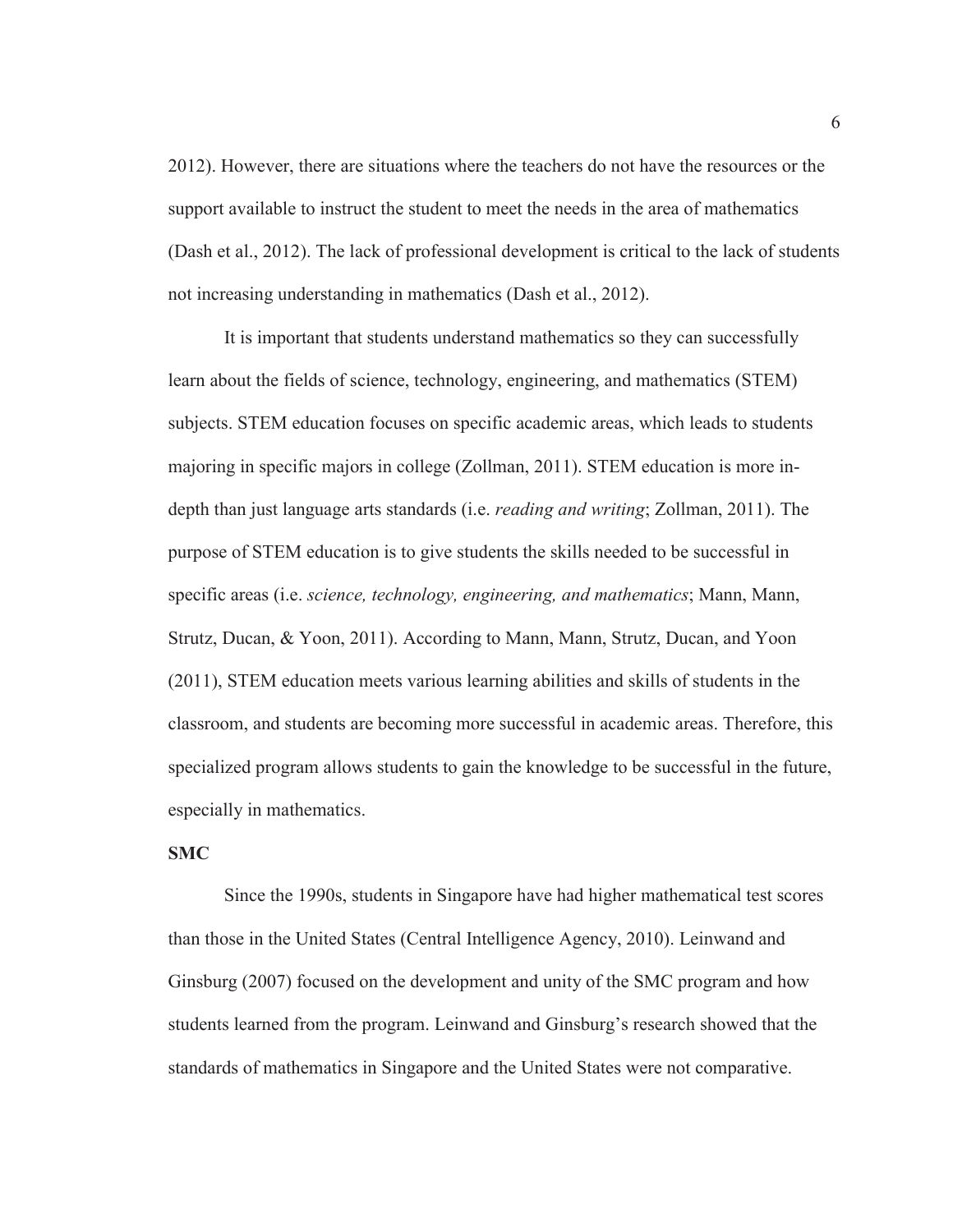According to Leinwand and Ginsburg, educators and administrators in the Unites States put equal value to all of the skills (i.e. *computation and problem-solving skills*), whereas educators from Singapore used a pentagon framework with problem-solving in the middle and the other skills surrounding it.

The five elements of Singapore curriculum include organizing framework, alignment, focus, multiple models, and rich problems (Leinwand & Ginsburg, 2007). The organizing framework focuses on the process in which the curriculum is designed with the teacher edition, games, student textbooks, and workbooks (Leinwand & Ginsburg, 2007). The alignment of the program is important to assure that the skills are grade level appropriate and developmentally appropriate for the students (Leinwand & Ginsburg, 2007). The focus is another key element to the curriculum. The information and instruction must be mainstream (i.e. *consistent among classrooms and grade level*) to achieve success in students' performance (Leinwand & Ginsburg, 2007). Multiple models allow the students to use similar models with different variations to meet the needs of various mathematical problems (i.e., *computation and word problems*; Leinwand & Ginsburg, 2007). The rich problems give students challenges in solving word problems at various task levels: homework, chapter test, unit test, or standardized tests (Leinwand & Ginsburg, 2007). All five elements work together to create the curriculum (Leinwand  $\&$ Ginsburg, 2007).

SMC uses a different approach to teaching math skills than American math curriculum. SMC focuses on bar modeling, number bonds, and different ways to think about numbers or process in solving problems. However, most curricula in the United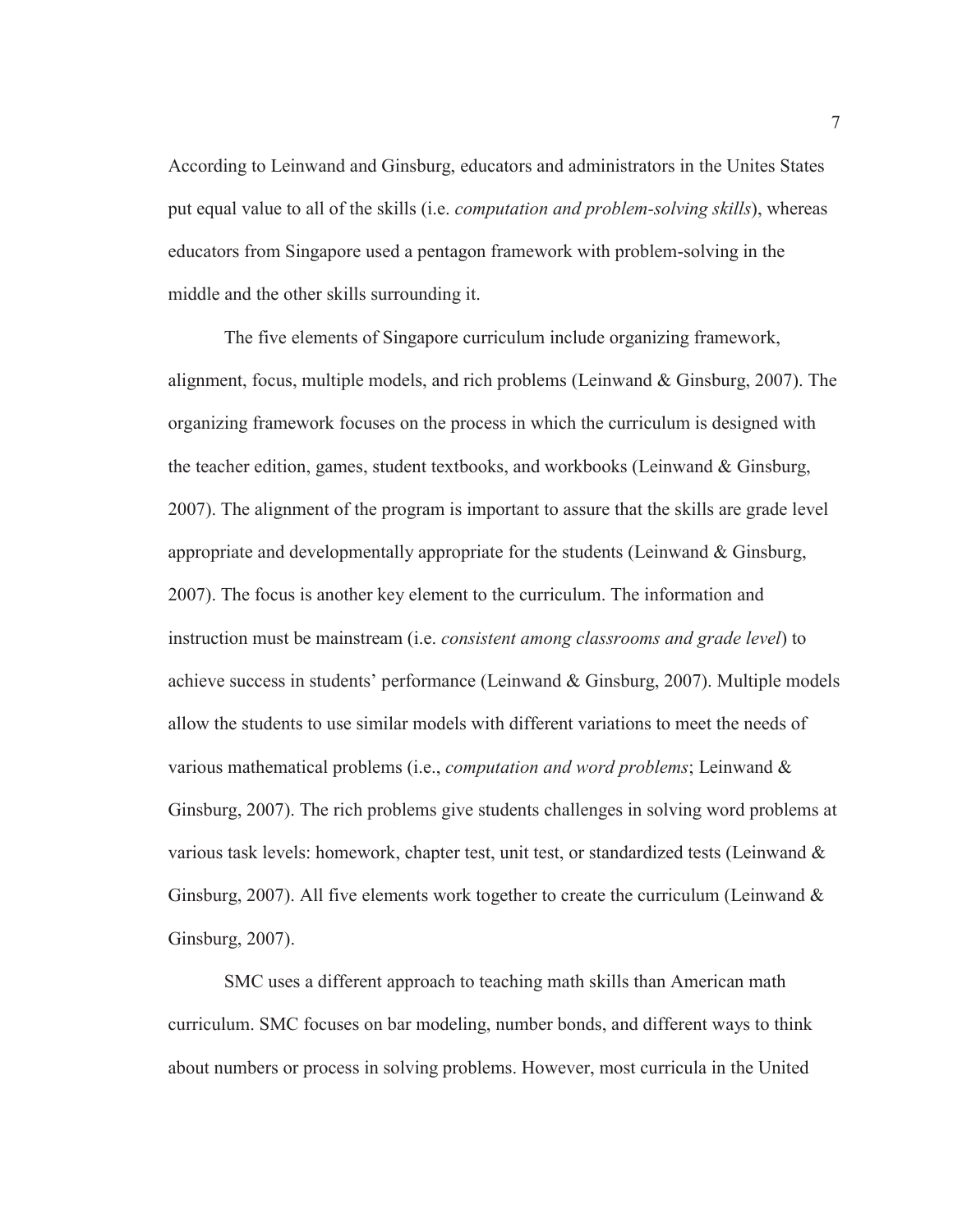States involve a more traditional process to solve word problems and computations. According to Hook, Bishop, and Hook (2007), teachers in the United States taught too many skills each year, which resulted in low comprehension of the skills. Students would read a word problem and determine the operation they would use through the phrasing of the problem. Then, students would complete the computation. Students learned to do word problems without drawing pictures, which makes completing word problem difficult for some students. Hoven and Garelick (2007) focused on the simplicity and complexity of SMC and the process of completing word problems. Learning the skills of mathematics assures student success in mathematics and begins in the younger grades (Hoven & Garelick, 2007).

According to Hoven and Garelick (2007), school officials have been implementing SMC into the classroom to increase standardized test scores. In addition, Naz, Taltah, and Abida (2011) stated that implementing a successful curriculum in a struggling district or school and the success rate will increase. SMC is not the cure-all program and will not solve all of the problems the United States has in the classroom (Hoven & Garelick, 2007). Educators in Singapore still use the conventional practice of drill and practice to obtain the basic knowledge needed to be successful in subject and standardized testing (Koh & Luke, 2009). However, Hui and Lau (2010) studied the policies and development of education for China, Hong Kong, Singapore, and Taiwan and found that Singapore's educational system centers on schools that focus on thinking skills, creativity in the classroom, and encouragement of the programs. In addition, Hui and Lau (2010) discovered that creativity in the Singapore classroom was indicated in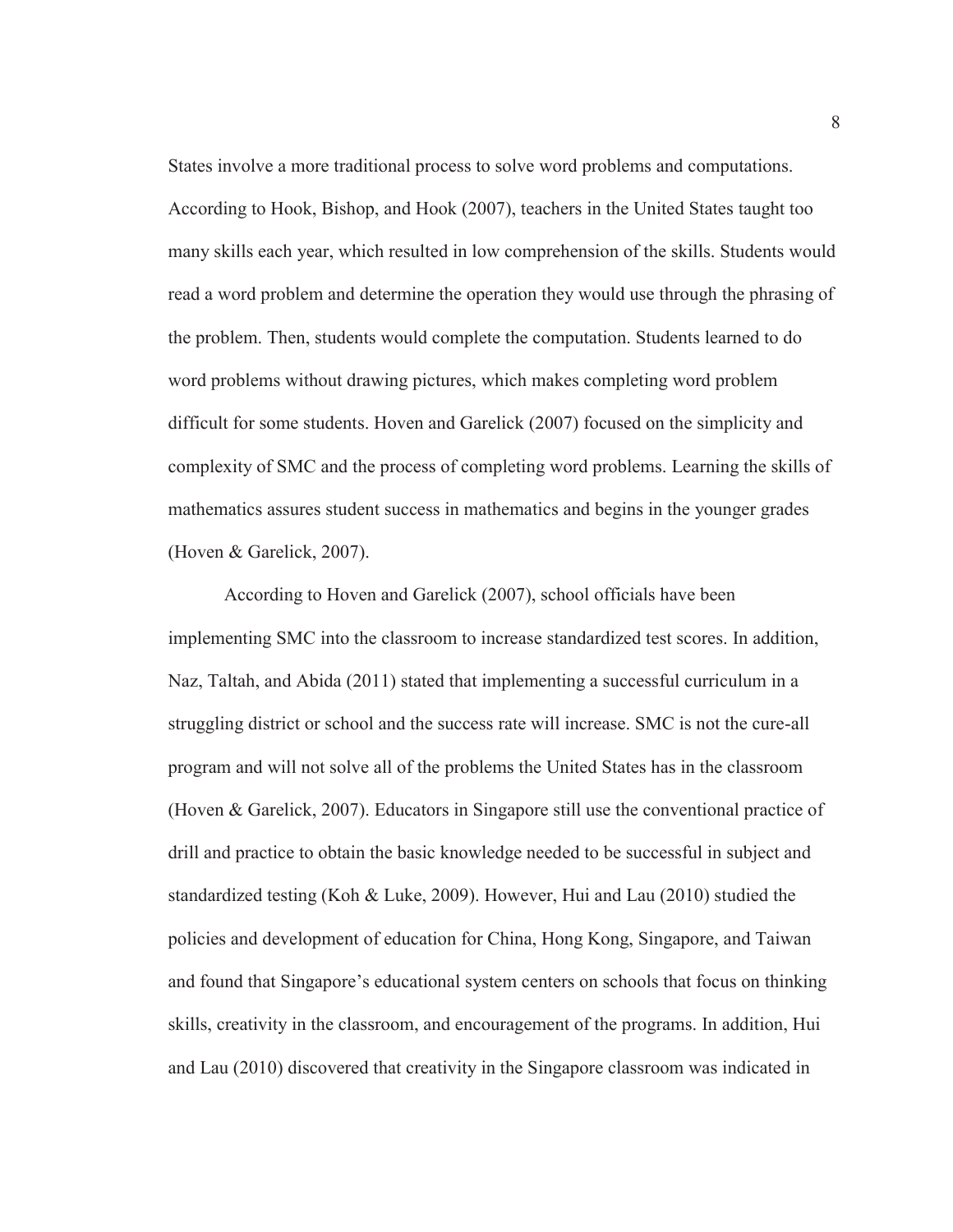general skills, innovation, artistic skills, visual arts, performing arts, psycho-motor skills, psycho-social skills, and cultural heritage. Having multiple venues of learning allows the curriculum to reach more learning styles in the classroom, which could be a factor for U.S. schools to improve on in the classroom.

Textbooks play an important role in educating students in the classroom (Yang, Reys, & Wu, 2010). Yang, Reys, and Wu (2010) compared the textbooks from three different countries: Singapore, China, and the United States. Yang et al. (2010) discovered that Singapore textbooks ranked higher than the other textbooks from China and the United States in the way material presented and the applications/practice in the books to successfully educate children in mathematics. The textbooks are key tools for instruction (Fan & Zhu, 2007). Fan and Zhu (2007) researched the effectiveness of textbooks from three countries—Singapore, China, and the United States—and discovered that Singapore math textbooks gave students a plan on how to solve various mathematical problems. Singapore textbooks were more supportive in student learning than the other textbooks (Fan & Zhu, 2007). Hoven and Garelick (2007) discovered that one could open the textbook to any page and the bar model was demonstrated in some way.

Fan and Zhu (2007) expressed how the United States textbooks did not give various strategies in order to solve the problem. The lack of guidance in the United States textbooks does not reach support multiple learning styles. Jiang and Chua (2009) researched strategies for solving word problems from China and Singapore. The researchers stated that Singapore math textbooks had various levels of questions (i.e.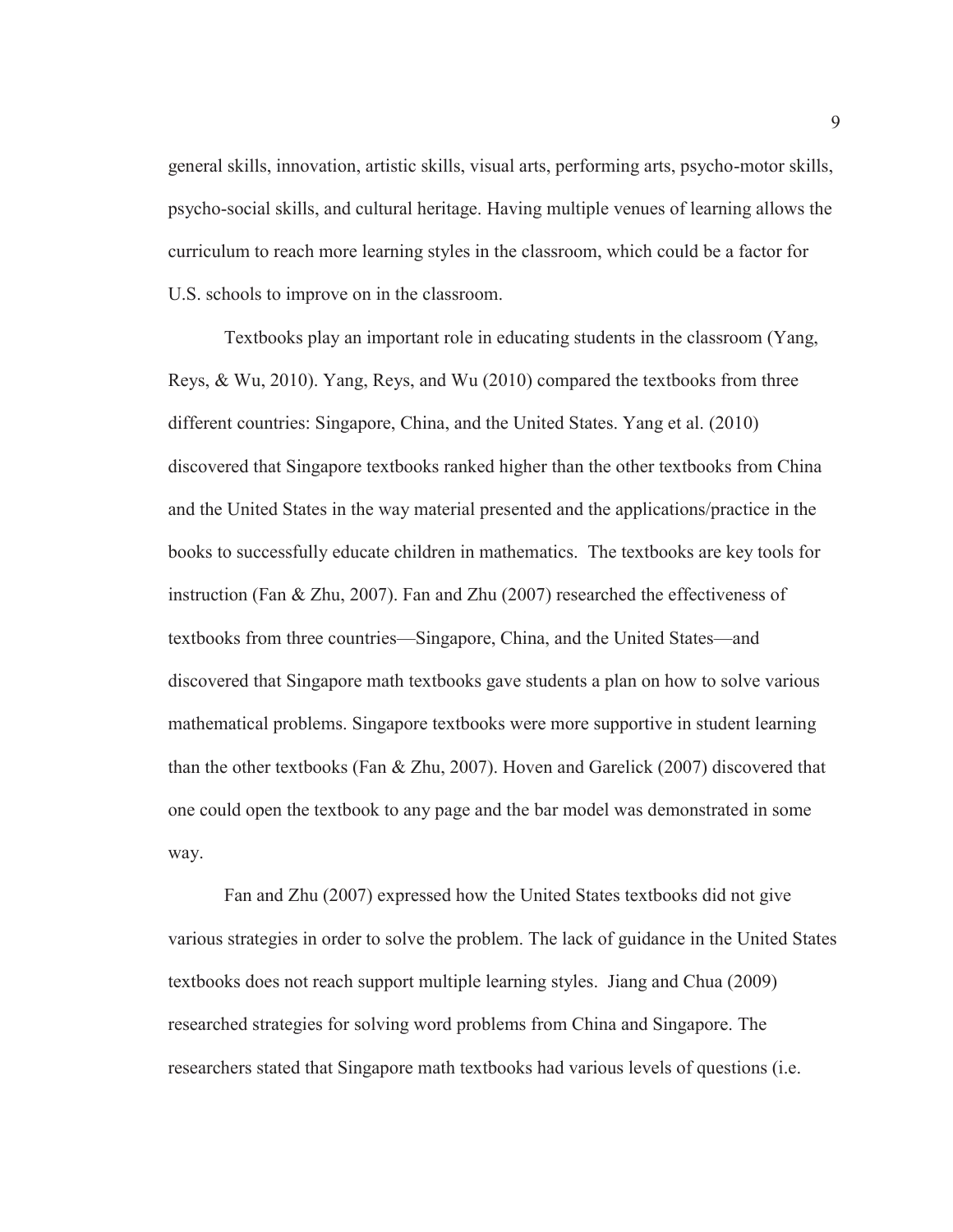basic and challenging) to reach students at different levels and to challenge the individuals for success (Jiang  $&$  Chua, 2009). Having multiple levels of questions allows the students to complete the material that is appropriate for their learning ability and challenge those students with high ability in mathematics.

## **The Study's Contribution to the Literature**

From the literature, the success of the SMC has been based on the full use of the curriculum (i.e. teacher edition, textbooks, workbooks, games, and activities; Hoven  $\&$ Garelick, 2007). The current research aligned with most of the studies previously conducted because I wanted to evaluate the usage of the program in my district. In addition, researchers have employed various types of designs to evaluate the program, including program evaluations (Hoven & Garelick, 2007; Leinwand & Ginsburg, 2007; Toh, 2007; Yang et. al, 2010). My study will add to the research of the topic of SMC.

## **Typologies**

 Through the research, I determined to explore several key typologies throughout this study (i.e. *bar modeling, teacher edition, textbooks, workbooks, games, and activities*). In understanding the reason why a curriculum works in one country, and as well in another country, one must look at the key elements of the educational system and classroom setting to assure similarities are apparent. Ee and Seng (2008), who compared Western and Eastern societies and the effects on education, described classrooms in Singapore and United States and actions in both that led to behaviors in the classroom. The design of Singapore classrooms had the teacher being authoritative and the students being more submissive (Ee & Seng, 2008). The respect students gave to teachers was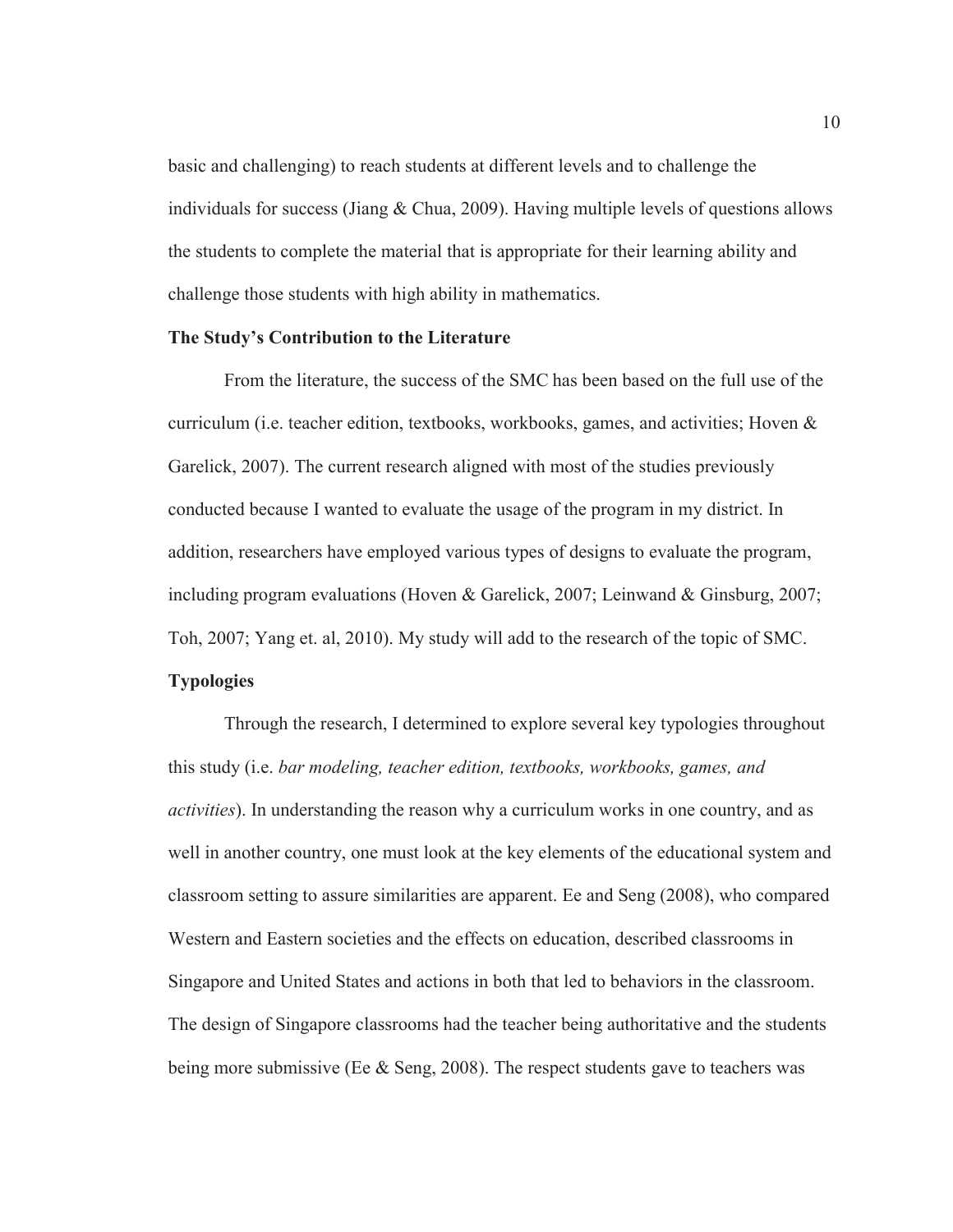great, highly practiced, and expected as part of their culture (Ee & Seng, 2008). According to Ee and Seng, Singapore's education system was extremely structured, mainly lecture-based, focused on memory, drill, practice, rankings, tests effort, virtue (i.e. a behavior that shows a high moral standard), and learning through rewards and punishment.

A teacher's style is a skill that can be beneficial or detrimental to a student's success. Leong and Chick (2008) stated that teachers have many responsibilities when they walk into the classroom. Teachers must balance their students' learning styles, ability levels, curriculum, objectives, classroom management, and completion of skills in a timely manner (Leong & Chick, 2008). Carson (2009) expressed the importance of teachers using all types of teaching styles in order to help students become successful in the classroom. Teachers are able to observe students' success through various means and adapt lesson plans accordingly (Atallah, Bryant, & Dada, 2010). In Cavey, Whitenanck, and Lovin's (2007) research, teachers found that a free exploration approach to understanding mathematical skills allowed the students to gain a deeper understanding of the material taught in the classroom. The free exploration is when the students are allowed to learn through experimental trial and error to learn how to use a mathematical strategy or skill. Cavey et al. found that having a learning-friendly environment (i.e. learning centers, freedom to use manipulatives to solve problems, and other resources for students to use) allowed students to be more active in their learning. Lau, Liem, & Nie (2008) reported a similar result regarding the level of learning based on the learning environment.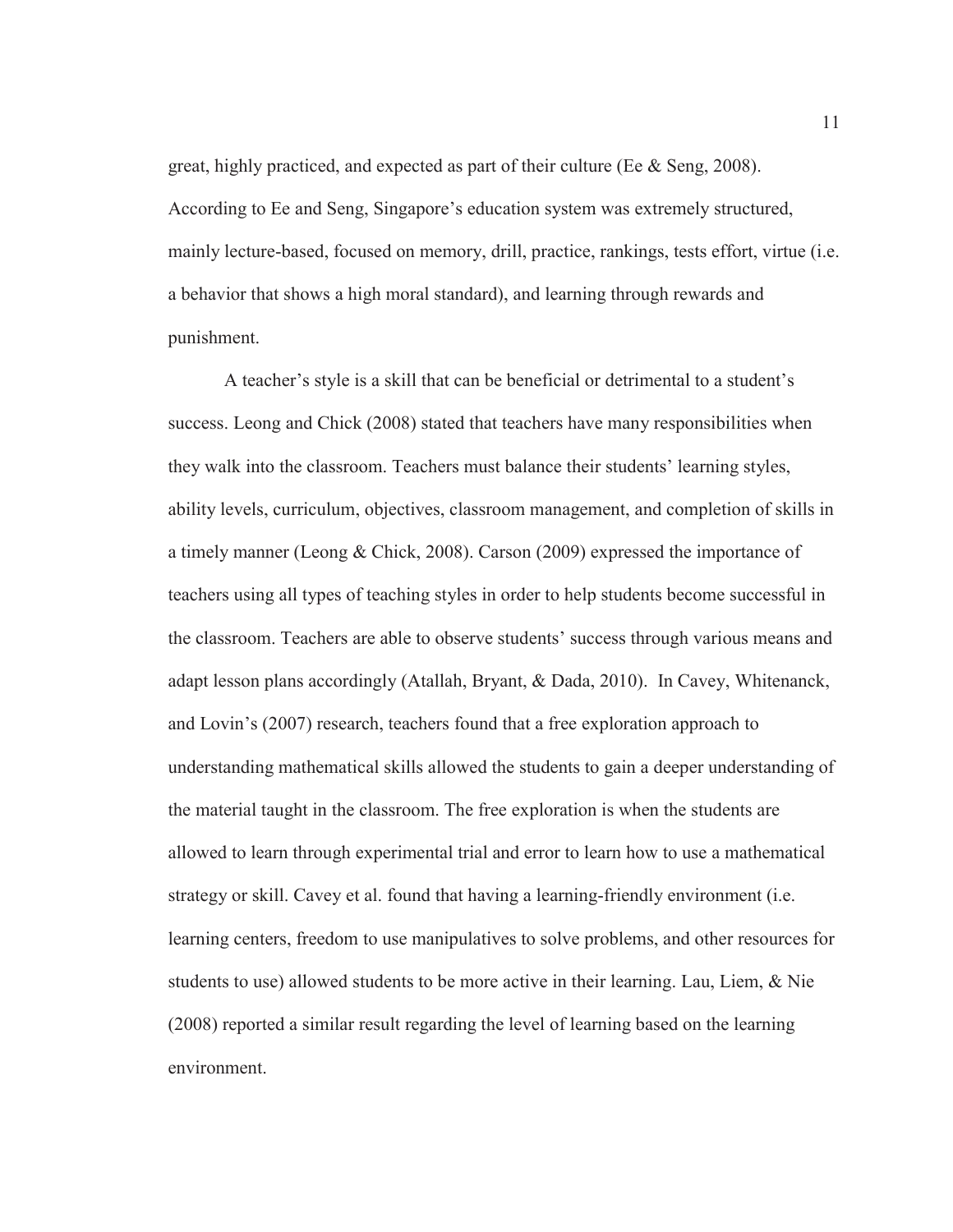Teacher preparation is a vital part of a teacher's success with their students in the classroom. Jefferson (2009) emphasized that teachers need extensive training and practice to prepare them for a complex curriculum. Therefore, Jefferson's theory of extensive training applies to SMC, which is a complex curriculum. It is still important for teachers to be able to grasp the complex ideas and steps even when using a scriptlike form of a teacher edition. The underpreparation of a teacher puts the class at risk of not being successful learning the skills (Jefferson, 2009). Benner and Hatch (2009) expressed that teacher preparation goes beyond just the skill of teaching to understanding the students' needs and addressing those needs in the classroom. Morris (2007) stated the importance of learning the basics in order to have a clear understanding of the skills. If teachers have a good understanding, they are able to expand on the skills in lessons to enrich student learning.

 In gaining a deeper understanding of curriculum, districts will group teachers together to explain and/or teach new or existing curriculum. Fang (2010) researched the effects of professional development called professional learning communities (PLCs). Fang worked with SMC teachers to close a gap in learning a new skill for the classroom. Toh (2007) explored the effects of placing mathematics teachers in a professional development setting specifically conducted in Singapore. The Singapore Ministry of Education is a system that thrives on giving teachers the support needed to be successful in the classroom by placing teachers in these professional development settings (Toh, 2007). However, professional development is only a start in the right direction (Leinwoad & Ginsburg, 2007). PLCs are gatherings for teachers to learn about a new skill or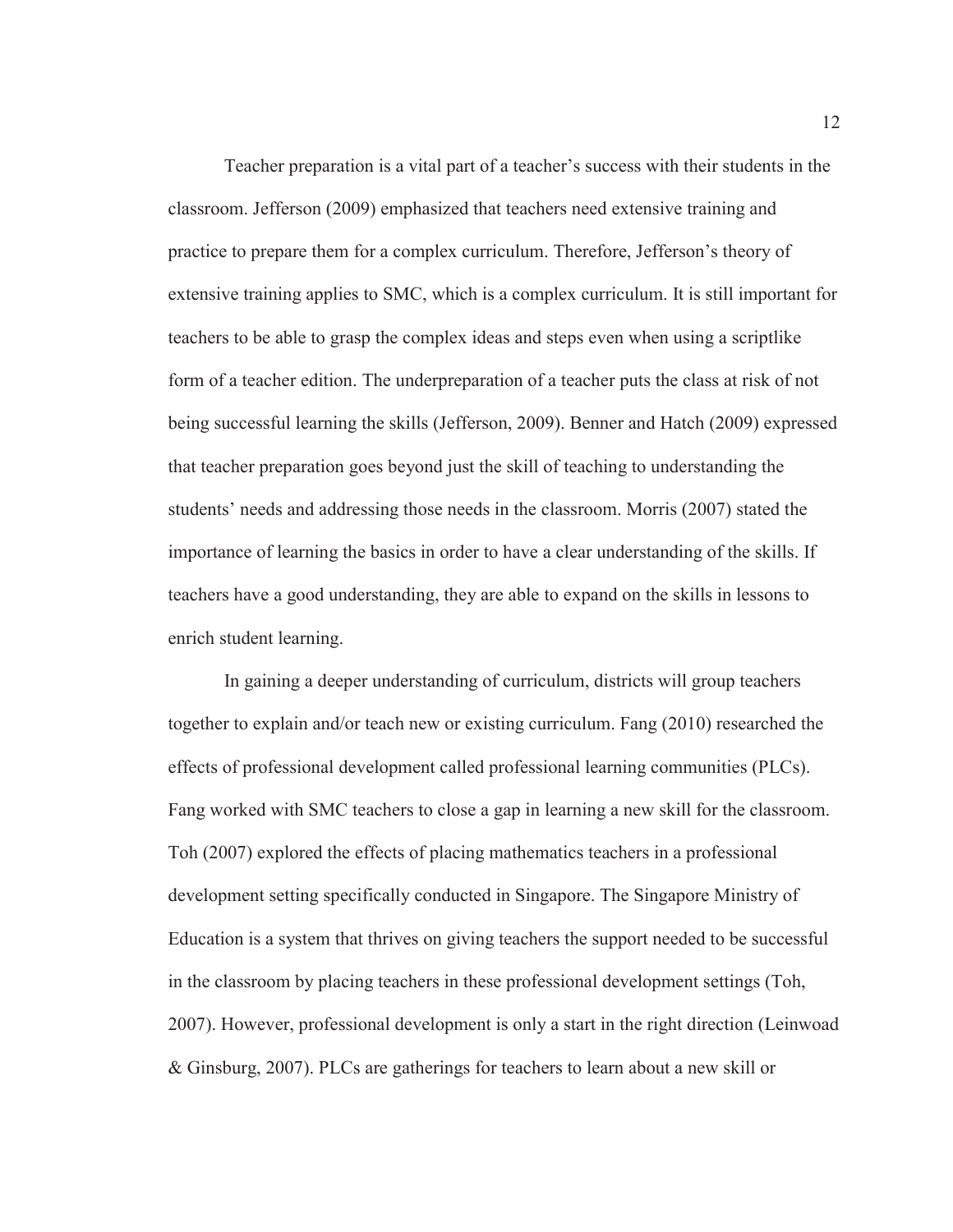curriculum (Fang, 2010). The research showed PLCs were effective in supporting teachers learning skills for positive results in the classroom (Fang, 2010). PLCs gave teachers the opportunity to renew their skills or gain a deeper understanding of the classroom material.

SMC uses a technique to help students throughout the process of completing word problems called bar modeling. Bar modeling is a specific technique used in SMC. Bar modeling is an important process students must learn in order to be successful with word problems in the future (Hoven & Garelick, 2007). Bar modeling is an eight-step process first introduced in third grade to break apart word problems to solve them more easily and clearly using either the part-whole or the comparative model. Students continue to use the bar modeling technique through fifth grade; however, the word problems become more difficult.

#### **Implications**

Through this study, the findings provided an outline for how to effectively administer and implement the SMC program at a learning center. Findings given to the stakeholders was in an effort to allow them to gain a deeper understanding as to how to best administer and implement the SMC program at the participating learning center. The study showed the importance of using the curriculum to its fullest in order to improve the curriculum and ultimately improve student outcomes in mathematics. The administration and implementation shown in the study was of the curriculum at the learning center.

In addition, the findings intended were to assist the mathematics coordinator in supporting the teachers at the learning center and other learning centers the mathematics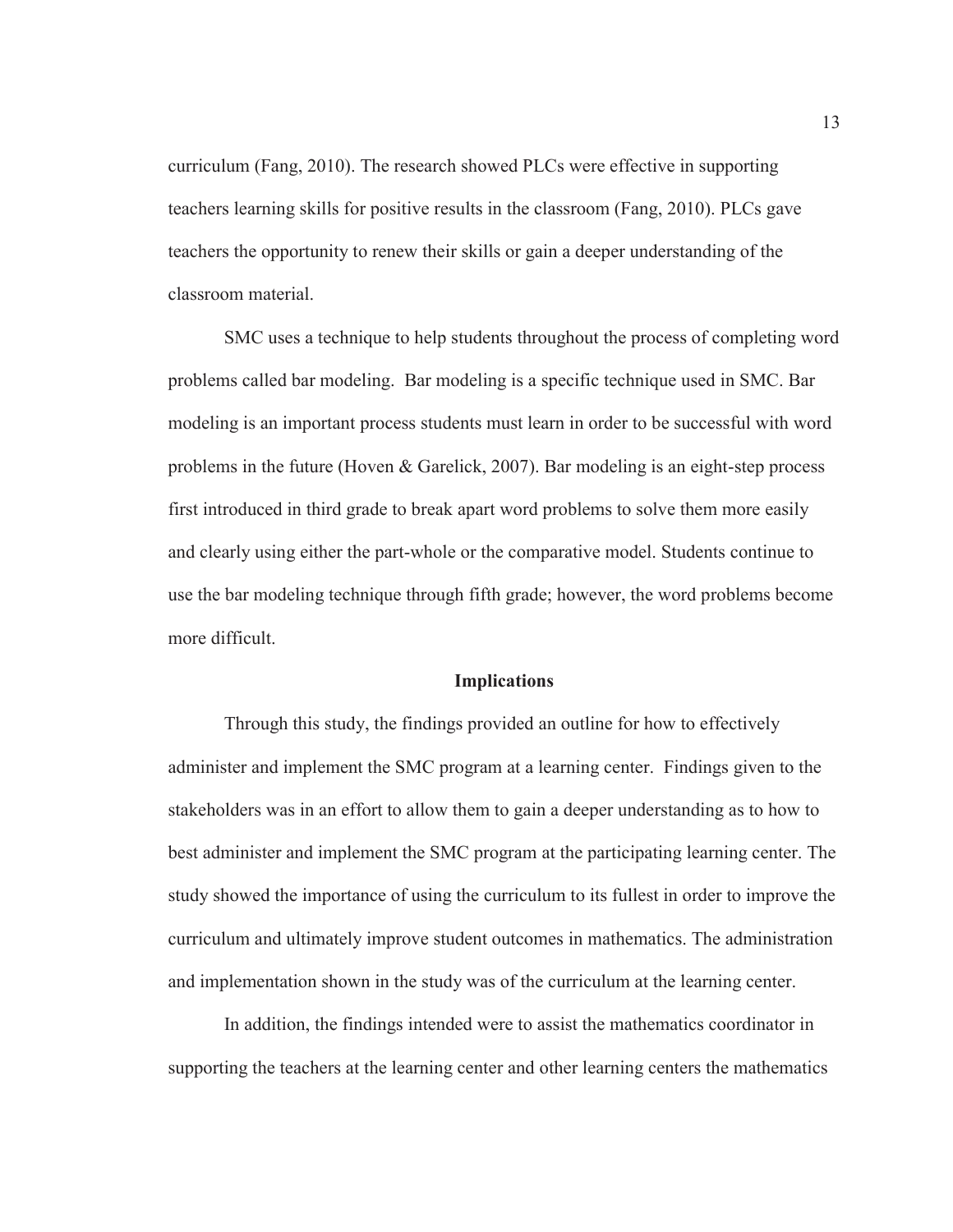coordinator serves. As for teachers, the purpose of the study was to help them to understand the importance of following the curriculum in their use of SMC in the classroom. The project for this study was in the form of a professional development training based on this study's findings given to the stakeholders and participants at the subject learning center (See Appendix A).

#### **Summary**

In Section 1, I reviewed and supported the current study by examining the local problem, posing a research question, and reviewing the literature to explain different aspects of SMC and the United States mathematics curriculum, classroom settings, teaching style, and teacher development. The information explored above describes the background information and the basic ideas underlying this study. Based on the information discussed in this section, I formulated the actual design of the study as described in Section 2.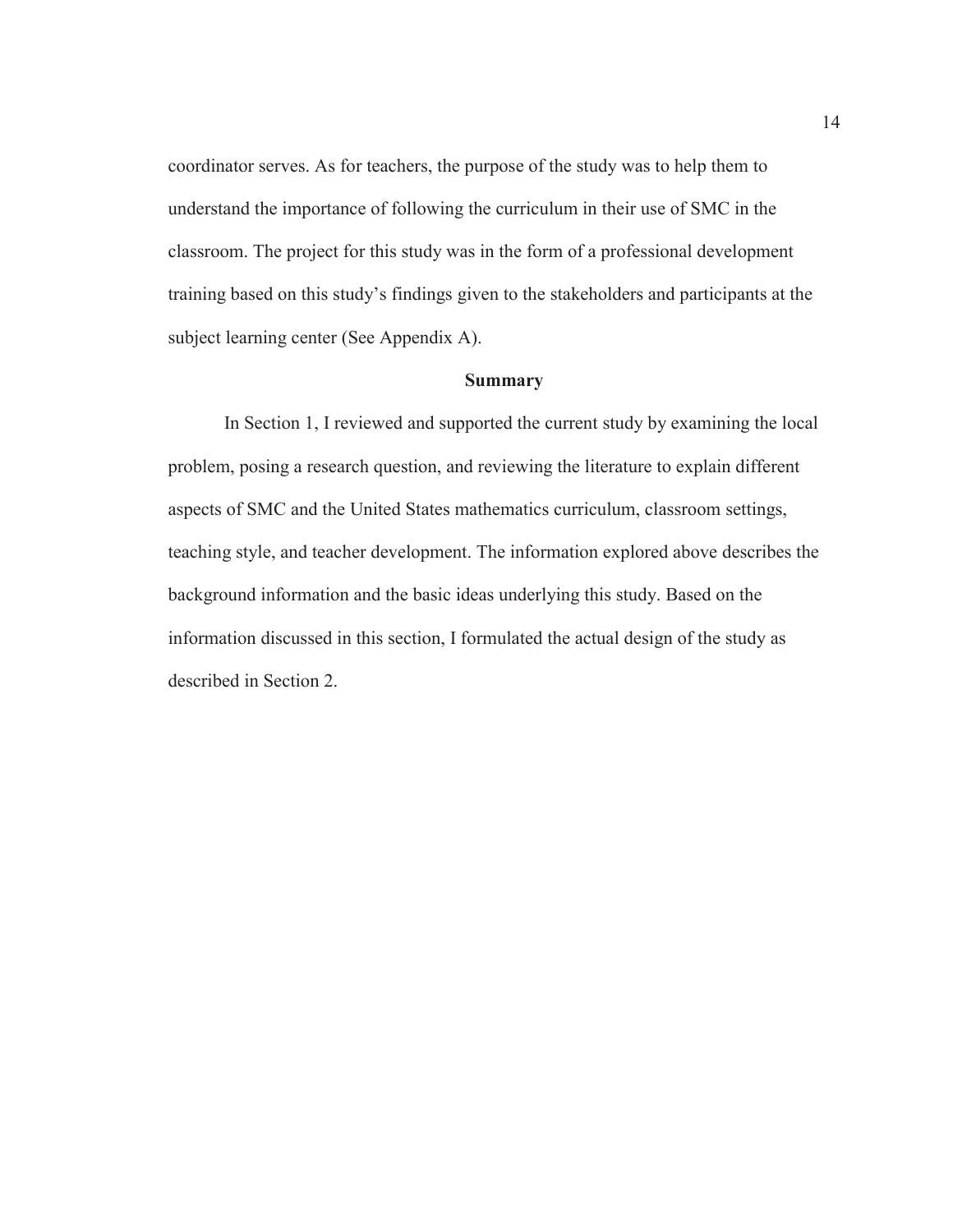## Section 2: The Methodology

The research design for this study began in the proposal stage as a program evaluation. However, when it became apparent that there were insufficient data available to complete such a study, the research design changed to an instrumental case study (Stake, 2005) in order to better understand how the SMC was being administered and implemented in a specific learning center. In Section 2, I discuss the research design, participants, data collection, and data analysis for this study.

## **Research Design and Approach**

The research design for this qualitative research project was instrumental case study (Stake, 2005). The data collected and analyzed through this study allowed me to explore how an administrator was administering the SMC program and how a teacher was implementing the program. Using another qualitative design (i.e., *ethnography, grounded theory*) would not allow me to evaluate the implementation of a program as well. Ethnography focuses on societies and cultures related to the study (Patton, 2002). Grounded theory focuses on creating theory as the focus of the study (Patton, 2002). Both ethnography and grounded theory do not focus on a case study, which is the basis of my study.

#### **Participants**

The participants for this study came from a select learning center in the southeastern part of the United States. Originally, I wanted to interview the administrator and interview and observe five teachers using the SMC at the learning center. However, I was only able to interview and observe the administrator and one teacher. Given this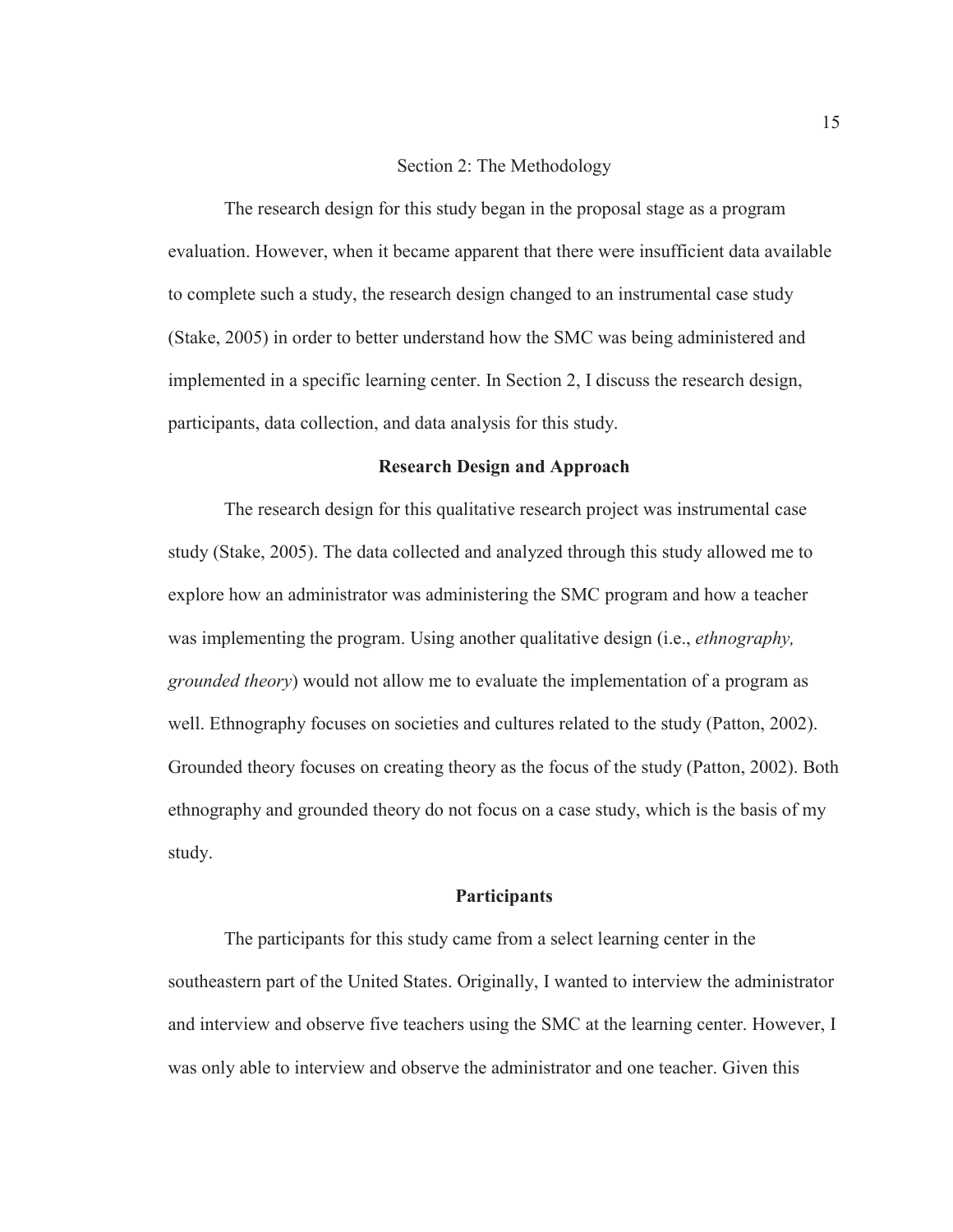limitation in data collection, I met with my project study committee to determine how to reframe the study to align with the available data. The committee agreed with a plan to use the interview data obtained from the administrator to understand how to administer the SMC program at the learning center, as well as the data collected from observing this administrator, and to conduct a further in-depth interview and observations with the one teacher participant within the framework of a case study research design. As a result, I reframed the design of the study and conducted a further interview and observations of the teacher participant. I used the same interview questions (Appendix B) and observation protocol sheets (Appendix C) in the interviews and observations except for the second interview conducted with the teacher (Appendix D). The observation of the administrator was in a classroom setting. He was not only an administrator but a teacher as well.

To gain access to the participants, I obtained a letter of cooperation from the appropriate person at the learning center. I completed the required Walden University IRB application form and submitted it for review. Once the application was approved (approval number: 21013.07.10 15:02:00-05'00'), I began recruitment of participants. Once I had received the written consent of the participants, I began working with the participants to set up times for interviews and observations.

In order to recruit the participants, I asked the learning center staff to send the following materials to potential participants: a self-addressed, stamped envelope; a letter of invitation; consent forms for participants to sign if they were willing to participate in the study; and a blank, stamped envelope for the learning center to put these materials in.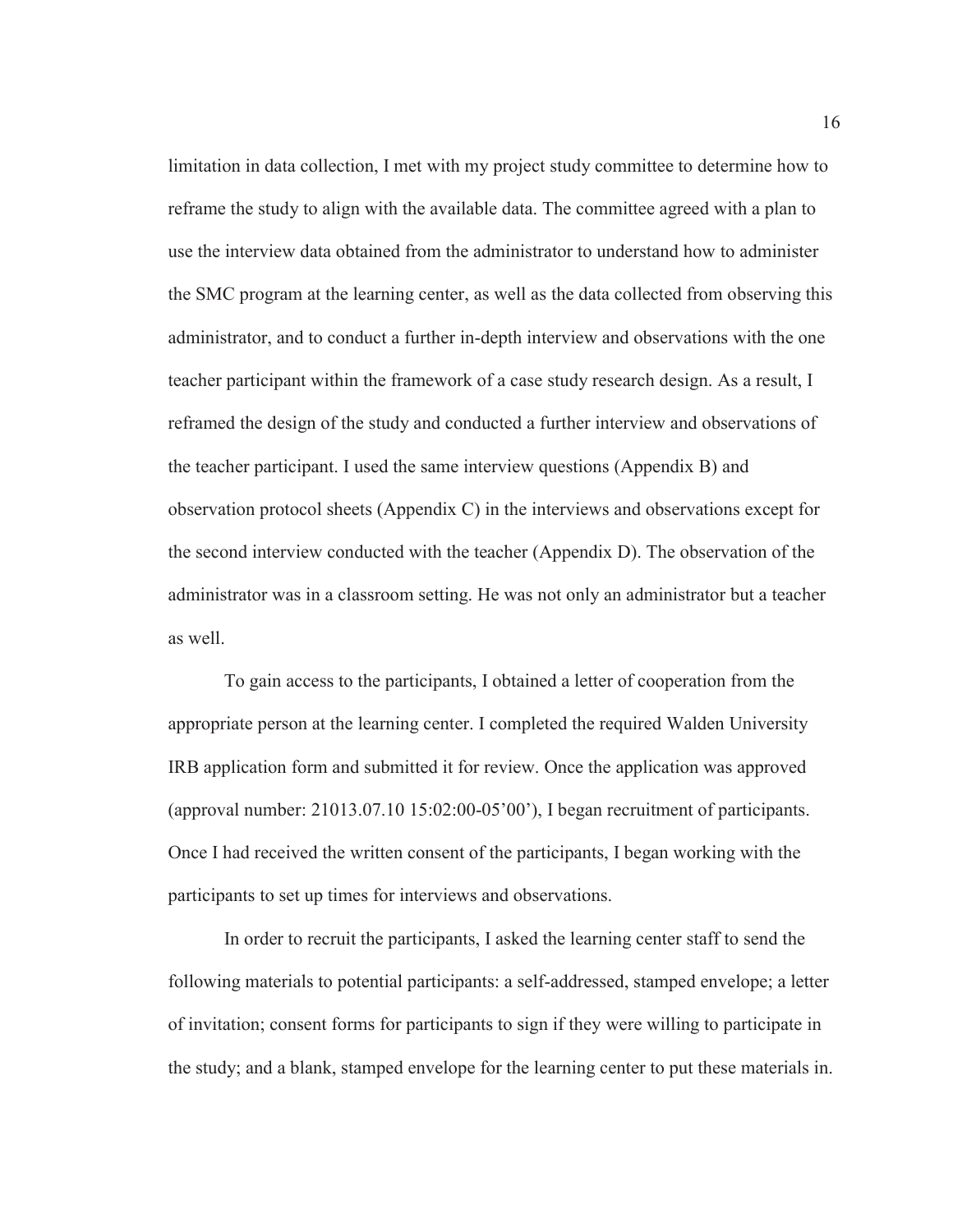I asked the appropriate person at the learning center to place the materials listed above in each regular mathematics teacher's and the math coordinator's work mailbox. This was the procedure regularly used at the learning center for sending materials such as these to staff. The letter given to the teacher and math coordinator asked them to consider signing the consent form, putting it in the envelope provided, and placing the signed consent form in the mail.

The consent form was created based on the template provided by Walden University's IRB office and contained the time for each data collection activity, including interview transcript verification, permission to audio record the interview, guarantee of confidentiality, and allowance for the participant to withdraw from the study at any time. The envelope that the teachers placed the signed consent form in was self-addressed to me. After the participants placed the signed consent form in the self-addressed envelope, they placed it in the mail. Once I received the signed consent forms, I contacted the participating administrator and teacher based on their preferences (i.e., phone or e-mail).

I was not currently working and I had not worked in the past at the learning center. Therefore, favoritism or bias was not an issue. I had taught SMC, and I had an understanding of the material. However, the study was focusing on understanding how an administrator was administering and a teacher implementing the SMC at a specific learning center.

To establish a researcher-participant working relationship, I met with the participants prior to any data collection to talk with them about the data collection process. In addition, I gave them the interview questions to allow them time to think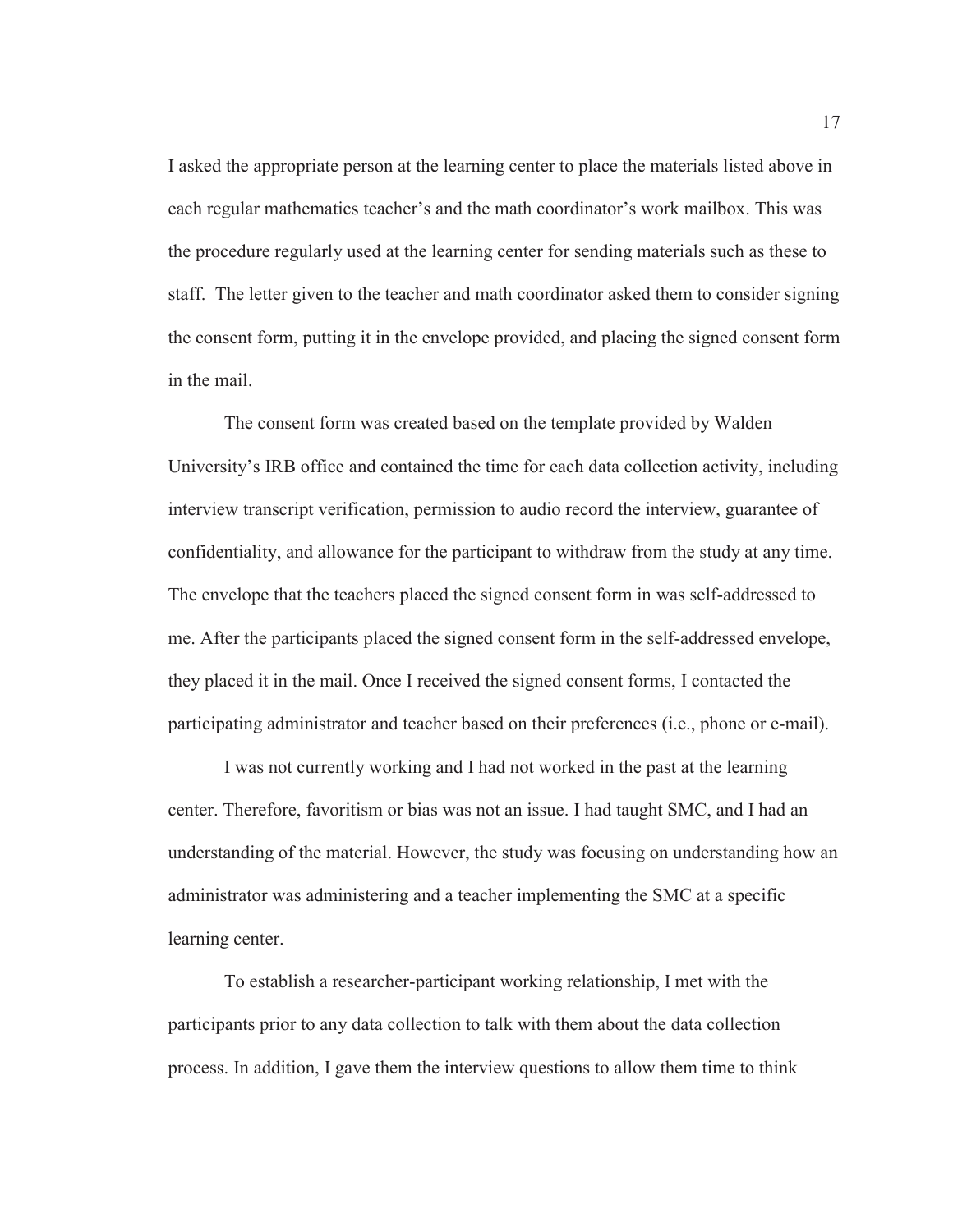about their responses, but they were encouraged to give honest answers. During the meeting with the participants, I reassured them that all responses and observations would remain confidential. To protect the participants, all data were to be stored on my personal, password-protected computer for 5 years. The coded names of participants were in order to protect the confidentiality of the individuals, as well as the name of the learning center, for any publication resulting from the study.

#### **Data Collection**

For a case study, interviews, observations, and archival data were appropriate methods of data collection (Creswell, 2012). Therefore, I used two traditional forms of qualitative case study data collection: interviews and observations.

## **Interviews**

The interviews of the administrator of the learning center and one teacher used the same questions. These interviews conducted were at a private location and at a time outside of instruction that was mutually agreed upon by the participants and me. I transcribed all of the recorded interviews. Each participant's interview transcript needed that participant to verify the accuracy and completeness (Creswell, 2012). The initial interviews of the administrator and teacher consisted of five questions, and the second interview of the teacher consisted of nine additional questions (See Appendix B.)

The purpose of teacher and administrator interviews was to gain a deeper understanding of how to administrate and implement SMC. The interviews took place in a private location away from distractions (i.e. conference room). Each interview took about 30 minutes and had scheduled the participants at their convenience (i.e. after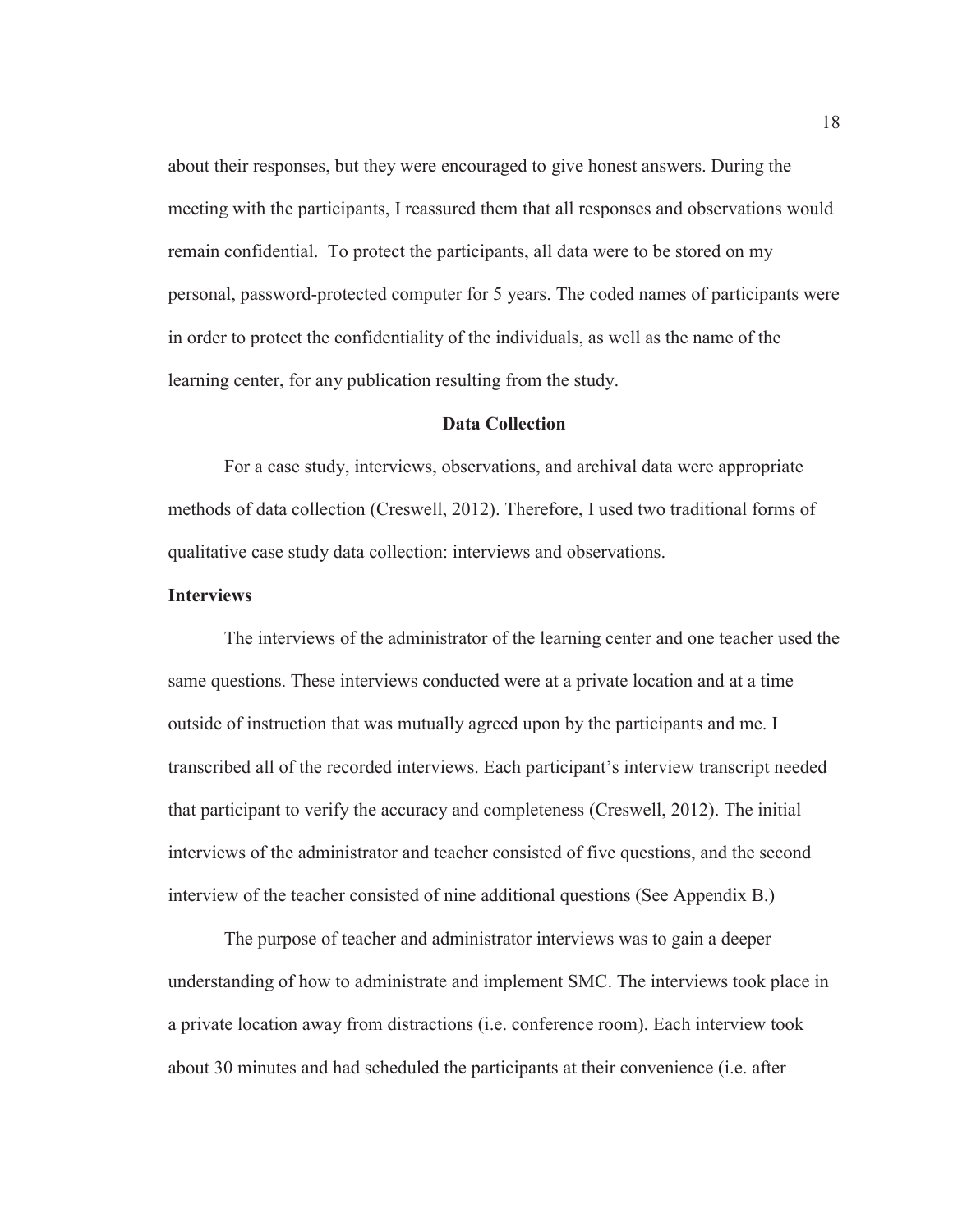school). The interview times varied depending on when the learning sessions took place. I sent the participants the interview questions in advance so that they could make notes and have their answers prepared prior to the interview.

To assure the interview data were complete and accurate, I tape recorded the interviews and took notes during all interviews, transcribed the interviews, and then sent the interview transcripts to the participants to allow them the chance to add to, make changes, or discuss the transcript with me.

## **Observations**

Observations conducted in the classrooms had no student involvement or reporting take place. I developed an observation protocol sheet (see Appendix C) in order to take field notes during the observations (Creswell, 2012) of both the teacher and the administrator in his capacity as a teacher. The observation protocol noted certain specific activities that I wanted to focus on during the observation. The observation protocol sheet was used to guide the collection of data from the teacher observations. The observations took place during the math block.

The observations focused on the usage of SMC in the classroom. I used the observation protocol sheet (see Appendix C), which was based on the work of Creswell (2012). The observation form allowed me to focus on specific teacher actions and make notes about these actions. The observations held were during the mathematics class time as set by the learning center's schedule. The teacher was observed three times and the administrator once in this study. During the observations, I focused on how the teachers used the SMC curriculum materials in the classroom. The observations were about 30-60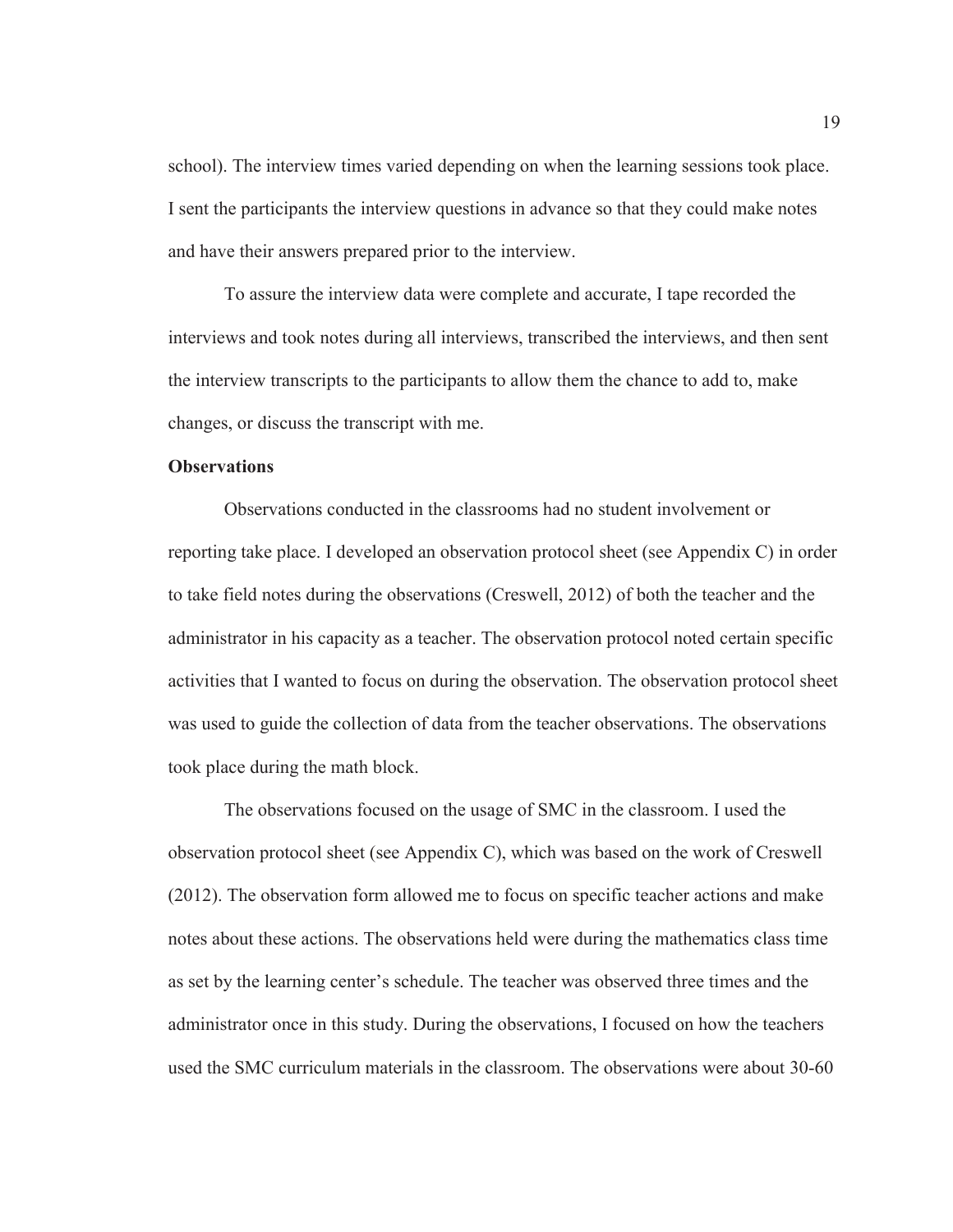minutes each. This amount of time was about half of the length of the typical session at the center depending on the grade level. The 30-60-minute observation allowed me to see the beginning, middle, and end of the math lesson using the SMC.

As a third grade classroom teacher who used SMC for 3 years, I had a firsthand experience working with the SMC and seeing the effects in my classroom, particularly regarding students' standardized test scores and abilities. Therefore, this experience might have affected the data collection and analysis processes. However, I approached this case study with an open mind as to what I might learn about the administration and implementation of SMC in a select learning center. I also had other methods (i.e., *peerdebriefer and interview transcript verification*) in place to provide evidence of quality and trustworthiness with regard to data collection and analysis.

I have not taught at the learning center or with any of the teachers at the center. There was no prior relationship with the participants professionally and/or personally. In addition, at the time I conducted the study I was not working at the learning center.

Once IRB approved the study, I sent cover letters, consent forms, and a selfaddressed envelope to every staff member of the learning center. The math coordinator distributed the materials to each staff member. Within a week, I receive two consent forms in the mail. I made contact with both participants to schedule a date and time for both the observation and interview. I conducted both the observations and interviews with in the next few days of receiving the consents in the mail. When I went to the location for the observation of the first participant, I gave the participant a copy of the consent form that she had sent me in the mail. Once given the consent, she allowed me to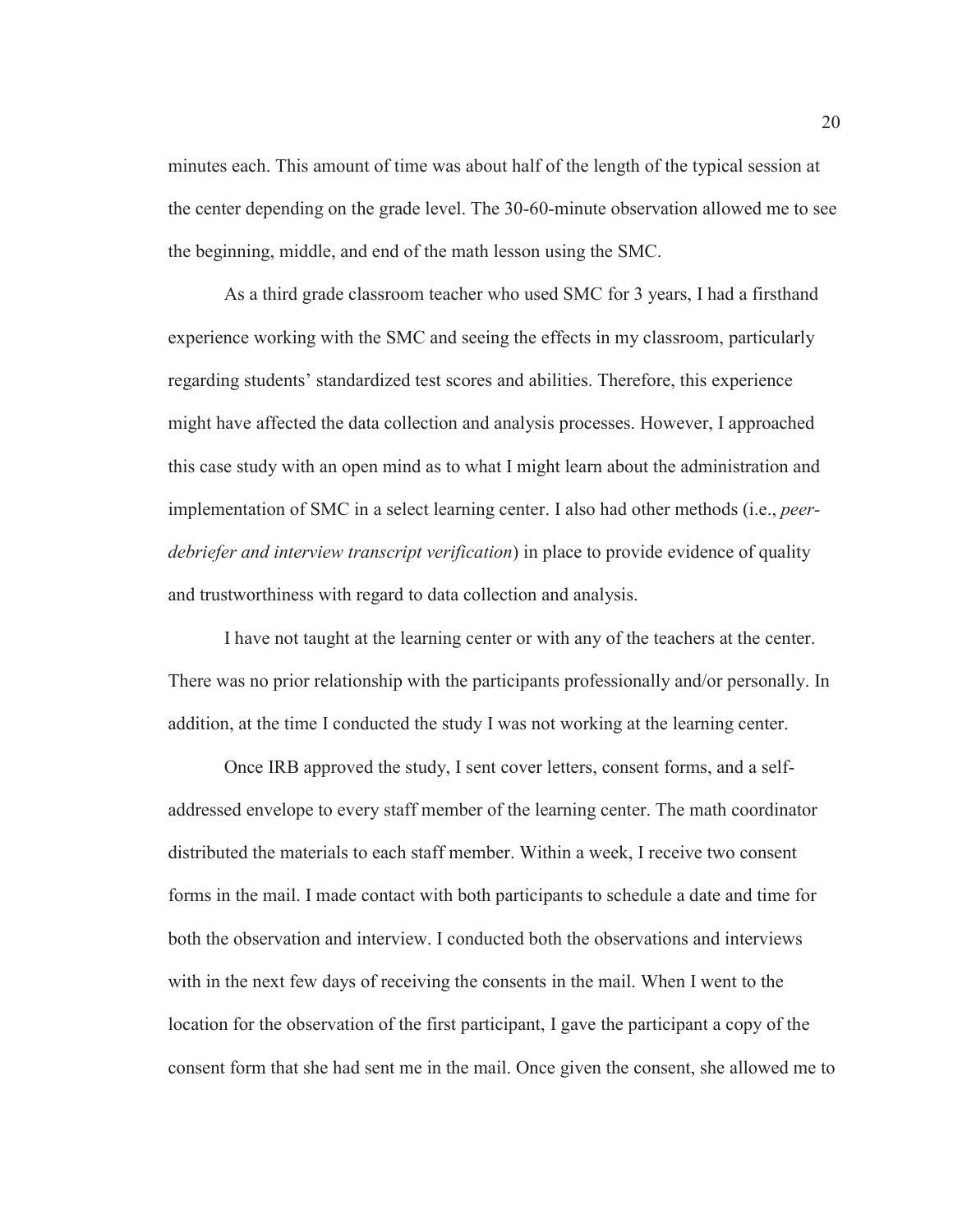come into her class to conduct my observation. In terms of recording the data from the observation, I used a copy of the observation protocol sheet. As I observed the class, I typed notes in the specific areas on the protocol sheet. The document was saved on my personal password-protected computer using the first initial, last initial, observation, and the date as a marker.

With the teacher participant, I conducted the initial interview right after the observation. I turned the recorder on to check if it was working. Then, I turned the recorder back on and began interview. I used the interview protocol sheet to conduct the interview. I went through each question. I did make a few notes as I conducted the interview. After the interview was finished, I saved the audio file on my personal, password-protected computer using the first initial, last initial, interview, and the date as a marker. Once at home, I listened to the interview and typed the transcript to be sent to the participant to verify that the transcript of the interview was accurate and complete.

With the administrator participant, I completed the observation and interview on two separate days. When I met with this participant, I gave him a copy of the consent form that I received in the mail, and he began his class. I used the observation protocol sheet to collect the notes of the observation and saved the data on my personal, passwordprotected computer using the first initial, last initial, observation, and the date as a marker. The following day I met the participant at a public location of his choice. I checked the recorder to be sure it was working correctly. Knowing the recorder was working correctly; I turned the recorder on and began to ask the questions on the interview protocol sheet. I made a few notes as we discussed the questions and saved the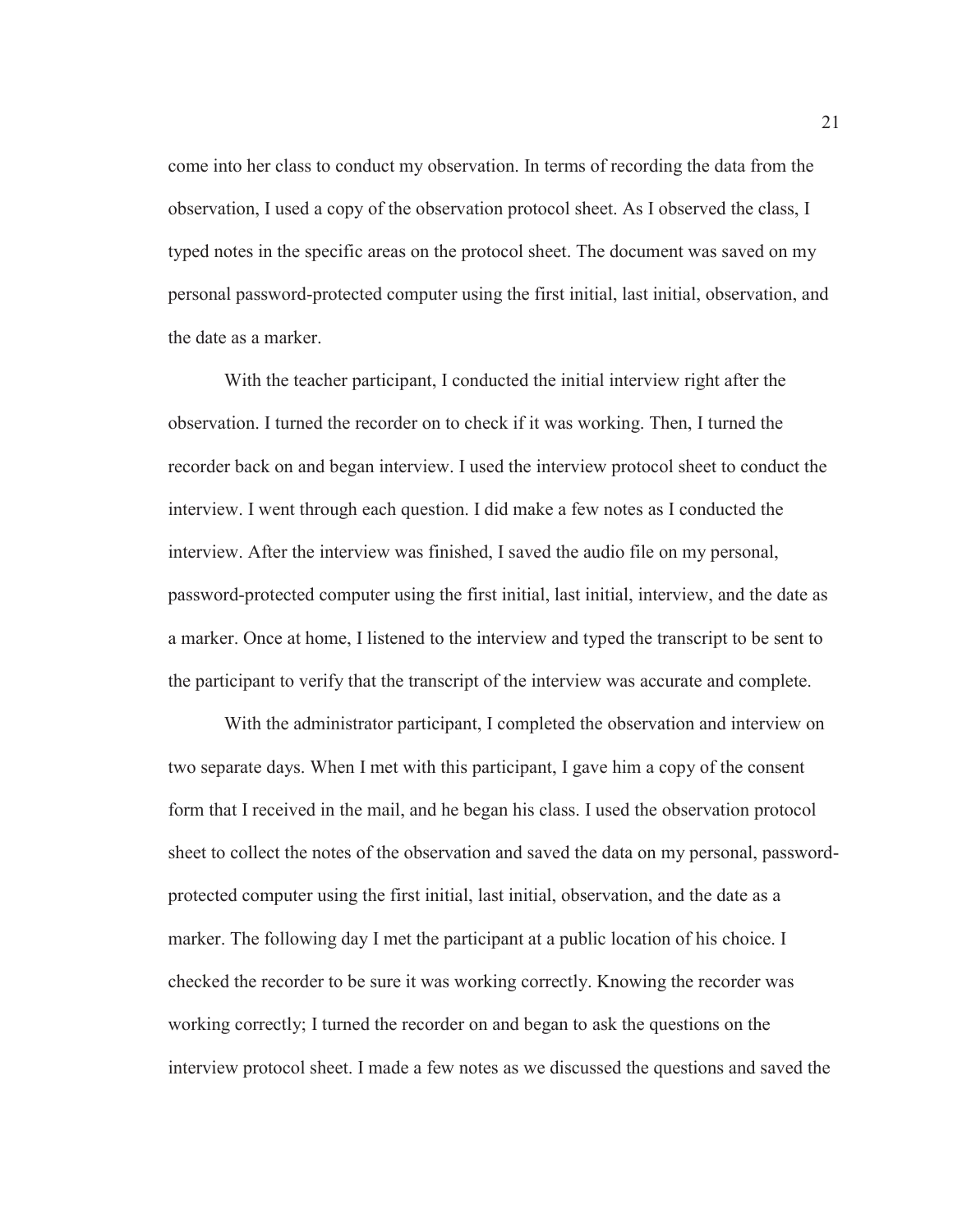audio file on my personal, password-protected computer using the first initial, last initial, interview, and the date as a marker. Later at home, I listened to the interview and typed the transcript and sent it to the participant to verify completeness and accuracy of the transcript of the interview.

A week and a half after handing out the material to the staff, I had not received any additional signed consent forms. I asked the math coordinator if he would send out a reminder e-mail that I had written. He sent the e-mail out to all staff members. After another week, I had not heard feedback from anyone. There was a request to the math coordinator if I could have contact information for the staff in order to contact them directly. He asked his staff if they would be okay with him giving me their contact information. There were no responses to that request. Therefore, my first chair, second chair, university research reviewer (URR), and I had a conference as to what the next step would be in the data collection process. We had decided that we would refocus my study as a case study rather than as a program evaluation. This meant that I would need to conduct additional interviews and observations with the existing participants. With the teacher participant's approval, my committee chair and I submitted a change to data collection form to IRB asking to add an additional interview with a participant review and two additional observations. I received the IRB approval to conduct the additional interview and observations and arranged the dates and times for each event.

At the first additional observation, I presented the participant with the new approved consent form for her to sign and gave her a copy of the signed consent form for her records. Throughout the second observation with this participant, notes were typed on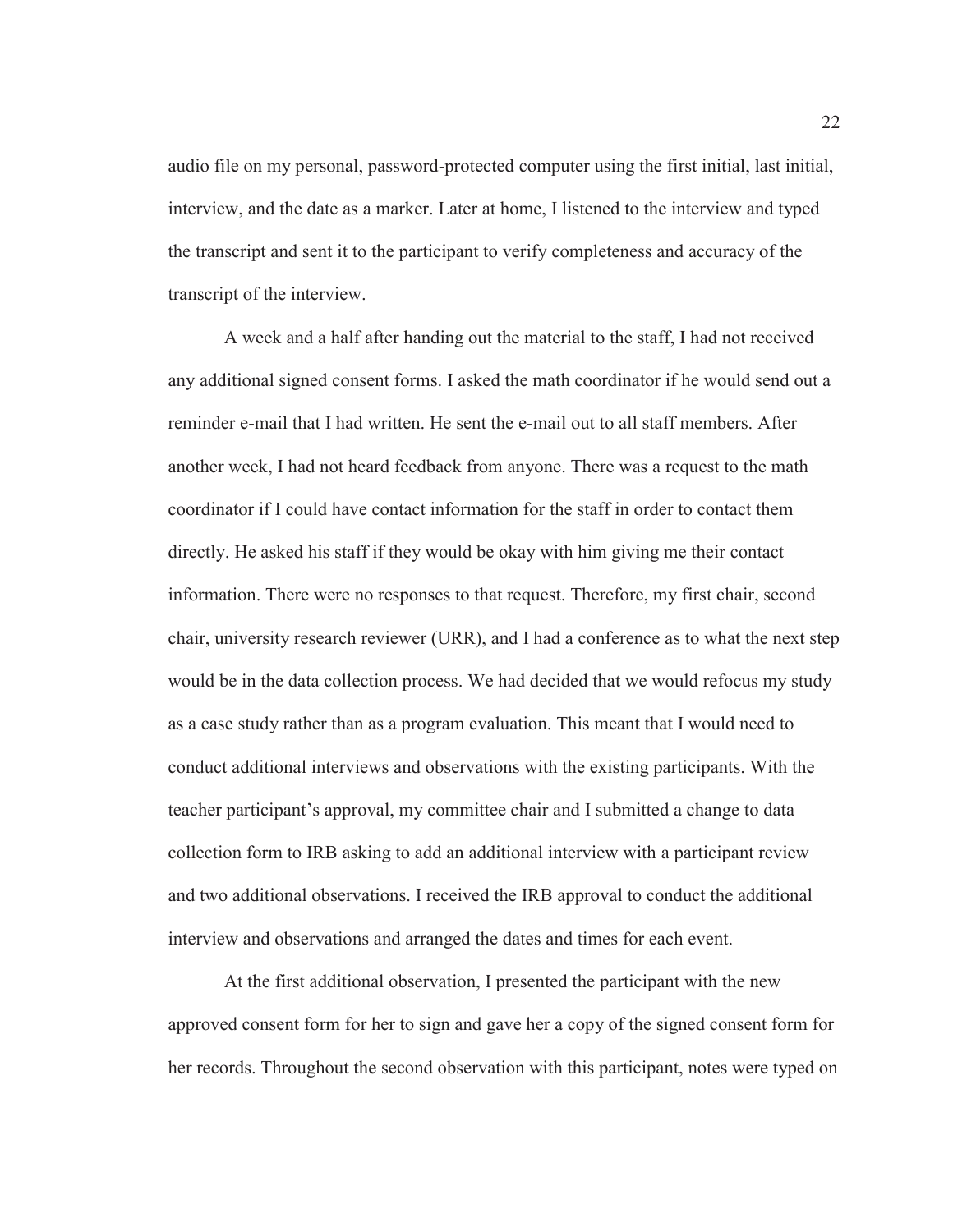the Observation Protocol Sheet and saved on my personal password-protected computer using the first initial, last initial, observation, and the date as a marker. This process was the same for the third observation. The additional conducted interview used the additional questions approved by IRB, and the responses recorded on the second interview protocol sheet (Appendix D). The tested recorder was to assure it was working properly prior to the interview. I started the recorder and conducted the interview. Throughout the interview, notes were made and saved on my personal, password-protected computer using the first initial, last initial, interview, and the date as a marker. Once at home, I played and typed the recording into a transcript and then sent the transcript to the participant to review for accuracy. After reviewing, the participant returned the document with the corrections and clarifications.

#### **Data Analysis**

The interview and observation data collected for this study used the same methods to analyze. The data analyses methods used for this study were typological and inductive analyses (Hatch, 2002). The first type of analysis used was typological analysis to analyze the data based on the research results about ideas that were to be important to the success of the SMC program. The typologies described in detail in Section 1 were bar modeling, teaching style, teaching delivery, curriculum usage, and teacher training. In addition, the other analysis used was inductive analysis to explore additional themes that might emerge during the coding process. Both forms of analyses covered all the data collected in the study and formed the basis of the findings. I used no software programs to help with analyses of the data collected.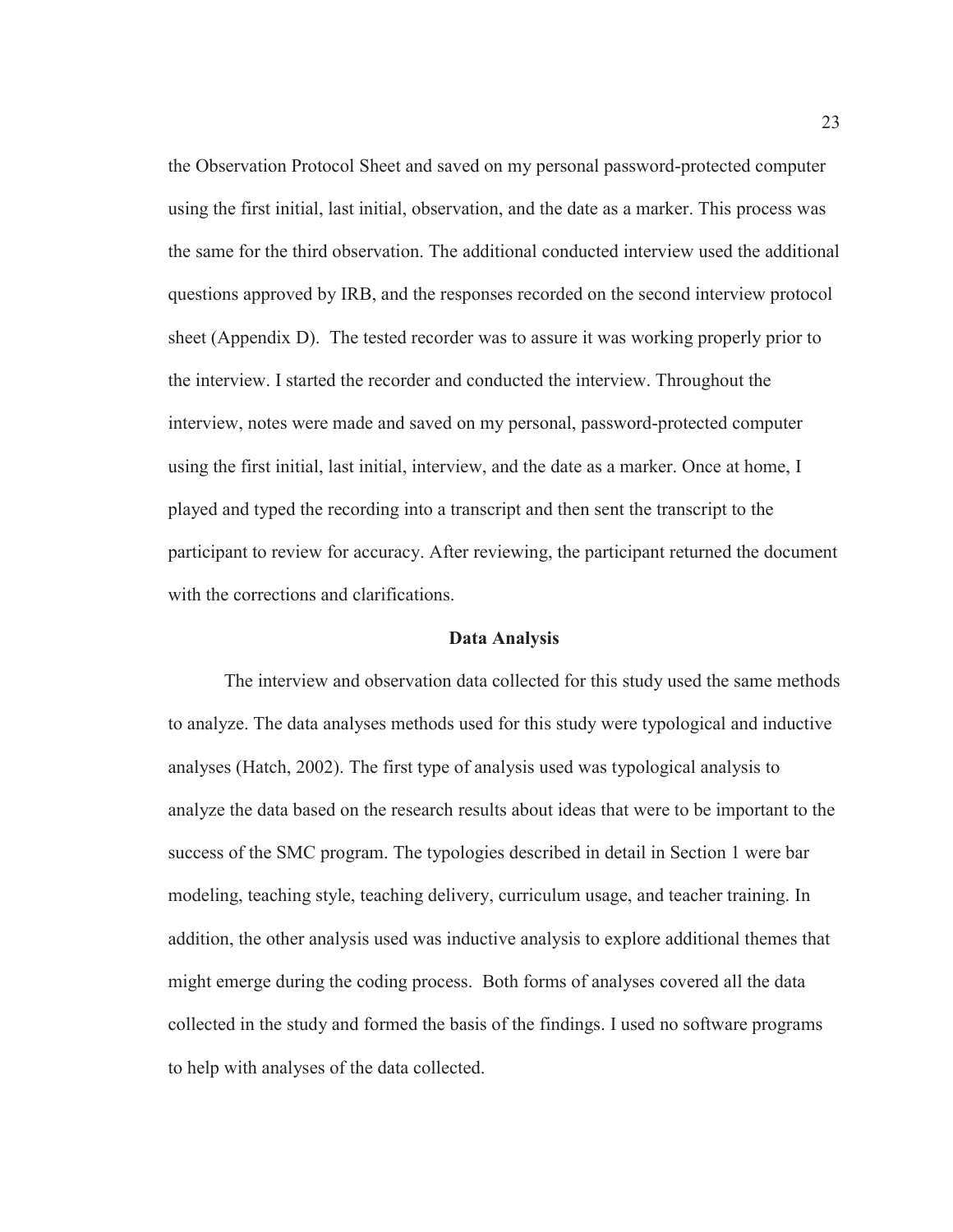The use of a peer debriefer was to provide data analyses by another person to help minimize any biased analyses and to discover other themes emerging from the data collected. Since the peer debriefer reviewed the data collected with no original names, she did not need to sign a confidentiality agreement. A peer debriefer is an individual who assists in evaluating material to assure there is no bias in the interpretation of the data collected (Creswell & Miller, 2000). The peer debriefer needed to be an individual who was impartial to the study and could assure no misinterpretation of the data. The peer debriefer used in this study met these criteria. She was a retired principal who had working knowledge of the SMC program. She was not able to identify any of the participants because she did not work with nor was she acquainted with any of them. She had a specialist degree, was in education administration from 2002 through 2010, and was analyzing data for the school where she worked during her administration years.

 In keeping track of the data collected for data analyses, a creation of a table was to categorize the information from interviews and observations into the different typologies. I used a color code system to code the data within the original documents and then transferred the data into the table under the correct typology. The data that did not fit into one of the categories went in a new column to create a new typology.

 In terms of organization of the documents, I used a document label code to help me know when and whom I interviewed, such as *HRInterview/Observation7-16-13*. This helped me to organize the interviews and observations in chorological order. I kept the original and a coded copy.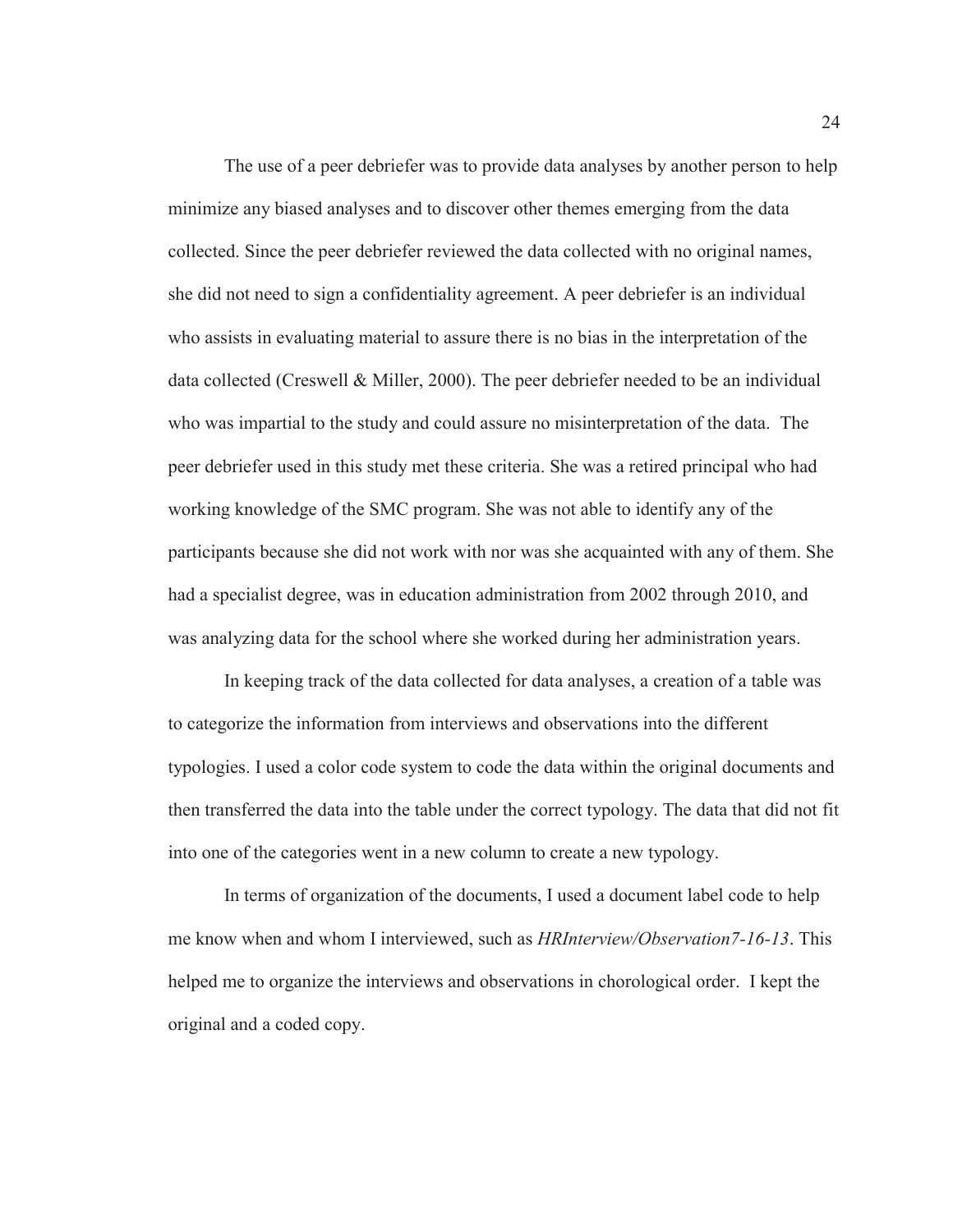## **Findings**

 The findings were the basis of the following themes, which created the professional development training on SMC. Ten themes emerged from analyses of the data that lend themselves to a three-day training with four modules each day. The sessions focus on these key elements: (a) model drawing; (b) stages of instruction: pictorial, concrete, and abstract; (c) mastery: (d) place value/bundling; (e) games; (f) manipulatives; (g) number bonds; (h) visualization; and (i) administration of SMC.

 **Model drawing.** A portion of SMC used throughout the year at every grade level was model drawing. During one of the observations, the teacher actually stated the steps to solving word problem. She said, "These are the steps to modeling (a) read the problem, (b) give unit bars, (c) chunk the problem, (d) label the bars, (e) place the "?", how do you find the missing piece?, (f) solve, and (g) answer the question." Students can us these steps to assist in answering any word problem in any situation (i.e. *homework, chapter tests, and standardized tests*). When students get stuck on a problem, the modeling gives the students a plan in solving the problem.

 **Stages of instruction.** When learning SMC, there are stages in the teaching process: concrete, pictorial, and abstract. Concrete is the first learning stage. When students are at the concrete stage, they use manipulatives to represent the numbers that are working with. The teacher participant stated, "You start in the lowest of grade levels and after the student can concretely add objects or subtract objects." They use this technique when adding, subtracting, multiplying, dividing, and even with fractions. In one of the observations, the teacher created shapes using paper for the student to actually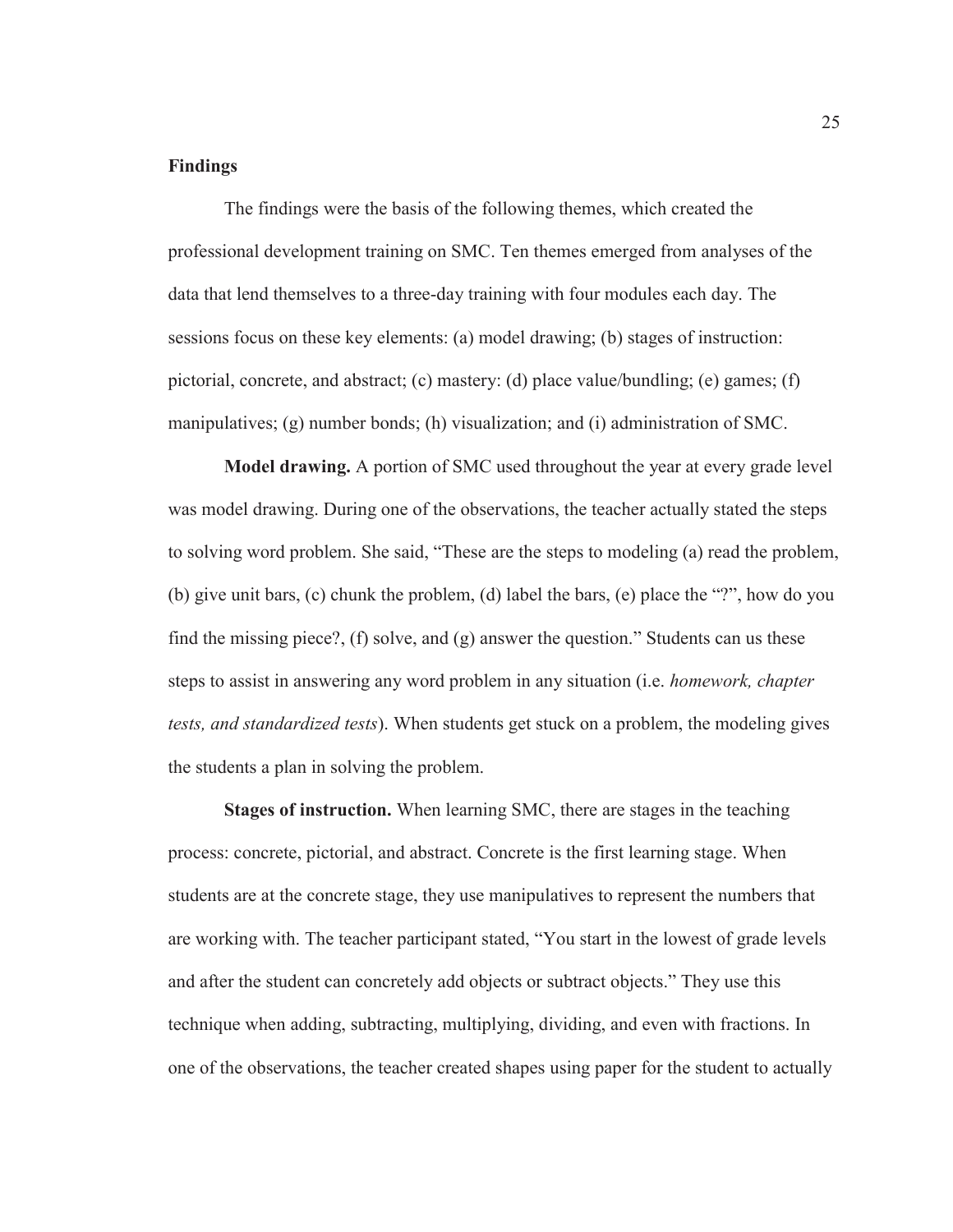see a 3-d model of shape in order to literally count the sides and angles and to manipulate the shape.

The pictorial stage is when the teacher uses pictures to represent the items in a word problem. If the word problem is talking about teddy bears, flowers, or buttons, then the students actually draw out the teddy bears, flowers, or buttons to represent the numbers of the items to solve the problem. The teacher participant stated, "Then, you represent them [the manipulatives] pictorially, and eventually, you take away the pictures and go into unit bars." The importance of having an accurate representation in the pictorial stage is to establish a sound foundation to build upon. In one of the observations, the teacher had the students bar modeling using bars to have a pictorial representation of the numbers the students were using.

The last learning stage is the abstract stage. In the abstract stage, the students use just a unit bar to represent a number with no individual cubes within the bar. At this stage, students do not need a literal representation of the numbers. Therefore, they may have two or more unit bars, but the length determines the bigger or smaller number. The teacher participant stated, "You don't have it separated into 3 sections and 5 sections, but as a continuous bar or model as they call it." The visualization is more in the students head than the previous two stages of learning. Students are able to visualize the numbers of items and do not need the actual picture to represent the number. Instead, the students take a unit bar and divide it into the number of cubes to represent a specific number.

 **Mastery.** With any curriculum, mastery is a key element in the curriculum being successful. SMC is no different and has a specific percentage in which they focus on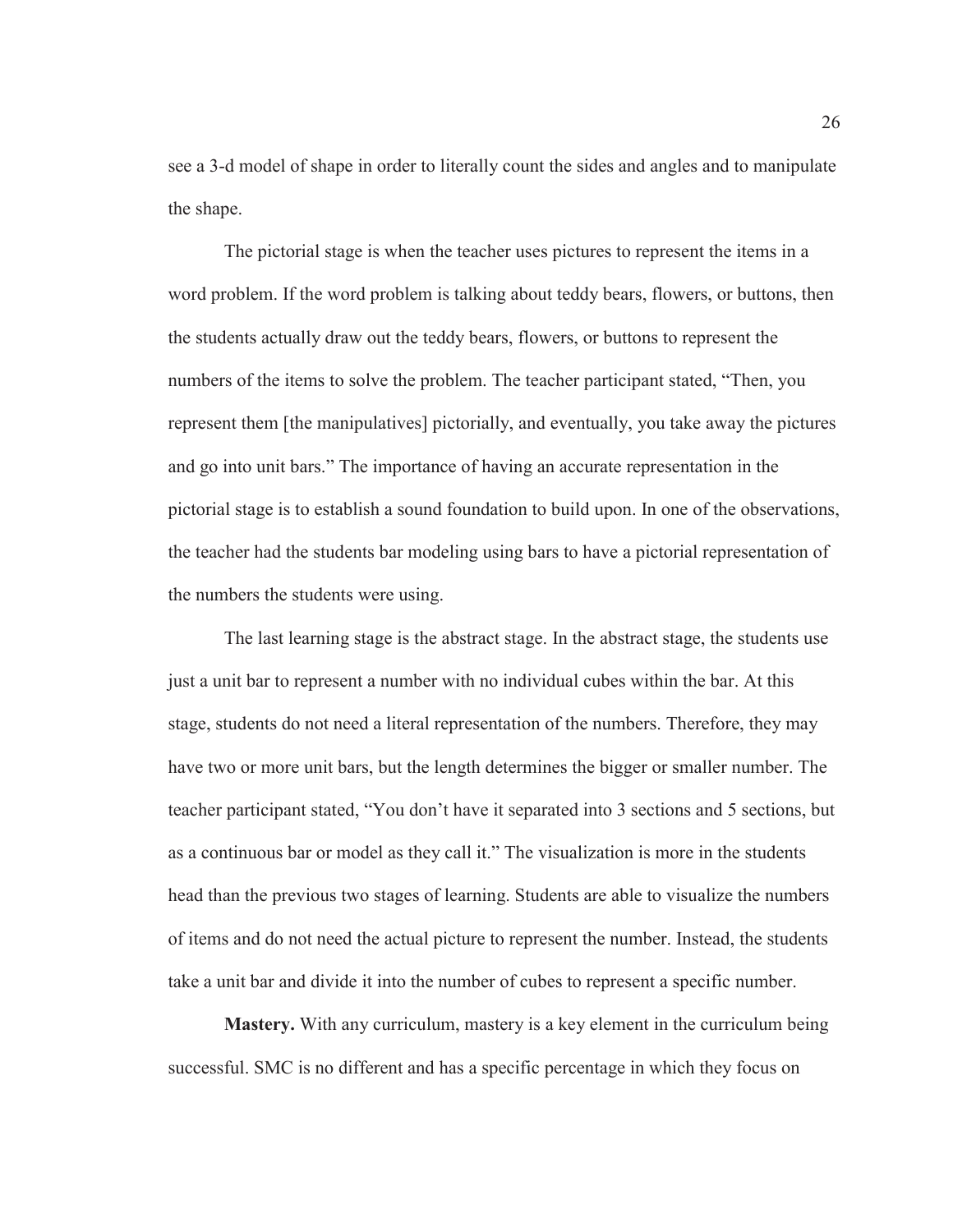prior to moving to the next skill. With SMC, the mastery rate is 80% accuracy 80% of the time for SMC. Mastery of a skill is important before going to the next step. The teacher participant stated, "If independently they can do 80%, then I would call that mastery." Therefore, it is important that every child has 80% accuracy working independently before moving even if the curriculum map says to move on.

 **Place value.** Place value is where students being working with the value of numbers based on the location within a number. With SMC, students start of by understanding the basic numbers zero through nine. Then, they move to tens, hundreds, thousands, etc. The teacher participant stated, "So, you have ten separate items and you wrap them up together with a rubber band or something and say 'here's a ten.'" When students move to working with tens, they will take 10 pieces, whether it is sticks, pencils, or anything you can bundle, and count out 10 and then rubber band them together to show that the bundle makes a 10. In addition, students learn how to write numbers in standard form and decompose numbers. This is another skill that manipulatives are very helpful in gaining the concrete connection.

 **Games.** SMC actually comes with games that relate to the skills the students are learning. However, any game can be adapted to the curriculum. Using games within the lessons helps the students to stay engaged into the work they are doing. Some examples of the various games used in addition to the SMC games are swat, double trouble, and build the biggest number. The teacher participant stated, "They [games] are just additional ways to practice the skills." The games actually allow the students to be able to practice the skills with a fun activity. In one of the observations, the teacher used a point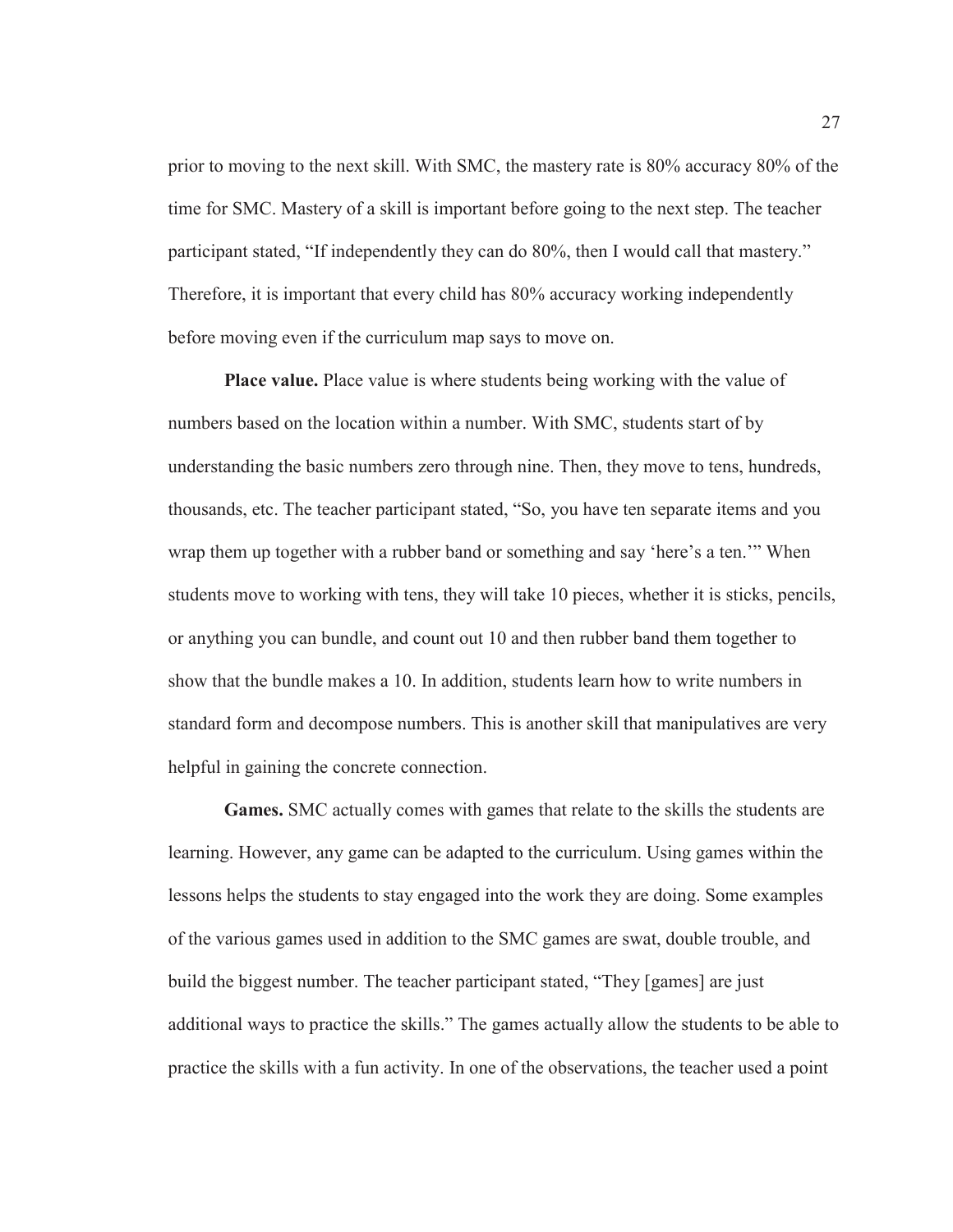system with the students to keep them engaged in working the mathematical problems. If the student had the right answer, they received three points. If they had the answer incorrect, they tried again. If they had the answer right the second time, they received one point. The student who had the most at the end of the lesson received a reward.

 **Manipulatives.** Manipulatives relates back to the learning stages especially the concrete stage. To make concrete connection to the skills and materials taught, students need to use manipulatives so they can touch and feel the items in order to make the proper connections. The teacher participant stated, "they actually touch, feel, and internalize by experimenting with the real world what the numbers mean." Manipulatives can consist of abacus, place value discs, cubes and rods, 3-d models, 3-d shapes, quart and gallon jugs. Any item used as numbers is a manipulative. In one of the observations, the teacher and students used an abacus to help solve adding and subtracting word problems. She explained that using the abacus would help the students understand the numbers they were working with at the time.

 **Number bonds.** This taught element of SMC starts in the earliest of grades. Number bonds show the relationship of how and what numbers are. A part-part-whole relationship prepares students with a strategy for adding and subtracting numbers in their heads. The teacher participant stated, "The idea is to help them recognize part-part-whole relationships in knowing 3 and 2 make 5 or 4 and 1 make 5 or 5 and 0 make 5." Later in SMC, the students will use the number bonds for mental math. For example, when adding 24 and 8, the student would think about the number bonds of eight which added to four makes an easy 10. Therefore, the student would take  $24 + 6 = 30 + 2 + 32$ . In one of the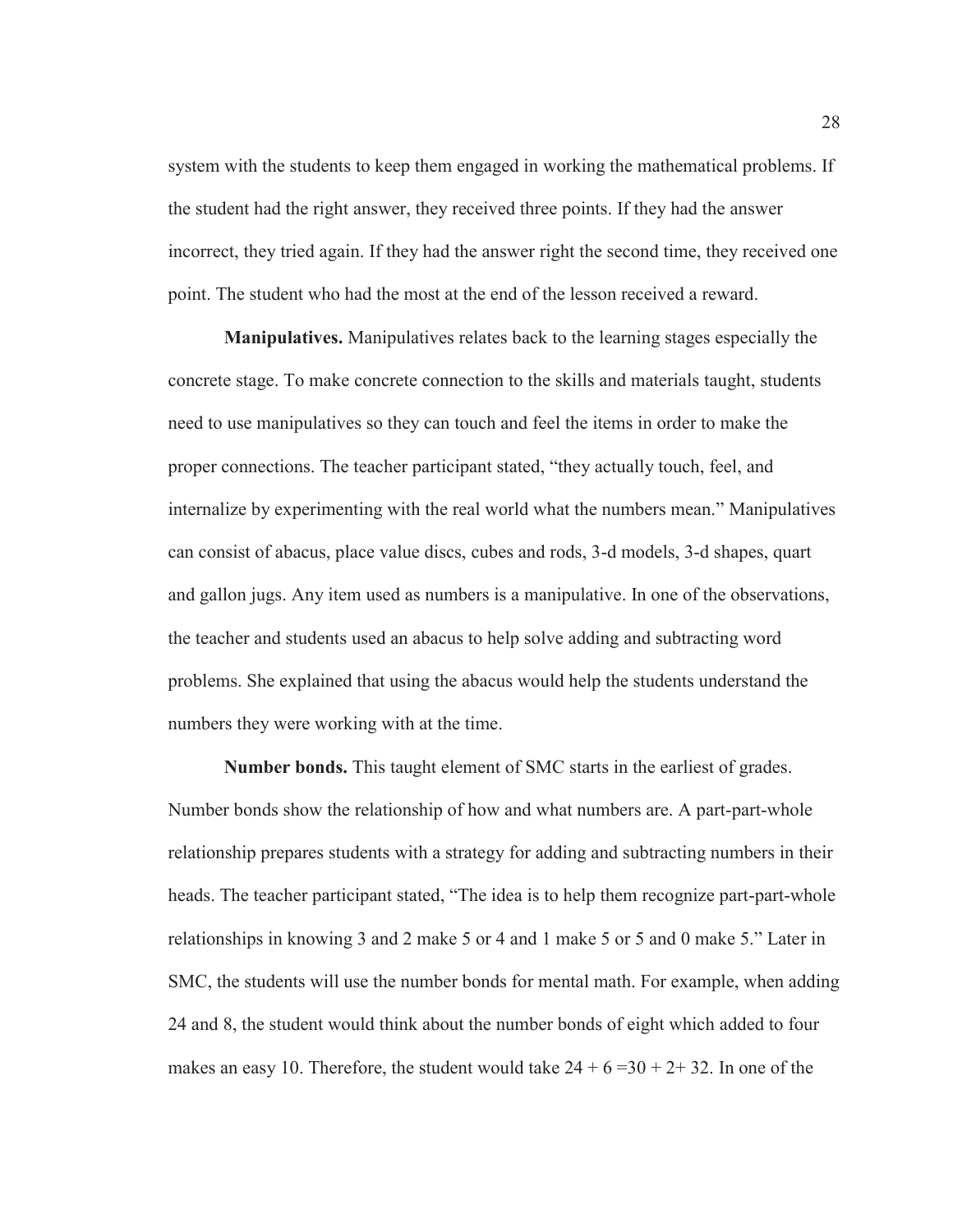observations, the teacher encouraged the students to use number bonds to solve the computations in their heads. For example:  $135 + 97$ . The teacher wrote above the 97, 100  $-3$ . Then, she added the  $100 + 135$  equaling 235. Finally, she subtracted the 3 she added earlier from the previous sum of  $235$  (i.e.  $235 - 3$ ), which equaled 232.

 **Visualization.** Visualization has a connection with the three learning stages. With being able to visualize numbers, students are able to show their understanding of the concepts of numbers especially when they are in the abstract stage. The teacher participant stated, "Done with fidelity…from the concrete to the pictorial to the abstract stages, then the students have had an opportunity to experience the numbers and their relationships so they can usually easily recall those experiences to create a visual image." The previous stages, pictorial and concrete, allows the students to have prior knowledge and experience in order to visualize problems in later years.

 **Administration.** The administration of SMC is another key element to the profession development training. This module will be an add-on to the professional training for administrators. From the interview of the administrator participant, he expressed the importance of SMC to students. He expressed the implementation of the program and the variations between Singapore's version and America's version of the same curriculum. "They [Singapore books in America] are all books from Singapore... created by the ministry of education in terms of the sequencing and what is being covered at the grade level," explained the administrator participant. The packets that he makes for his teachers come from various resources and include "extra problems, challenging word problems, the express math books, [and] the problem solving strategies…[are] mixed in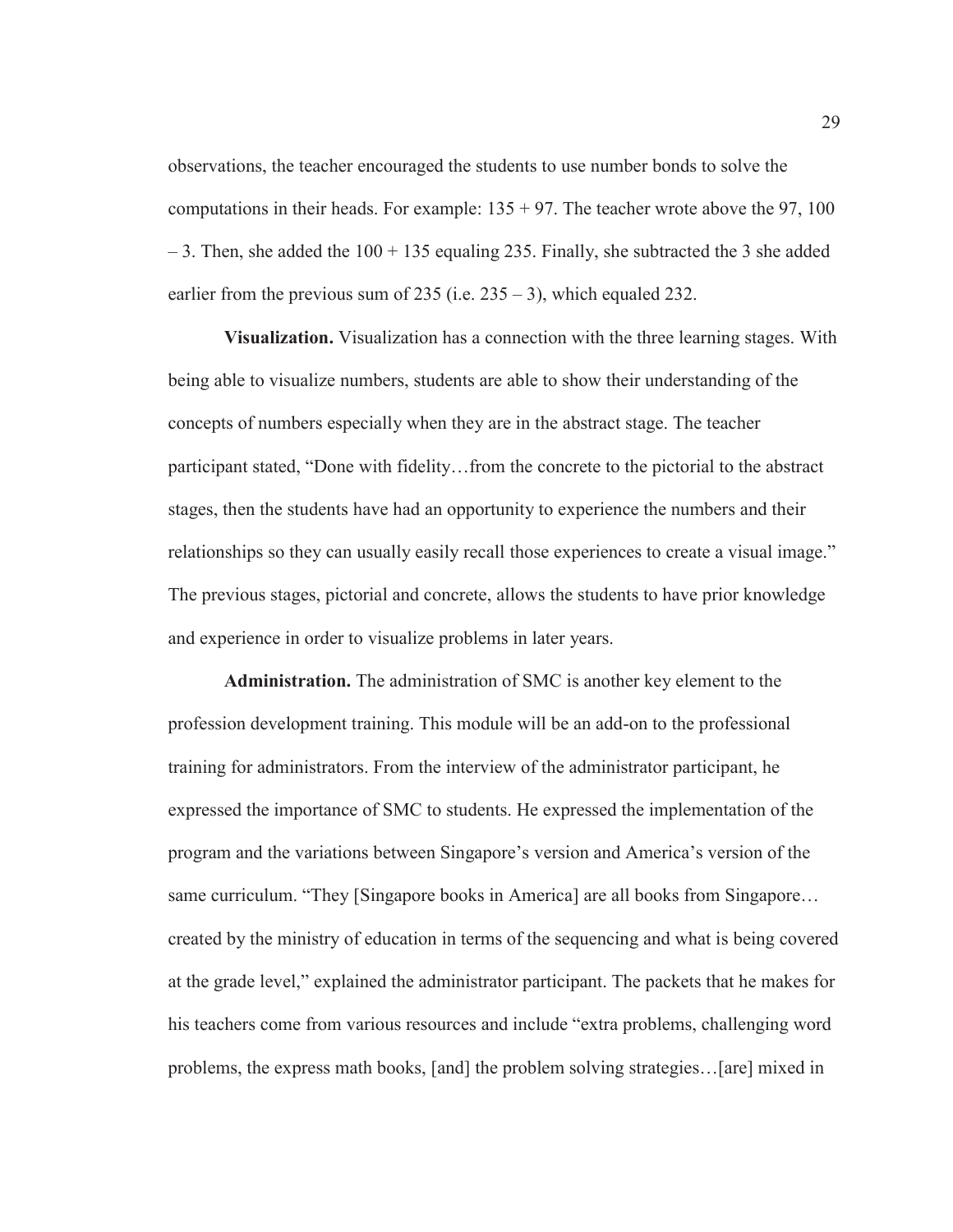there [the packets]," he explained. Therefore, the teachers are using different sources of SMC to teach SMC.

 To assure evidence of quality of the data collected, I used triangulation and peer debriefing. The multiple methods used for data collection were: interviews and observations. With these two types of data collection, I was able to compare the interview transcripts to the observations to assure the accuracy and validity of the data. Using a peer debriefer I was able to reduce the effect of bias and allow for another set of eyes to view the data.

## **The Project as an Outcome**

The findings of this study answer and support the research questions. The research questions were:

- 1. How do educators at a select learning center describe the administration and implementation of the SMC program?
- 2. How do educators at the learning center demonstrate the implementation of the SMC program?

The interviews of both participants answered the first research question. They described how the program began and adapted to American schools. "They are all books from Singapore. So they are all based on that same general curriculum created by the ministry of education" the administrator explained. The teacher participant expressed, "things like the monetary units…used in Singapore and changed those to dollars… took some of the odd fruits, such as durians and other things that we have not heard of here in America, and changed all that," said the teacher participant. She explained that publishers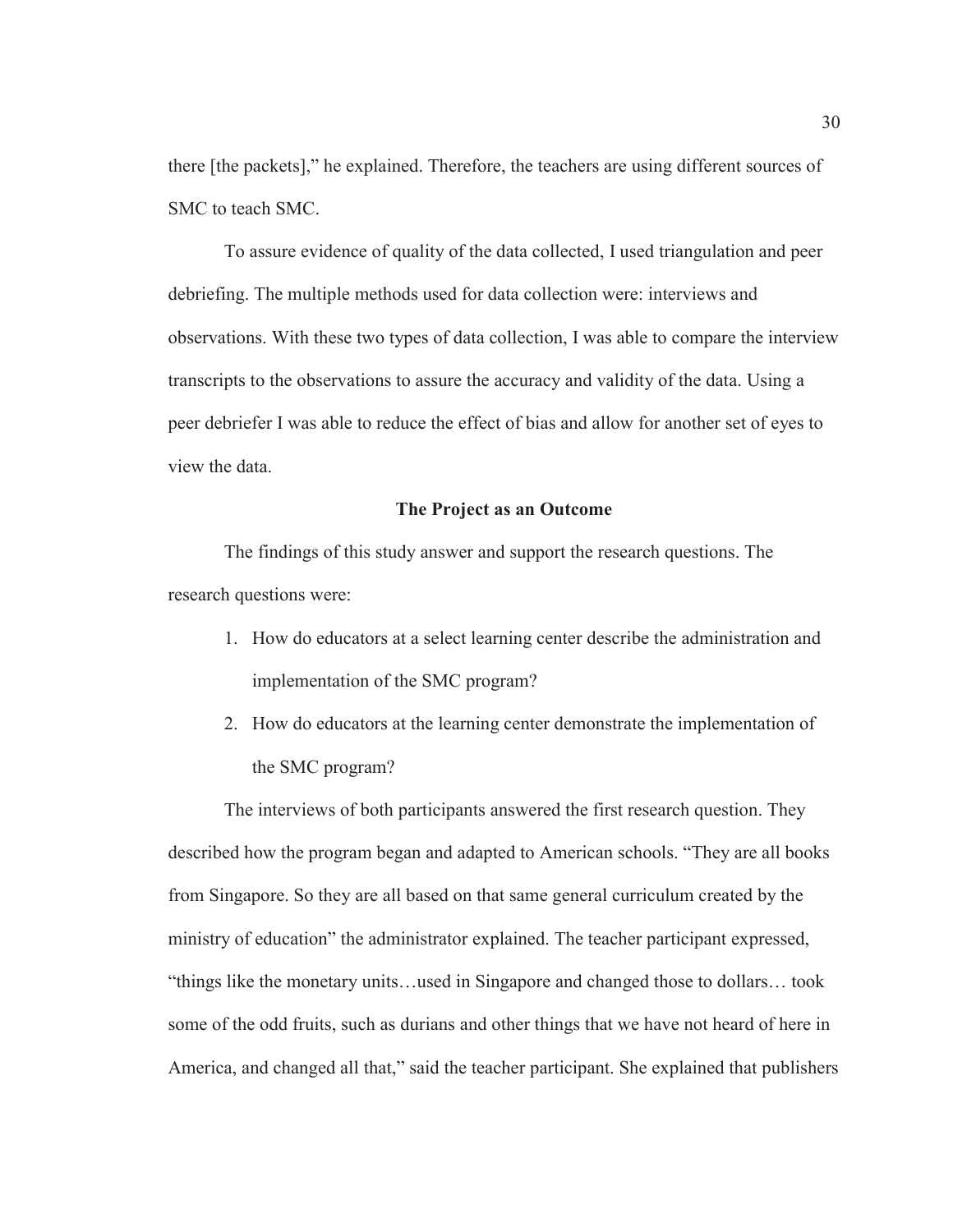added more color and pictures to the American versions of SMC. In addition, the participants discussed the importance of starting to introduce the SMC skills in the earliest of years and the process one should follow in teaching SMC in the classroom. The teacher participant expressed, "You start [bar modeling] in the lowest of grade levels and after the student can concretely add objects or subtract objects." Students learn the skills and how to apply the skills. The administrator said, "You still have to do it [computations]…you really have to apply it all. You have to be able to use it [the skills]." SMC continues to build throughout the year and grade levels. Students must learn and apply the skills to be successful with SMC.

 The observations answered the second research question. In each of the observations, the teachers demonstrated the implementation and administration of the SMC. In the observations, I could see how the teachers were using the SMC. With bar modeling, the teacher expressed the steps to her students saying, "These are the steps to modeling (a) read the problem, (b) give unit bars, (c) chunk the problem, (d) label the bars, (e) place the "?", how do you find the missing piece?, (f) solve, and (g) answer the question." The teacher participants were showing how they go through different processes of various skills. During an observation, the administrator was asking a student about a particular shape. When the student was unsure, the administrator began to ask questions to help guide the student's thought process in order to solve answer the question. I was able to observe various grade levels and noted implementation was the same across grade levels and across skills. Both teachers used various strategies to assist their students in solve mathematical problems. At times, the teachers used concrete and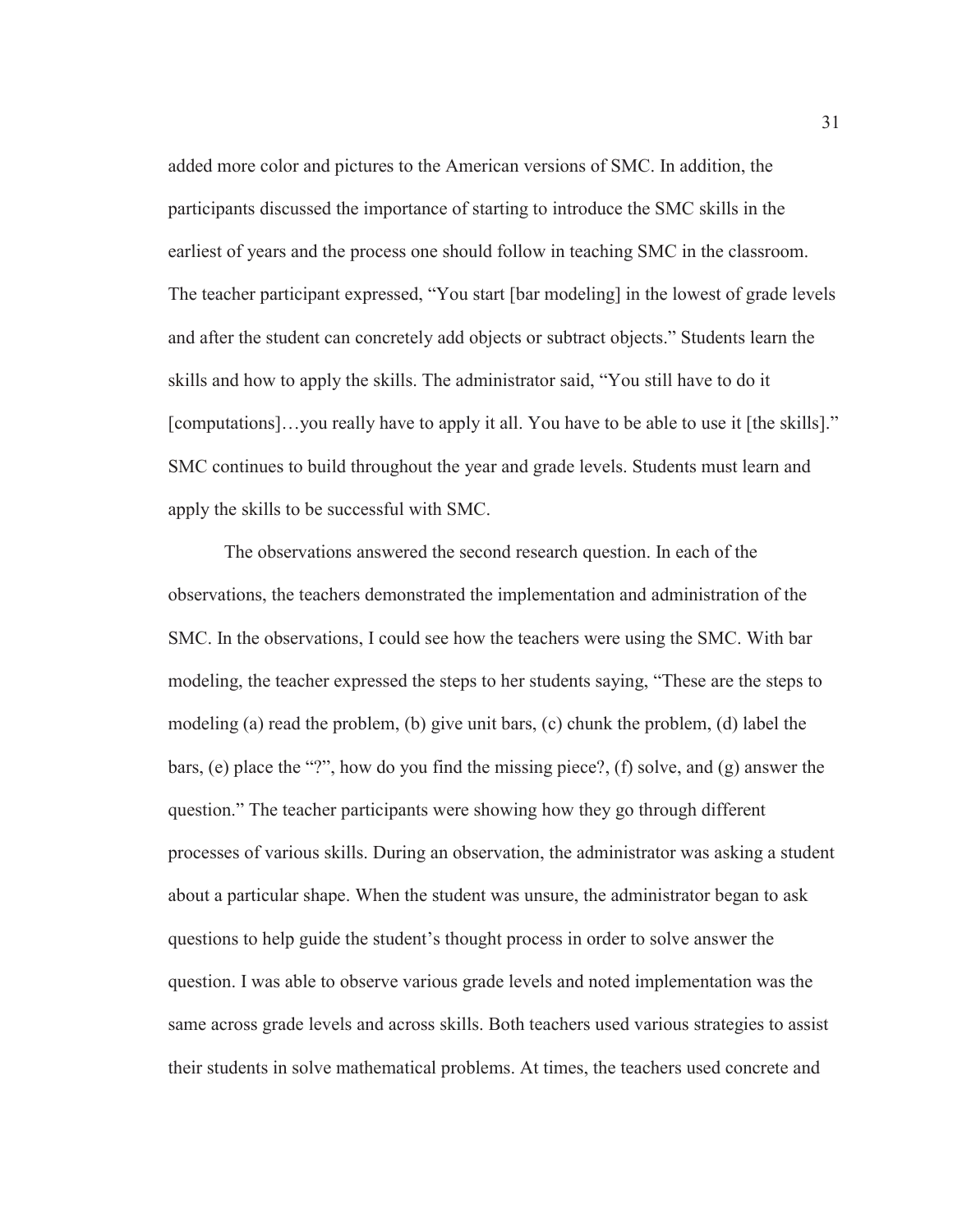pictorial examples to build the foundation for the students to use with the abstract problems.

The project is a professional development training for teachers learning the key elements of SMC. These key elements formed the modules for complete understanding of SMC, and there are ten themes of the professional development training. On the first day of training, the training will consist of four modules: introduction to SMC, pictorial learning, concrete learning, and abstract learning. Learning these elements first will allow the trainer to use the stages of learning to teach the other modules. This procedure will support the learning of the material in addition to learning the process for teaching SMC to students. On the second day, the training will continue with building on the foundations from the day before. The second day of the training will consist of another four modules: visualization, manipulatives, number bonds, and visualization. The third day will consist of the last four modules: model-drawing, place value/bundling, games, mastery, and administration. Through the three days of training, teachers will have the opportunity to gain the foundation and build upon it to use SMC in the classroom to improve mathematics skills and understanding.

## **Conclusion**

 This section described the methodology portion of the study. The design of the study is a case study focusing on the use of SMC in the classroom. Throughout the section, I have depicted the process of gaining access to participants, selecting participants, the collection of data, data analysis, and limitations of the study. With conducting this study, I was able to explore the usage of SMC in the classroom.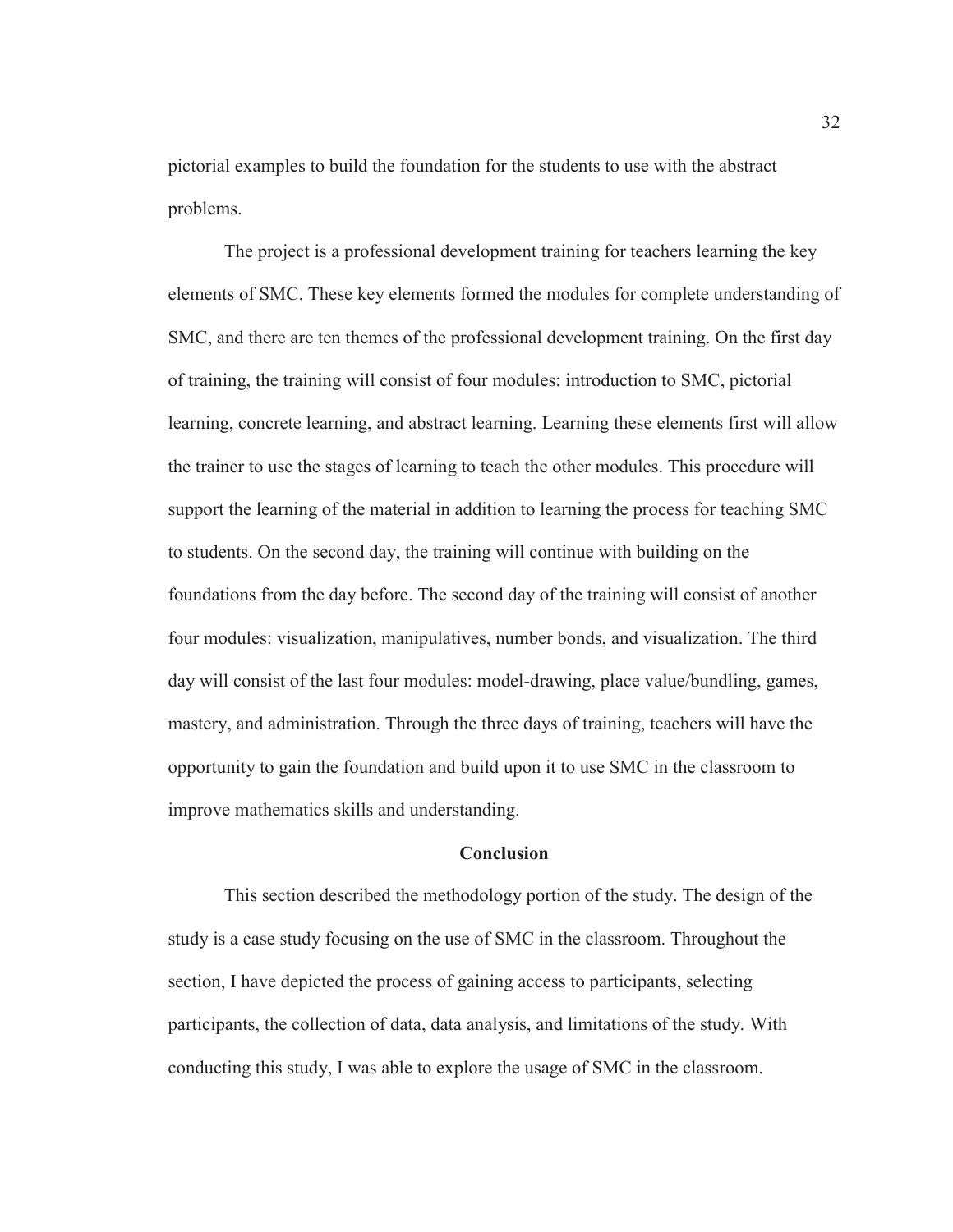## Section 3: The Project

The findings of the study were the basis of the professional development training project. Through the data analyses, these themes emerged as the foundation for the professional development training. This will be a 3-day training program with four modules each day. The goal of the project is to assist educators in learning the foundations for administering and implementing of the SMC. The reason for choosing this project was based on the findings. In reviewing the themes, it appeared those themes lent themselves to becoming the basic modules for a professional development training.

### **Review of the Literature**

With both sections of this literature review, I used various sources to obtain current and peer-reviewed articles. I used Education Research Complete, ERIC, and Google Scholar databases to search for my articles. The terms used pertained to the themes and professional development (i.e., *Model drawing, concrete learning, concrete understanding, learning stages, scaffolding, conceptual scaffolding, visualizing, place value, number bonds, games, mastery, stages of instruction, number bonds, math skills and number bonds, Singapore math number bonds, number patterns, administration of programs, administering programs, Singapore math, Singapore mathematics skills, Singapore math skills*, and *visualization*)*.* These terms supported my research in providing articles related to my themes and project.

#### **Literature to Support Themes**

The themes revealed through the course of this study were the basis of the project, a professional development training. There were several findings that emerged from the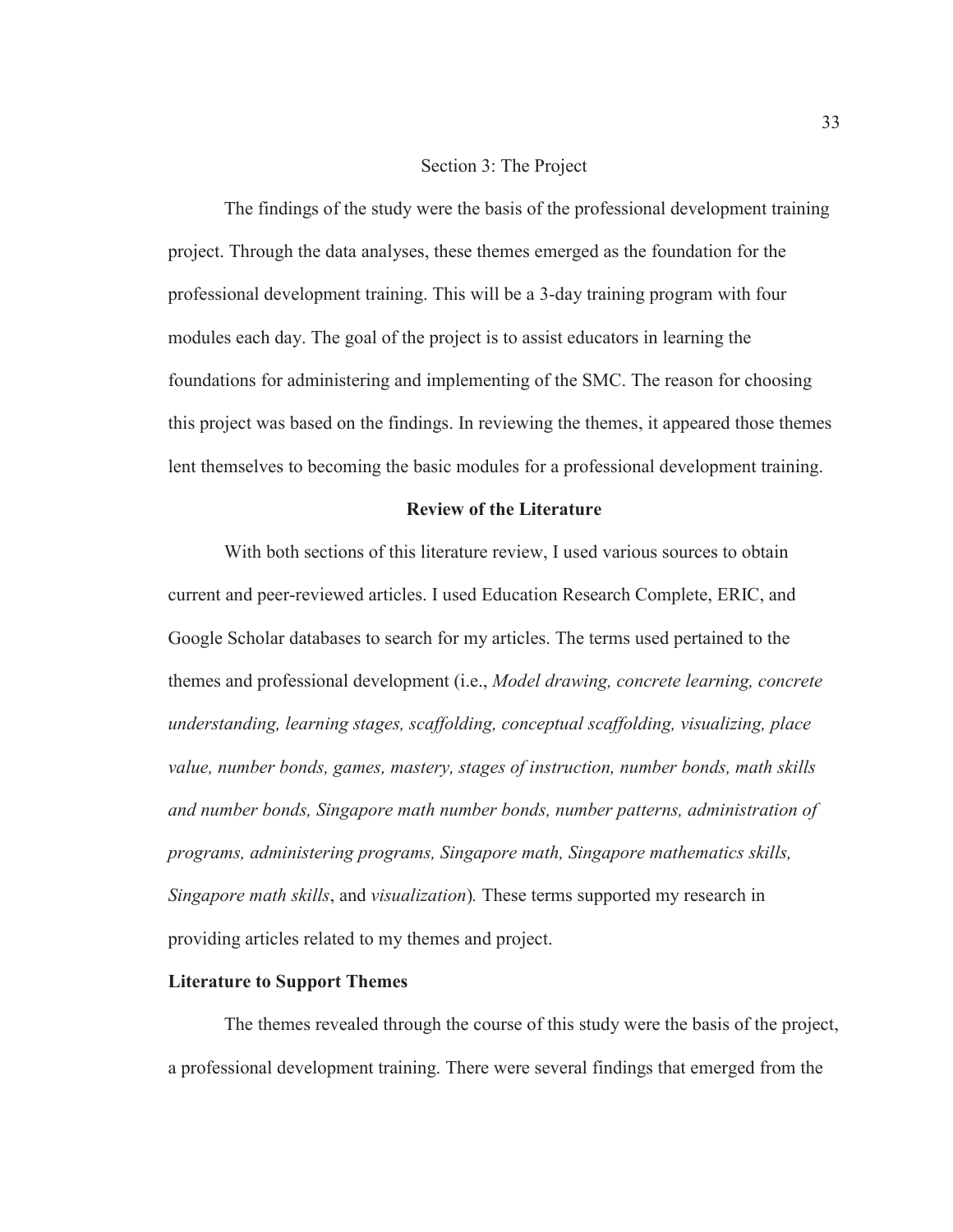data collected: (a) model drawing; (b) stages of instruction; pictorial, concrete, and abstract; (c) mastery: (d) place value/bundling; (e) games; (f) manipulatives; (g) number bonds; (h) visualization; and (i) administration. Each had a definite role in education, which was supported by the literature.

 Module drawing is a strategy that allows students to draw pictures to represent and solve word problems. Barmby, Harries, Higgins, and Suggate's (2009) research focused on the importance of module drawing in mathematics. According to Barmby et al., module drawing shows understanding of skills in mathematics and using symbols and systems assists in learning a strategy of understanding and solving mathematics problems. Watkins's (2008) research showed that drawing out situations helped students to make connections to what they were learning in the classroom.

 The stages of instructions have three parts: concrete, pictorial, and abstract. When instructing, it is important for teachers to follow these stages to establish a sound foundation to build upon in the future. Hodge et al. (2011) studied the learning process based on learning through practice. Hodge et al. defined concrete and abstract stages of learning. Concrete learning is using hands-on activities and items to manipulate in understanding the topic (Hodge et al., 2011). Abstract learning is when students must think logically and rationally and use background knowledge to solve the problem set before them (Hodge et al., 2011). Askell-Williams, Lawson, and Skrzyplec (2012) viewed the stages of instruction as a valuable asset to student success. Askell-Williams et al. researched applying scaffold instruction using various thought process strategies. In addition, the data showed that having these strategies helped students to cope in social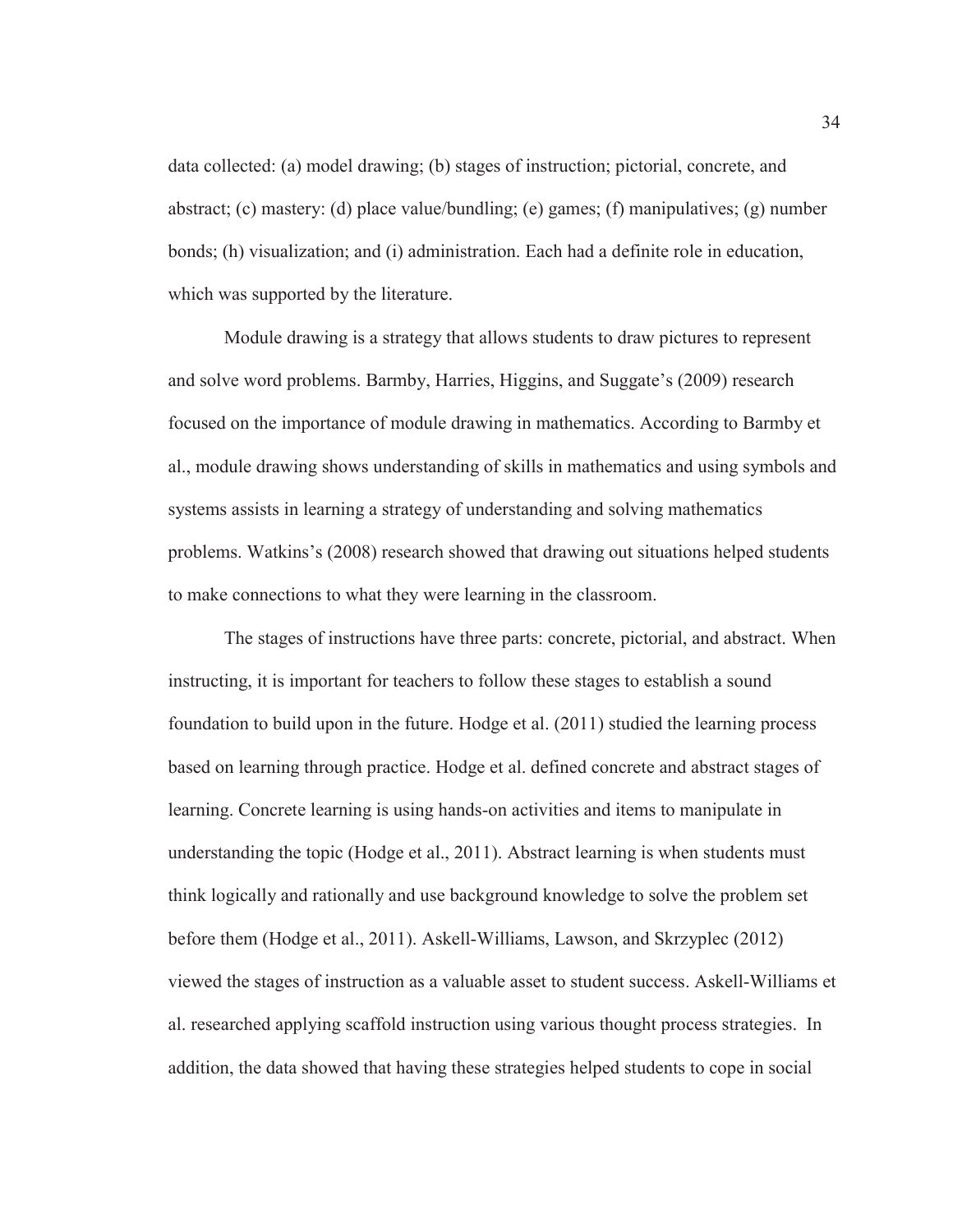situations as well (Askell-Williams et al., 2012.) Wu and Looi (2012) researched the academic environment created using scaffolding. Students with a scaffold instruction are more engaged, responsive, and receptive to learning and problem solving (Wu  $&$  Looi, 2012.) Eshach, Dor-Ziderman, and Arbel's (2011) study showed that teachers became experts in the topics addressed in the training. The teachers were more knowledgeable about situations than prior to the scaffold training (Eshach et al., 2011). Eshach et al. examined the use of scaffold instruction to train teachers in instruction. Each study has shown the importance of using stages of instruction or scaffolding in instruction for students to be successful in the future of their academic studies.

 Mastery is a set parameter to ensure students have a strong understanding of the material learned in the classroom. Nijlen and Janssen (2011) researched the importance of students having mastery in all grade levels. Having levels set for students to achieve mastery per grade level assures the students are learning and maintaining skills throughout lessons and the year (Nijlen & Janssen, 2011). Mastery scores were quantitative numbers that showed true progress of students learning new skills (Nijlen & Janssen, 2011). Reddy et al. (2013) focused on the mastery level of the content being integrated in the classroom. Reddy et al. (2013) showed that gaining mastery of a skill was critical prior to moving to the next skill. Those who did not gain mastery of the skill struggled with new skills that built upon the original skill (Reddy et al., 2013). Subitnik, Edmiston, Cook, and Ross (2010) focused on starting a program that involved mastery as a key element for student success. Students with mastery skills are able to expand of topics to advance their learning environment (Subitnik et al., 2010.) In the two studies,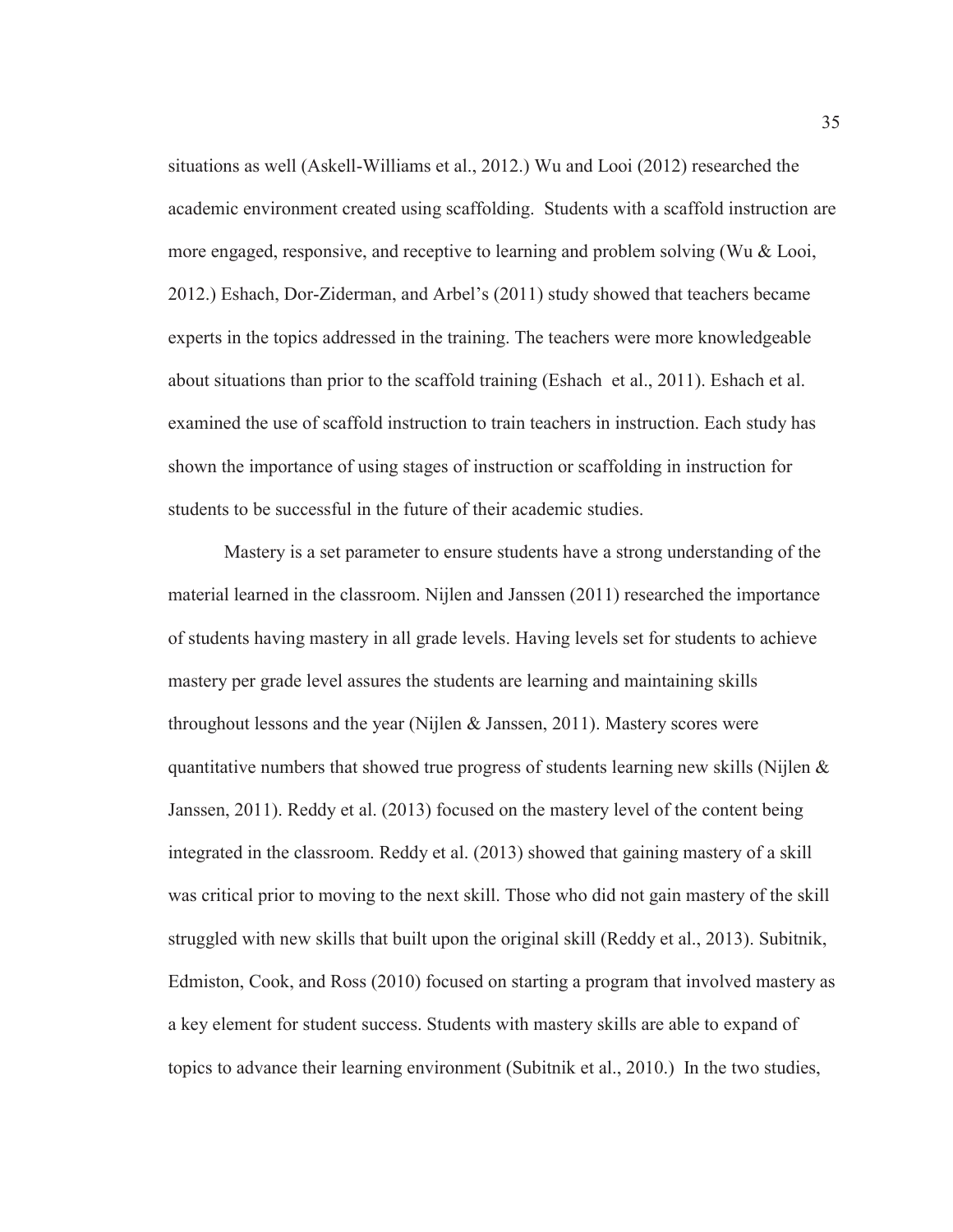the data showed that students needed to gain mastery of a skill to be successful in future skills.

 Place value is the one of the first steps in learning mathematical skills. A study conducted by Triantafillou and Potari (2010) focused on the importance of place value skills. According to Triantafillou and Potari, learning place value is an important skill to learn in order to be successful in working with numbers at any point in life. Bussi (2011) concurred and found through the study the importance of place value. Bussi focused on the place value at the elementary level. Place value is important for students to have a clear understanding because place value is the foundation to all number systems (Bussi, 2011). Place value is a key element that students learn in the early years, expand, and build upon throughout their education.

 Games are an additional strategy to the learning process. Pauschenwein, Goldgruber, and Sfiri (2013) researched the value of games in learning new skills. According to Pauschenwein et al., the data showed that having a game-based environment enhanced the knowledge gained of a specific skill the students were learning in the classroom. Games help students to remain engaged and practice a skill to have a strong foundation to build upon (Pauschenwein et al., 2013). Kelle, Klemke, and Specht (2013) researched the effects of using games to learning skills that assist in life saving techniques. The research showed that the games, in various forms, improved students' ability to learn the skill (Kelle et al., 2013). However, games are only limited to the full experience of the skills and should be combined with other forms of learning (Kelle et al., 2013).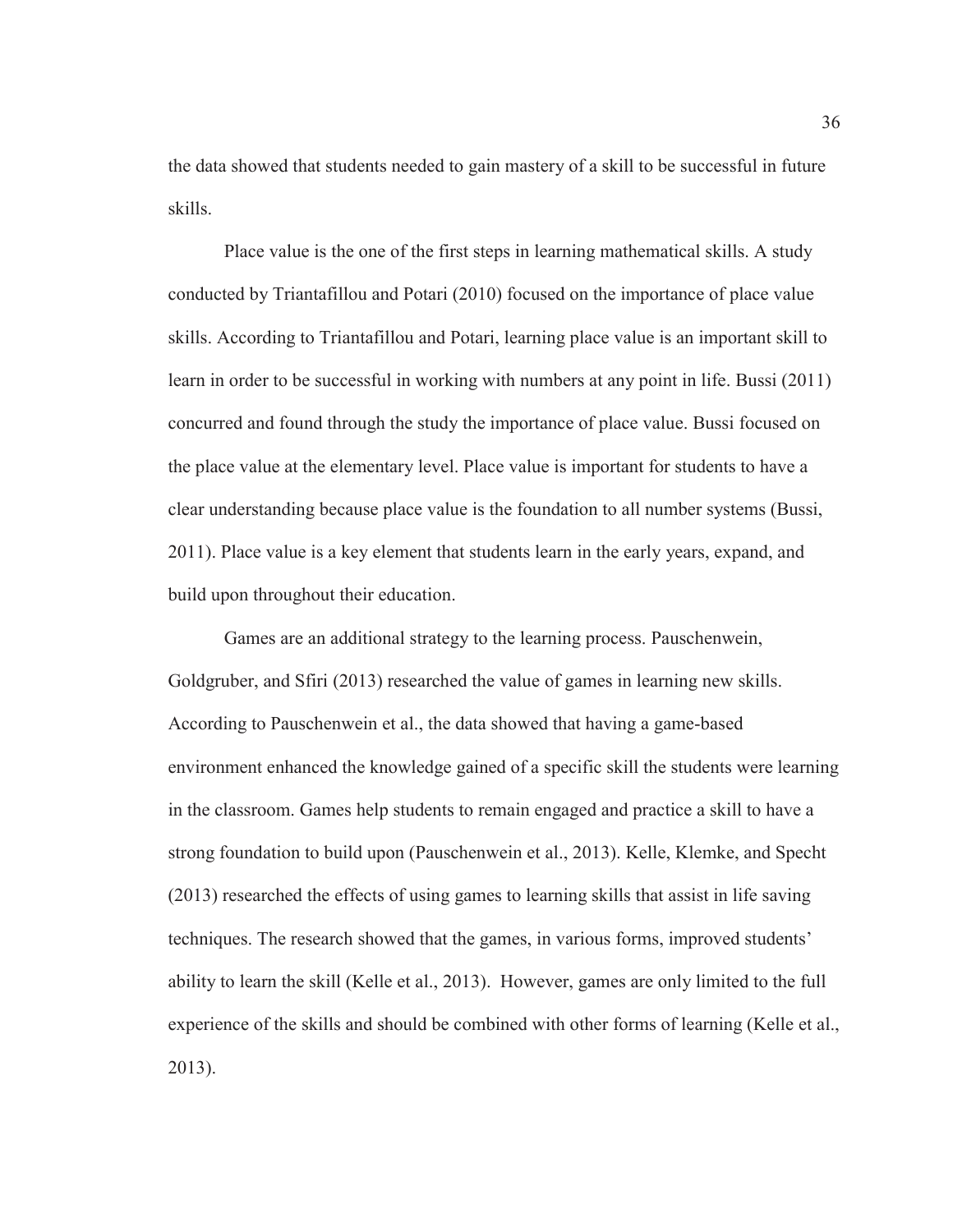Using manipulatives helped to visualize mathematical skills. Akkan's (2012) research focused on the beliefs of using virtual or physical manipulatives. Throughout the study, Akkan revealed data that supported the use of manipulatives with mathematics in the classroom. According to Akkan, manipulatives, whether virtual or physical, support students in gaining a deeper understanding of the skills. Students are more successful when they are able to touch and manipulate items to represent a mathematical problem (Akkan, 2012). Siew and Abdullah (2013) researched the impact of using manipulatives to solve problems in a physics class. Siew and Abdullah discovered that the students using manipulatives were able to focus and understand the problems they were working on in class. Boggan, Harper, and Whitmire (2010) researched the effects of elementary students using manipulatives in mathematics. In addition, Boggan et al. described how manipulatives were even used during ancient times and tribes (i.e. *Chinese, Aztecs, and Mayan*). Kosko and Wilkins (2010) studied the correlation between the continuous use of manipulative and understanding of mathematical skills. Kosko and Wilkins stated that manipulatives are a great tool to assist students in solving abstract problems using something that is concrete. All four studies supported the use of manipulatives in the classroom and showed that students using manipulatives were more successful.

 Number bonds is a foundation of SMC that assists students in understanding what makes a number and how numbers work together. Gross and Merchlinsky (2002) researched the implementation of SMC over a 1-year span. Gross and Merchlinsky described understanding number bonds as gaining a deeper knowledge for more challenging word-problems. Cavendish (2011) evaluated the effectiveness of the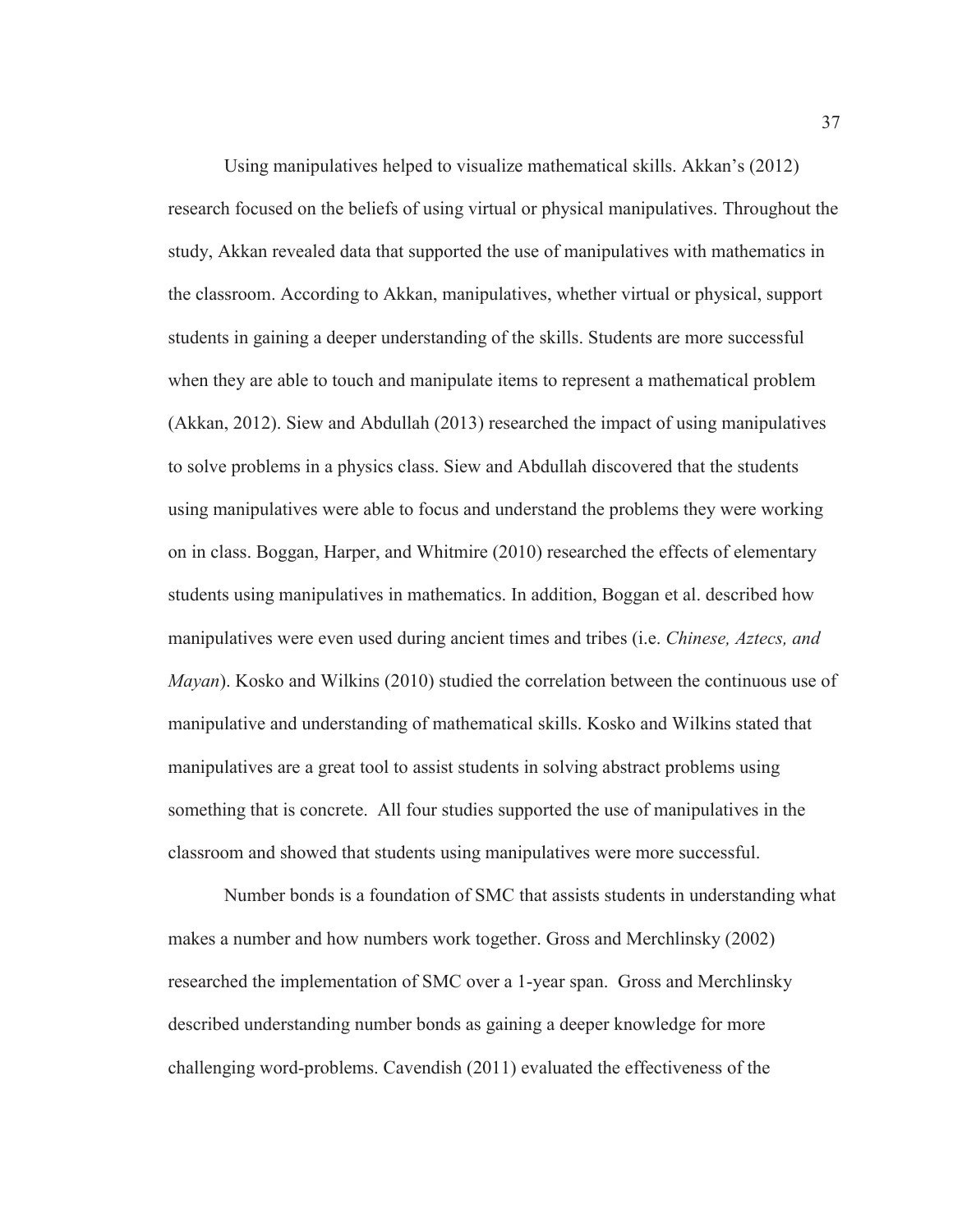instruction of SMC. With using number bonds and other techniques, the mathematics achievement test scores of students at the subject school increased significantly from the pretest to the posttest (Cavendish, 2011).

 Visualization is an element needed in all aspects of SMC. Sidhu (2013) focused the research on visualization to help with problem-solving within an engineering course. Using technology to visualize a new skill proved to be beneficial to students being successful in their problem-solving skills (Sidhu, 2013). Sidhu found that visualization gave students the background knowledge to be more successful. Akoumiankis (2011) researched visualization as an element of knowing the material the student was learning. The study showed that visualizing allowed the students to problem-solve better by finding patterns and connections (Akoumiankis, 2011). In addition, Nguyen and Khoo (2010) studied the use of visualizing tools to assist students in learning engineering. With enhancing learning using various visualizing strategies (i.e., *videos*) students are more successful than learning using traditional strategies (Nguyen  $\&$  Khoo, 2010). Therefore, visualizing gives students a stronger advantage of using their skills to solve mathematical problems.

 Though administration is an add-on module, it is still an important part of using SMC in a learning center. Roberts and Sampson (2010) focused on the success of the administration of programs in schools. Roberts and Sampson found that administrators must be honest about the dealings of a program with students and staff in order to be successful. Luu (2010) studied the training of administrators to be successful. Luu discovered that administrators must understand the programs thoroughly to meets that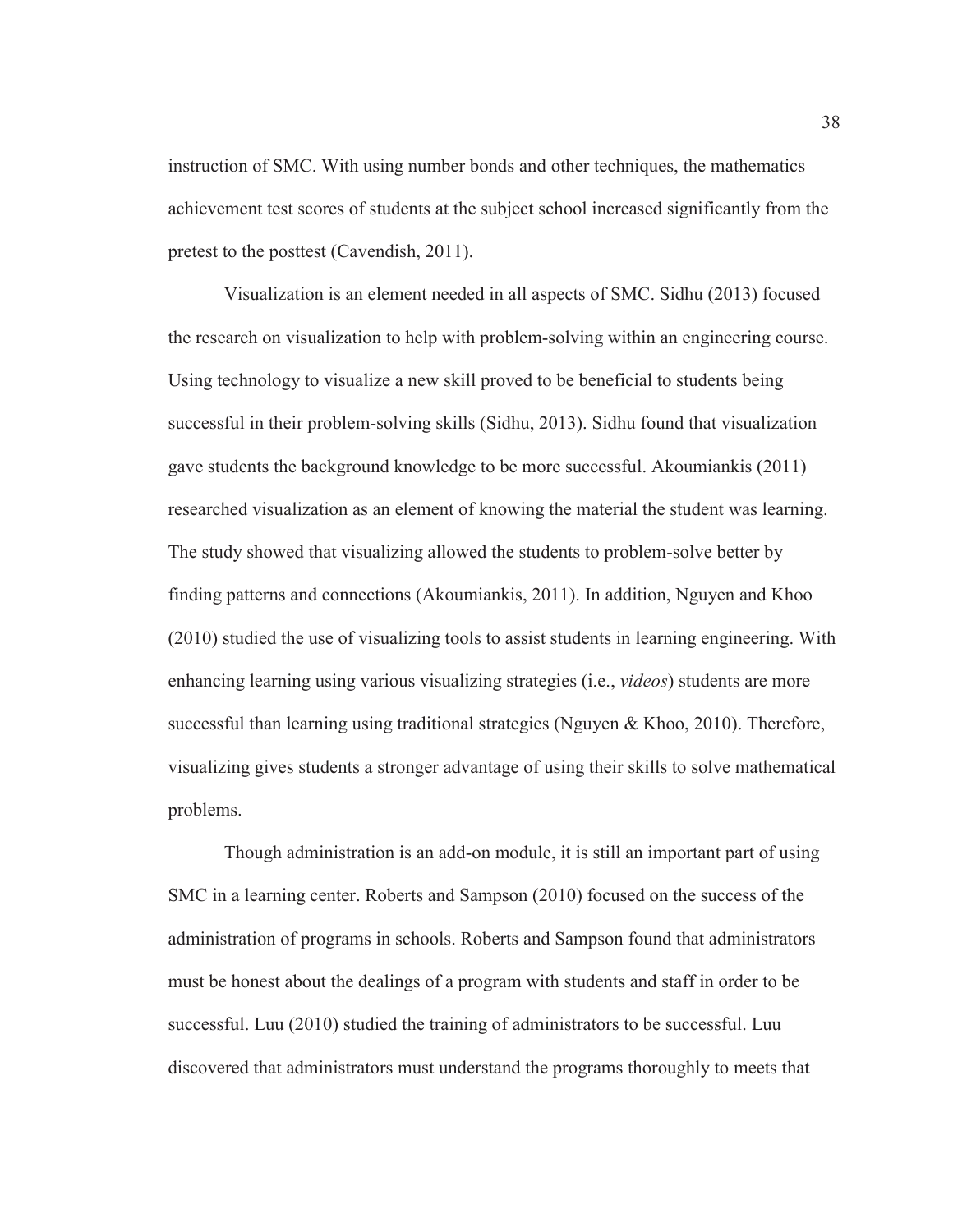needs of those involved (i.e. *students, teachers*). Therefore, members of an administration need to understand the various aspects of a program to be successful.

# **Professional Development Training**

The second part of this literature review looked at the professional development training. The focus of the training is to encourage teachers and administrators to implement and administer SMC. According to Wu and He (2009), professional development training is important for individuals to learn about a specific topic. Wu and He researched the paradigm shift in teacher pedagogy as a result of professional development training. The development of the training was encouraged by Guskey's (2002) evaluation of a professional development training. Guskey's evaluation has five levels: (a) participants' reactions, (b) participants' learning, (c) organization support and change, (d) participants' use of new knowledge and skills, and (e) student learning outcomes. Guskey stated that evaluation should be simple yet effective. .

The basis of the professional development was to create a PLC for those participating. Another expert in professional development is Hord (1997). Hord took a successful strategy used in the business world, PLCs, and brought it to the educational community with equal success. Hord suggested that PLCs are an avenue to allow school staff to share ideas and experiences and grow professionally. PLCs should be an on-going process in order to learn and improve various skills in different settings (Hord, 1997). Hord argued that working together to learn from each other created a sound environment for success.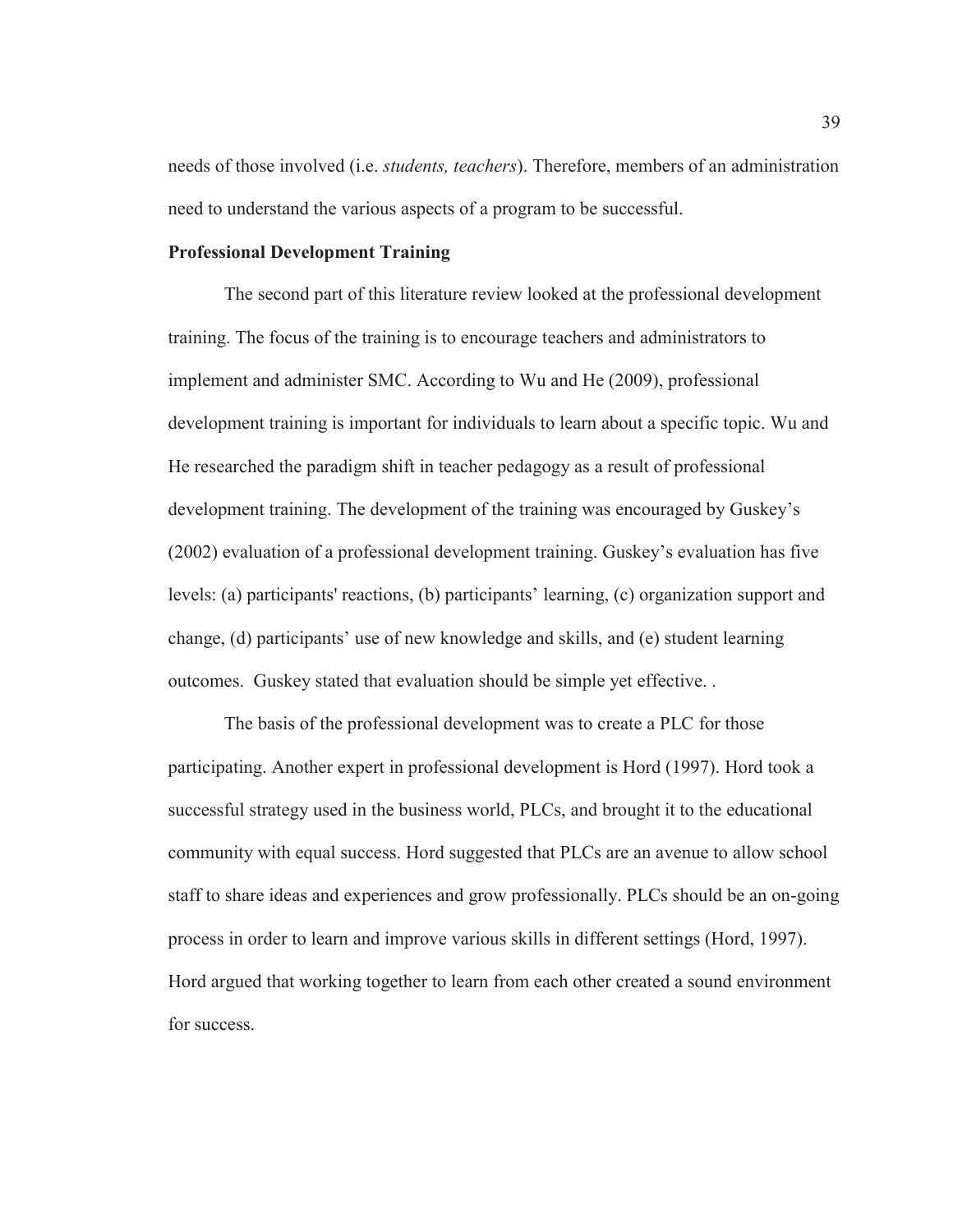## **Project Description**

The project is three-day professional development training with 4 modules each day. The themes that emerged from the data analyses was the basis of the modules. Each theme is an important part of SMC in being effective in implementing and administering the program. These key elements are (a) model drawing; (b) stages of instruction: pictorial, concrete, and abstract; (c) mastery; (d) place value/bundling; (e) games; (f) manipulatives; (g) number bonds; (h) visualization; and (i) administration. Each module has information and an activity for the participants to try that makes a connection between the material of the training and the skills taught in the classroom. In addition, there will be an optional module for administrators interested in the administration portion of SMC.

 For this professional development training, I will need a projector and screen (i.e. *data projector, SmartBoard, or Promethean Board*), a room with chairs and tables, manipulatives, pens/pencils, copies of the PowerPoint handout, examples of the workbooks and learning packets, and my computer with a PowerPoint presentation. Alterations to the presentation are possible, if one or more items are not available.

The subject learning center has various resources that would be beneficial to the professional training. They have manipulatives, a room with desks, workbooks, learning packets, and writing utensils. If the administrator of the learning center is willing to allow me to use these materials, I will have every item needed for the training. These materials (i.e. *manipulatives, workbooks, and learning packets*) will be a visual support to the participants.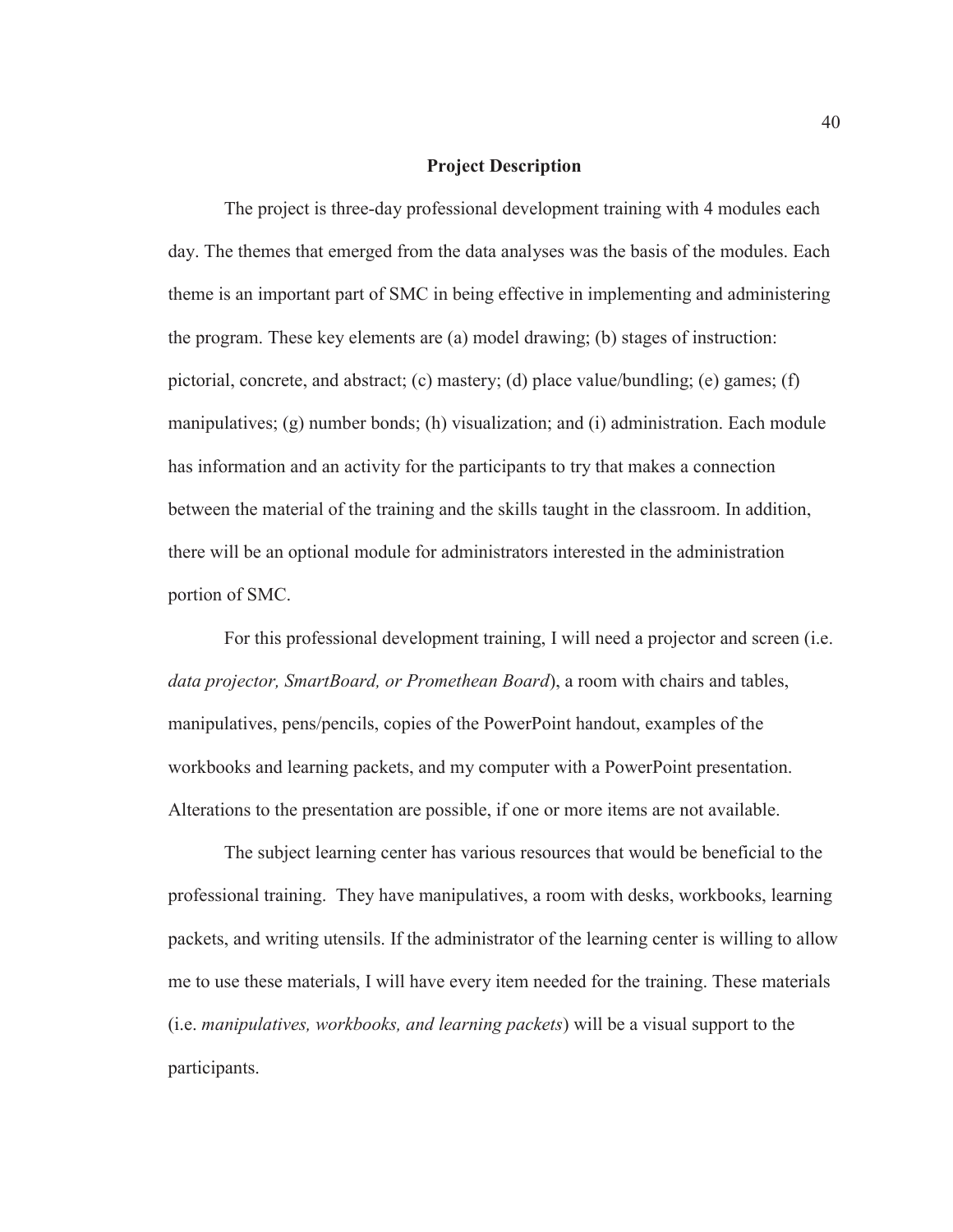There are potential barriers with any training. For this study, a possible barrier to offering this training at the participating learning center is that the institution could close. There is the additional possibility that no other learning center will not want to introduce a new curriculum despite the benefits of the SMC.

 The implementation of the training could take place at any time of the year. However, the beginning of the school year would be best time to implement SMC in a school or district. Since the research conducted was in a learning center, the most logical timing would be at a new employee training. Holding the training at that time will reassure that all employees trained receive the same training; therefore, the presentation of SMC skills to students in the classroom will be similar.

The responsibilities of the participants (the teachers) will be to listen and actively participate in the training modules. Some modules will have actual activities for the participants to participate in order to gain a deeper understanding of the material. These activities will be transferable to the students of their classrooms. The goal for the training participants is to gain the knowledge and experience about using SMC effectively in the classroom.

#### **Project Evaluation**

The basis of the evaluation of the project was Guskey's (2002) five levels of professional development evaluations: (a) participants' reactions, (b) participants' learning, (c) organization support and change, (d) participants' use of new knowledge and skills, and (e) students learning outcomes. Each element insures a successful evaluation of a professional development.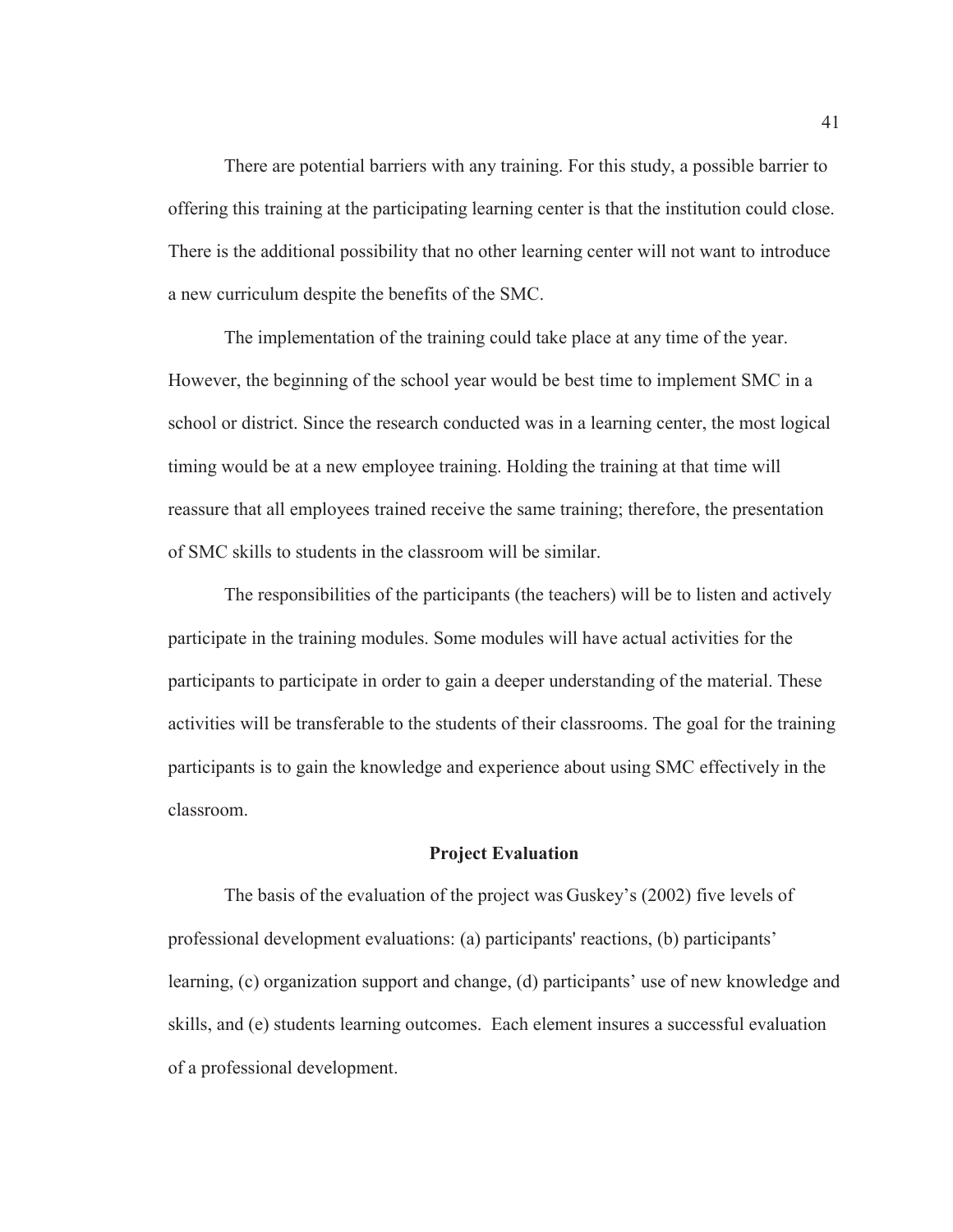Participants' reactions focus on the participants themselves and their thoughts on the program. Guskey (2002) suggested asking questions that allowed the participants to voice an opinion as to how they liked the program, was the information useful, and what the atmosphere was like. The information collected using a questionnaire at the final meeting of the training (Guskey, 2002). Then, the presenter can use the information to make changes for future presentations.

The next level is participants' learning, which is measuring whether the participants learned the desired information for the professional development. Presenters gather this by having various collection types (i.e. *paper-pencil activities, demonstrations, reflections, portfolios, simulations;* Guskey, 2002). The participants' learning stage allows the presenter to gage the knowledge learned by the participants in the training.

The third level is organization support and change. This stage looks at the professional development training as a whole in terms of how it was organized and supported by the information throughout the training (Guskey, 2002). Records, follow-up meetings, questionnaires, interviews, and portfolios are ways to evaluate the organization, support, and change stage of Guskey's (2002) program evaluation plan. This information tells the presenter the degree of "the organization's advocacy, support, accommodation, facilitation, and recognition" (Guskey, 2002, p. 48). The presenter is then able to enhance the organization and promote change.

The participants' use of new knowledge and skills is the fourth level. The participants have an opportunity to apply their newfound knowledge in this stage, which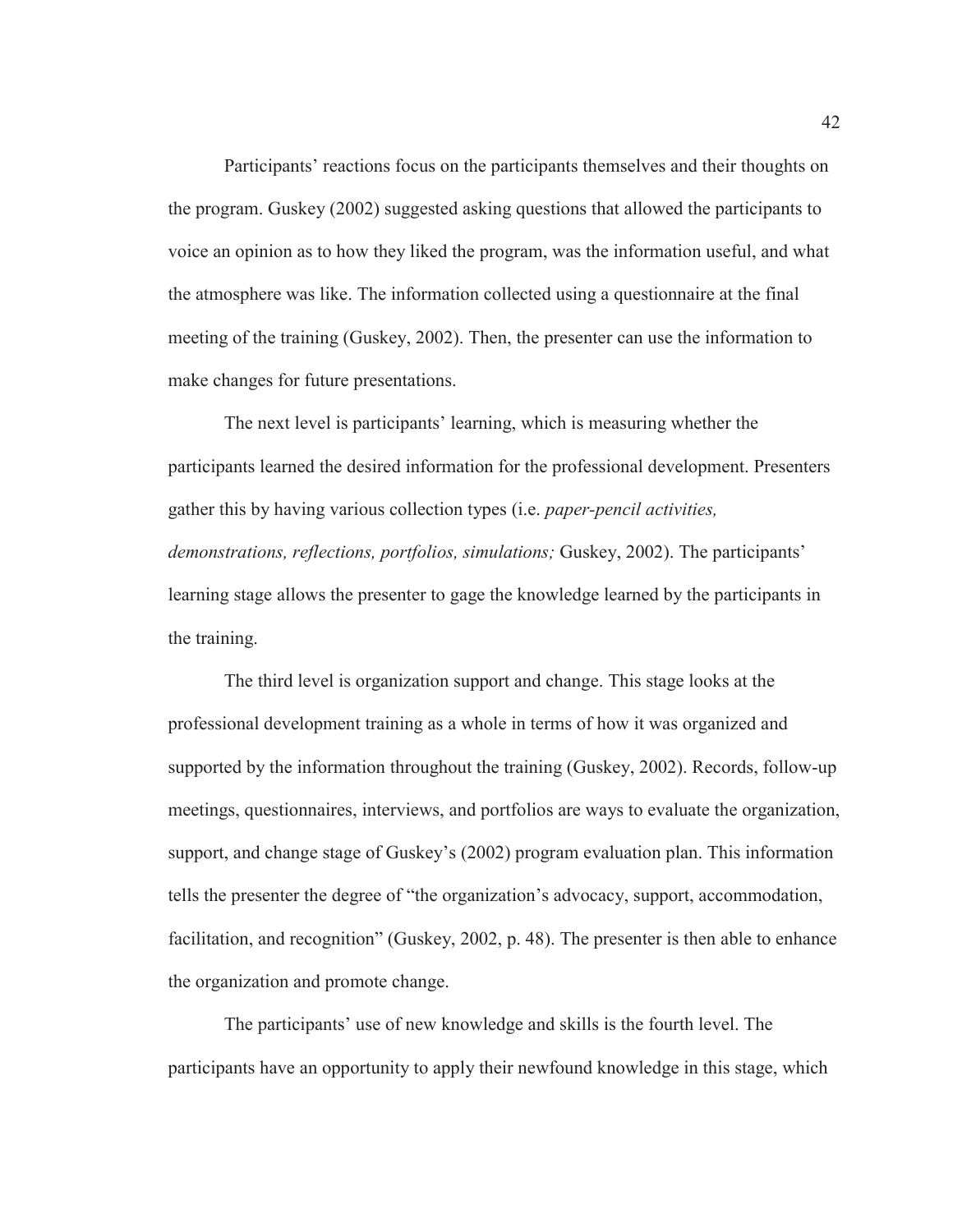is what the participant is measuring at this stage. Guskey (2002) suggested that the presenter uses questionnaires, specific interviews, reflections, portfolios, observations, audiotapes, and video tapes. Stage 4 allows the presenter to measure the depth of the participants' knowledge of the material (Guskey, 2002). Through a variety of measurements, the presenter has a better understanding of the knowledge gained and can fix the areas that are weak.

The last level is students' learning outcomes. This is an important part of professional development training evaluations. The level determines how the program affected the participants and others. In this stage, the presenter may even discover positive aspects not originally planned for the training (Guskey, 2002). This overview of the program uses similar measurements as in previous levels (i.e. *records, questionnaires, interviews, and portfolios*; Guskey, 2002). Guskey's fifth level focuses on the cognitive, affective and psychomotor outcomes and suggested to use these measurements to enhance the program and the positive effects of the training.

The overall evaluation goal for this project is that the participants learn the key elements of SMC and implement the skills in various situations. Using Guskey's (2002) levels of evaluation promotes the professional development training to be successful each presentation. If the participants are able to implement the skill, I will feel confident that the participants understand the material and how to use the skills correctly. The key stakeholders will be able to give insight with this as well.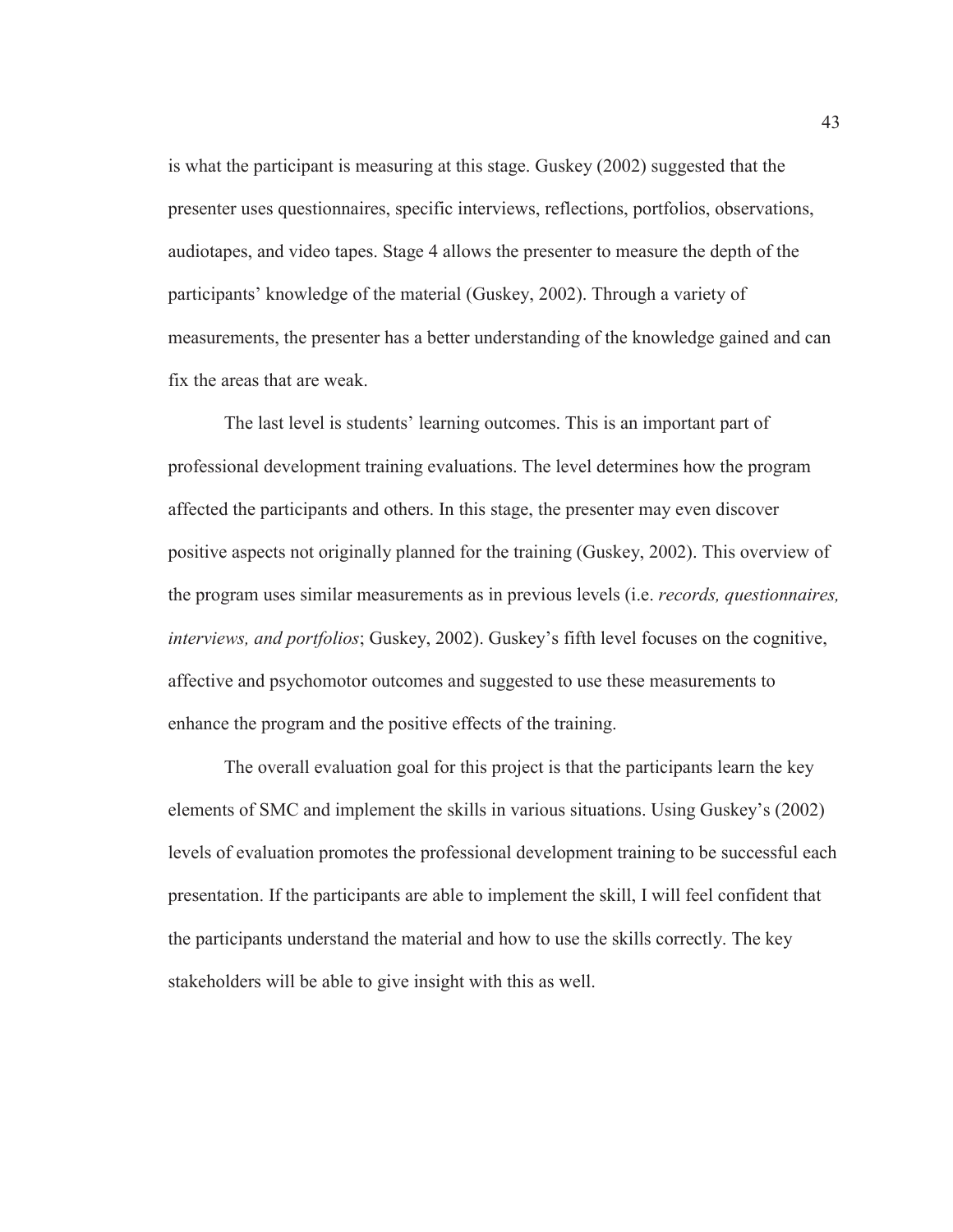# **Project Implications**

With this project, the implication of social change is to change the outlook of educators at learning centers regarding implementing and administrating SMC. Through participation in the proposed professional development training, learning center administrators and teachers will have a better understanding of the administration and implementation of SMC. As a result, there will be a social change for students attending these learning centers and others around the United States to improve mathematical achievement.

# **Conclusion**

This section describes the collection and analysis of the data collected for this study. The data lead itself to a perfect set of themes. The themes of the data then were geared to the form of a professional development. Throughout this section, I discussed the different themes and support each one with literature. In addition, the section discussed the professional development training that developed through the data analysis of the study.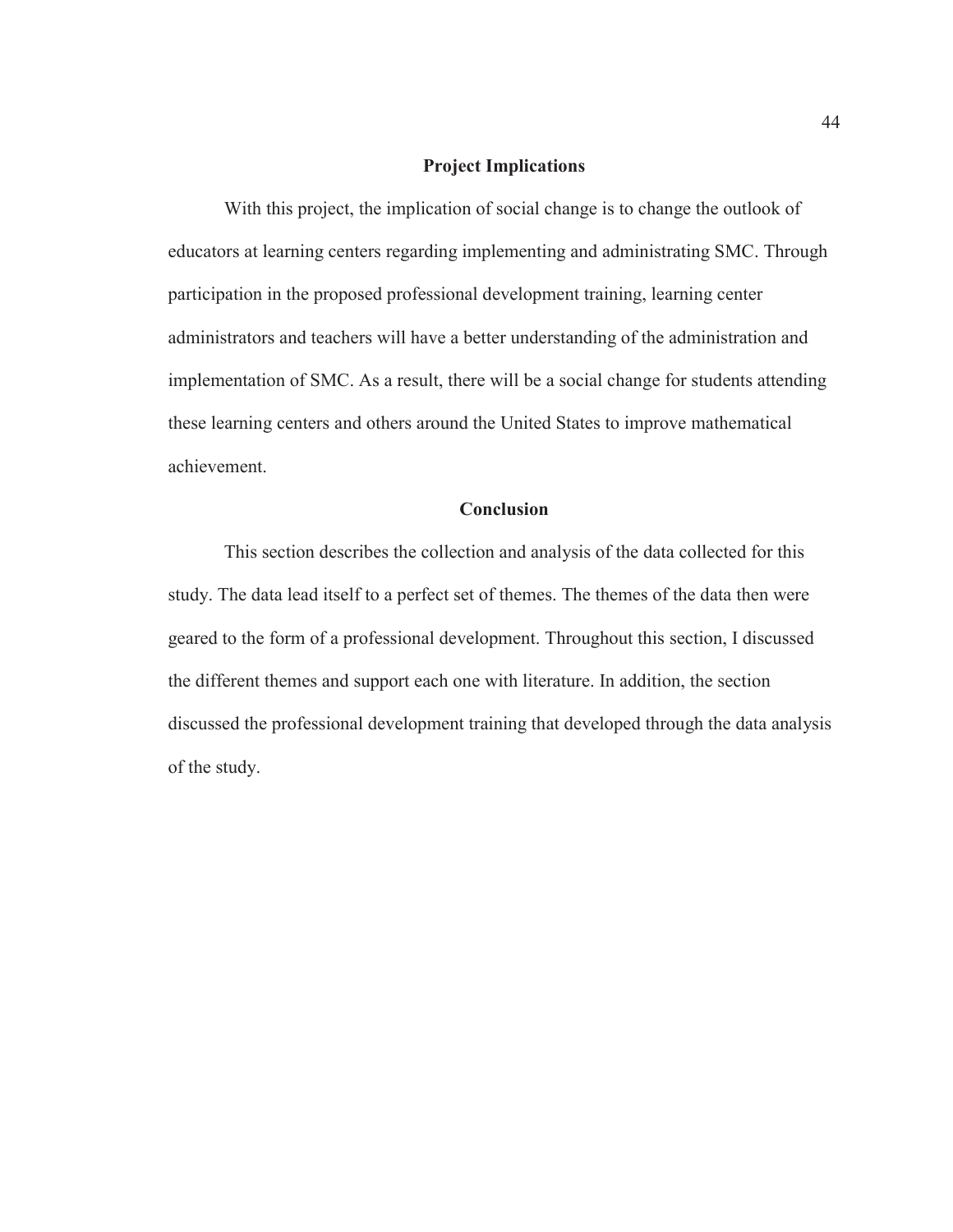## Section 4: Reflections and Conclusions

 When I started this program, I already knew what I wanted to research. The topic was very special because I used the curriculum every day in my classroom and heard so many great things about the program. I had heard that the curriculum increased mathematical scores on standardized tests. I was a little skeptical about the program but implemented it in my classroom to the fullest. Garelick (2006) showed that school in 40% and 50% passing rate increased to 90% within 4 years of implementing the program. However, I did not see the results that I had heard about. During my first year of teaching, I was working on my master's degree and had to choose a research topic between writing workshops or Singapore math. At the time, I decided to research writing workshops because I wanted to be a better writing teacher and knew very little about the writing program. However, the topic of SMC still lingered in my mind. Once I was finished with my master's degree, I immediately entered the doctoral program and knew exactly what I wanted to study. I really wanted to learn more about SMC to help the students where I lived to improve their math achievement. Though I may not have been able to work with them directly, I now have a study and project that will help others to understand the key elements of SMC and assist teachers and administrators with implementing and administering SMC.

### **Project Strengths**

The project for this study has strength in that it is evidence based. The research findings supported each component of the project. The project includes each element of the SMC and demonstrates how to use each piece in the classroom. For those who have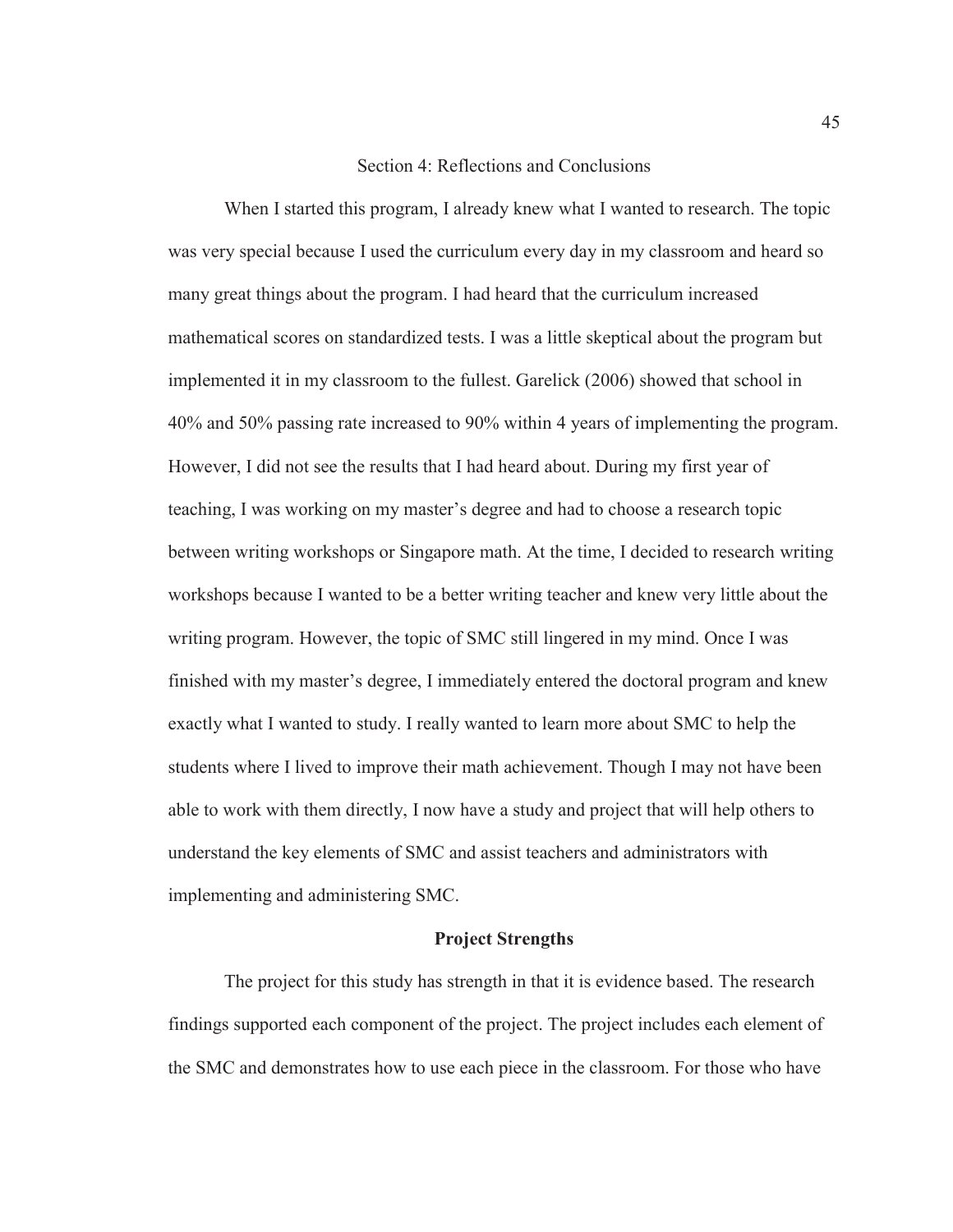heard of SMC but do not truly understand the curriculum itself, this project allows them to understand the importance of learning and delivering the material to students.

## **Project's Limitations**

Limitations are a part of every study and project. This project is no different. One limitation of this project is that there are those who have learned about SMC and are skilled and experienced in the implementation and administration of the curriculum, and I am unsure if this project will be able to assist them in a deeper understanding of the curriculum. In addition, this project is limited to application at a learning center. Though the information gathered from the participants was rich, the findings do not apply to every situation. Replication of this study in different contexts is an area for further study to build a stronger professional development training. However, this project was designed to include the basic elements of the SMC, and no matter what the setting those key elements, the activities, and the depth of knowledge are necessary for the successful implementation and administration of the SMC in any context.

### **Recommendations for Ways to Address Problems Differently**

One way to address the problem differently would be to explore use of the SMC at two different educational settings. I could have looked at these factors and compared them between the different settings: (a) knowledge level of the teachers, (b) socioeconomic background of the students attending, and/or (c) the fidelity of the curriculum used. This type of study would result in a different approach to data collection and analysis. The findings might show (a) knowledge levels about the SMC were different among teachers and settings; (b) students at lower socioeconomic levels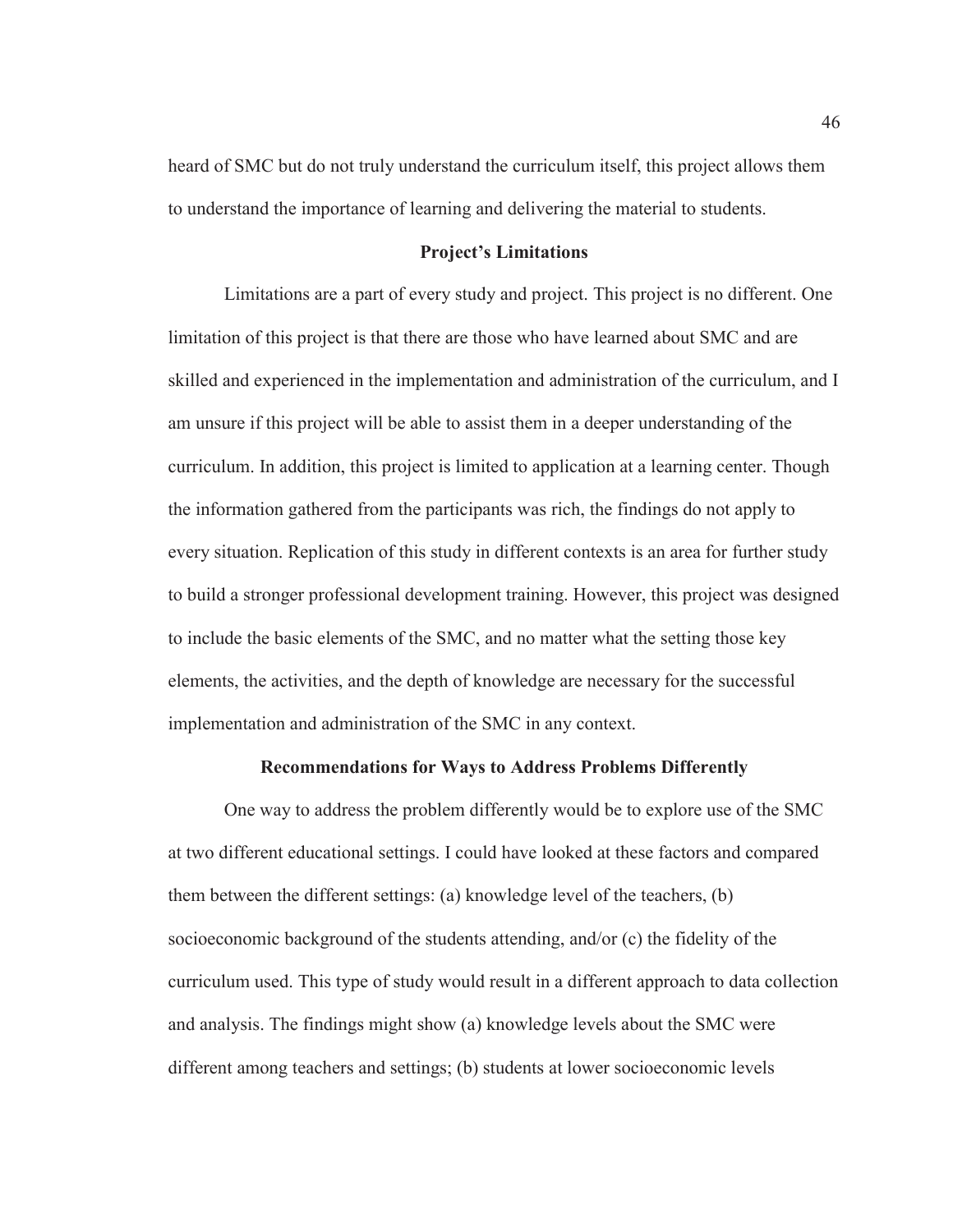performed on standardized mathematics tests at a lower level than their more affluent peers, and if one educational setting had more students coming from lower socioeconomic homes than the other school, this factor would impact the test results; or (c) the findings might demonstrate that the teachers in one educational setting are not using the curriculum as faithfully as the other setting. These are different possible ways to address the problem.

## **Scholarship**

I learned that data without supported literature is just one part of the puzzle. The current literature that I read for this study assisted me in understanding how other research studies related to my study. The articles gave me insight about current research about the themes that I was findings from analysis of the data and allowed me to be more knowledgeable about how to apply the themes in the professional development training. Using current literature guided the research in a direction that resulted in being able to successfully assist educators in learning material that is useful for their professional growth related to the administration and implementation of the SMC. I have learned that this process is a very important step in the writing up of the findings and the project. In addition, reading other current research began to give me other ideas related to my research that I could study later.

## **Project Development and Evaluation**

I really enjoyed developing the project and the evaluation for this study. I have always enjoyed creating lessons and ideas for students to learn in a fun and exciting way. However, those lessons were on a smaller scale compared to this project. When I began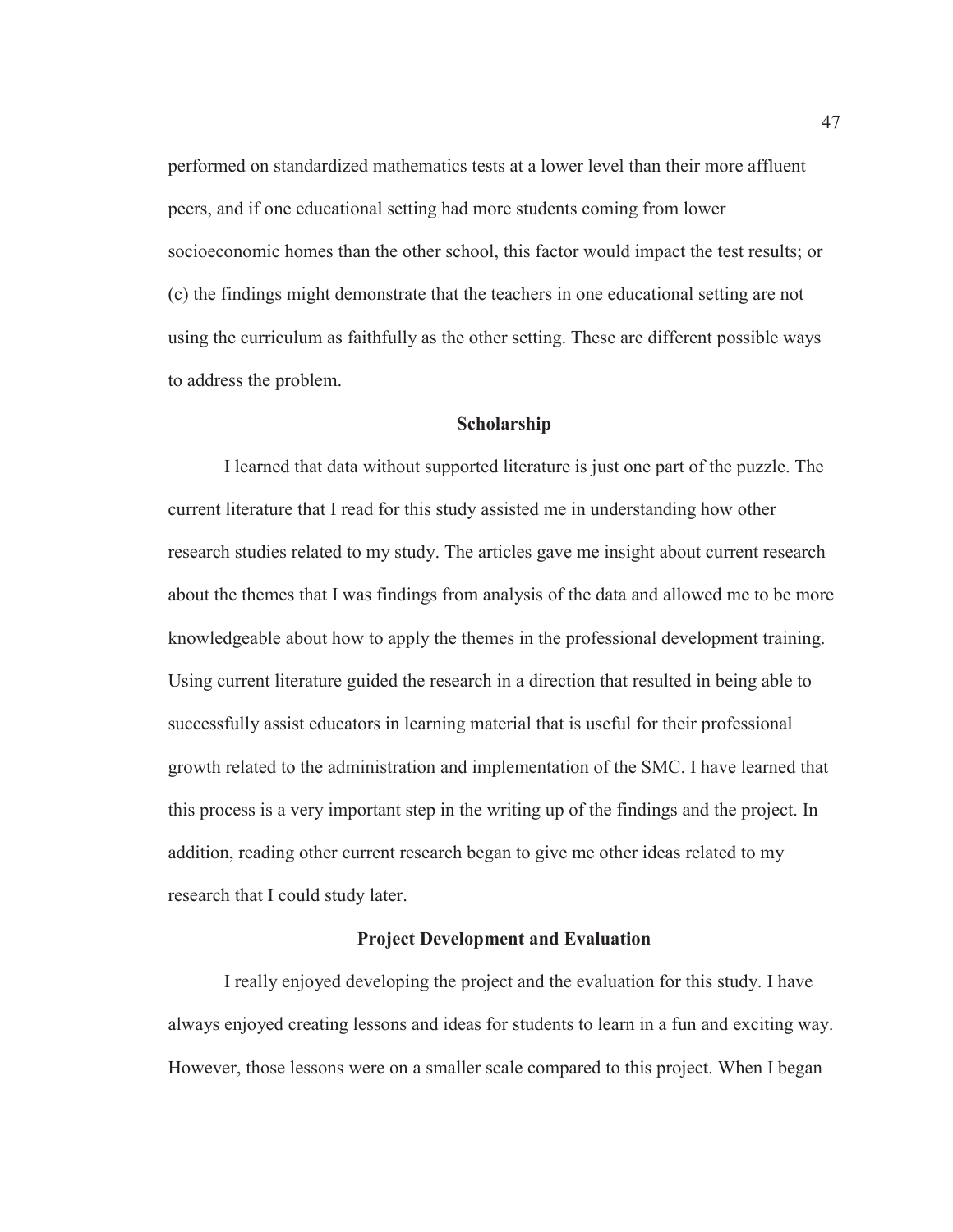working on the project, I was a little unsure what specifically I wanted the project to look like. I knew that I would have 12 modules divided evenly between 3 days, but beyond that the contents of the project were vague. Once I started to develop the outline of the project, I began working on the PowerPoint included in Appendix A. Guskey's (2002) professional development training guideline was very informative and taught me the indepth understanding of creating a professional development training. Between the two, I began to use my background knowledge and what I have learned in this doctoral program to formulate a professional development training on the implementation and administration of SMC.

## **Leadership and Change**

This study and project were a learning experience. I have gained a deeper appreciation for those who develop trainings. There is a lot of hard work that goes into developing a successful training. In developing a training, the developer has to be an effective leader. Through my professional and educational experiences, I have learned that being an effective leader is more than making a decision. An effective leader is one that can make the right decision for the benefit of the people the leader serves. That leader needs to be someone who can change and adapt to each situation. I have learned that change is part of progress.

#### **Analysis of Self as Scholar**

I believe being a scholar means gaining knowledge about a topic and using the knowledge to grow professionally. I feel that this study has taught me about what literature is available in the field and how that literature supported analysis of the data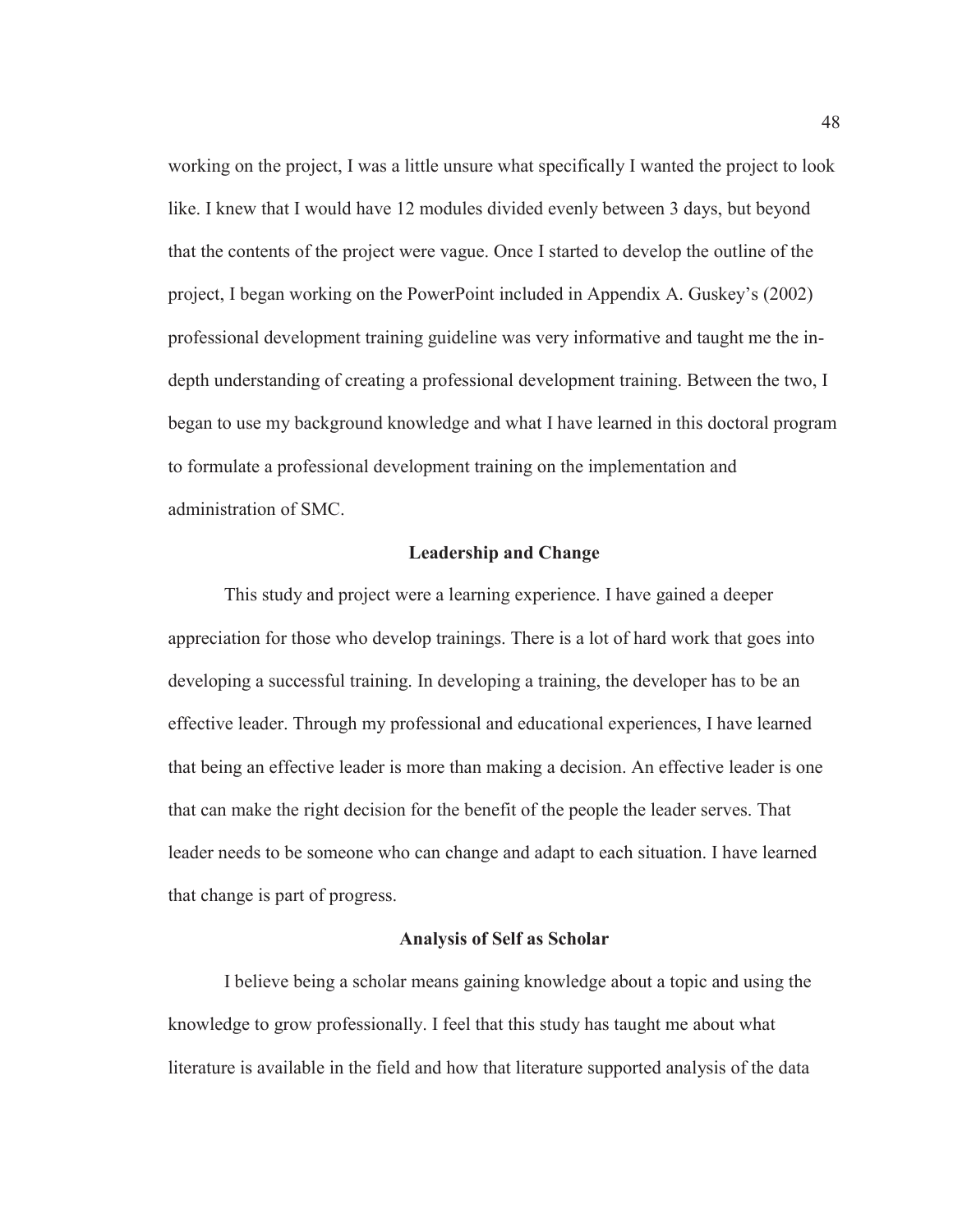collected. If collected and analyzed systematically, then the literature should support those data. I have gained new knowledge on the topic through the literature reviewed and the research conducted. I have learned the importance of being scholarly in each step of my research. Specifically, I have learned the importance of writing in a scholarly manner. By being committed to becoming a scholar I became knowledgeable about the topic of SMC, and I became an expert in the field.

## **Analysis of Self as Practitioner**

This doctoral research process has been a learning experience. The thing that I learned the most as a practitioner is perseverance. Though I completed an action research study for my master's degree, I had no idea about the magnitude of a doctoral study. When I began my research, I had been talking with a potential research site, which was a local school. Everything seemed to be going smoothly until a month before I was to apply for IRB approval. Then people at the research site decided to decline my research proposal. At that point, I needed to find a new site and revise my proposal to fit the new location, which was a learning center. Once I had the learning center administrator's letter of cooperation and received IRB approval from Walden University, I began data collection. With the roadblocks encountered, I never thought I would have any additional problems. However, I did not receive consent from the number of participants that I needed for my study to be sufficiently rigorous. Therefore, the people on my committee and I conferenced and decided to change the study from a program evaluation to a case study. With the change, I needed to revise the study again and receive further IRB approval from Walden University for the changes made. I learned a lot about not relying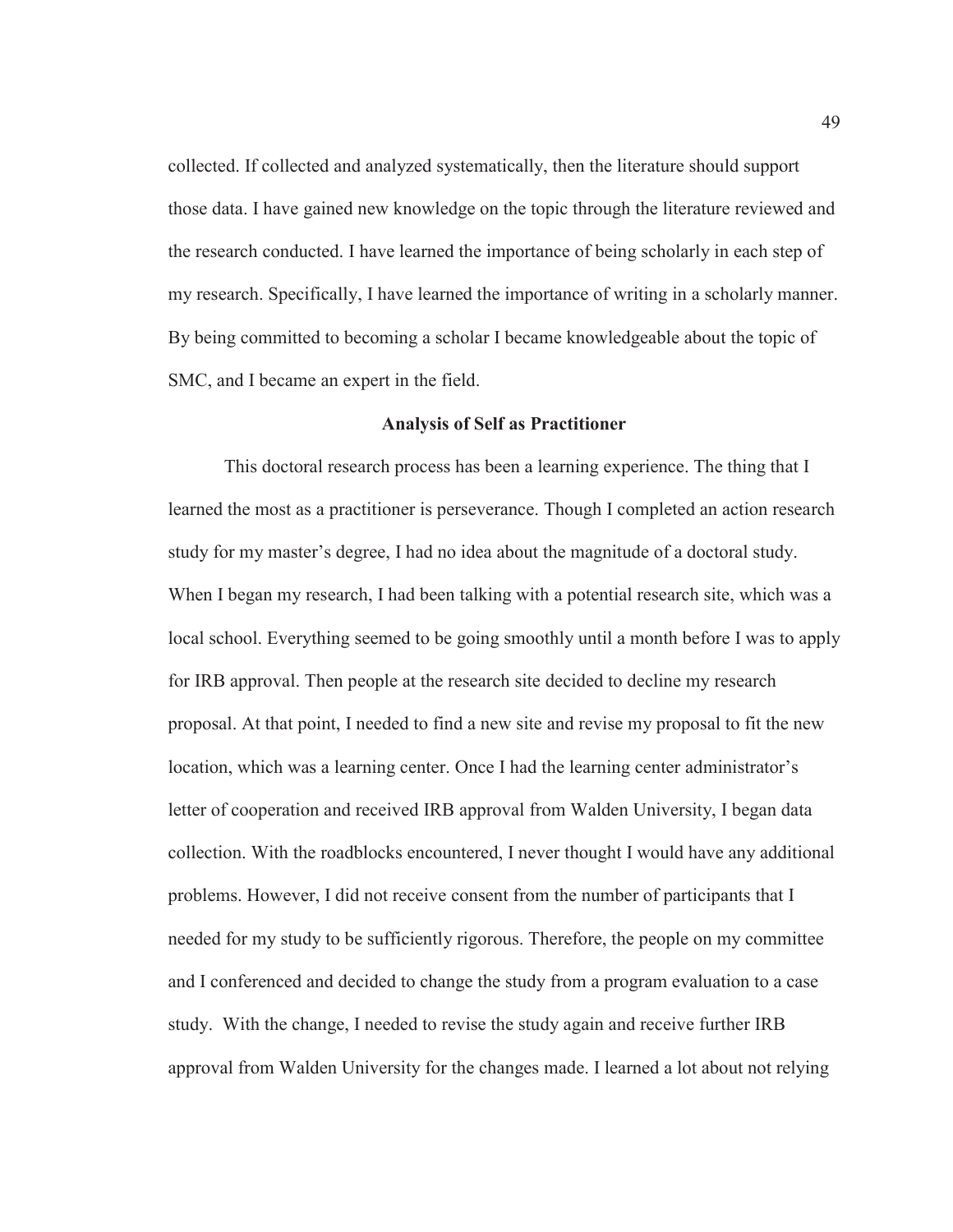on the possibilities but the hard facts. I learned that changes happen and how to adapt to those changes. I think the process has made me a better practitioner and I will be able to take what I have learned and put it into practice in future research studies.

## **Analysis of Self as Project Developer**

I found that I enjoyed writing this project. I used the knowledge that I had learned throughout various endeavors to build the foundation of the professional development training. At first when I started to develop the professional development training, I was a little unsure as to whether the ideas in my head would come together in the right way to create a successful SMC training. As I began to write, I began to think of ideas. I would try the different ideas, leave them for a day, and then return to see which ideas I wanted to pursue. Through this process, I was able to gain insight and apply my knowledge in a rewarding way.

#### **Overall Reflection on the Importance of the Work and What was Learned**

There is an importance to the work conducted throughout my research, and I learned a great deal about the importance of each detail related to the study. From my research, I have learned that there has been research that supported an increase to students' mathematical standardized testing scores using SMC in the classroom setting. Through this study, I have learned the importance of every teacher knowing and understanding the details of the SMC and the benefits the curriculum brings to the students. The potential of the SMC to improve students' standardized mathematical scores has grown to be a passion for me, and I hope I have the opportunity to share the knowledge I have gained through this project study with others.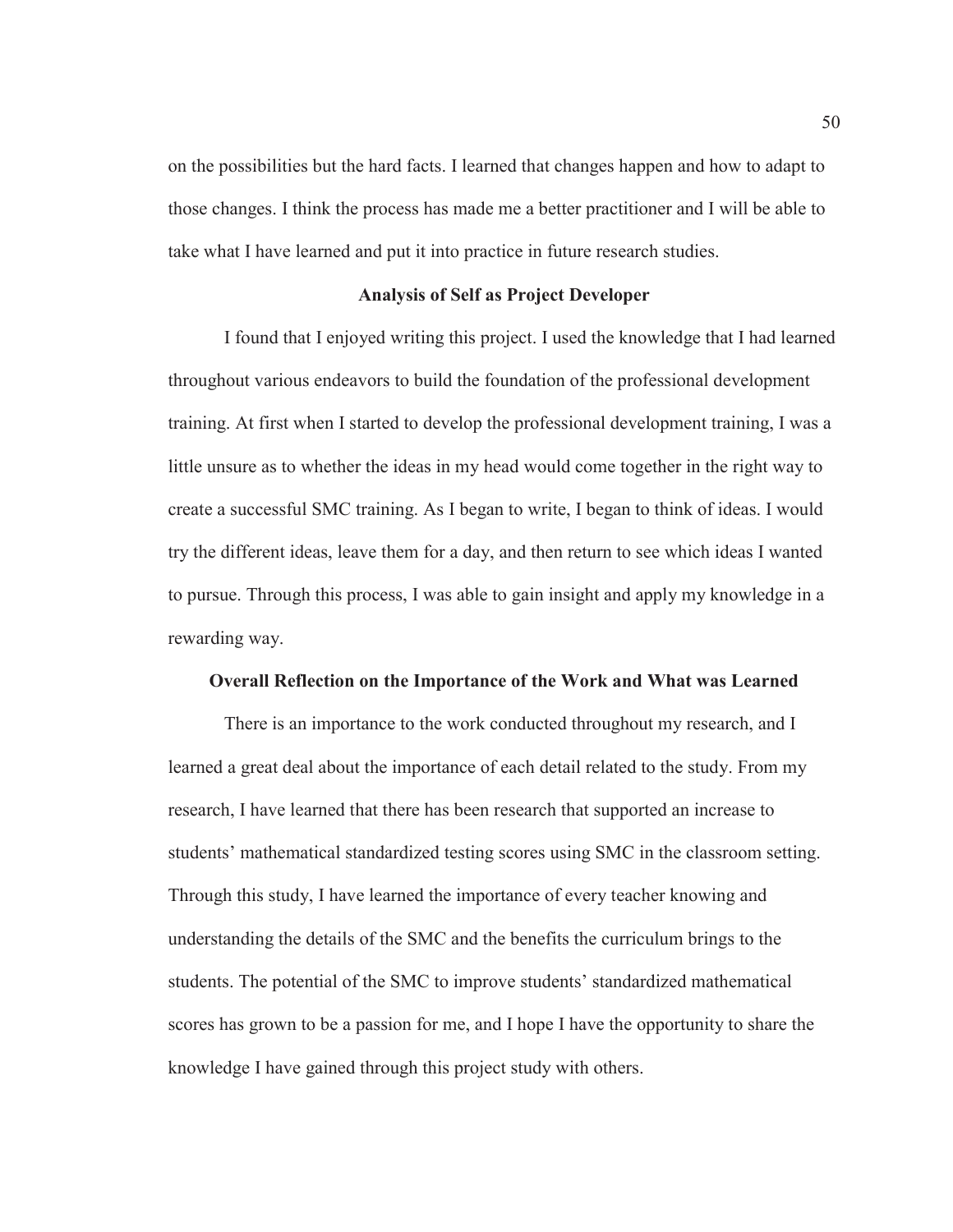#### **Implications, Applications, and Directions for Future Research**

The project developed for this study has potential for additional research. By implementing and applying the professional development training in various educational settings, the project will be able to enhance students' learning about mathematics, as well as improve teachers and administrators' use of the SMC. I see this project as leading the way for me and others to build upon the foundation to create trainings of SMC.

For future research, I would like to explore the use of SMC at other learning centers as well as public school settings to increase my knowledge of the SMC and improve the professional development training that has developed for this project study. The professional development training activities could then be more specific for the setting the educators are working in order to be successful.

## **Conclusion**

I have learned so much from this doctoral program and project study. I have learned about myself as a person and as a professional and have grown into a researcher and program developer. The thought of my work having an impact on social change is very humbling. I look forward to see what the future has to offer and the opportunities to conduct more studies that are successful and continue to promote social change.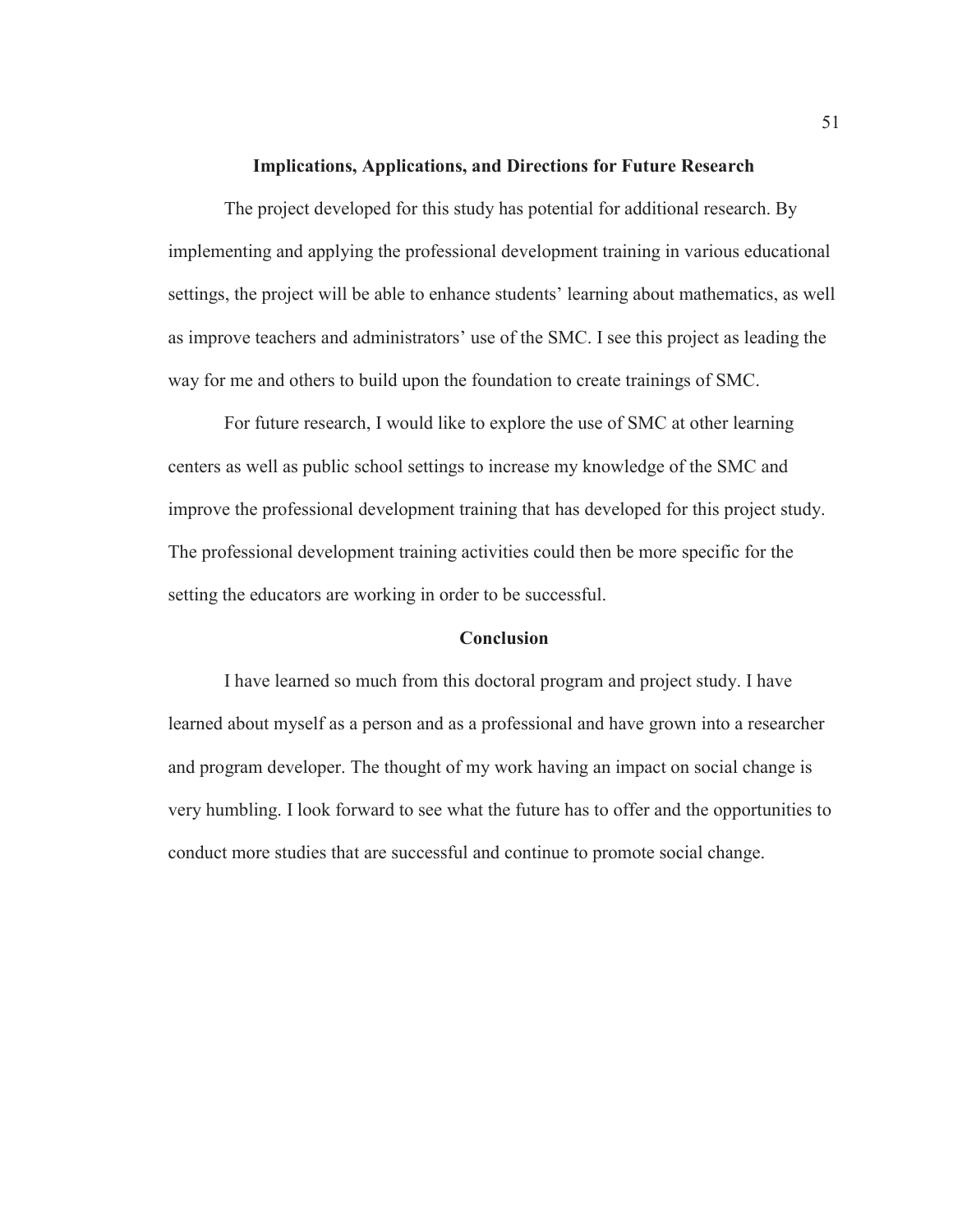### References

- Abramovich, S. (2009). Hidden mathematics curriculum of teacher education: An example. *PRIMUS , 19*(1), 39-56. doi:10.1080/10511970701317096
- Askell-Williams, H., Lawson, M. J., & Skrzypiec, G. (2012). Scaffolding cognitive and metacognitive strategy instruction in regular class lessons. *Instructional Science, 40*, 413-443. doi:10.1007/s11251-011-9182-5
- Atallah, F., Bryant, S., & Dada, R. (2010). A research framework for studying conceptions and dispositions of mathematics: A dialogue to help students learn. *Research in Higher Education Journal*, *7*, 1-9. Retrieved from http://www.aabri.com/rhej.html
- Akkan, Y., (2012). Virtual or physical: In-service and pre-service teacher's beliefs and preferences on manipulatives. *Turkish Online Journal of Distance Education, 13*(4), 167-192. Retrieved from http://tojde.anadolu.edu.tr/
- Akoumianakis, D. (2011). Learning as 'knowing': Towards retaining and visualizing use in virtual settings. *Educational Technology & Society*, *14*(3), 55–68. Retrieved from http://www.ifets.info/
- Barmby, P., Harries, T., Higgins, S., & Suggate, J. (2009). The array representation and primary children's understanding and reasoning In multiplication. *Education student Mathematics*, *70*, 217-241. doi:10.1007/s10649-008-9145-1
- Benner, S., & Hatch, J. (2009). From the editors: Math achievement and early childhood teacher preparation. *Journal of Early Childhood Teacher Education, 30*, 307-309. doi:10.1080/10901020903320239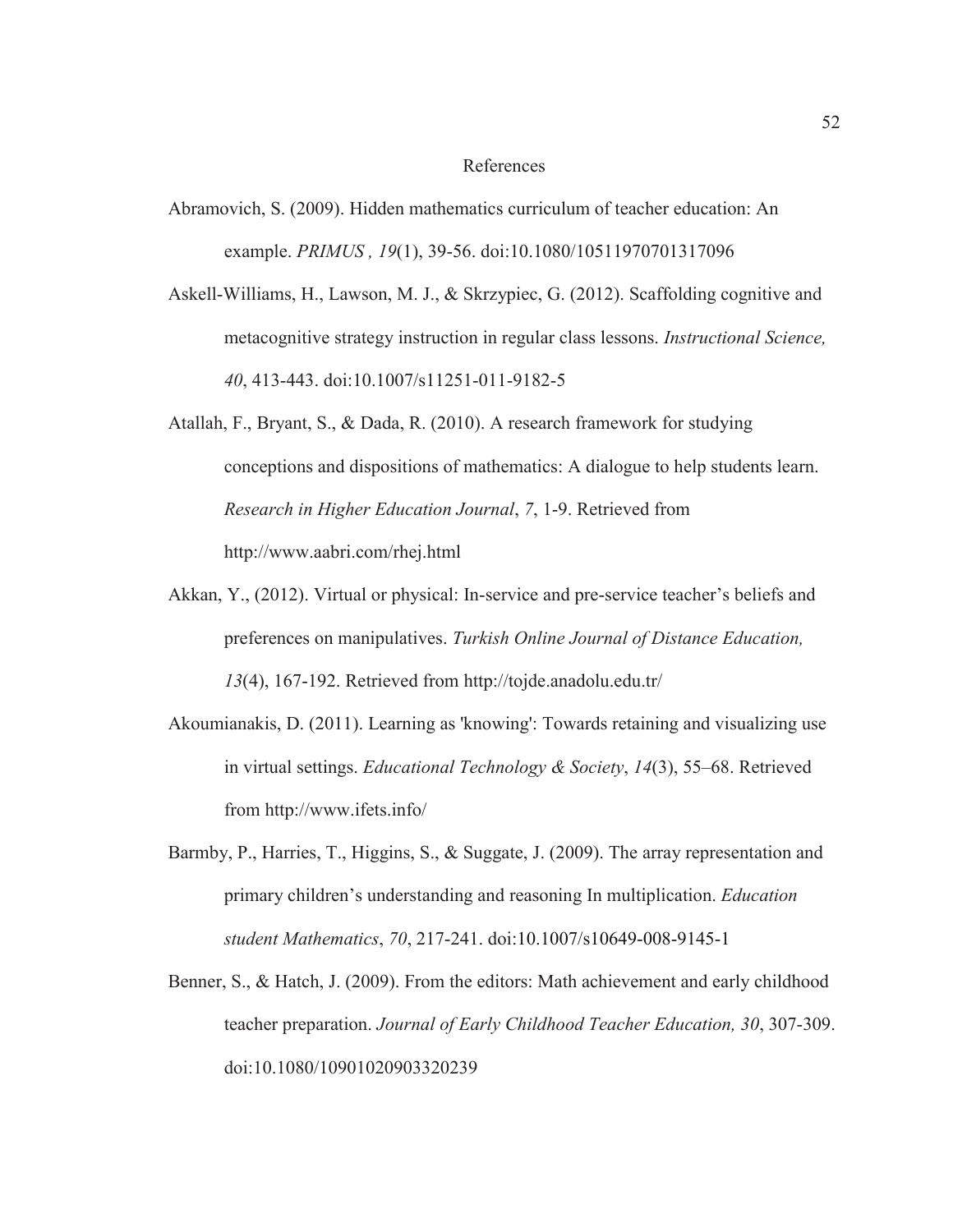- Bogdan, R.C., & Bilklen, S. K. (2007). *Qualitative research for education: An introduction to theories and methods*  $(5<sup>th</sup>$  ed.). Los Angeles, CA: Sage.
- Boggan, M., Harper, S., & Whitmire, A., (2010). Using manipulatives to teach elementary mathematics. *Journal of Instructional Pedagogies, 3*(1), 1-10. Retrieved from http://www.aabri.com/jip.html
- Brown-Jeffy, S. & Cooper, J.E. (2011). Toward a conceptual framework of culturally relevant pedagogy: An overview of the conceptual and theoretical literature. *Teacher Education Quarterly*, *38*(1), 65-84. Retrieved from http://www.teqjournal.org
- Bussi, M. G. B. (2011). Artefacts and utilization schemes in mathematics teacher education: place value in early childhood education. *Journal Mathematics Teacher Education, 14*, 93-112. doi:10.1007/s10857-011-9171-2
- Carson, D. (2009). Is style everything? Teaching that achieves its objectives. *Cinema Journal* , *48*(3), 95-101. Retrieved from http://cinej.pitt.edu/ojs/index.php/cinej
- Cavendish, M. (2011). A study of the instructional effectiveness of math in focus: Singapore math. *Educational Research Institute of America, 406*, 1-15. Retrieved from http://www.eriaoline.com
- Cavey, L., Whitenanck, J., & Lovin, L. (2006). Investigating teachers' mathematics teaching understanding: A case for coordinating perspectives. *Educational Studies in Mathematics*, *64*, 19-43. doi:10.1007/s10649-006-9031-7
- Central Intelligence Agency. (2010). *The world factbook: China.* Retrieved from https://www.cia.gov/library/publications/the-world-factbook/geos/ch.html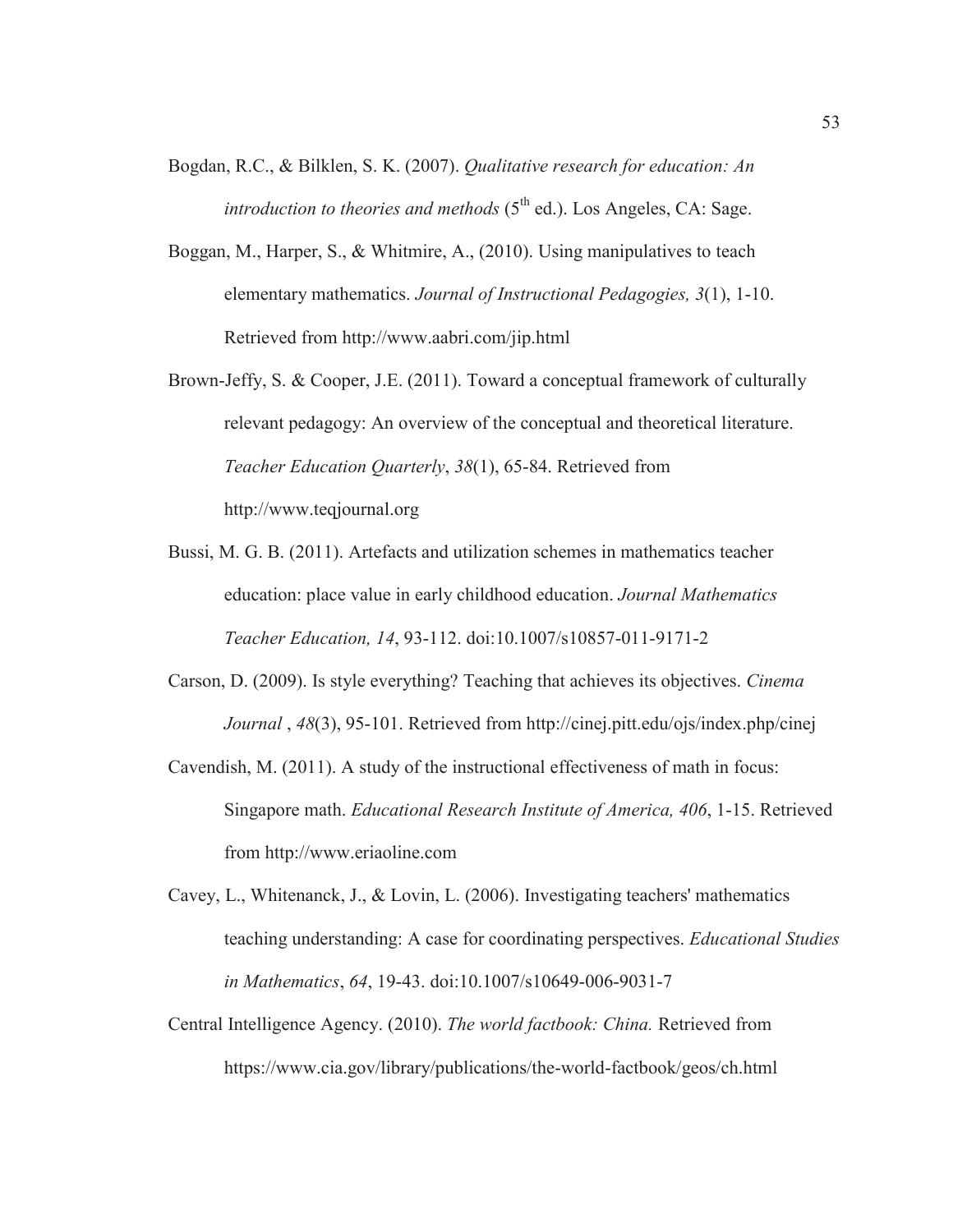- Creswell, J. W. (2012). *Educational research: Planning, conducting, and evaluating quantitative and qualitative research* (4th ed.). Upper Saddle River, NJ: Pearson Education.
- Creswell, J. W., & Miller, D. L. (2000). Determining validity in qualitative inquiry. *Theory into Practice*, *39*(3), 124-130. doi:10.1207/s15430421tip3903\_2
- Creţu, C., & Rogoz, N. (2011). Teachers' social representations of constructivist curriculum design. *Journal of Educational Sciences / Revista de Stiintele Educatiei*, *13*(2), 9-17. Retrieved from http://www.resjournal.uvt.ro
- Cross, R. (2011). Monolingual curriculum framewors, multilingual literacy development: ESL teachers' beliefs. *Australian Journal of Language and Literacy*, *34*(2), 166- 180. Retrieved from http://www.alea.edu.au/
- Dash, S., De Kramer, R. M., O'Dwyer, L. M., Masters, J., & Russell, M. (2012). Impact of online professional development on teacher quality and student achievement in fifth grade mathematics. *Journal of Research on Technology in Education, 45*(1), 1-26. Retrieved from http://www.iste.org/learn/publications/journals/jrte
- Ee, J., & Seng, T. (2008). Cultural influences of the east & west: Implications of the educational reforms in the Singapore context. *Journal of Education Policy*, *5*(1), 49-62. Retrieved from http://www.tandfonline.com
- Eshach, H., Dor-Ziderman, Y., & Arbel, Y. (2011). Scaffolding the "scaffolding: metaphor: From inspiration to a practical tool for kindergarten teachers. *Journal Science Education Technology, 20*, 550-565. doi:10.1007/s10956-011-9323-2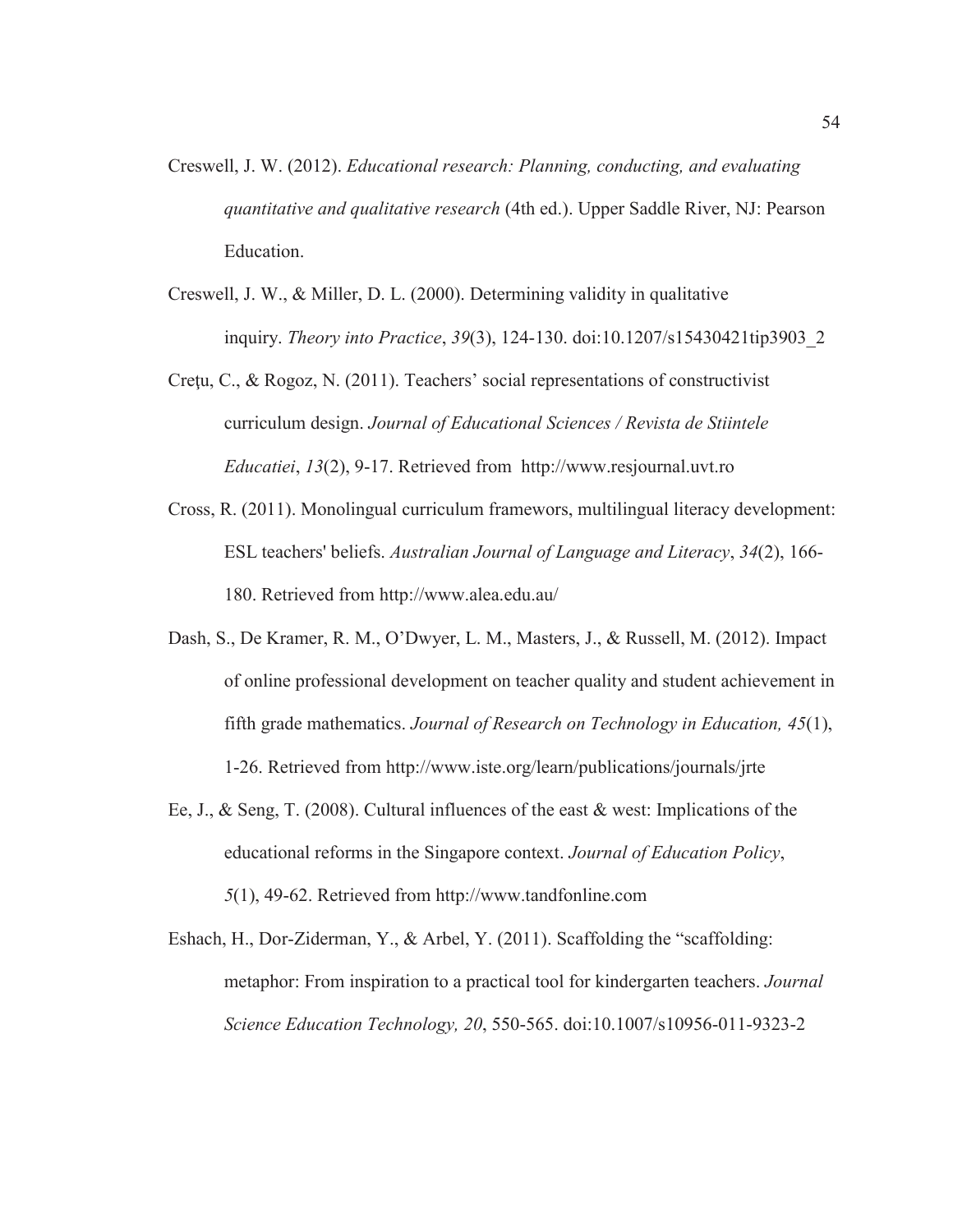- Fan, L., & Zhu, Y. (2007). Representation of problem-solving procedures: A comparative look at China, Singapore, and US mathematics textbooks. *Education Studies of Mathematics, 66*, 61-75. doi:10.1007/s10649-006-9069-6.
- Fang, Y. (2010). Bridging mathematical thinking-Designing web-based multimedia video cases to build online PLC for Singaporean mathematics. *The International Journal of Learning, 17*(5), 49-62. Retrieved from www.davidpublishing.com
- Fisher, Y. (2010). Measuring success: Evaluating educational programs. *US-China Education Review, 7*(6), 1-15. Retrieved from http://davidpublishing.com/journals\_info.asp?jId=641
- Galea, S. (2012). Simplicity, complexity, and conceptual frameworks. *Psychiatry: Interpersonal and Biological Processes*, *75*(3), 223-226. doi:10.1521/psyc.2012.75.3.223
- Garelick, B. (2006). Miracle math. *Education Next , 6*(4), 38-45. Retrieved from http://educationnext.org/journal/
- Gross, S., & Merchlinsky, S. (2002). *Evaluation of the Singapore math pilot program: Year 1 report of findings*. Rockville, MD: Montgomery County Public Schools Office of Shared Accountability.
- Guskey, T. R. (2002). Does it make a difference? *Educational Leadership*, *59*(6). 45-51. Retrieved from http://www.ascd.org/publications/educational-leadership.aspx
- Hatch, J. (2002). *Doing qualitative research in education settings*. New York, NY: State University of New York Press.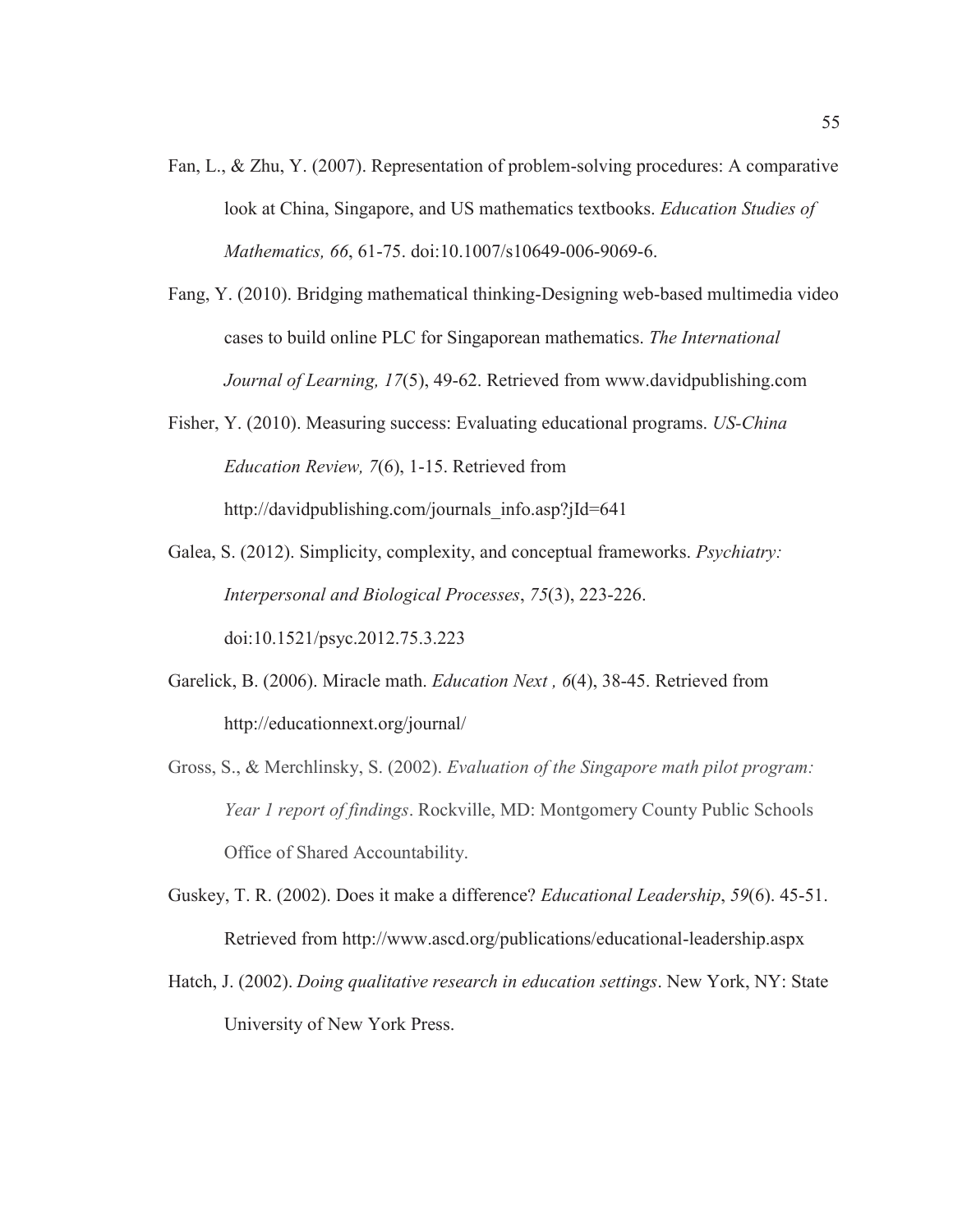- Hennungs, B., Grootenboer, P., & Kay, R. (2010). Predicting mathematics achievement: The influence of prior achievement and attitudes. *International Journal of Science and Mathematics Education, 9*(3), 691-705. doi:10.1007/s10763-010-9224-5
- Hodge, P., Wright, S., Barrakey, J. Scoot, M., Melville, R., & Richardson, S. (2011). Revisiting 'how we learn' in academia: Practice-based learning exchanges in three Australian universities. *Studies in Higher Education, 36*(2), 167-183. doi:10.1080/03075070903501895
- Holosko, M.J., & Thyer, B.A.(2011). *Pocket glossary for commonly used research terms.* Los Angeles, CA: Sage.
- Hook, W., Bishop, W., & Hook, J. (2007). A quality math curriculum in support of effective teaching for elementaty schools. *Eucational Studies in Mathematics, 65*, 125-148. doi:10.1007/s10649-006-9050-4
- Hoven, J., & Garelick, B. (2007). Singapore math. *Educational Leadership*, *65*(3), 28-31. Retrieved from http://www.ascd.org/publications/educational-leadership.aspx
- Hsin, C. T. & Wu, H. K. (2011). Using Scaffolding Strategies to Promote Young Children's Scientific Understandings of Floating and Sinking. *Journal Science Education Technology, 20*, 656-666. doi:10.1007/s10956-011-9310-7
- Hui, A., & Lau, S. (2010). Formulation of policy and strategy in developing creativity education in four Asian Chinese societies: a policy analysis. *Journal of Creative Behavior, 44*(4), 215-235. doi:10.1002/j.2162-6057.2010.tb01334.x
- Jefferson, A. (2009). Teacher training: What's needed. *Journal of Further and Higher Education , 33*(3), 281-288. doi:10.1080/03098770903026198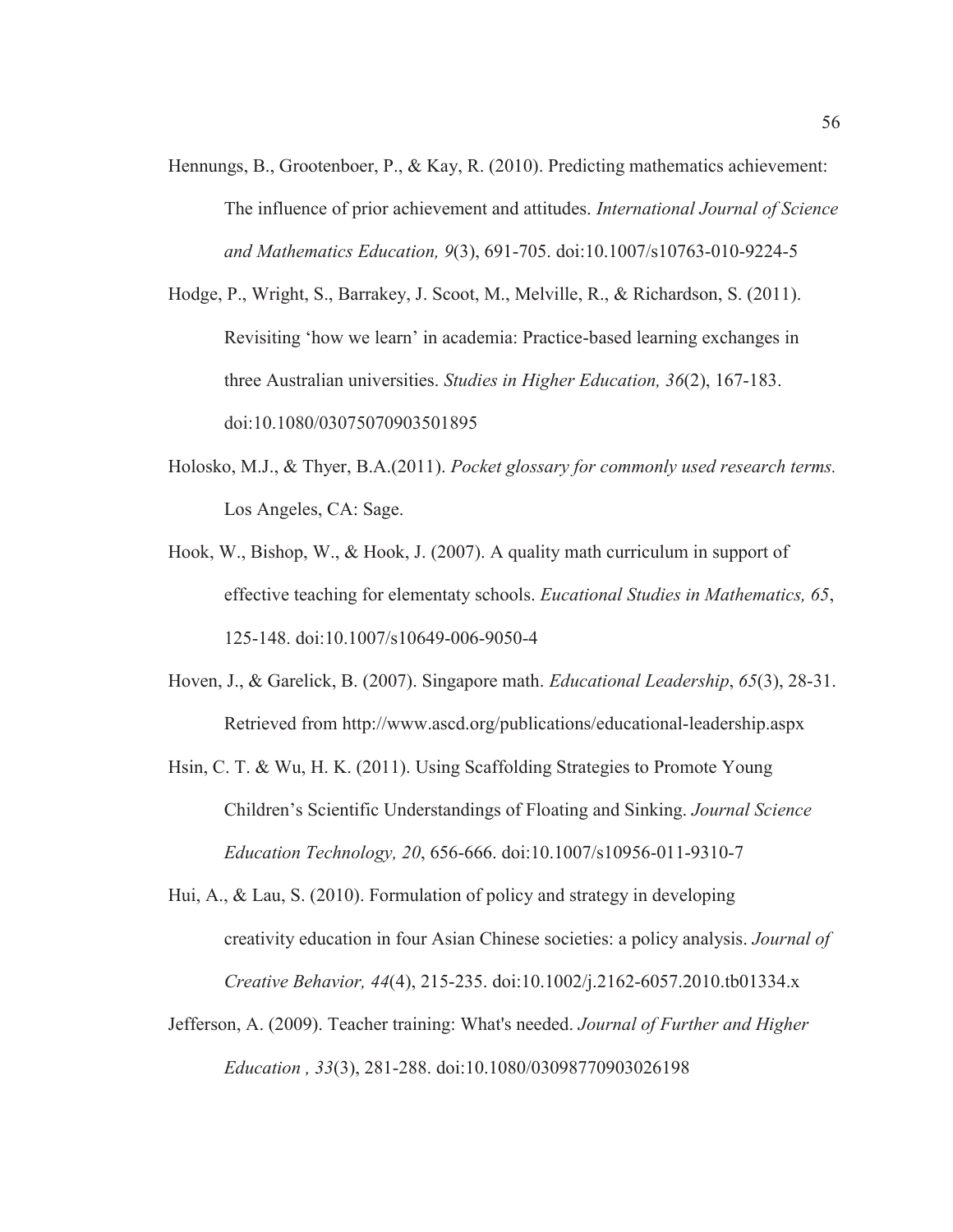Jiang, C., & Chua, B. (2010). Strategies for solving three fraction-related word problems on speed: A comparative study between Chinese and Singaporean students. *International Journal of Science and Mathematics Education, 8*, 73-96. doi:10.1007/s10763-009-9163-1

Kaur, B. (2011). Mathematics homework: A study of three grade eight classrooms in Singapore. *International Journal of Science and Mathematics Education, 9*(1), 187-206. doi:10.1007/s10763-010-9237-0

- Kelle, S., Klemke, R., & Specht. M. (2013). Effects of game design patterns on basic life support training content. *Educational Technology & Society*, *16*(1), 275–285. Retrieved from http://www.ifets.info/
- Koh, K., & Luke, A. (2009). Authentic and conventional assessment inn Singapore schools: An empirical study of teacher assignments and student work. *Assessment in Education: Prinicples, 16*(3), 291-318. doi:10.1080/09695940903319703
- Kosko, K. W. &Wilkins, J. L. M., (2010). Mathematical communication and its relation to the frequency of manipulative use. *International Electronic Journal of Mathematics Education, 5*(2), 81–90. Retrieved from http://www.iejme.com/
- Lau, S., Liem, A., & Nie, Y. (2008). Task-and self-related pathways to deep learning: The mediating role of achievement goals, classroom attentiveness,a nd group participation. *British Journal of Educational Psychology, 78*, 639-662. doi:10.1348/000709907X270261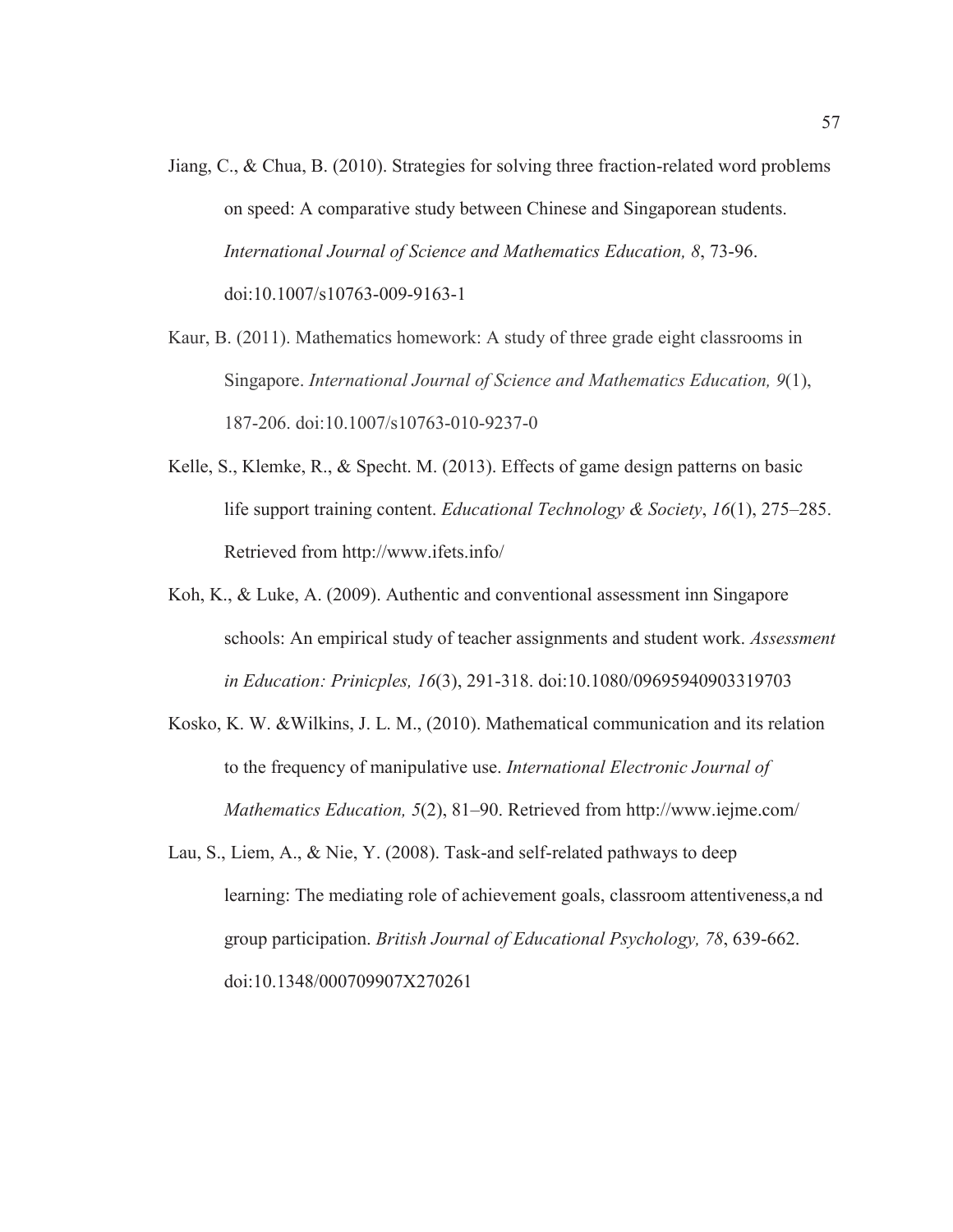- Leinwand, S., & Ginsburg, A. (2007). Learning from Singapore math. *Educational Leadership*, 32-36. Retrieved from http://www.ascd.org/publications/educational leadership.aspx
- Leong, Y. H.., & Chick, H. (2007/2008). An insight into the 'balancing act' of teaching. *M*a*thematics Teacher Education and Development, 9*, 51-65. Retrieved from http://www.merga.net.au/node/42
- Lincon, Y. S., & Guba, E .G. (1985). *Naturalistic inquiry*. Beverly Hills, CA: Sage.
- Luu, K. N., (2010). Ontario principal preparation programs: How are aspiring school administrators trained? *The International Journal of Learning, 17*(4), 381-390. Retrieved from http://iji.cgpublisher.com/product/pub.30/prod.2733
- Main, S. (2007). Toward a pedagogical framework: New Zealand induction. *Journal of In-service Education , 33*(2), 237-240. doi:10.1080/13674580701293093
- Maloy, R., Poirier, M., Smith, H., & Edwards, S. (2010). The making of a history standards wiki: Covering, uncovering, and discovering curriculum frameworks using a highly interactive technology. *History Teacher, 44*(1), 67-81. Retrieved from http://www.thehistoryteacher.org/
- Mann, E., Mann, R., Strutz, M., Ducan, D., & Yoon, S. Y. (2011). Integrating engineering into k-6 curriculum: Developing talent in the STEM disciplines. *Journal of Advanced Academics, 22*(4), 639 – 658. doi:10.1177/1932202X11415007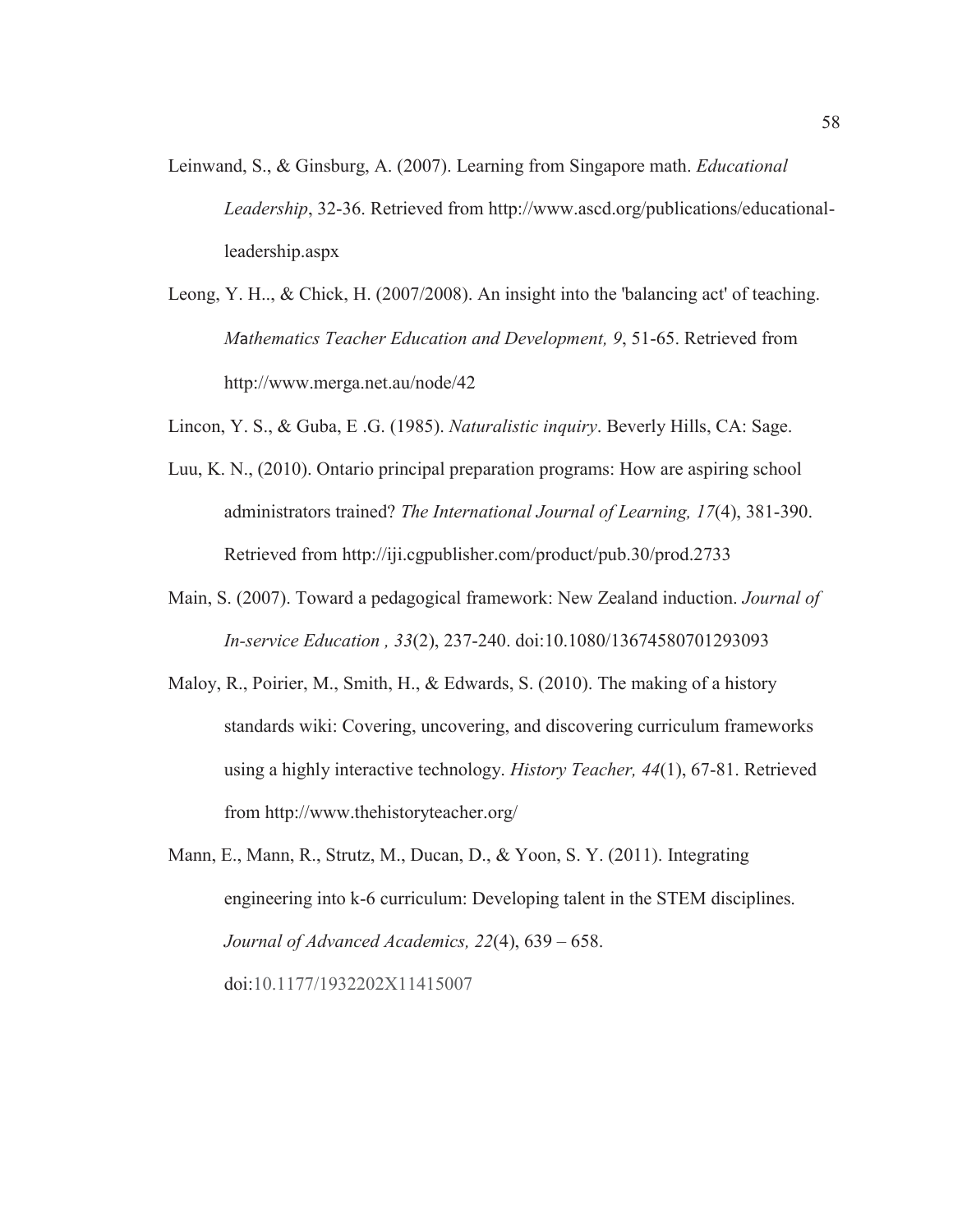- Morris, A. (2007). Factors affecting pre-service teachers' evaluations of the validity of students' mathematical arguaments in classroom contexts. *Cognition and Instruction , 25*(4), 479-522. doi:10.1080/07370000701632405
- Naz, F., Tatlah, I. A., & Abida, K. (2011). The implementation of curricula at secondary level: Role of head teacher. *International Journal of Learning, 17*(12), 81-87. Retrieved from http://ijb.cgpublisher.com/
- Nguyen, T. H. & Khoo, I. H. (2010). A visualization-based tutoring tool for engineering education. *IAENG Transactions on Engineering Technologies*, *4*, 243-252. doi:10.1063/1.3460233
- Nijlen, D. V. & Janssen, R., (2011). Measuring mastery across grades: An application to spelling ability. *Applied Measurement in Education, 24*, 367-387. doi:10.1080/08957347.2011.607064
- Park, Y. (2011). A pedagogical framework for mobile learning: Categorizing educational applications of mobile technologies into four types. *International Review of Research in Openand Distance Learning, 12*(2), 78-102. Retrieved from http://www.irrodl.org
- Patton, M. (2002). *Qualitative research & evaluation method*. (3rd ed.). London, England: Sage Publications.
- Patton, M.Q. (2002). *Qualitative research and evaluation methods* (3rd ed.). Thousand Oaks, CA: Sage
- Pauschenwein, J., Goldgruber, E., & Sfiri, A., (2013). The identification of the potential of game-based learning in vocational education within the context of the project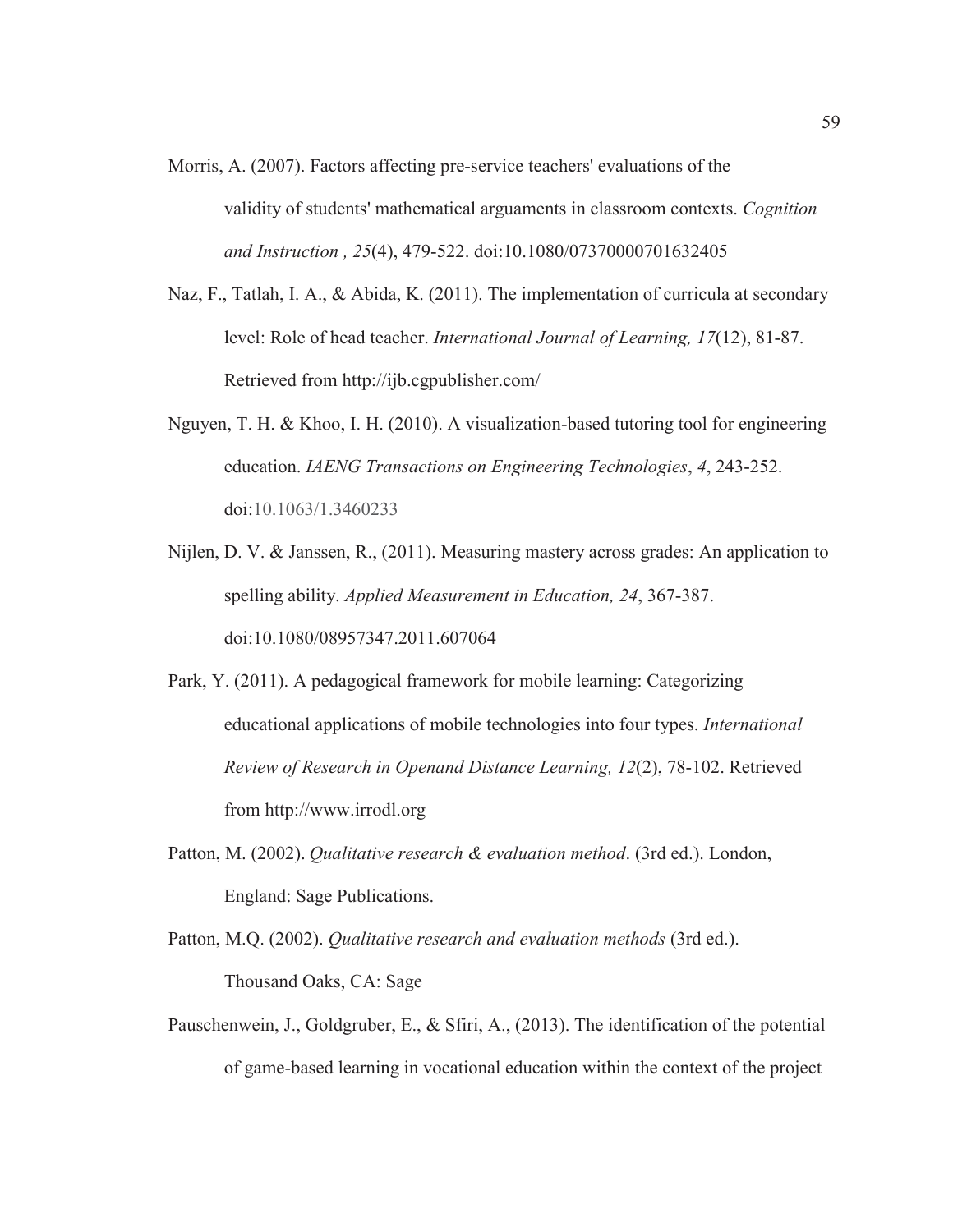"play the learning game". *International Journal: Emerging Technologies in Learning, 8*(1), 20 – 23. Retrieved from http://online-journals.org/i-jet

- Piaget, J. (2011) The spirit of solidarity in children and international cooperation (1931). *Schools: Studies in Education, 8*(1), 74-89. Retrieved from http://www.jstor.org/stable/10.1086/659425
- Reddy, D. M., Fleming, R., Pedrick, L. E., Jirovec, D. L., Pfeiffer, H. M., Ports, K. A., . . . Swain, R. A., (2013). U-pace instruction: Improving student success by integrating content mastery and amplified assistance. *Journal of Asynchronous Learning Network, 17*(1), 145-152. Retrieved from http://jaln.sloanconsortium.org/index.php/jaln
- Roberts. K. & Sampson, P. (2010). A study of character of prospective administrators in administration preparation programs. *Academic Leadership the Online Journal, 8*(4), 75. Retrieved from http://www.academicleadership.org/
- Siew, N. M. & Abdullah, S., (2013). The impact of elstgeest and alfke's questioning model with manipulatives on physics student teachers' ability to generate productive questions. *Problems of Education in the 21st Century, 54*, 99-111. Retrieved from www.jbse.webinfo.It/Problems\_of\_Education.htm
- Scribner, J. P., & Heinen, E. (2009). Alternative teacher certification: A program theory analysis. *Teacher Education Quarterly, 36*(2), 179-197. Retrieved from http://www.teqjournal.org/
- Shabani, K., Khatib, M., & Ebadi, S. (2010). Vygotsky's zone of proximal development: Instructional implications and teachers' professional development. *Journal of*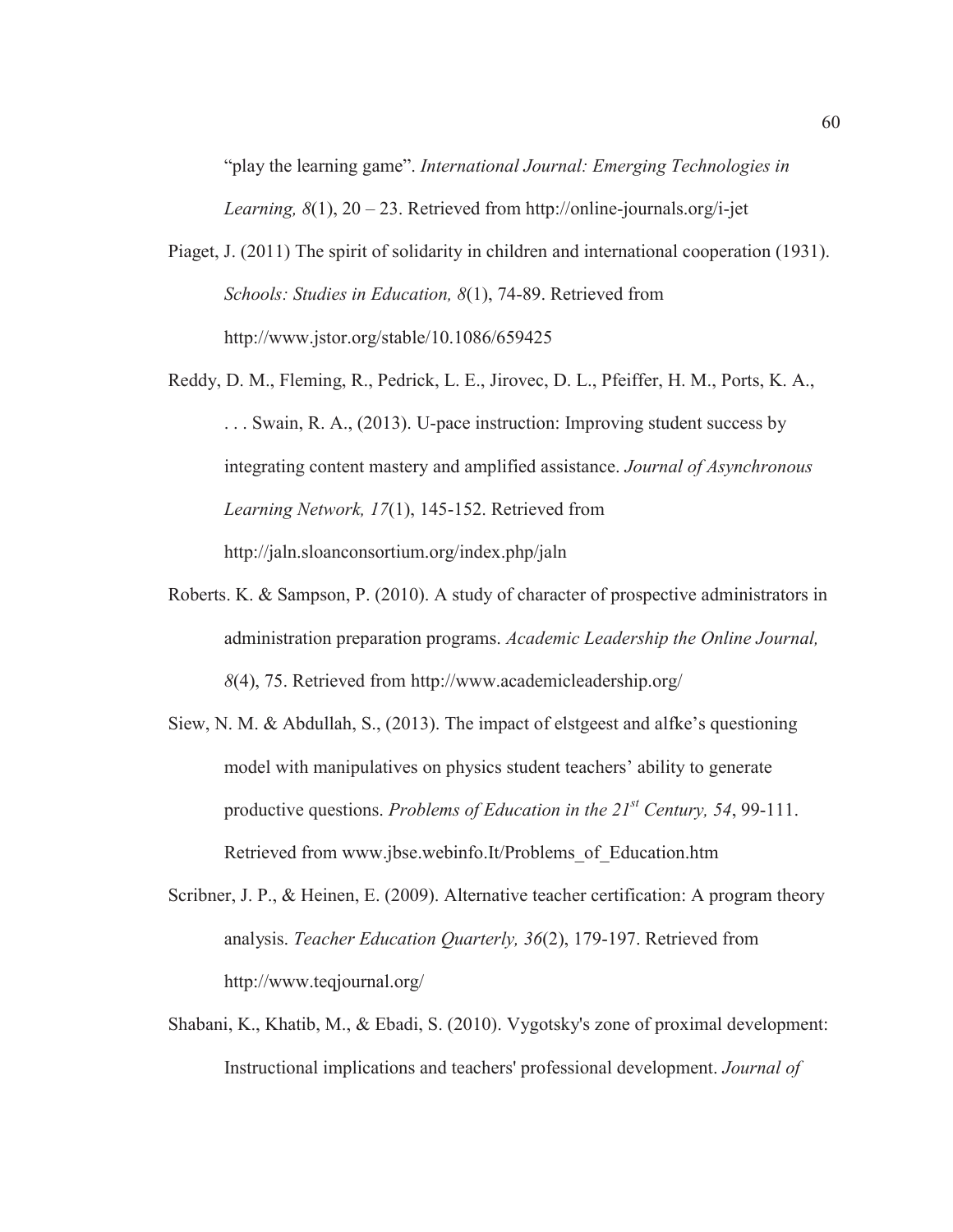*Language Teaching and Research, 3*(4), 237-248. Retrieved from

http://www.academypublisher.com/jltr/

- Sidhu, M. S. (2013). Technology assisted approach for learning, visualizing and problemsolving in engineering. *Technics Technologies Education Management, 8*(1), 277- 292. Retrieved from http://www.worldcat.org/title/ttem-technics-technologieseducation-management/oclc/433679986
- Stake, R. E. (2005). Qualitative case studies. In N. K. Denzin & Y. S. Lincoln (Eds.), *The Sage handbook of qualitative research* (3rd ed.), pp. 443-466. Thousand Oaks, CA: Sage.

Stake, R.E. (1995). *The art of case study research*. Thousand Oaks, CA: Sage.

- Subitnik, R. F., Edmiston, A. M., Cook, L., & Ross, M. D. (2010). Mentoring for talent development, creativity, social skills, and insider knowledge: The apa catalyst program. *Journal of Advanced Academics, 21*(4), 714-739.Retrieved from http://intl-joa.sagepub.com/
- Tay, L.Y., Lim, S. K., Lim, C.P., & Koh, J.H. (2012). Pedagogical approaches for ICT integration into primary school English and mathematics: A Singapore case study. *Australasian Journal of Educational Technology, 28*(4), 740-754. Retrieved from http://ascilite.org.au/ajet/submission/index.php/AJET/index

Tiantong, M. & Teemuangsai, S. (2013). The four scaffolding modules for collaborative problem-based learning through the computer network on moodle LMS for the computer programming course. *International Education Studies, 6*(5), 47-55. doi:10.5539/ies.v6n5p47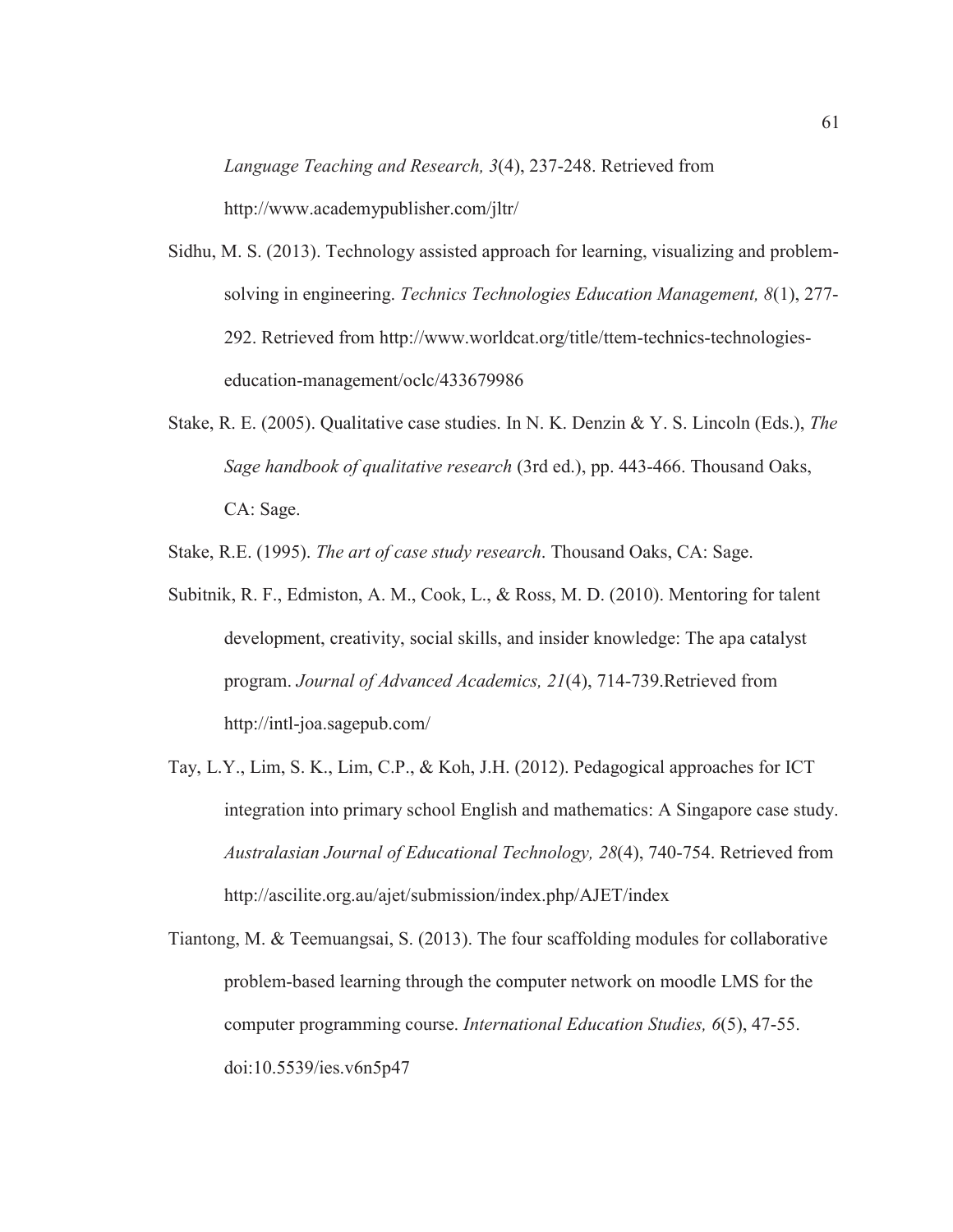- Toh, T.-L. (2007). An algebra content upgrading course for in-service mathematics teacher: A Singapore experience. *International Journal of Mathematical Education in Science and Technology*, *38*(4), 489-500. doi:10.1080/00207390701228443
- Triantafillou, C. & Potari, D. (2010). Mathematical practices in a technological workplace: The role tools. *Educational Students Mathematics, 74*, 275-294. doi:10.1007/s10649-010-9237-6
- Watkins, M., (2008). Teaching bodies/learning desire: Rethinking the role of desire in the pedagogic process. *Pedagogy, Culture, & Society, 16*(2), 113-124. doi:10.1080/14681360802142047
- Wu, X. & He, J. (2009). Paradigm shift in public administration: Implications for teaching in professional training programs. *Public Administration Review, 69*, 21- 28. doi:10.1111/j.1540-6210.2009.02085.x
- Wu, L., & Looi, C.K. (2012). Agent prompts: Scaffolding for productive reflection in an intelligent learning environment. *Educational Technology & Society*, *15*(1), 339–353. Retrieved from http://www.ifets.info/
- Yang, D.-C., Reys, R., & Wu, L.-L. (2010). Comparing the development of fractions in the fifth- and sixth-graders' textbooks of Singapore, Taiwan, and the USA. *Science and Mathematics, 110*(3), 118-127. doi:10.1111/j.1949- 8594.2010.00015.x
- Zollman, A. (2011). Is STEM misspelled? *School Science & Mathematics, 111*(5), 197- 198. doi:10.1111/j.1949-8594.2011.00078.x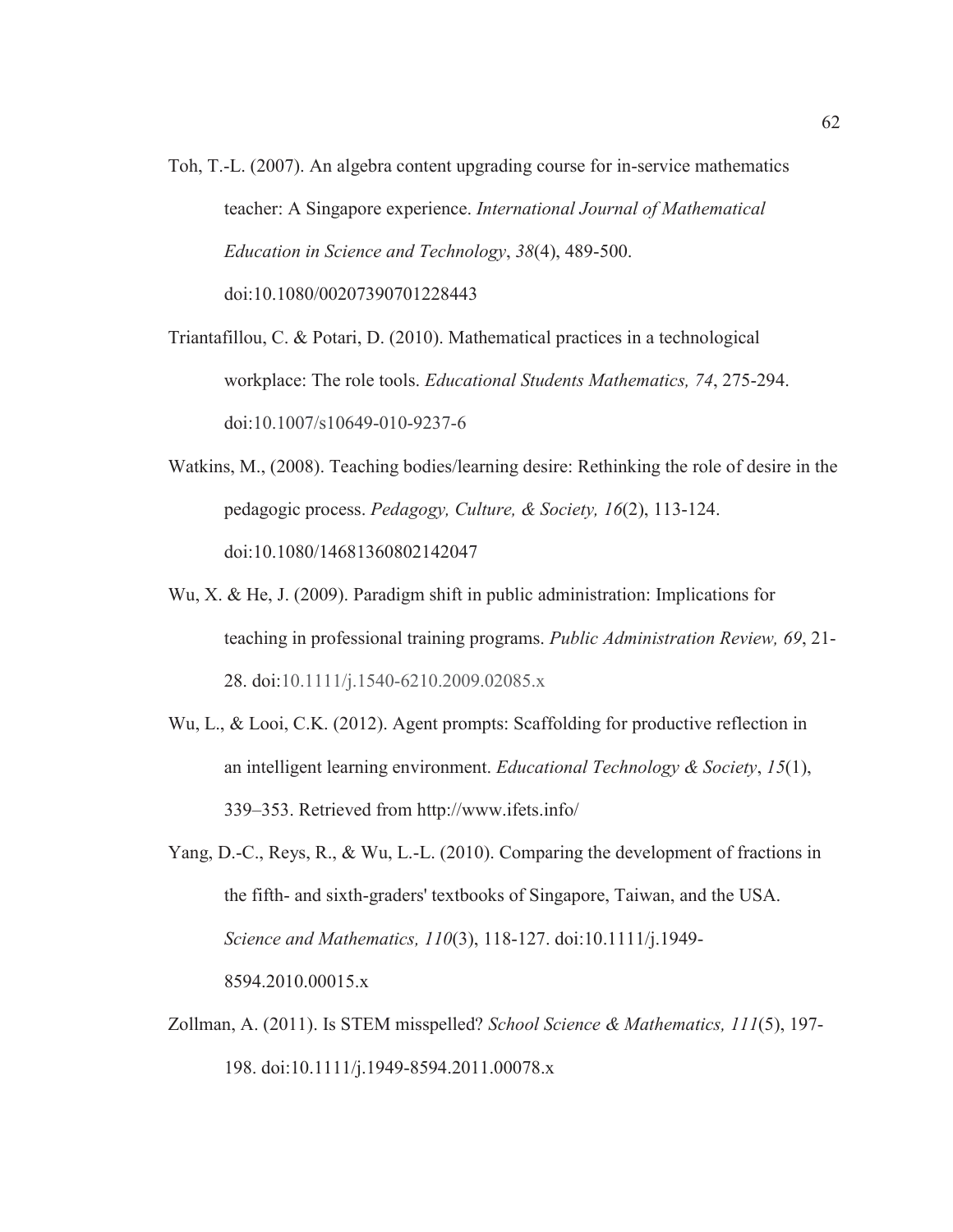# Appendix A: The Project



# **Introduction to Singapore Mathematics Curriculum (2003)**

The Ministry of Education in Singapore created Singapore Mathematics Curriculum (2003). With Singapore ranking the top county for mathematics, the United States has implemented the program, with minimal changes, into schools throughout the United States with great success.

# **Overview of the Professional Development Training**

The goal of this professional development training is to assist teachers and administrators in understanding, implementing, and administering Singapore Mathematics Curriculum (2003) into classrooms. The purpose of the training is to assist teachers and administrators in implementing and administrating SMC (2003) in a classroom setting. Through the training, the objective is to learn the key elements needed for SMC (2003). This training is for those individuals and/or learning centers who want to implement and administer SMC (2003) into their classrooms. In this training the participants will role play the activities, including the role of students. Students will not be involved in the role play activities.

# **Professional Development Training Created By:**

Hannah Reaume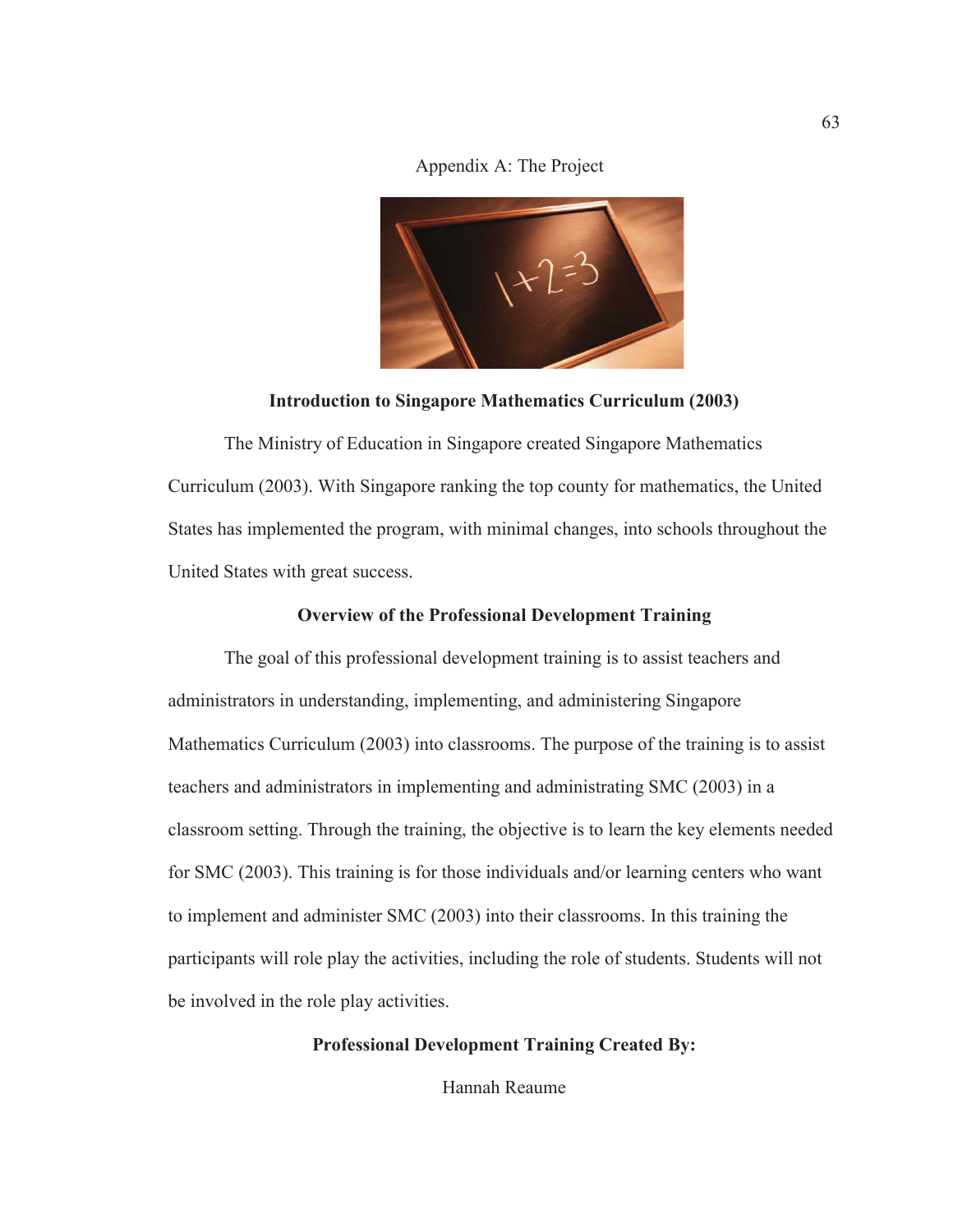| Day 1 | $9:00$ am $-10:30$ am                | Module 1: Intro                                    |
|-------|--------------------------------------|----------------------------------------------------|
|       | 10:30 am $-$ 10:45 am                | <b>Break</b>                                       |
|       | 10:45 $am - 12:15 pm$                | Module 2: Model Drawing                            |
|       | $12:15 \text{ pm} - 1:00 \text{ pm}$ | Lunch Break                                        |
|       | $1:00 \text{ pm} - 2:30 \text{ pm}$  | Module 3: Stages of<br>Instruction                 |
|       | $2:30 \text{ pm} - 2:45 \text{ pm}$  | <b>Break</b>                                       |
|       | $2:45 \text{pm} - 4:15 \text{pm}$    | Module 4: Stages of<br><b>Instruction Continue</b> |
| Day 2 | $9:00$ am $-10:30$ am                | Module 5: Mastery                                  |
|       | 10:30 am $-$ 10:45 am                | <b>Break</b>                                       |
|       | $10:45$ am $- 12:15$ pm              | Module 6: Place Value                              |
|       | $12:15 \text{ pm} - 1:00 \text{ pm}$ | Lunch Break                                        |
|       | $1:00 \text{ pm} - 2:30 \text{ pm}$  | Module 7: Games                                    |
|       | $2:30 \text{ pm} - 2:45 \text{ pm}$  | <b>Break</b>                                       |
|       | $2:45 \text{pm} - 4:15 \text{pm}$    | Module 8: Manipulatives                            |
| Day 3 | $9:00$ am $-10:30$ am                | Module 9: Number Bonds                             |
|       | 10:30 am $-$ 10:45 am                | <b>Break</b>                                       |
|       | 10:45 am $-$ 12:15 pm                | Module 10: Visualization                           |
|       | $12:15 \text{ pm} - 1:00 \text{ pm}$ | Lunch Break                                        |
|       | $1:00 \text{ pm} - 2:30 \text{ pm}$  | Module 11: Administration                          |
|       | $2:30$ pm $- 2:45$ pm                | <b>Break</b>                                       |
|       | $2:45 \text{pm} - 4:15 \text{pm}$    | Module 12: Closing                                 |

# **Schedule of the Professional Training**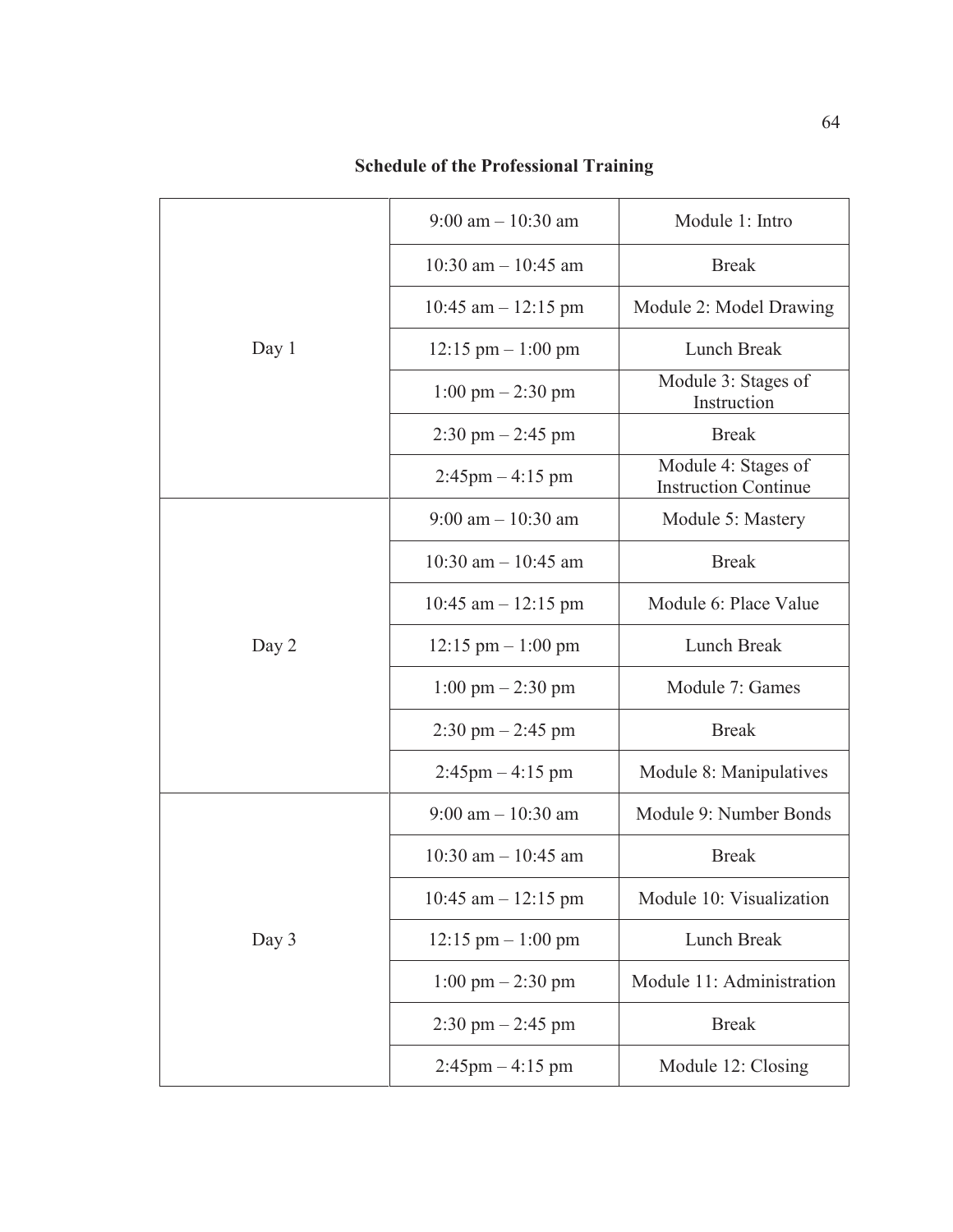# **Day 1 – Introduction and Training**  $\{9:00 \text{ am } -4:15 \text{ pm}\}\$

**Objectives**: To understand an overview of the training, to understand and demonstrate

Model Drawing, and to understand and demonstrate Stages of Instruction

**Materials:** Sign-in Sheet, Pens/Pencils, Professional Development Training Notebooks,

projector and screen, tables, chairs, a room, and a computer

# **Module 1: Introduction 9:00 am – 10:30 am**

15 min – Sign-in and pass out materials

45 min – Self-Introduction and Program Introduction

30 min – Questions and Answers

# **Break 10:30 am – 10:45 am**

# **Module 2: Model Drawing 10:45 am – 12:15 pm**

30 min – Introduction of Model Drawing

10 min – Questions and Answers

20 min – Model Drawing Activity

30 min – Group Presentation

# **Lunch Break 12:15 pm – 1:00 pm**

### **Module 3: Stages of Instruction 1:00 pm – 2:30 pm**

45 min – Introduction of Stages of Instruction: Concrete and Pictorial Learning

15 min – Questions and Answers

30 min – Begin Stages of Instruction Activity

# **Break 2:30 pm – 2:45 pm**

# **Module 4: Stages on Instruction Continue 2:45pm – 4:15 pm**

- 10 min Finish Stages of Instruction Activity
- 40 min Group Presentation
- 20 min Stages of Instruction: Abstract Learning
- 10 min Questions and Answers
- 10 min Discussion about Abstract Learning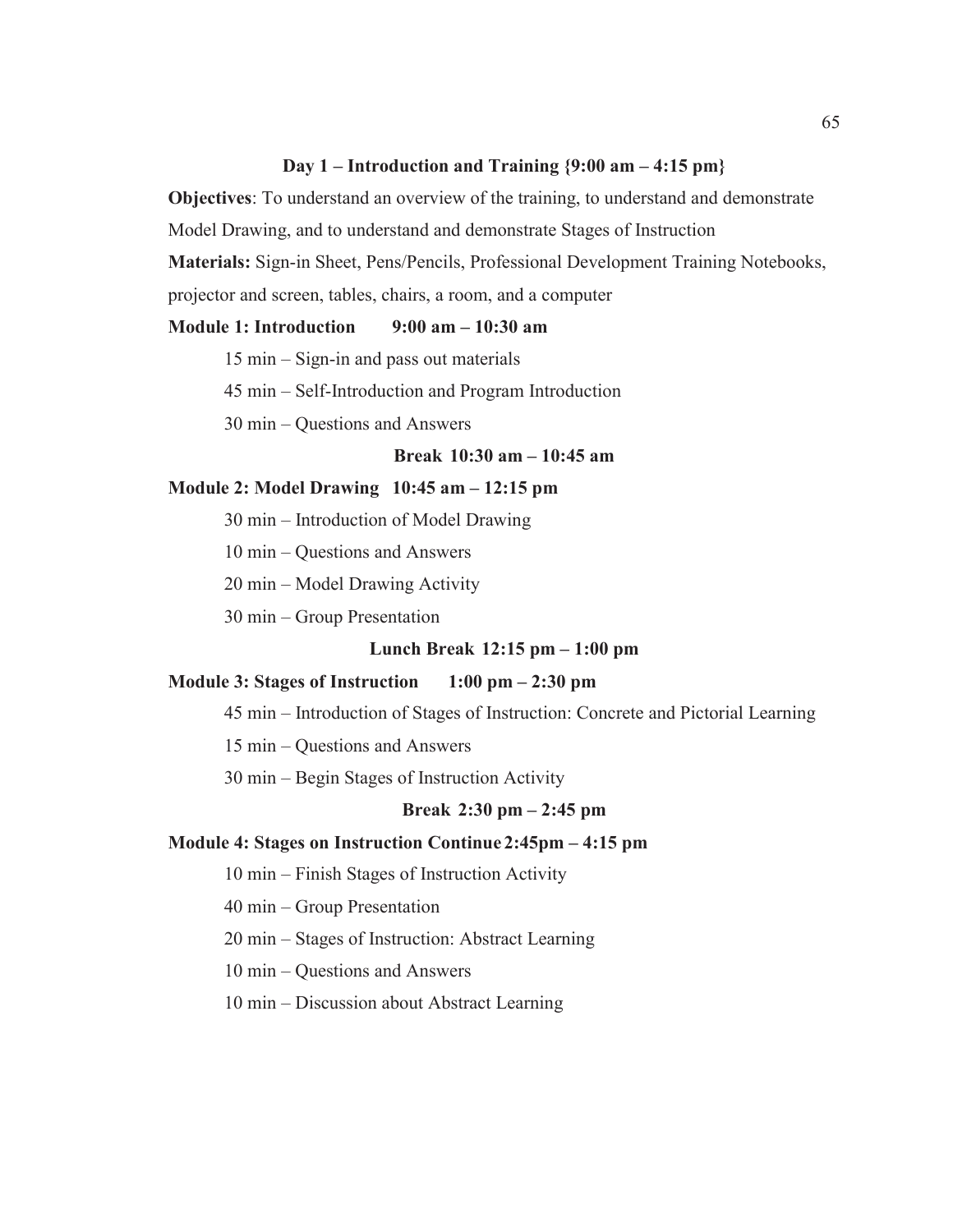# **Day 2 – Continuation of Training {9:00 am – 4:15 pm}**

**Objectives:** To understand and demonstrate mastery, to understand and demonstrate place value, to understand and demonstrate games, and to understand and demonstrate manipulatives

**Materials:** Pens/Pencils, Professional Development Training Notebooks, projector and screen, tables, chairs, a room, and a computer

# **Module 5: Mastery 9:00 am – 10:30 am**

30 min – Introduction of Mastery

10 min – Questions and Answers

20 min – Mastery Activity

30 min – Group Presentation

# **Break 10:30 am – 10:45 am**

# **Module 6: Place Value 10:45 am – 12:15 pm**

30 min – Introduction of Place Value

10 min – Questions and Answers

20 min – Place Value Activity

30 min – Group Presentation

# **Lunch Break 12:15 pm – 1:00 pm**

# **Module 7: Games 1:00 pm – 2:30 pm**

30 min – Introduction of Games

10 min – Questions and Answers

20 min – Games Activity

30 min – Group Presentation

# **Break 2:30 pm – 2:45 pm**

# **Module 8: Manipulatives 2:45 pm – 4:15 pm**

30 min – Introduction of Manipulatives

10 min – Questions and Answers

20 min – Manipulatives Activity

30 min – Group Presentation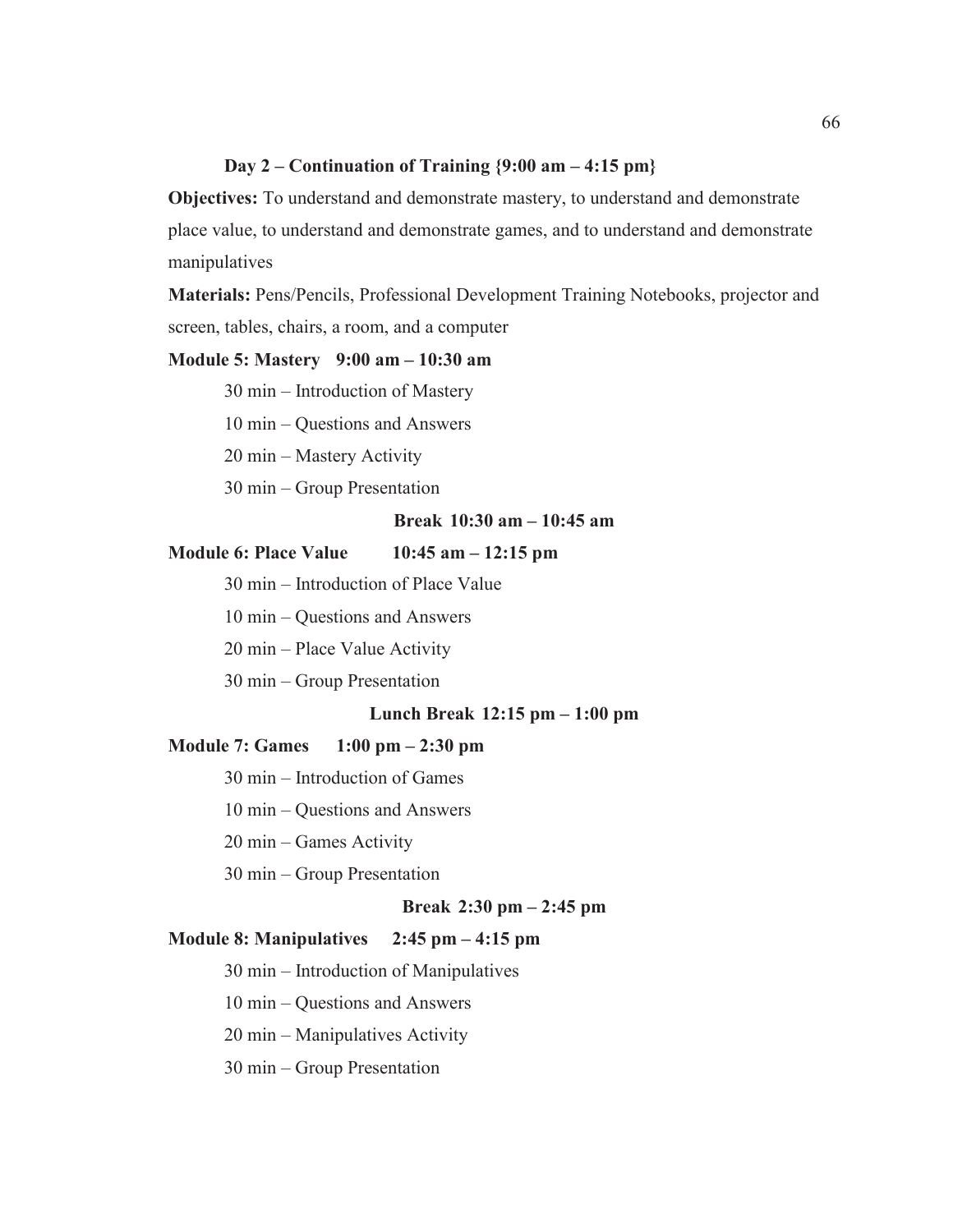# **Day 3 – Continuation of Training and Closing {9:00 am – 4:15 pm}**

**Objectives:** To understand and demonstrate number bonds, to understand and demonstrate visualization, and to understand and demonstrate administration **Materials:** Pens/Pencils, Professional Development Training Notebooks, projector and screen, tables, chairs, a room, and a computer

# **Module 9: Number Bonds 9:00 am – 10:30 am**

30 min – Introduction of Number Bonds

10 min – Questions and Answers

20 min – Number Bonds Activity

30 min – Group Presentation

# **Break 10:30 am – 10:45 am**

# **Module 10: Visualization 10:45 am – 12:15 pm**

30 min – Introduction of Visualization

10 min – Questions and Answers

20 min – Visualization Activity

30 min – Group Presentation

# **Lunch Break 12:15 pm – 1:00 pm**

# **Module 11: Administration 1:00 pm – 2:30 pm**

30 min – Introduction of Administration

10 min – Questions and Answers

20 min – Administration Activity

30 min – Group Presentation

# **Break 2:30 pm – 2:45 pm**

**Module 12: Closing 2:45 pm – 4:15 pm**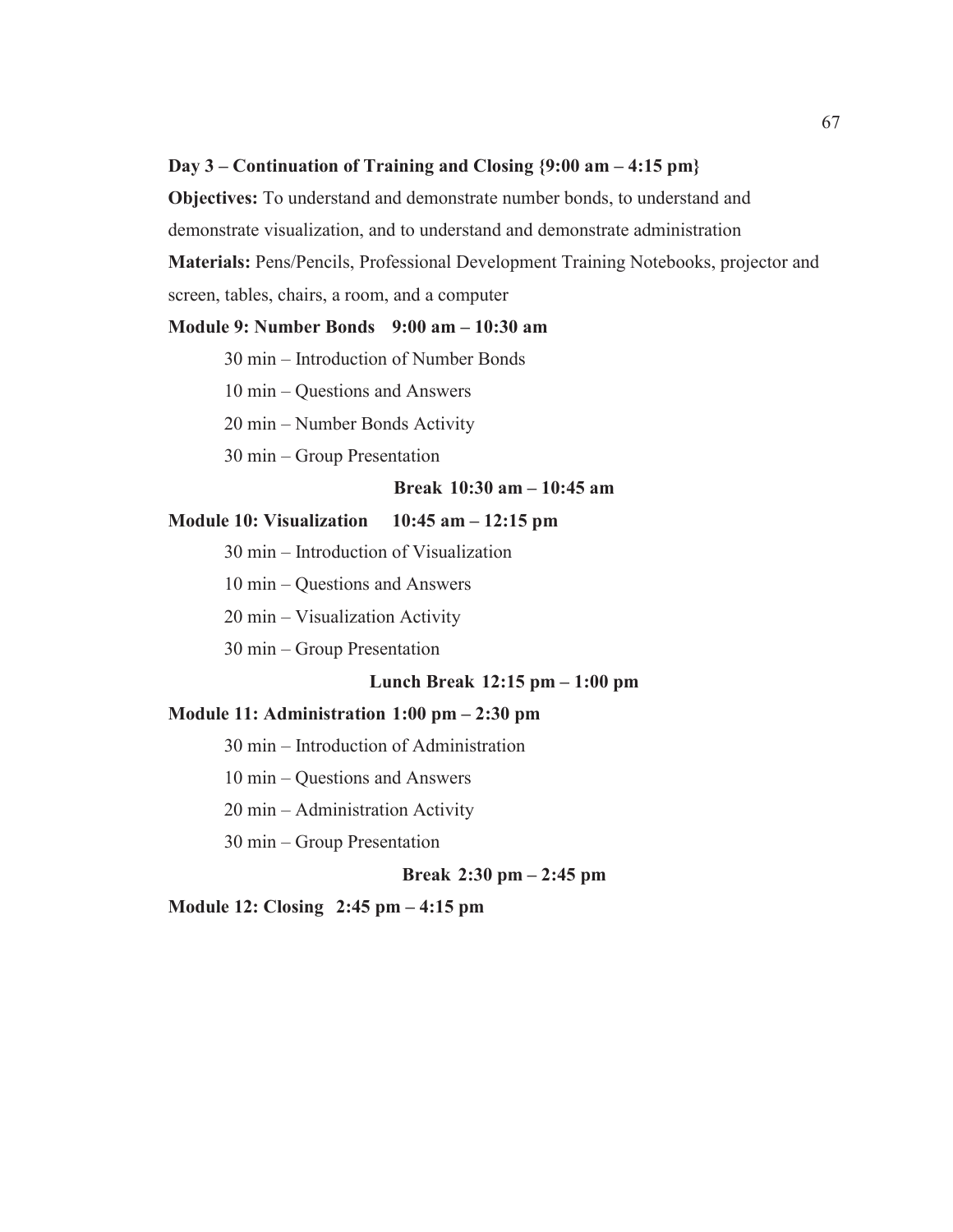20 min – Reflections

# 50 min – Presentation of Reflections

10 min – Evaluations

10 min – Closing Remarks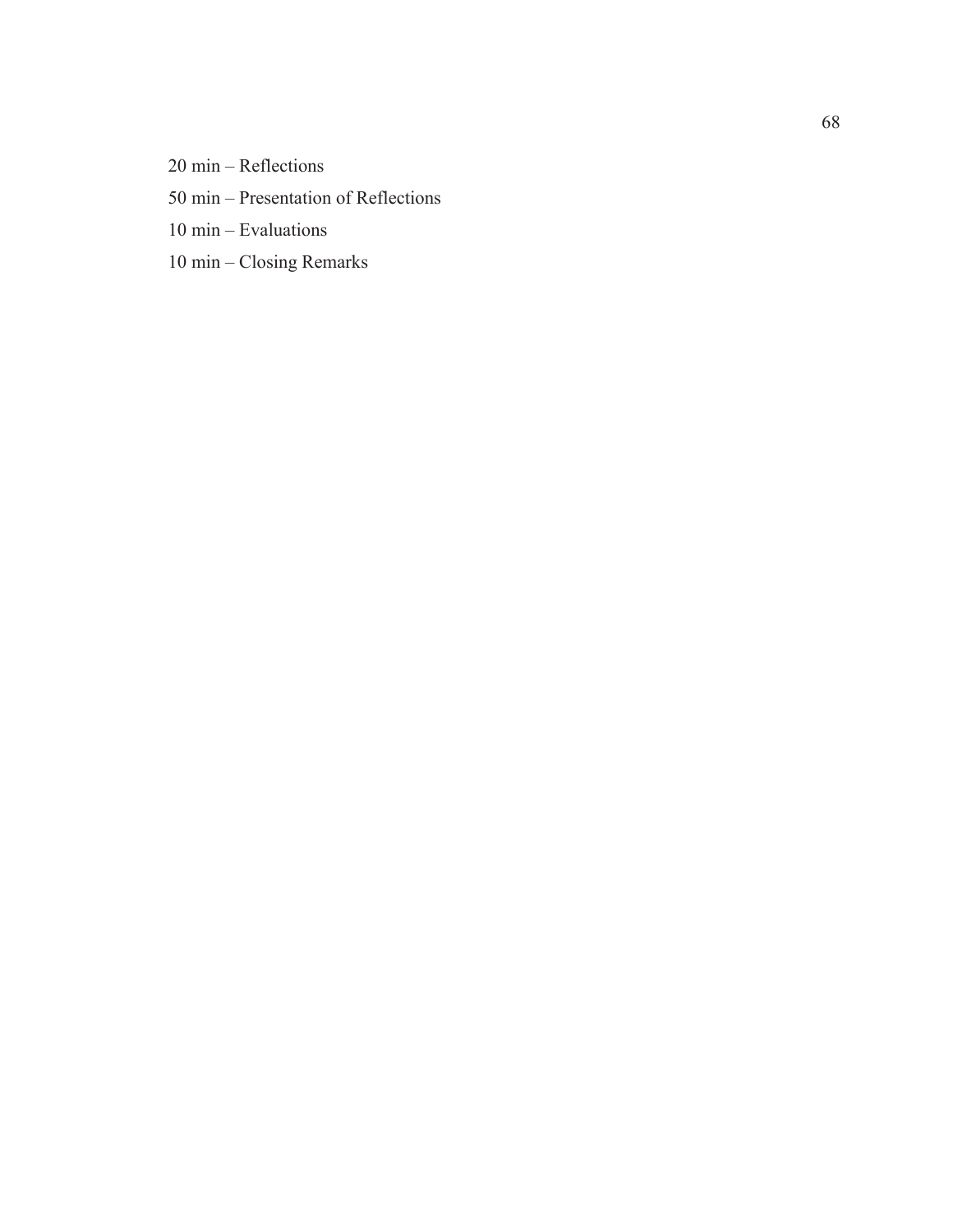# PowerPoint Presentation

Slide 1



Introduce self and background. Describe how you came to Singapore Mathematics Curriculum.

Slide 2



Read through the slide to give the participants an idea of the course.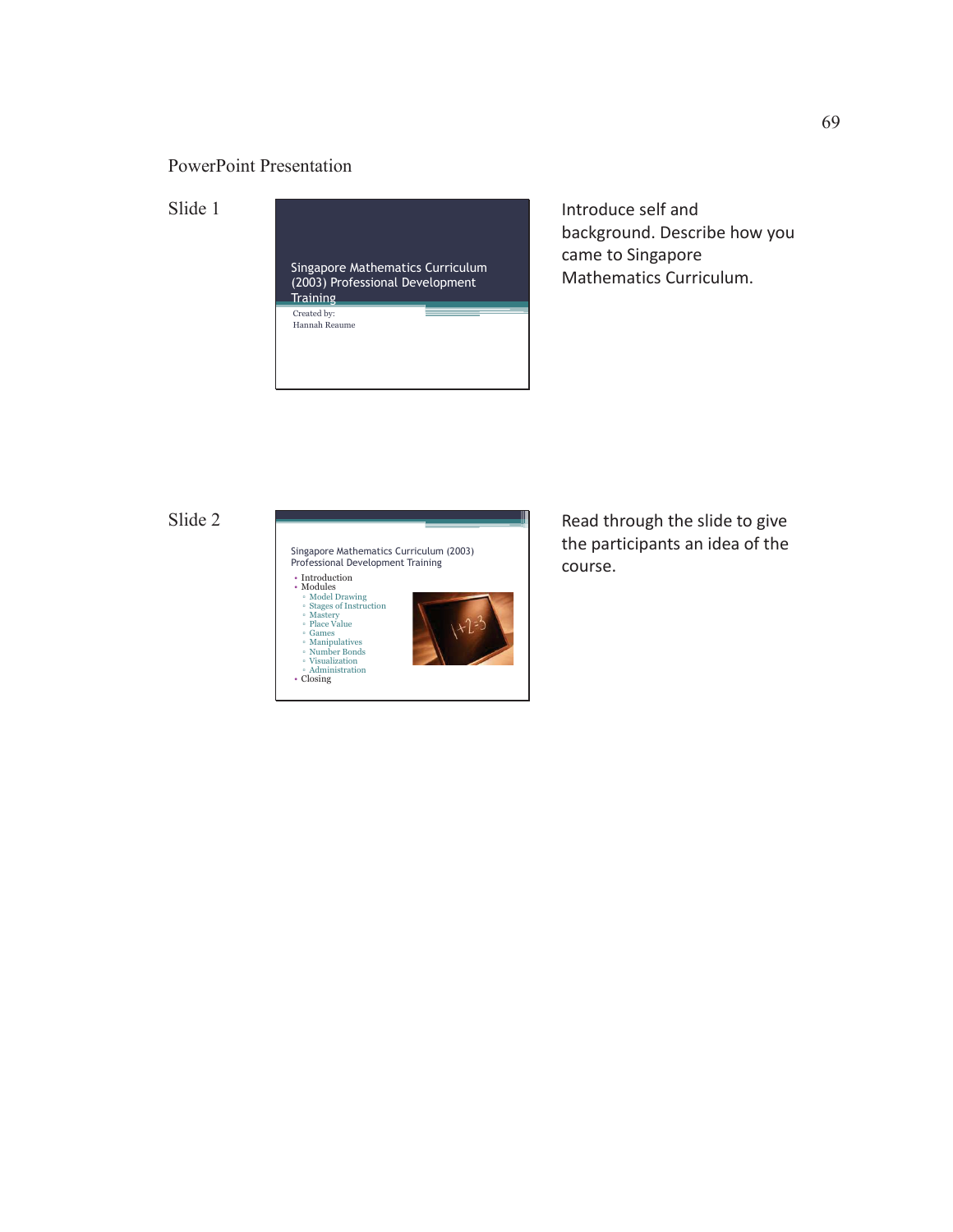### Day 1 Overview

- Module 1: Introduction
- Break
- Module 2:Model Drawing • Lunch Break
- Module 3:Stages of Instruction: Concrete and Pictorial
- Break
- Module 4: Stages of Instruction: Abstract

Read through the slide to give an overview for the day. I will go more in-depth about each as we go through.

# Slide 4



# Slide 5

### Introduction

- Overview of the Professional Training
- Modules of the Professional Training
- Breaks/Lunch Breaks • Activities
- End of the Professional Training Evaluation

This portion of the training is to give you an understanding of the training and the various things that will be covered. The purpose of this training is to assist teachers implementing and administering SMC (2003). The training will have 12 module: Introduction, Model Drawing, Stages of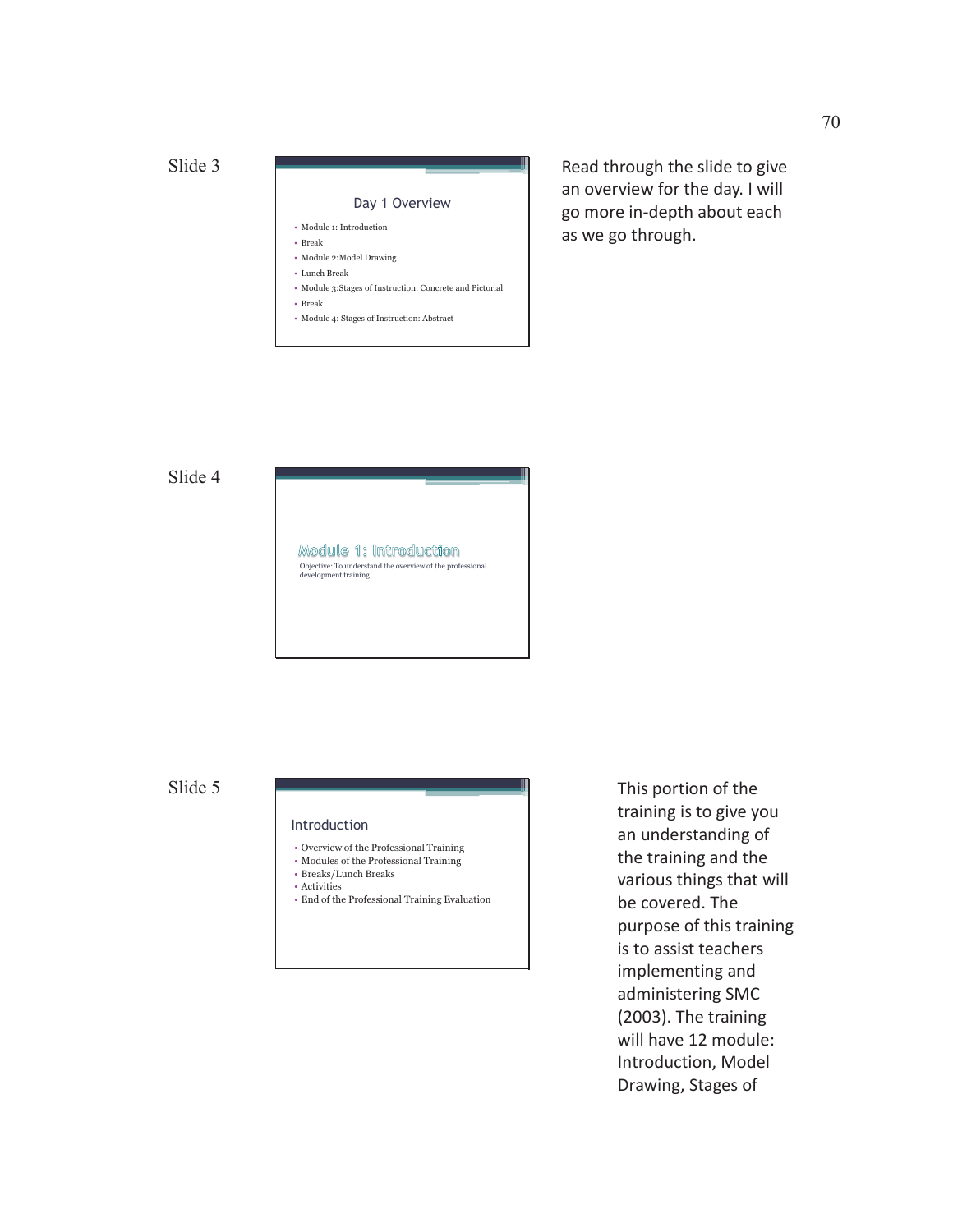Instruction, Mastery, Place Value, Games, Manipulatives, Number Bonds, Visualization, Administration, and Closing. We will have breaks throughout the training. They will be 15 minutes long at 10:30 and 2:30. Lunch breaks are 45 minutes at 12:15. Feel free to go get lunch or eat lunch here. In each module, there will be activities that you will be asked to do. Please have fun with these, but really think about how to apply the material covered in the activity. At the end of the training, you will be asked to complete a professional training evaluation. The purpose is to help me grew the training and fix problem areas. At anytime throughout the training if you have a question, please feel free to ask. Are there any questions?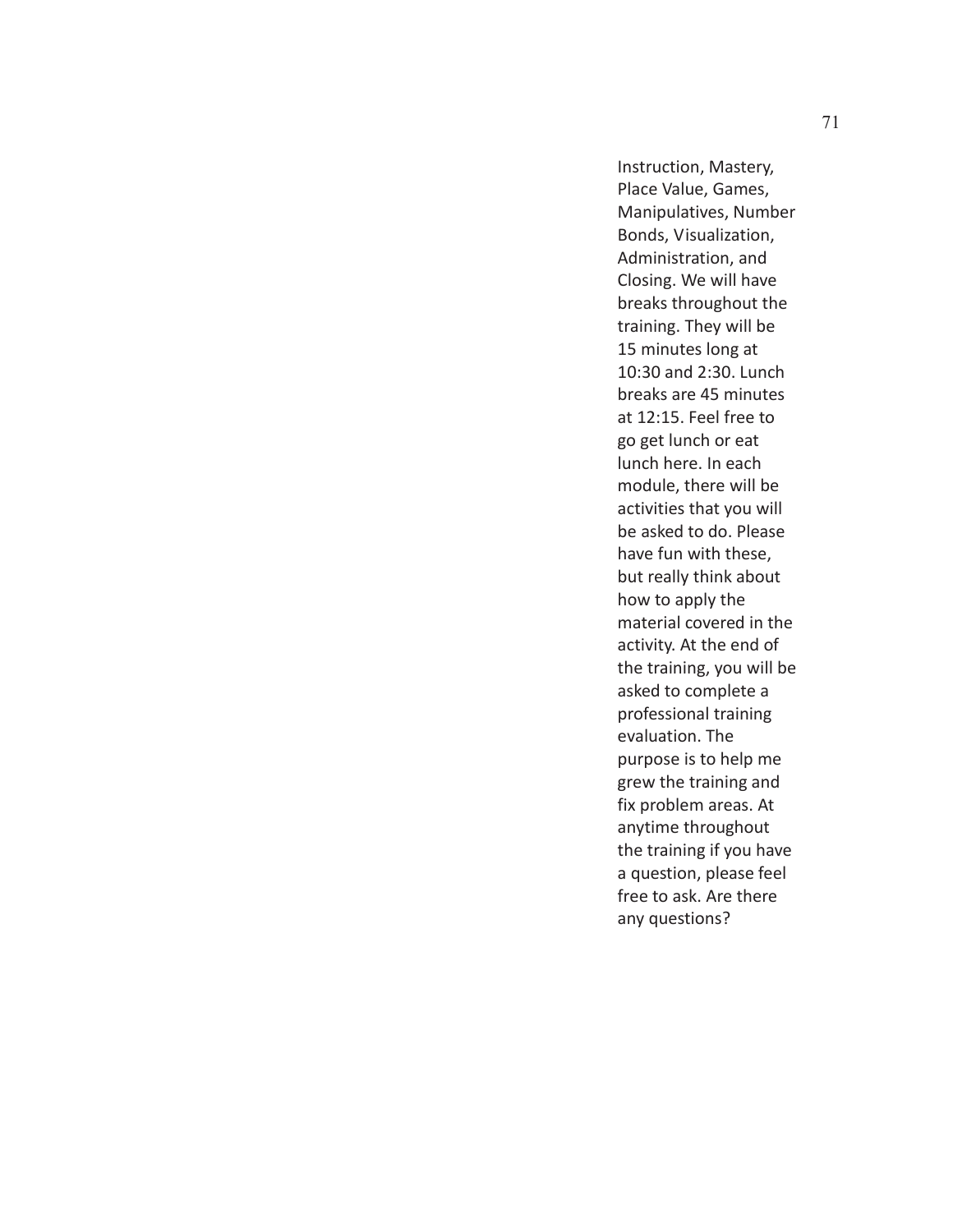

Slide 7



Welcome back. We are going to start with our next module: model drawing. The objective is to understand model drawing and demonstrate model drawing.

Slide 8

### Model Drawing

- Model Drawing defined: "…using a type of model to represent the numbers to solve a mathematical problem."
- Steps to Model Drawing
- Types of Model Drawing
- Bars
- Pictures
- For example, Sally had 15 marbles. She gave 9 to Billy. How many did she have left?

Model drawing is defined as using a type of model to represent the numbers to solve a mathematical problem. With SMC (2003), there are specific steps: (a) read the problem, (b) give unit bars, (c) chunk the problem, (d) label the bars, (e) place the "?", how do you find the missing piece?, (f) solve, and (g) answer the question. Each step is very important and must follow each step in this specific order.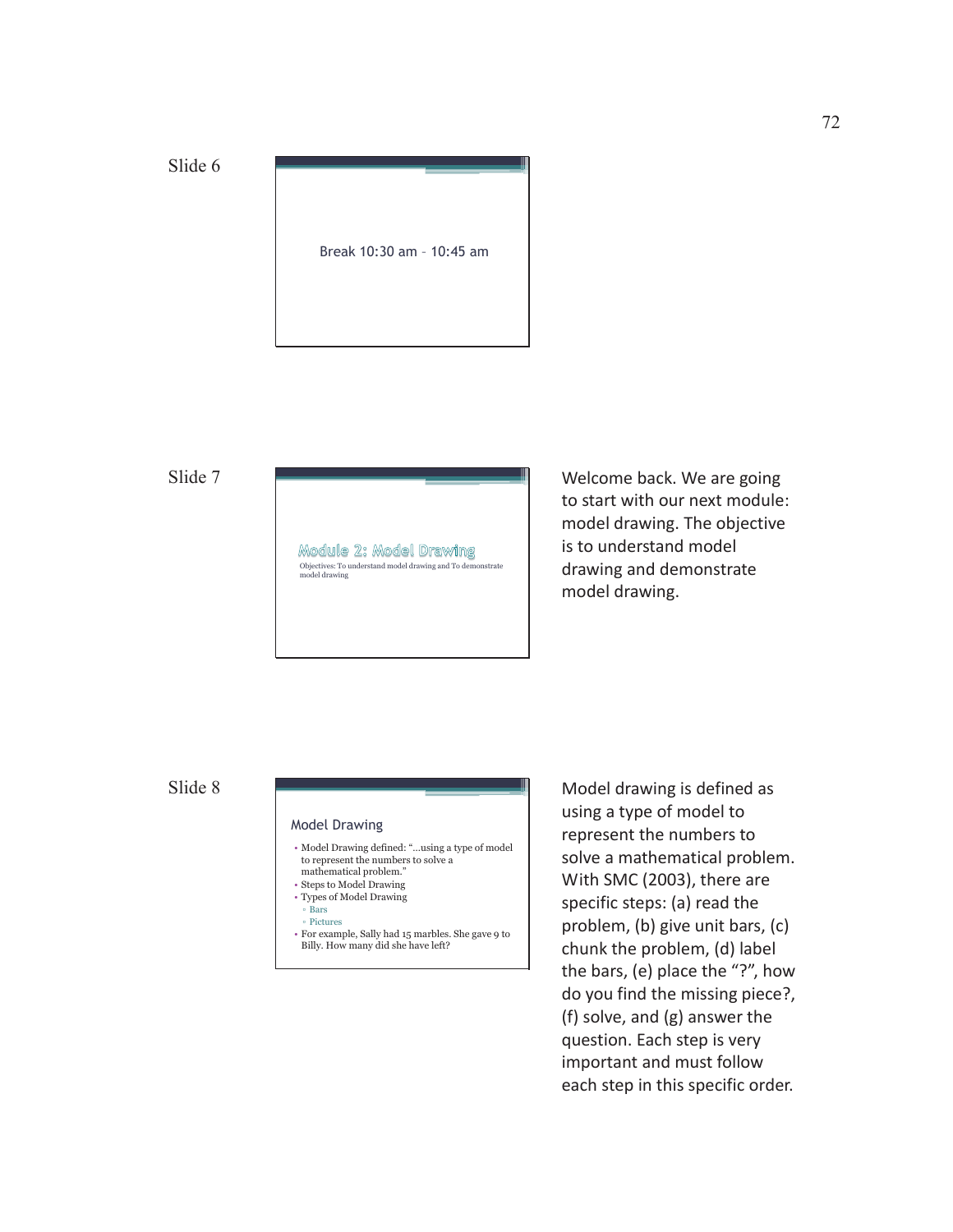### Model Drawing Activity

- Take the word problem and solve the problem using the bar modeling steps.
- Jack had 15 marbles. Sara had 2 times as many as David. David had a third of the number Jack had. How many marbles does Sara have?

When it comes to the types of model drawing, there are two: bars and pictures. Pictures model drawing is used primarily in the younger grades. Bars are used in the older grade levels. The student actually draws a bar to represent a specific number. The bar models divide into two subcategories: comparative and part-whole. Here is an example. Now, this poster shows how I used picture modeling and the other shows how I used bar modeling.

We are going to do an activity now. Work at your tables as a group. If you have any questions, please feel free to ask.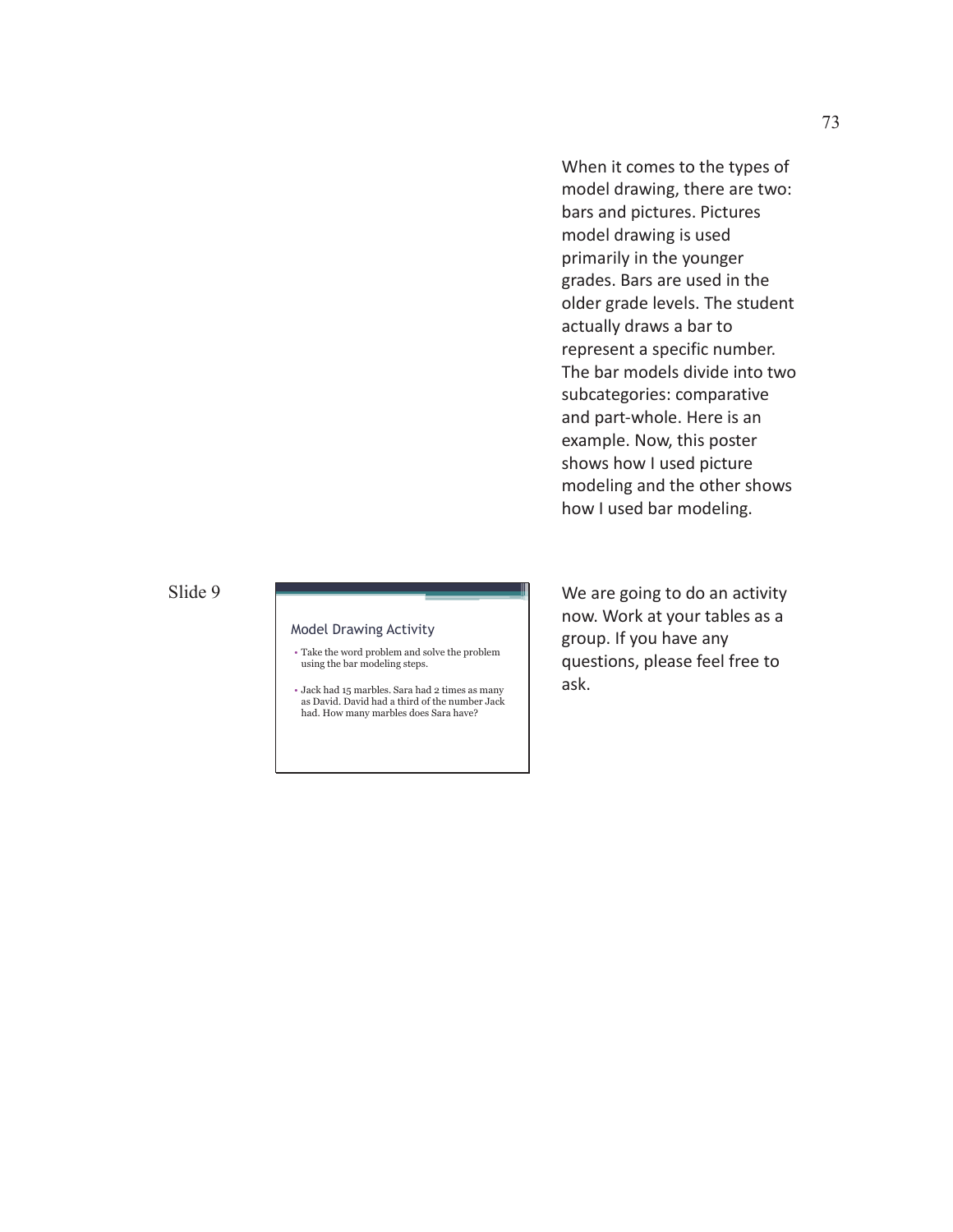

Allow each group to present their activity.

Slide 11



Slide 12

Module 3: Stages of Instruction Objectives: To understand and demonstrate the stages of instruction: concrete, pictorial, abstract (in module 4.)

Module 3 is going to discuss the stages of instruction. The objective is to understand the stages of instruction, demonstrate the stages of instruction.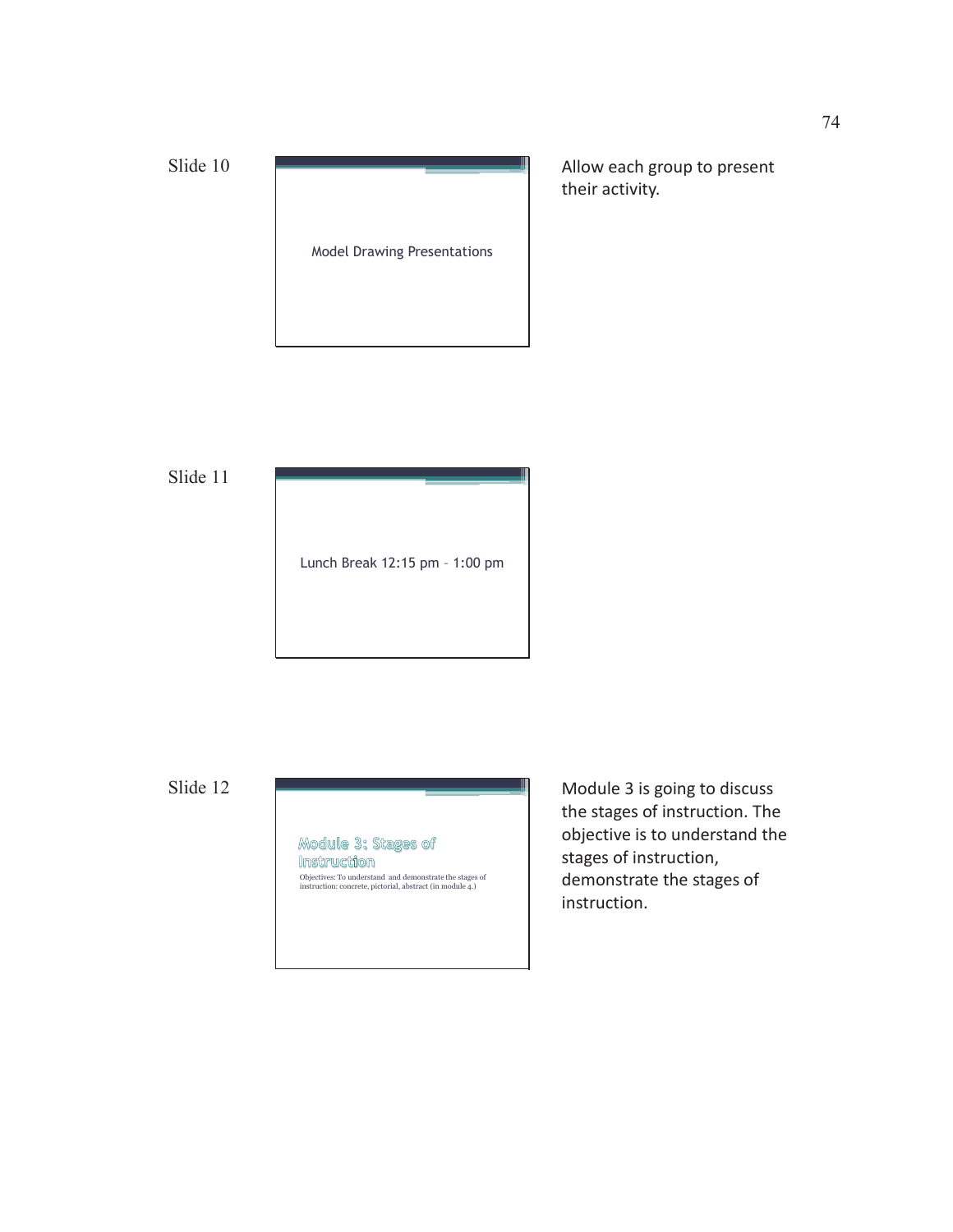### Stages of Instruction: Concrete & Pictorial

- Concrete Learning is using actual items to represent and understand a concept.
- Pictorial Learning is using pictures to represent items or concept.

Slide 14

Stages of Instruction Concrete & Pictorial Activities

- Solve the problem using both concrete and pictorial concepts.
- Sally has 4 teddy bears. Jessica has 6 teddy bears. How many bears are there altogether?

There are three stages of instruction: concrete, pictorial, and abstract. In this module, we will be discussing the first two learning stages: concrete and pictorial. Concrete learning is the foundation of learning. Students are using actual items of represent and understand numbers and various concepts. They are able to manipulate the items to grasp a clear understanding on the math problem they are working on at the time. The second learning stage is pictorial learning. This is when students convert to drawing pictures of the items on paper rather than having the physical item in their hands. The pictorial stage is transferrable to bar modeling, which we will discuss in a later module.

Now, we are going to do an activity. I want you to solve the problem using the two stages of instruction we have learned: concrete and pictorial. You have a poster board and some items on your table. Divide the poster into three sections: one concrete, one pictorial, and one abstract. The abstract section will be completed in a later module. You are going to use this word problem: "Sally has 4 teddy bears. Jessica has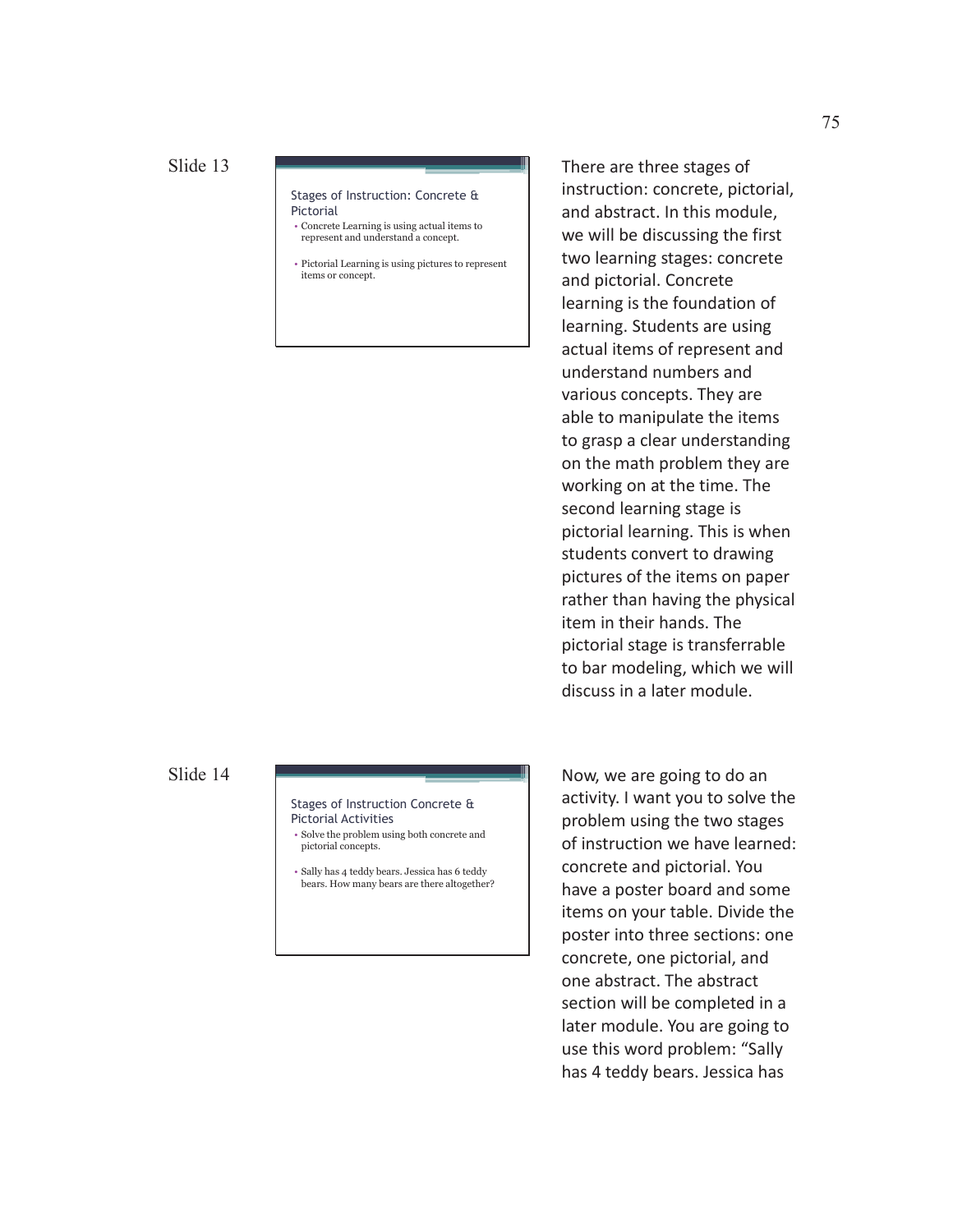6 teddy bears. How many bears are there altogether?"

Slide 15

Concrete and Pictorial Learning Activity Presentations

Participants present their posters.

Slide 16

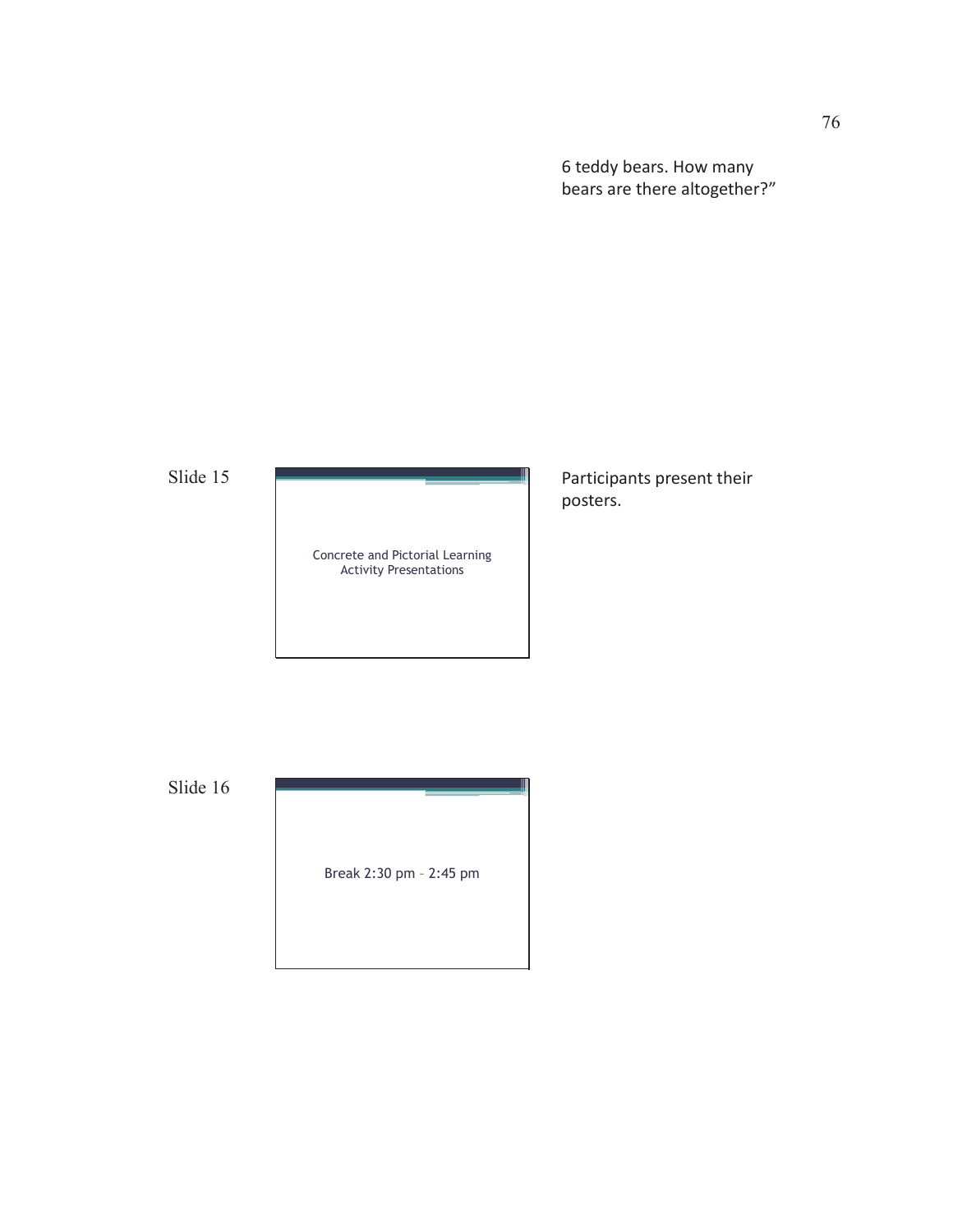Module 4: Stages of Instruction Continuation Objectives: To understand the abstract stage and To demonstrate the abstract stage

Module 4 is going to cover the last stage of instruction: abstract. The objective for this module is to understand and demonstrate the abstract stage of instruction.

# Slide 18

### Stages of Instruction: Abstract

- Abstract Learning is using less defined shapes to represent a number or item
- More complicated version
- Draw bars

With the stage of instruction: abstract, students are using more defined shapes to represent the numbers or items in a mathematical world problem. This transfer to a more advanced bar modeling technique that we will discuss in a later module. This stage is a more complicated for students to visualize the problem, but if they have been taught the other two stages well, they should transition well. If for any reason they are struggling with this concept, take a step back to the pictorial stage and if needed to the concrete stage. The abstract is a stage where the students will start to draw unit bars to represent the numbers in a word problem.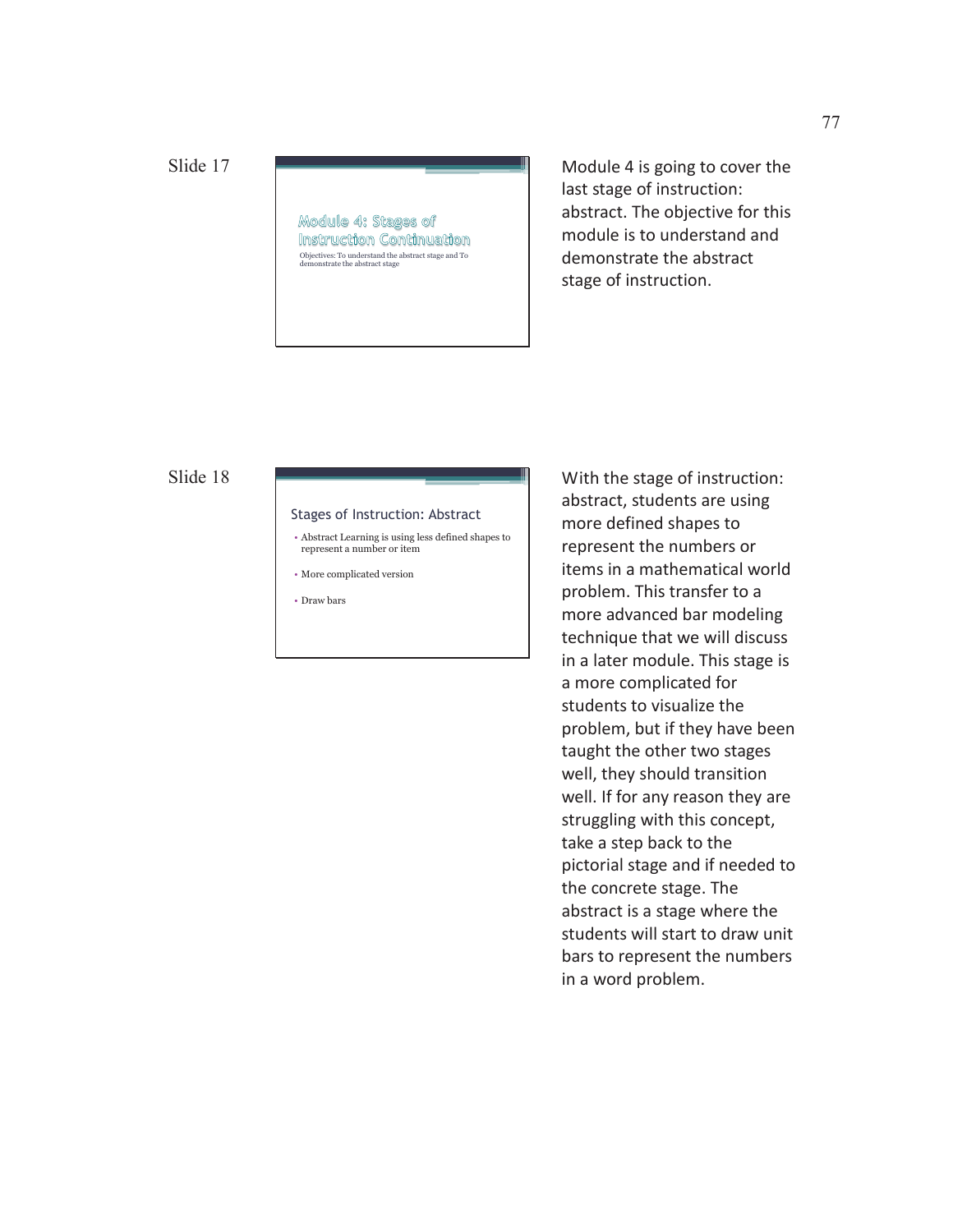Stages of Instruction: Abstract Learning Activity

- Solve the problem using bar modeling in an abstract way
- Sally has 4 teddy bears. Jessica has 6 teddy bears. How many bears are there altogether?

Now, we are going to start our activity. You are going to use the word problem: "Sally has 4 teddy bears. Jessica has 6 teddy bears. How many bears are there altogether?" This will be completed on the third section of your poster. This time you are going to use the abstract stage and draw unit bars.

Participants present their posters.

Slide 20



Slide 21



Thank you for a great first day. Does anyone have any questions about what we have covered thus far? Thank you again, and I will see you tomorrow!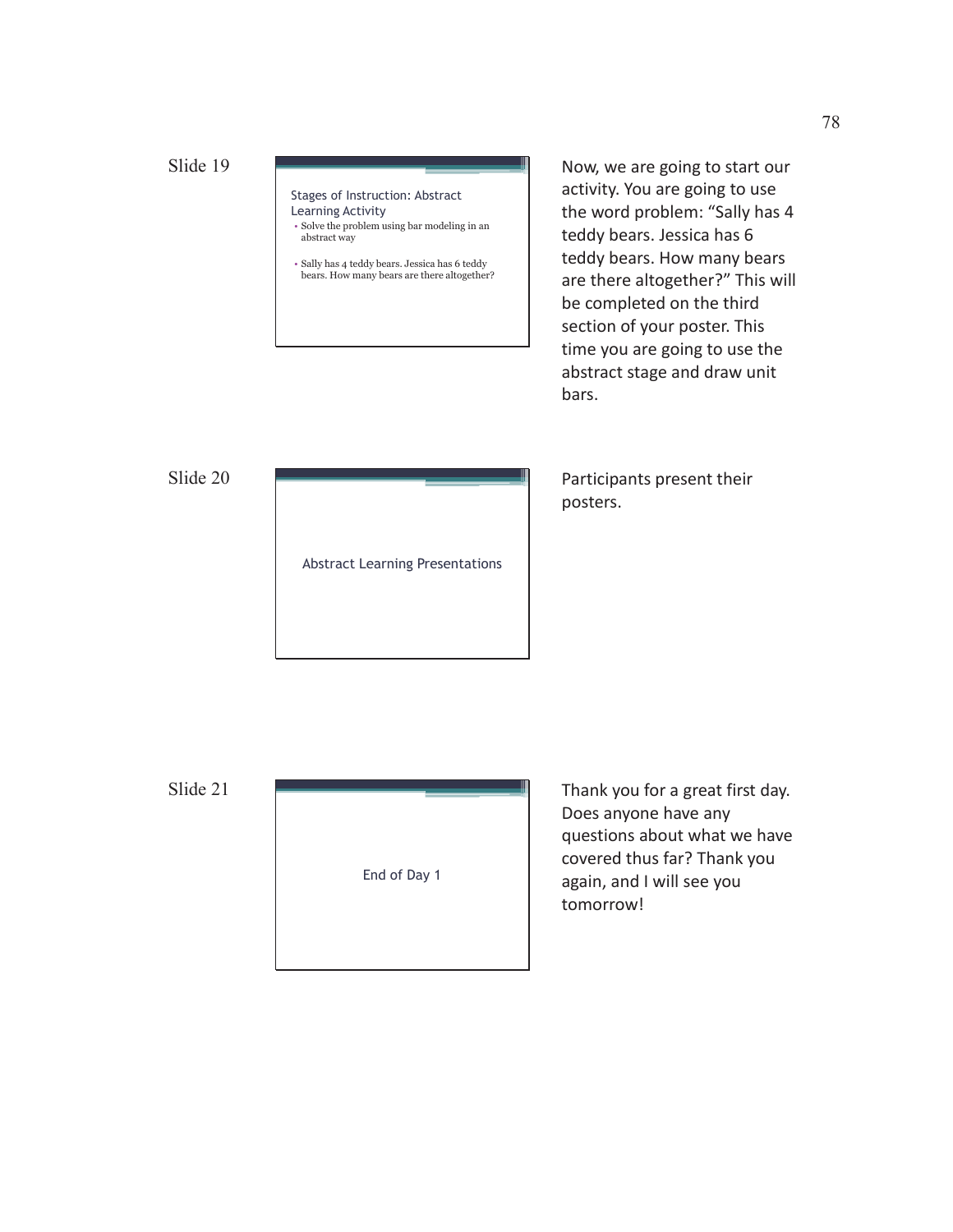### Day 2 Overview

- Module 5: Mastery
- Break
- Module 6:Place Value • Lunch Break
- Module 7: Games
- Break
- Module 8: Number Bonds

Good morning! We will have four modules that we are going to cover today: mastery, place value, games, and number bonds. We will follow the same schedule that we did yesterday taking breaks between each module and a lunch break in the middle.

Slide 23



Mastery is module 5. The objective is to understand and demonstrate the concept of mastery.

# Slide 24

### Mastery

• Mastery Defined is having an understand and the ability to apply the information in various setting for a specific percentage of the time

• 80% of 80%

Mastery is having the understanding of material and the ability to apply the material in various situations being successful a certain percentage of the time. With Singapore mathematics, mastery is considered 80% accuracy 80% of the time. The problems are more advanced therefore the percentage is lower than the typical 90% which is considered mastery in most curriculums.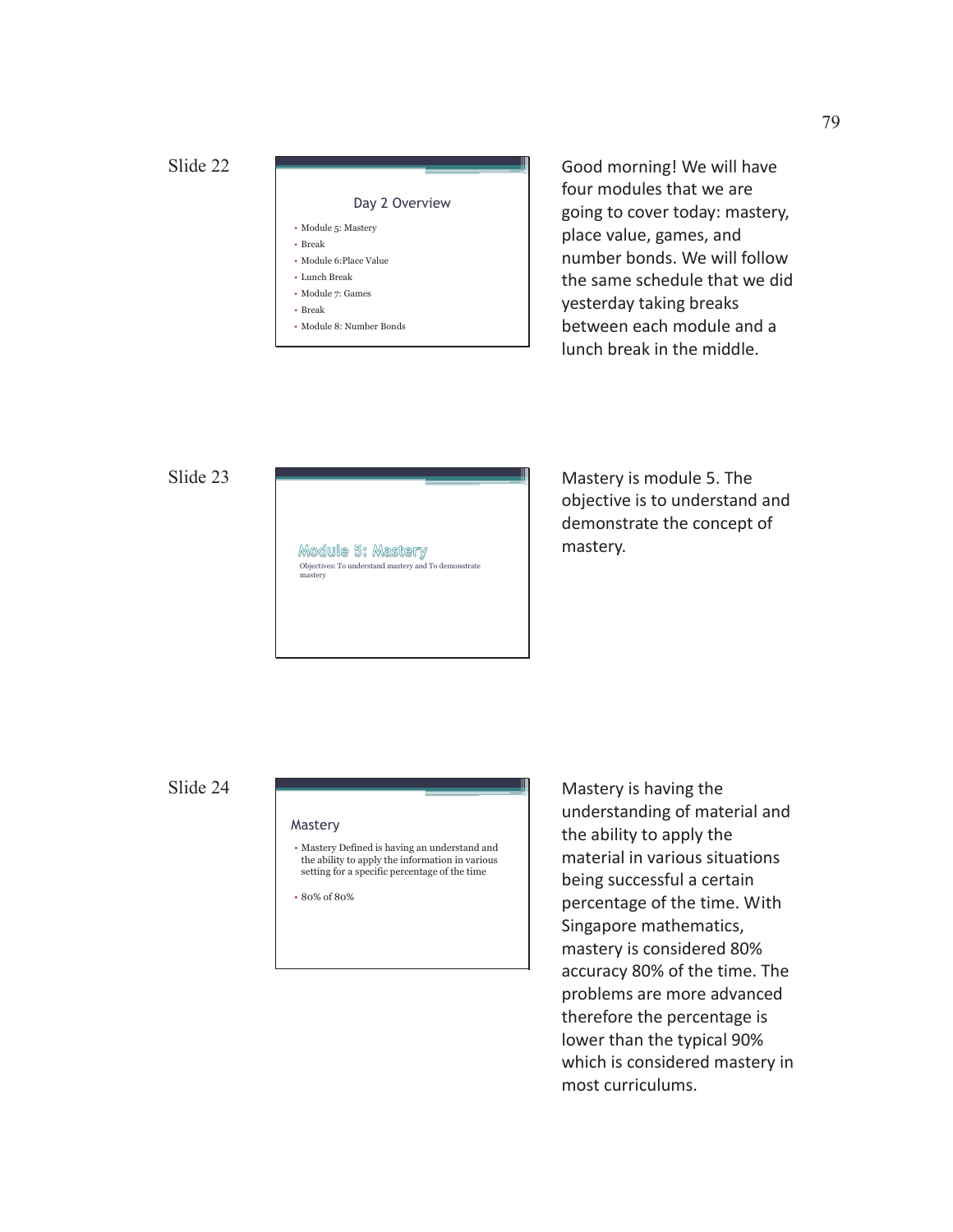### Mastery Activity

• Think about the ways you determine the mastery level of your students. Write down the different tools you use and the percentage the students must make in order to have mastery.

This activity is different compared to the others that we have been completed thus far. I want you to think about the ways you determine the mastery level of your students. Write down the different ways or tools that you use and the percentage that the students must make in order to have mastery of that skill. Look at each subject area. Is it different or the same across the board.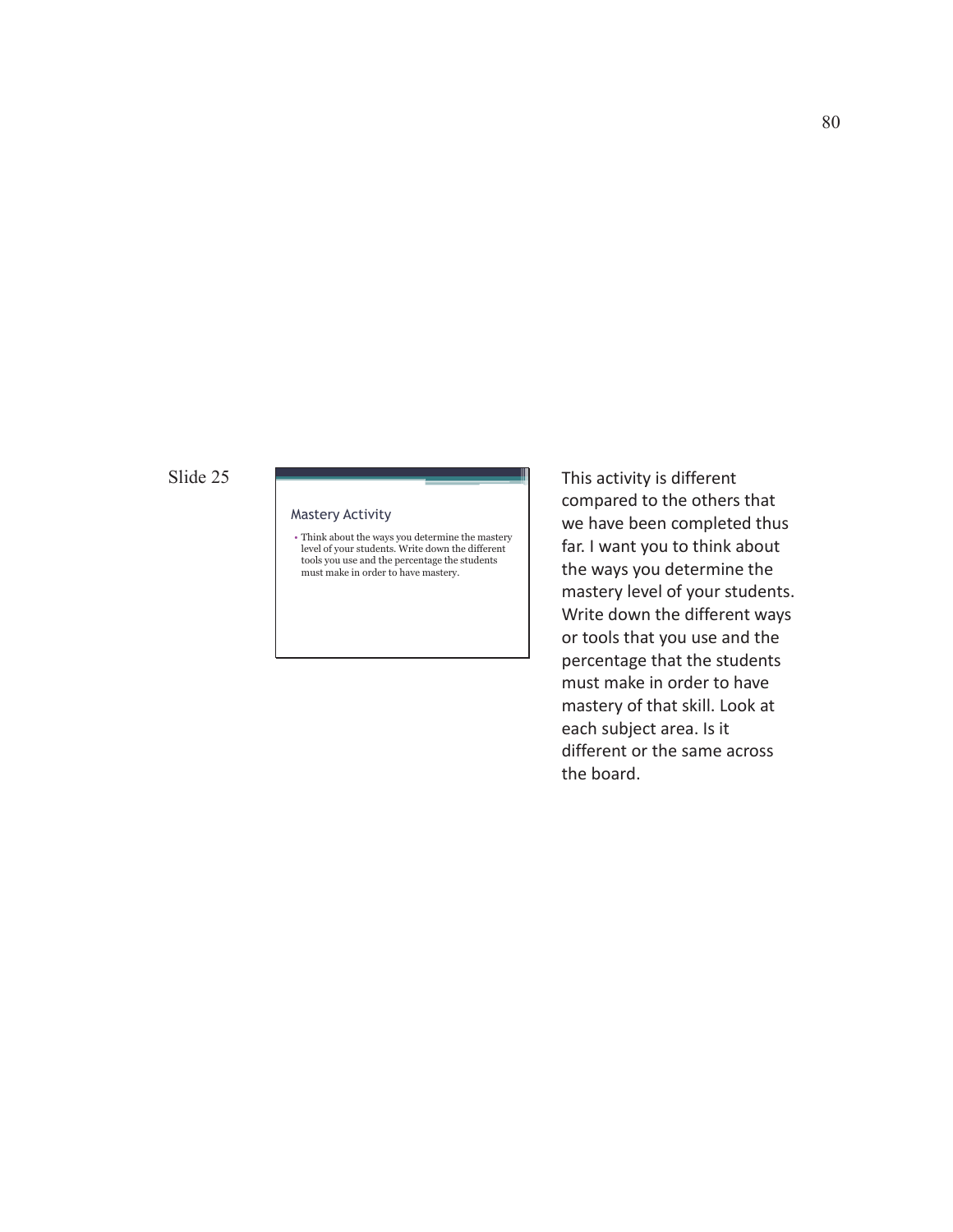

Participants discuss the various tools and the percentages of various subject areas.

Slide 27



We are going to take a quick break.

Slide 28



The next module that we are going to discuss is place value. The objective of this module is to understand and demonstrate Singapore's way of discussing place value.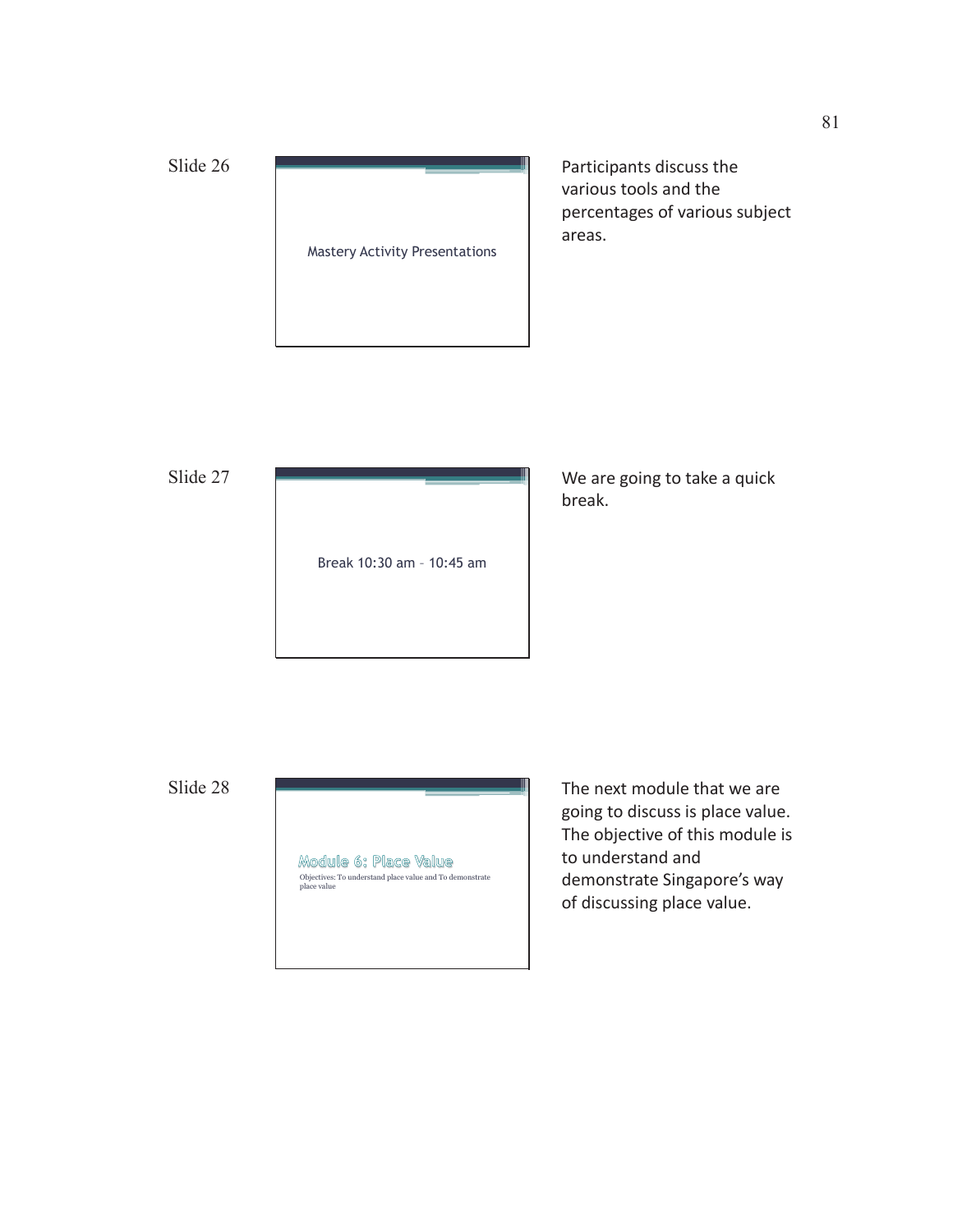### Place Value

- Place Value Defined is the value of a number based on the placement on a number chart.
- Starts in Kindergarten
- Every grade level
- Number discs

Place value is the value of a number based on the placement on a number chart. Place value is introduced in kindergarten and is taught in every grade level. Singapore math uses colored number discs instead of the number rods. Number discs are used in a very similar way to number rods. Students are given the number discs and place value chart to work out addition and subtraction problems. When you borrow from the tens place, you trade the one "ten" for ten "ones". Then, all the ones are together. This works with every place value. With addition, you take ten "ones" and trade it for a ten and place in the tens place. So, it is very similar, but slightly different in the manipulatives being used.

### Slide 30

### Place Value Activity

- Describe the different activities used where students show their understanding of place value.
- Describe the tools used in lessons to teach place value
- Are the activities/tools useful? Why or Why not?

The activity that I want you to do is to describe the different activities used where students are sharing their understanding of place value, describe the tools used in lessons to teach place value. Then, think about the activities or tools that you use now and whether they are useful and decide why or why not.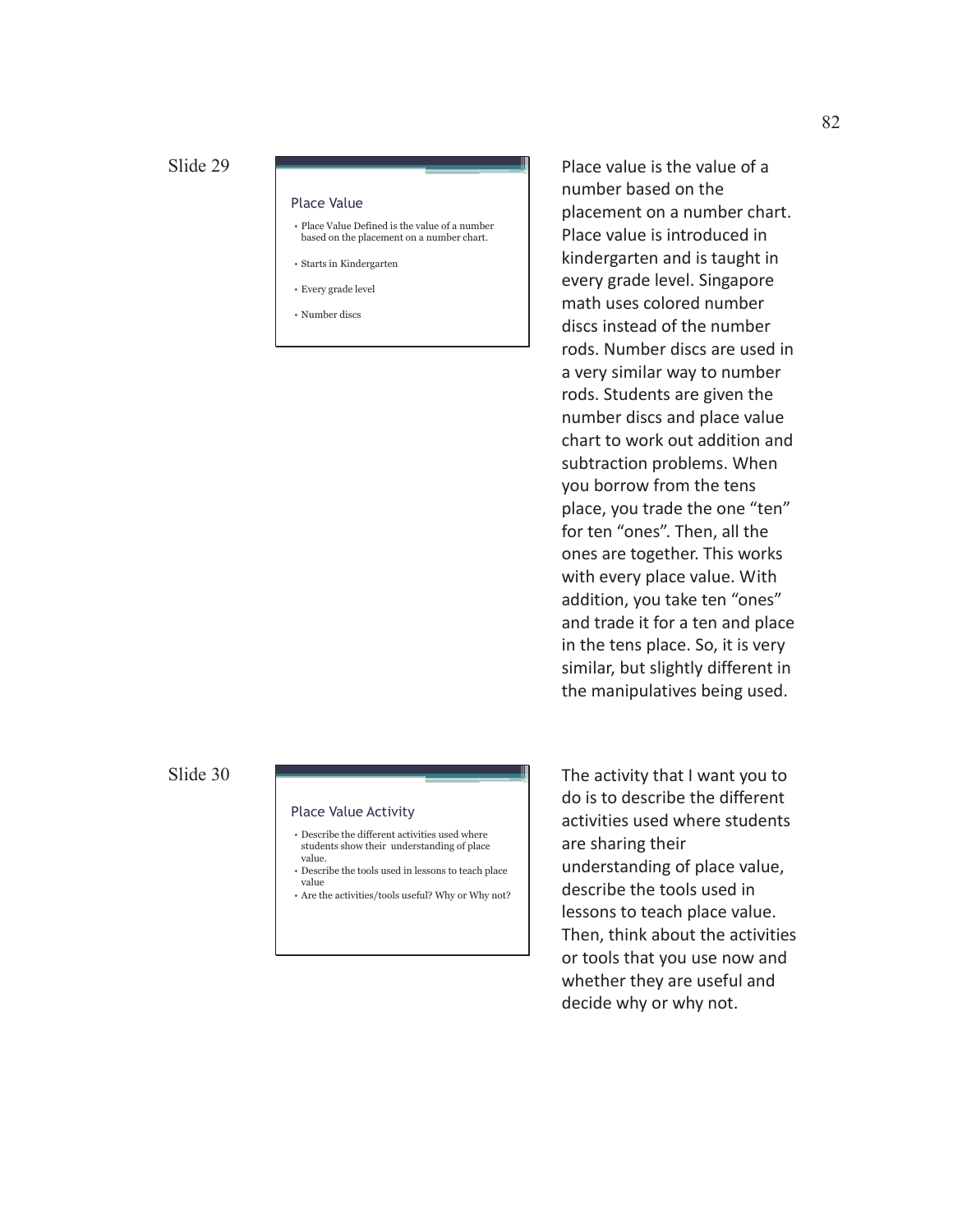

Participants will share their thoughts on place value.

Slide 32



Slide 33



Games is our next module. Games are great way of supporting children in learning various skills. The objective of this module is to understand and demonstrate ways to implement games into learning.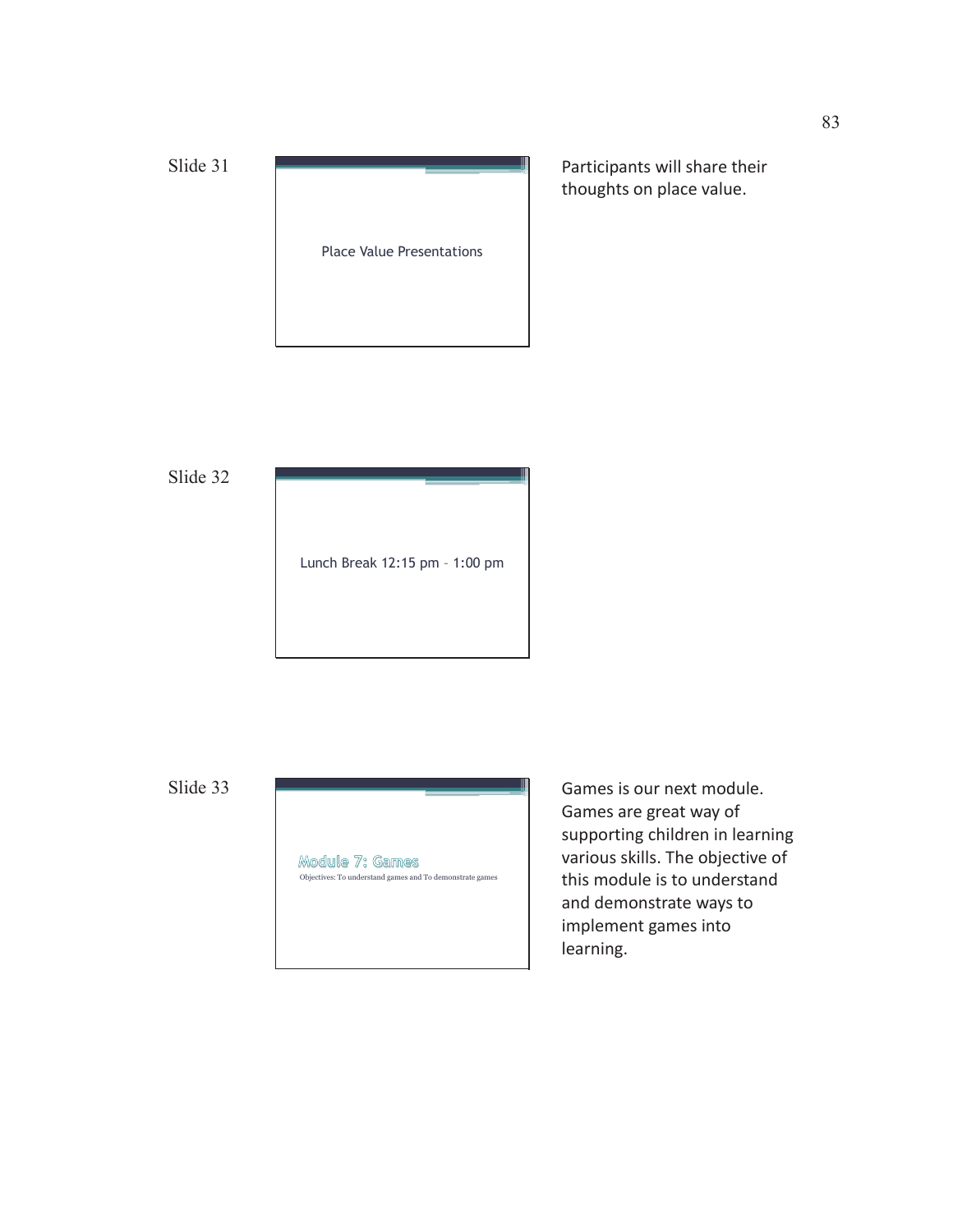### Games

- Games Defined is an activity fun for the children to complete.
- Learning Under the Radar
- Types of Games

Games are fun activities for children to do. Kids love playing games, and they have fun playing games learning skills. Children will tend to not realize that they are learning while playing a game. They are just interested in winning the game. So, learning is more under the radar. There are many types of games that you can play: swat, double trouble, number cubes, etc. You can take mostly any game and rework them into a game that supports the skill being taught.

# Slide 35

### Games Activity

• List games that your students like to play either in the classroom, P.E., outside, etc. Then, think about how you can apply the activity to a math lesson.

The activity for this module is to think about games. What games do your students love to play either in the classroom, P.E., outside, etc. and list them. Then, think about how you can apply some games to some various math lessons.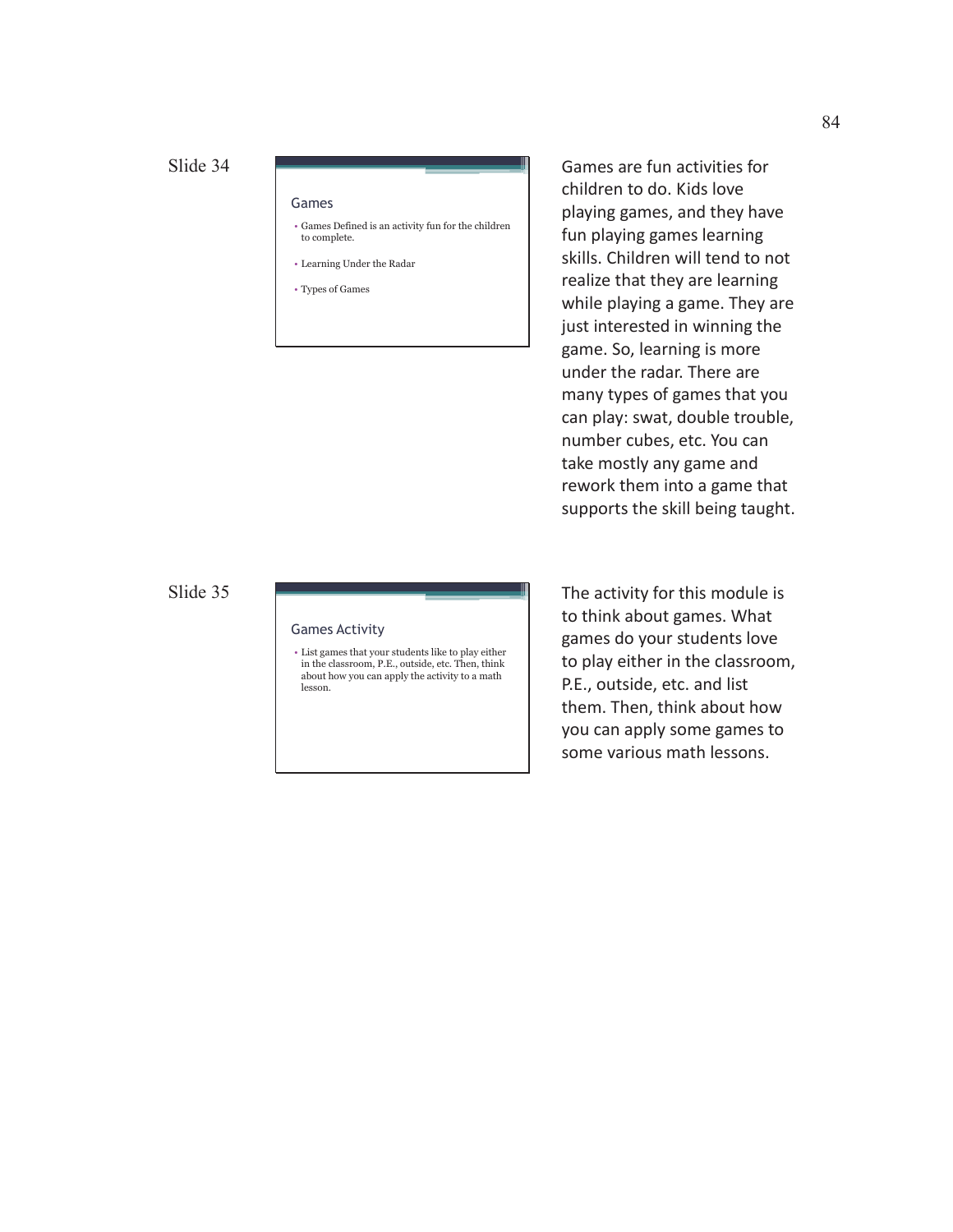

Participants sure your ideas with the games.

Slide 37



Slide 38



Our last module for today is module 8 on manipulatives. The objective is to understand and demonstrate the use of manipulatives.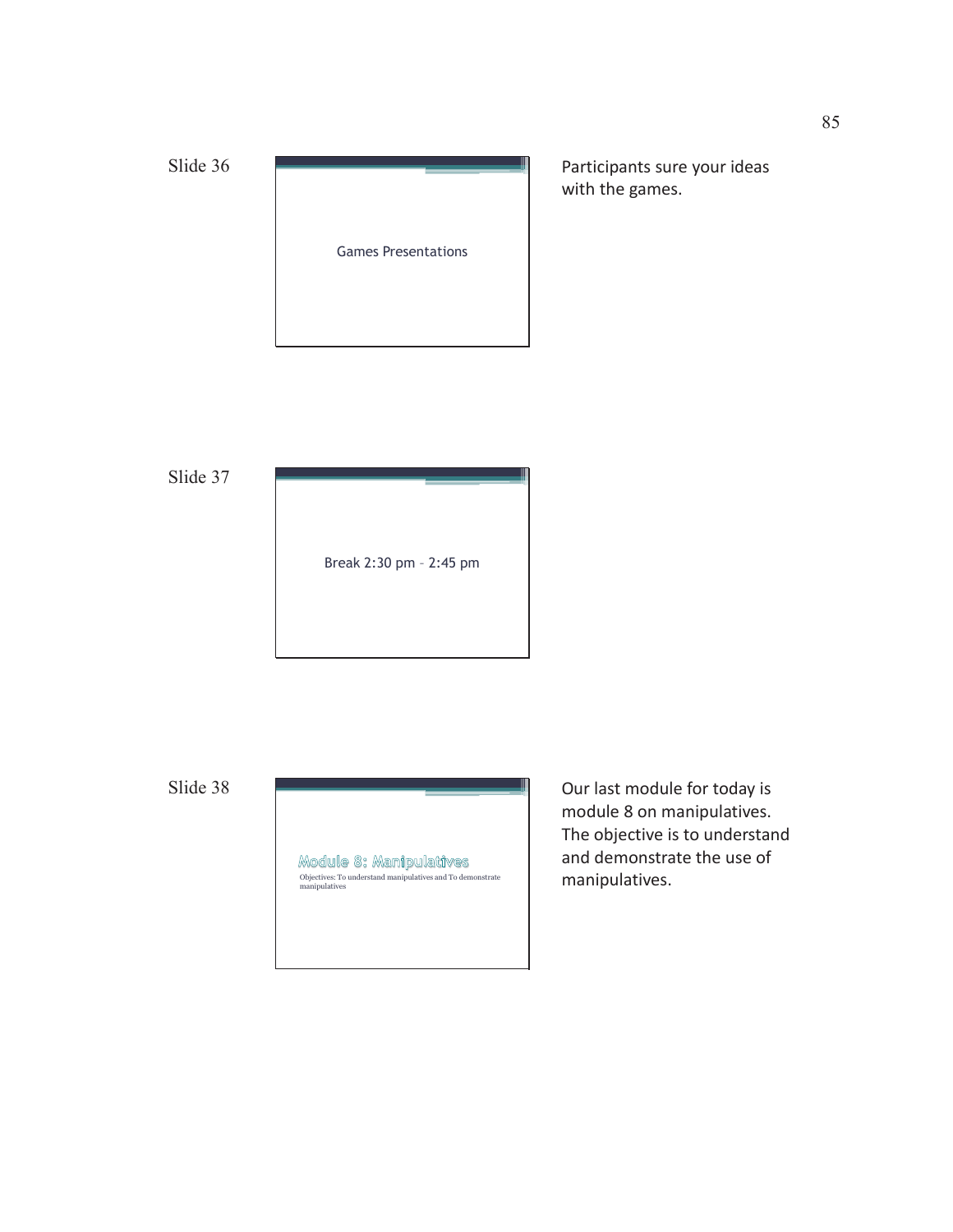### Manipulatives

- Manipulatives Defined is objects used to assist students in understanding or representing numbers or concepts
- Types of Manipulatives
- When to Use

Throughout this training, we have been using manipulatives. Manipulatives are objects used to assist students in understanding or representing numbers or concepts. Manipulatives are used at every grade level when learning a new concept or skill. Using manipulatives is most common in the concrete stage of instruction. There are many different types of manipulatives: marbles, straws, stuffed animals, etc. They can use anything and need to use to gain those concrete ideas.

# Slide 40

### Manipulatives Activity

• Take the manipulatives on the table and write a math problem. Then, represent the problem solving and answer to present to the class.

For this activity, I would like for you to take the manipulatives on the table and write a math problem. Then, represent the problem solving and answer the question. Then, you will present them to the class.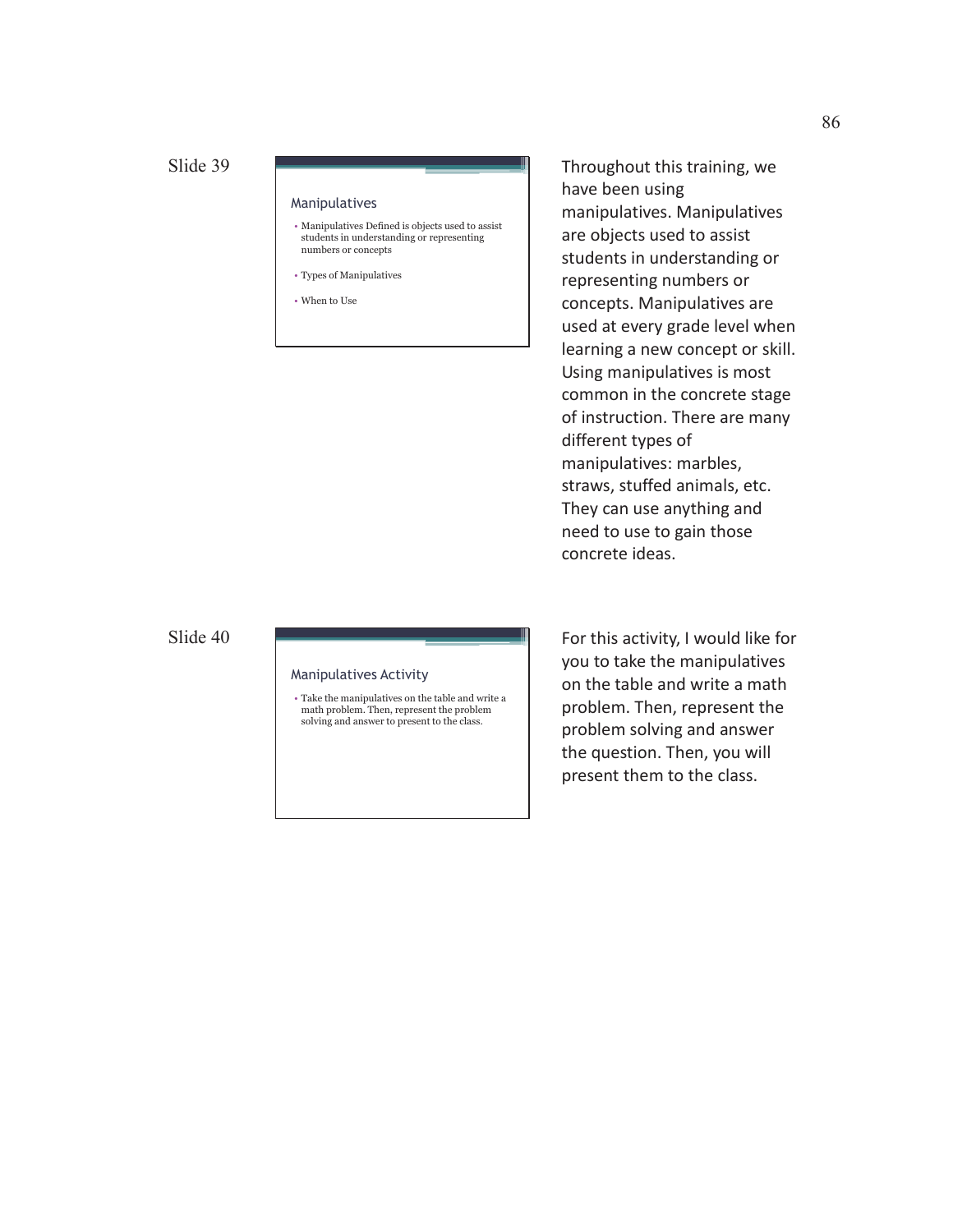

Participants share their math problems.

Slide 42



Thank you for a great second day. Does anyone have any questions about what we have covered thus far? Thank you again, and I will see you tomorrow!

Slide 43

# Day 3 Overview

- Module 9: Number Bonds
- Break
- Module 10: Visualization
- Lunch Break
- Module 11: Administration
- Break
- Module 12: Reflections and Closing

Good morning! We will have four modules that we are going to cover today: number bonds, visualization, administration, and reflections and closing. We will follow the same schedule that we did yesterday taking breaks between each module and a lunch break in the middle. In the last module, there will be an evaluation of the training for you to fill-out and return to me.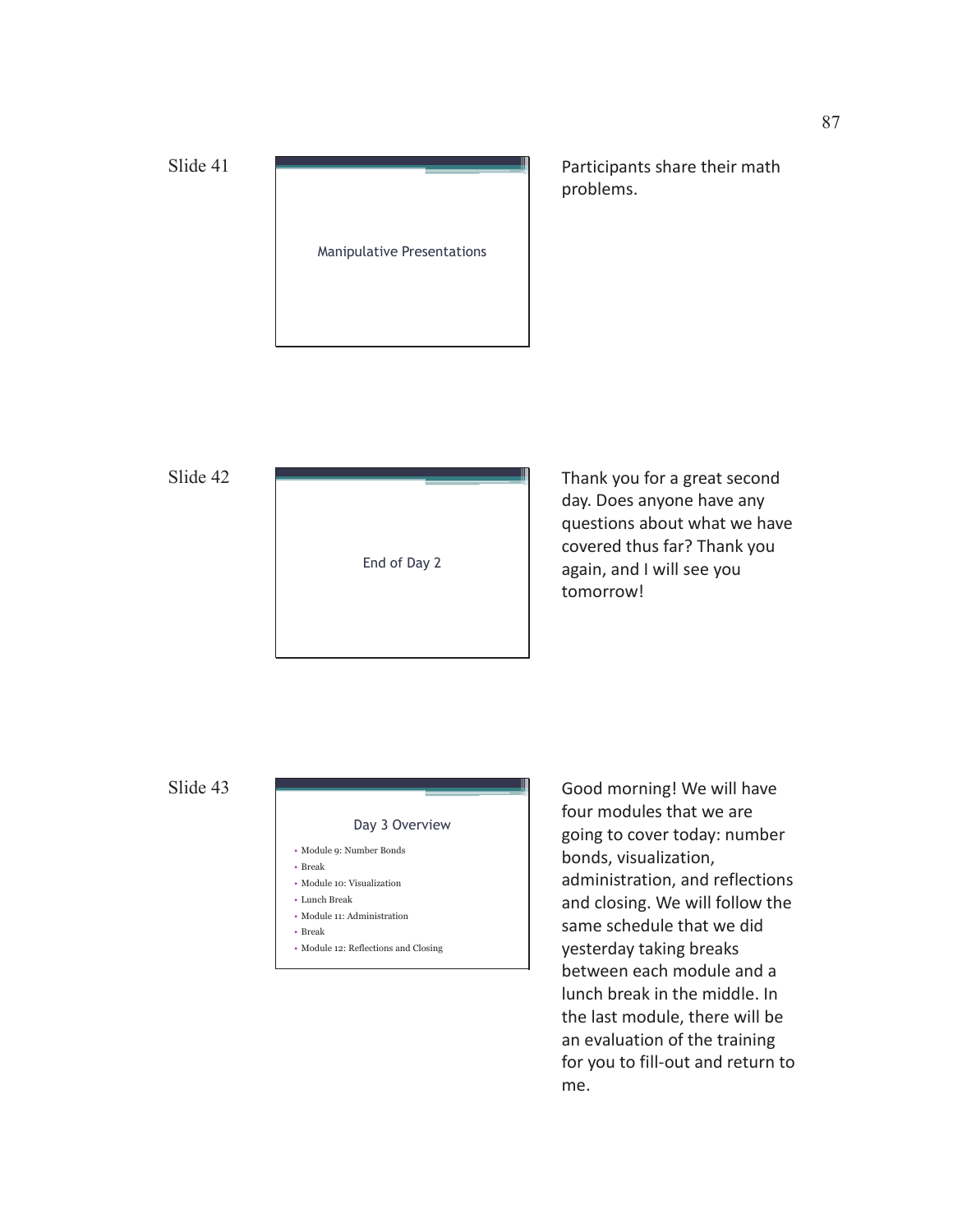Module 9: Number Bonds Objectives: To understand number bonds and To demonstrate number bonds Our first module today in number bonds. The objective is to understand and demonstrate number bonds.

# Slide 45

### Number Bonds

- Number Bonds Defined parts that make a whole
- Number Bond Webs
- Supports basic understandings of numbers

Number bonds is a combination of parts that make a whole. Six and four make ten. There can be any combination and the whole number can be broken down into two or more parts. For this, Singapore math recommends using number bonds webs to show the parts and the whole. In the younger grades, you will have a box on top with two boxes below. The top box and one of the lower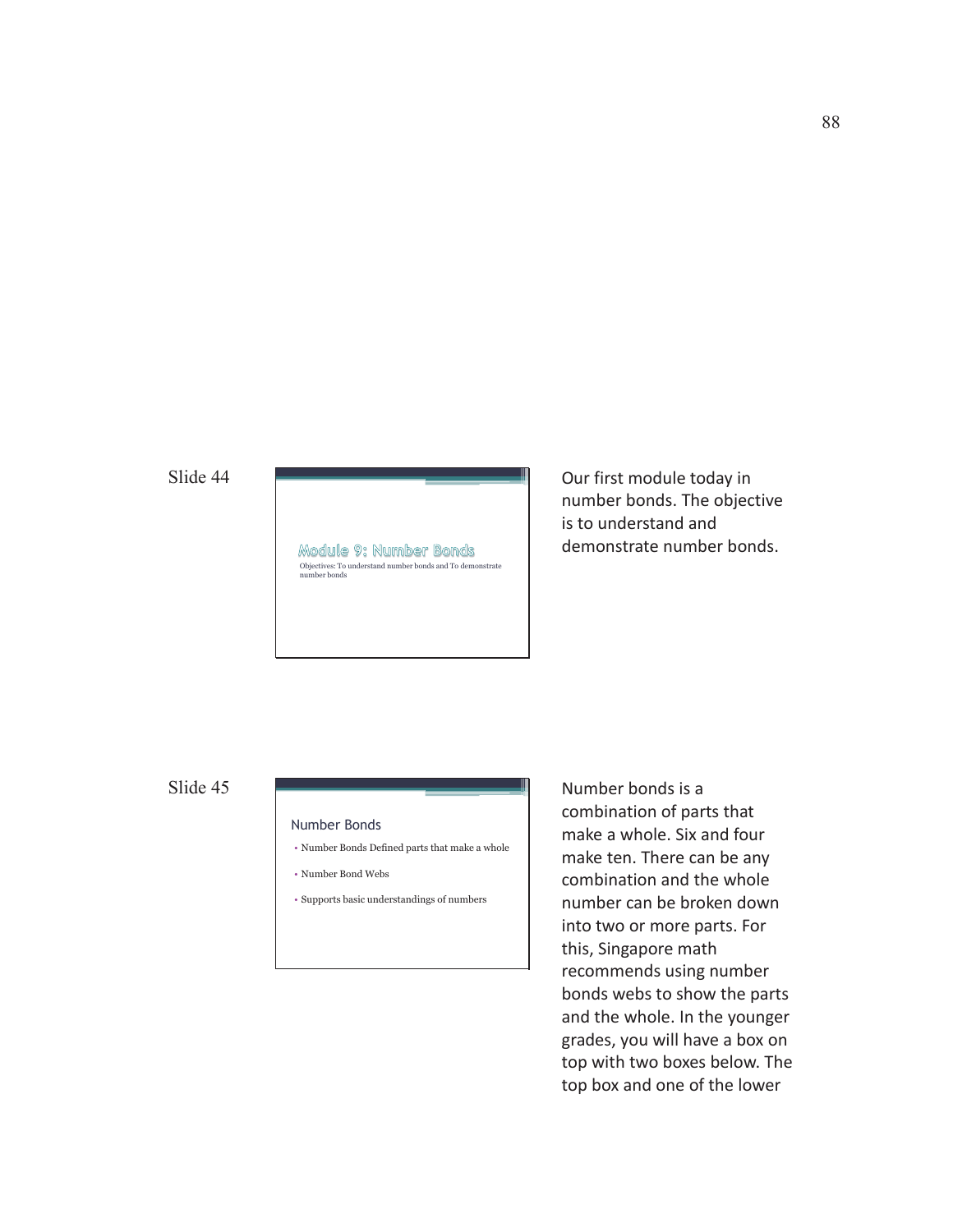boxes can be filled in and the student must think about what the other part is to make the whole. Or you can fill in the bottom boxes and the students have to figure out the top box. This skill is great to support students understanding the basics of numbers and how they are made. Number bonds support mental math too.

# Slide 46

### Number Bonds Activity

• Create a number bond web and decide a game that you could do for students to learn more about number bonds.

Now, I would like for you to create a number bond web and create a game that can be completed in the classroom to help with either concepts of numbers or mental math.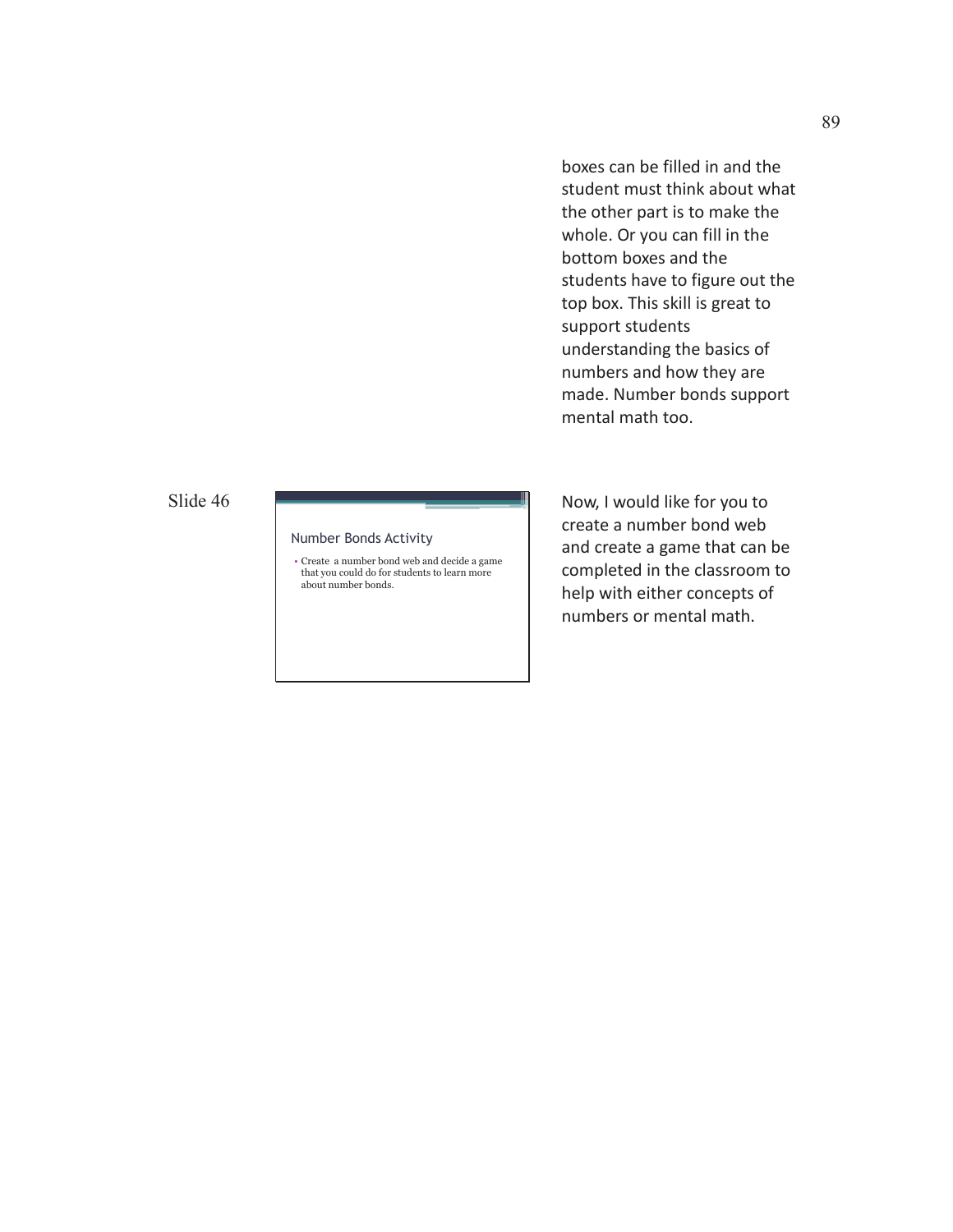

Participants share their ideas.

Slide 48



Slide 49



This module is visualization. The objective is understand and demonstrate visualization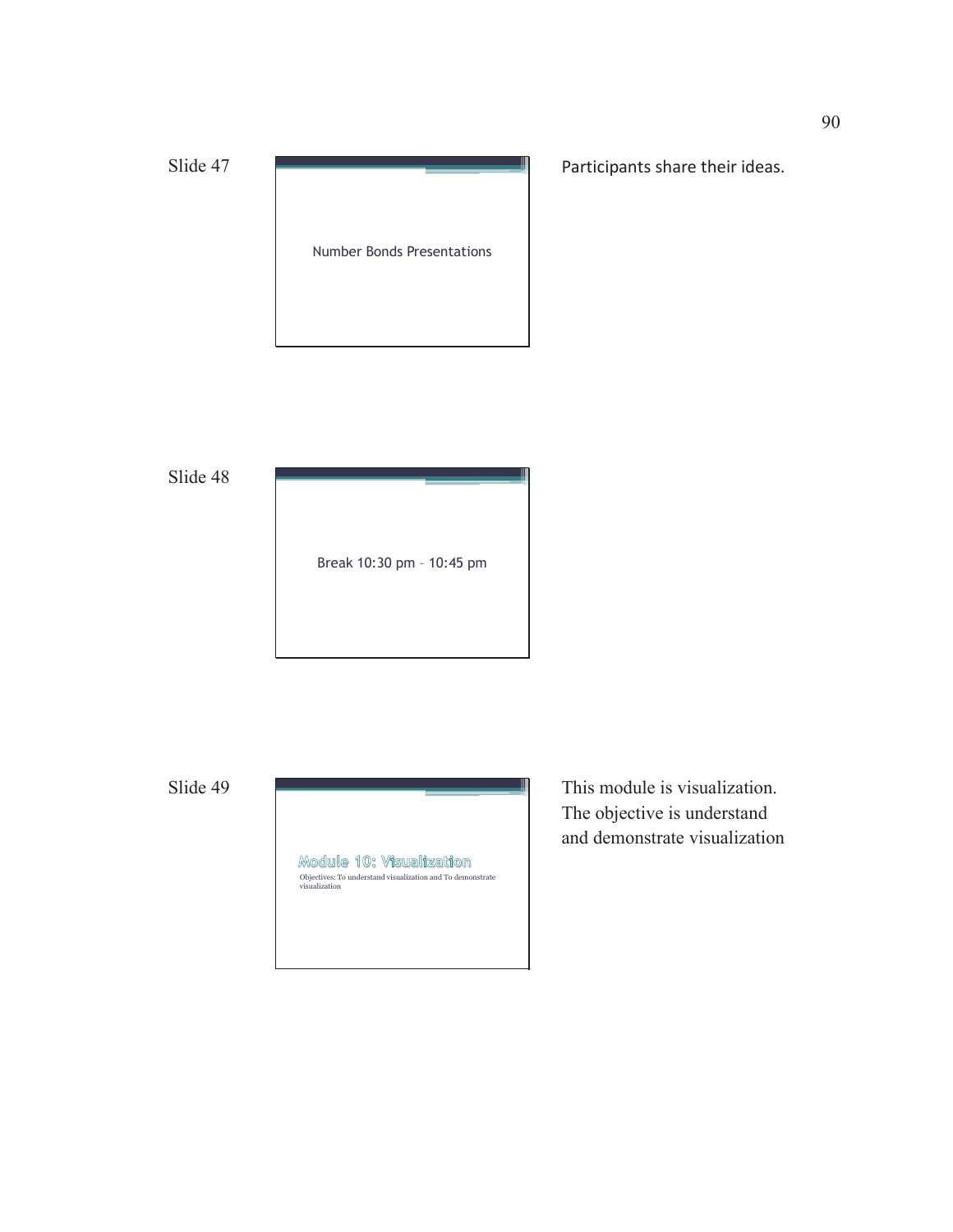### Visualization

• Visualization Defined is being able to see pictures, numbers, or events in their mind without a visual representation.

• Schema

events in the mind without a visual representation. Students build this skill in reading, but they need to build the skill in mathematics as well. This relates to the abstract stage of instruction. Students use schema to visualize known things in their head or fill in the gaps. If the students have had a strong concrete and pictorial learning experience that they should have the schema to visualize math problems.

Visualization is being able to see pictures, numbers, or

### Slide 51

#### Visualization Activity

• What are some ways that you could have students visualize math problems in the classroom? Do you already have tools that you use?

Think of ways that you can teach students to visualize math problems. Maybe you already have ways to teach the students how to visualize. Maybe you have an activity that could be integrated from another subject area. What tools do you have? Can you think of new ways and what would they be? Then, we will share those ideas.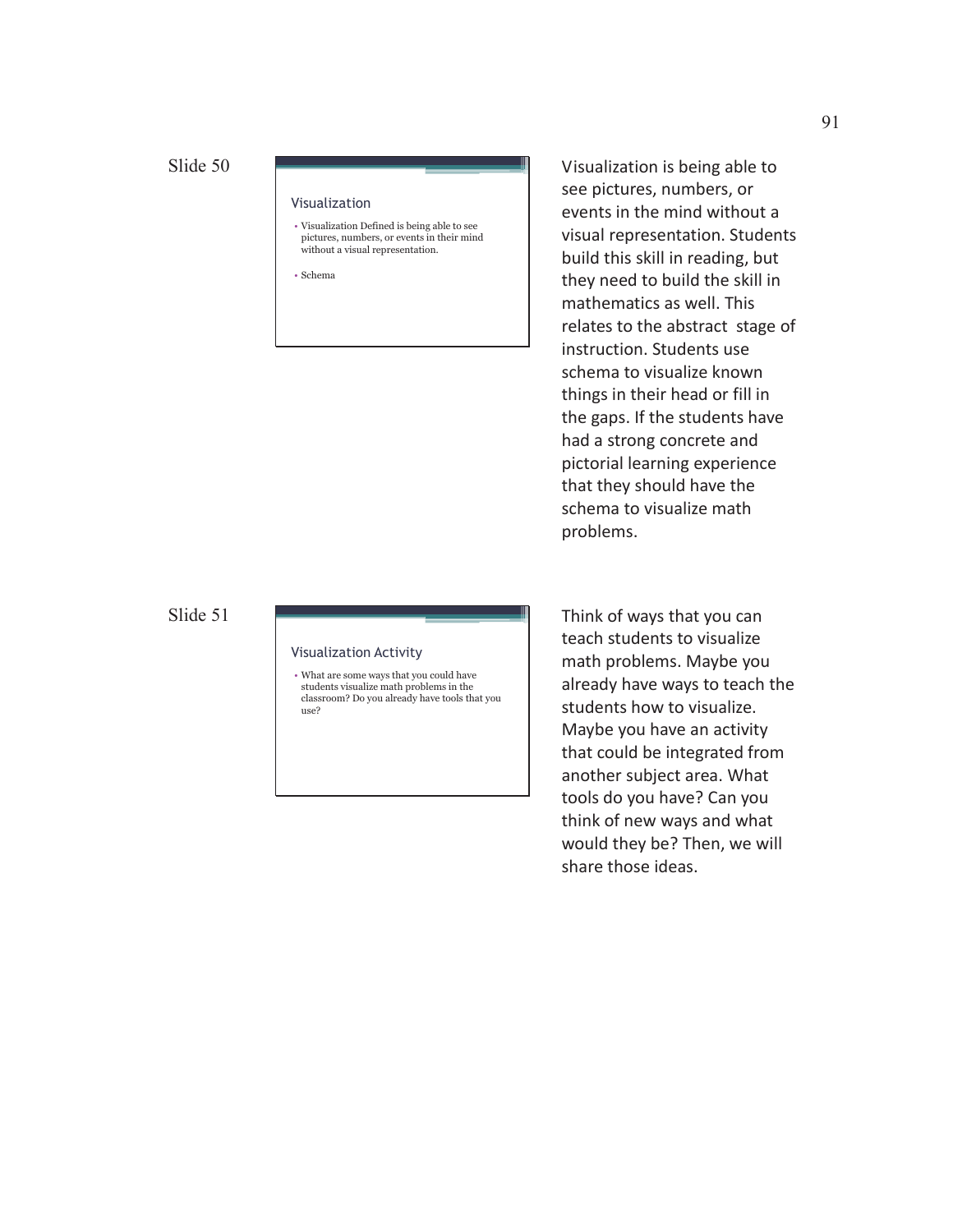

Participants share ideas.

Slide 53



Slide 54



The next module is administration. The objectives in the understand and demonstrate administration.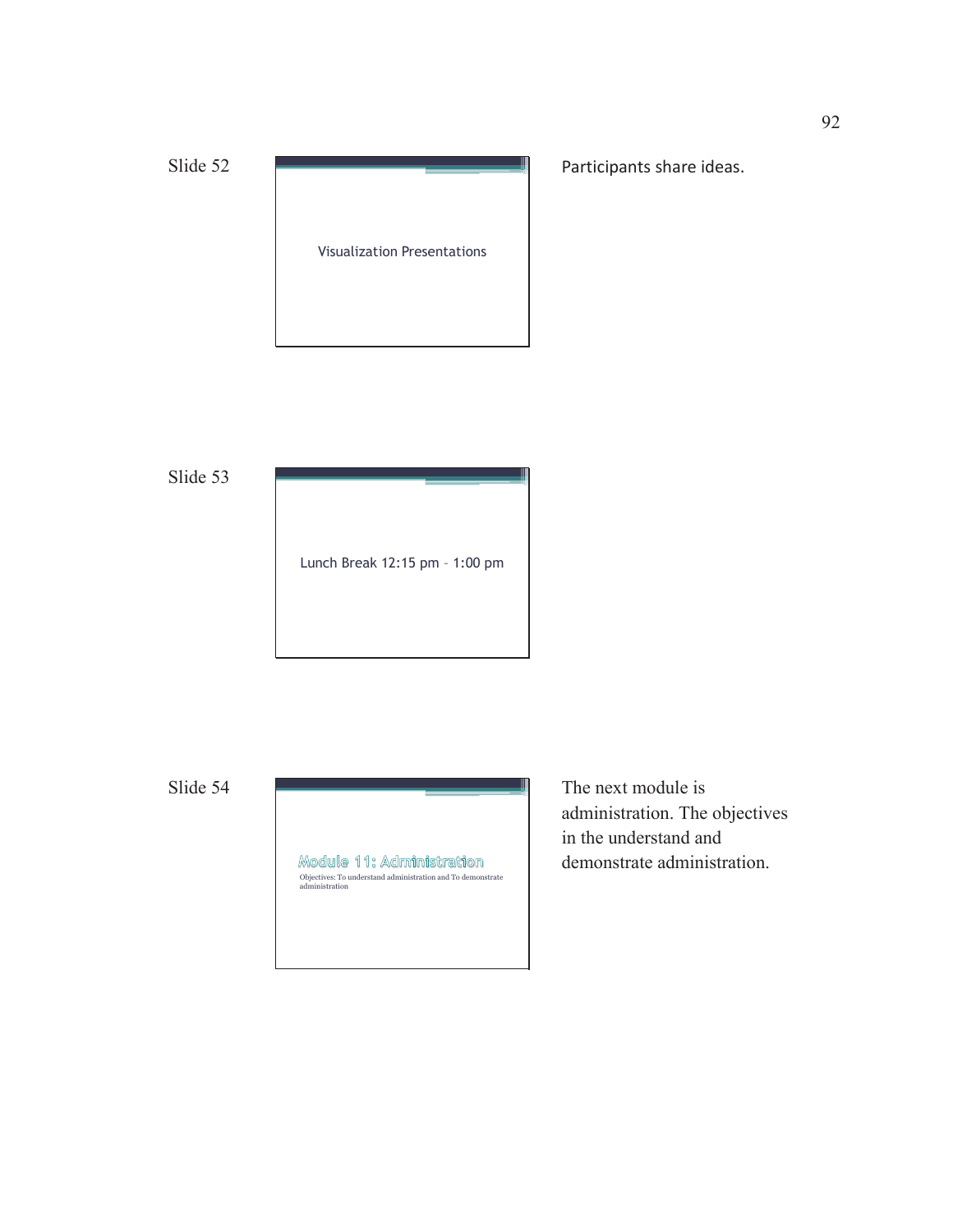### Administration

- Administration defined is to guide an event or organization
- Administration defined is to implement something into an organization
- Goals, Objectives, & Timelines

Administration has more than one meaning. One is to guide an event or organization. The other is to implement or put something into place of an organization. Both can be applied to the implementation of Singapore math in the classroom or location. The important factors with both types of administration is to have set goals, objectives, and timelines for the implementation just as you would have with any lesson that you teach.

# Slide 56

### Administration Activity

- Create a timeline of administrating the program into your classroom
- Create a timeline for administrating skills into the classroom

Think about administrating the program and the skills into the classroom. Come up with two timelines that you think would be appropriate for your students to implement the program into your classroom. Administrators can use the school instead of classrooms.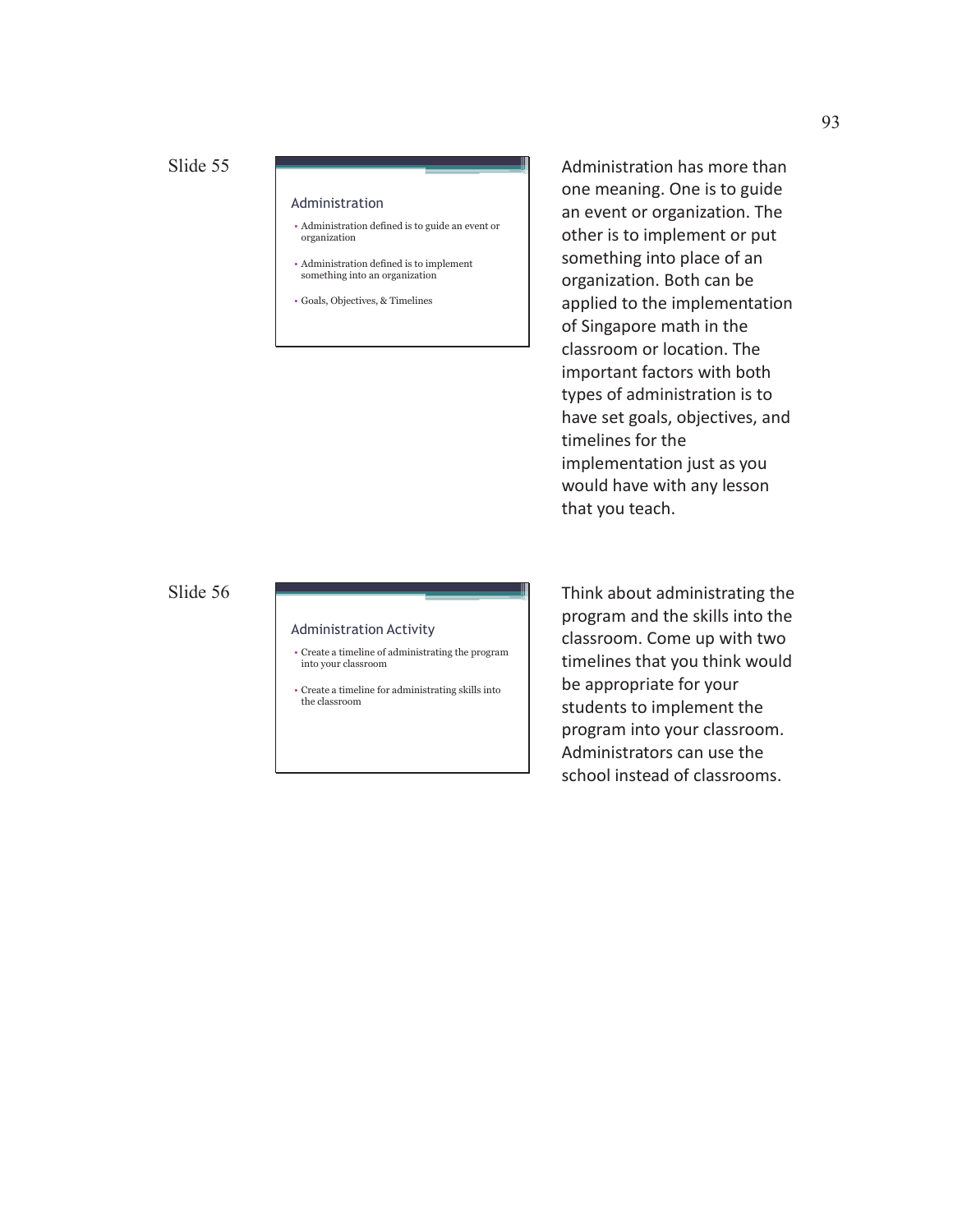



Participants will share their timelines.

Slide 58



Slide 59



Well, we have reached our last module: reflection and closing. The objective for this module is to reflect on the overview of the professional development training.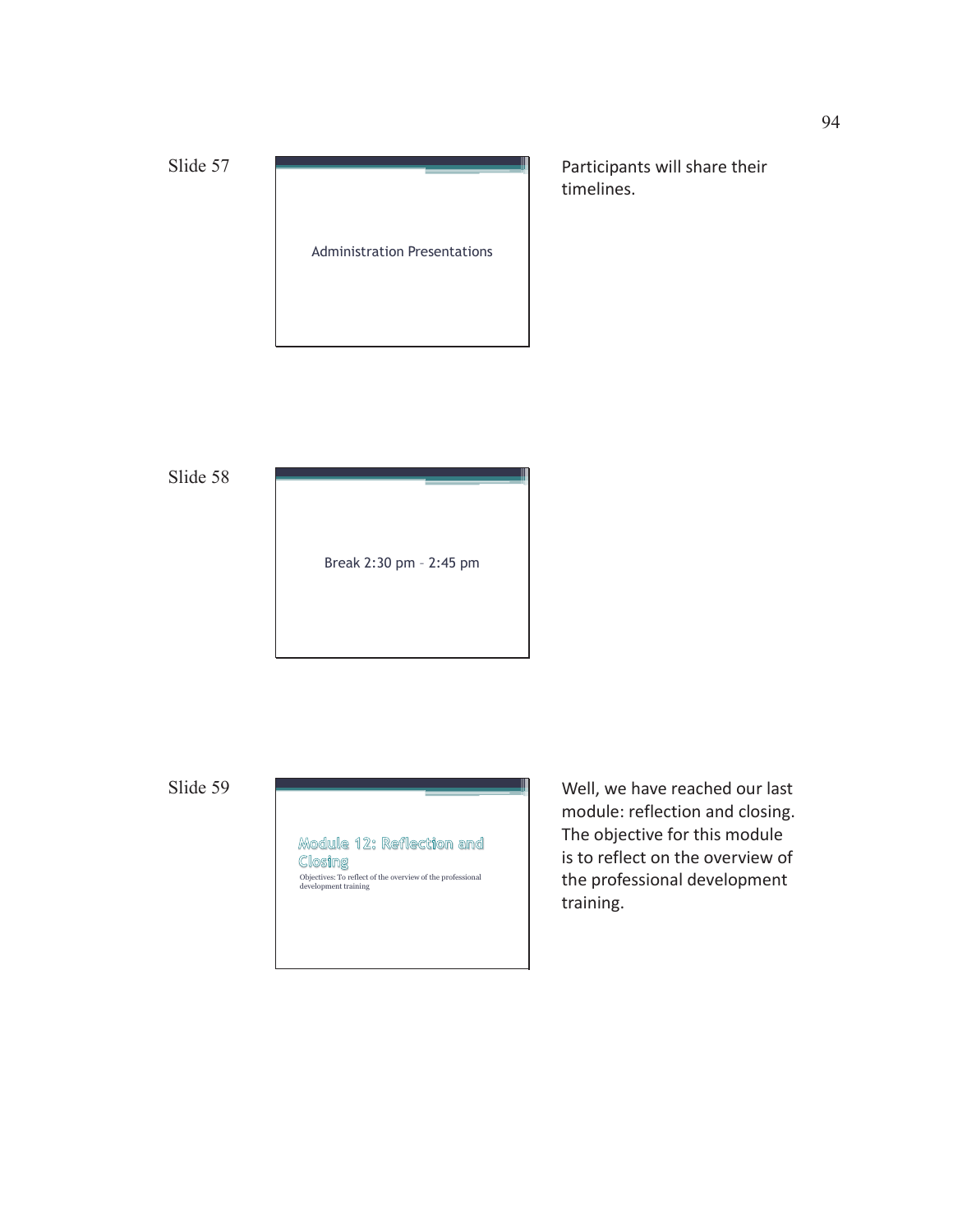Reflections and Closing

• Reflections • Closing Remarks to hear from each of you two things that you have learned from the training and how you plan to apply them in your classroom. Thank you for everyone sharing their thoughts. Are there any questions that you may have on any of the topics that were discussed? Next, we are going to complete the evaluation. Once you are finished with the evaluation, you are free to go, but before we start, I want thank you all for participating the in the training. I have enjoyed working with each and every one of you. Please respond honestly on the evaluation. This allows me to learn what you feel like you have learned, what could be better, and what was good. Thank you again!

I want to take a few moments

Slide 61



Now, if you start the evaluations and turn them in before you leave. Thank you again!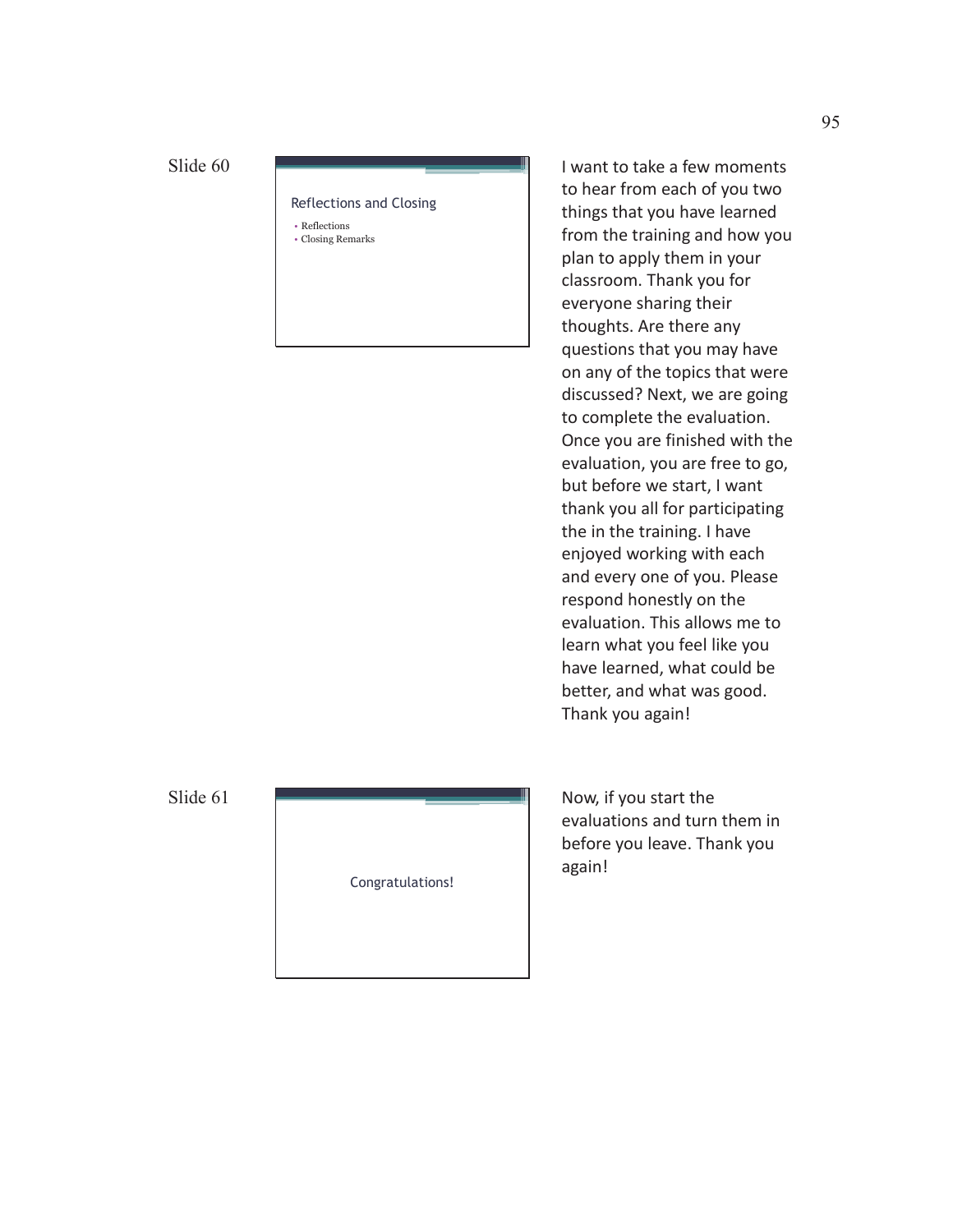**Singapore Mathematics Curriculum Professional Development Training End-of-**

## **Session Evaluation**

**Please circle the rating that best describes your experience.** 

**5 = Excellent, 4 = Great, 3 = Average, 2 = Fair, and 1 = Worst** 

# **1) Participants' Reactions**

- a) Did you like it? 1 2 3 4 5
- b) Was your time well spent? 1 2 3 4 5
- c) Did the material make sense? 1 2 3 4 5
- d) Will it be useful? 1 2 3 4 5
- e) Was the leader knowledgeable and helpful? 1 2 3 4 5
- f) Were the refreshments fresh and tasty? 1 2 3 4 5
- g) Was the room the right temperature? 1 2 3 4 5
- h) Were the chairs comfortable? 1 2 3 4 5

# **2) Participants' Learning**

a) Did you acquire the intended knowledge and skills? 1 2 3 4 5

# **3) Organization Support & Change**

- a) Was implementation advocated, facilitated, and supported? 1 2 3 4 5
- b) Was the support public and overt? 1 2 3 4 5
- c) Were problems addressed quickly and efficiently? 1 2 3 4 5
- d) Were sufficient resources made available? 1 2 3 4 5
- e) Were successes recognized and shared? 1 2 3 4 5
- f) What was the impact on the organization? 1 2 3 4 5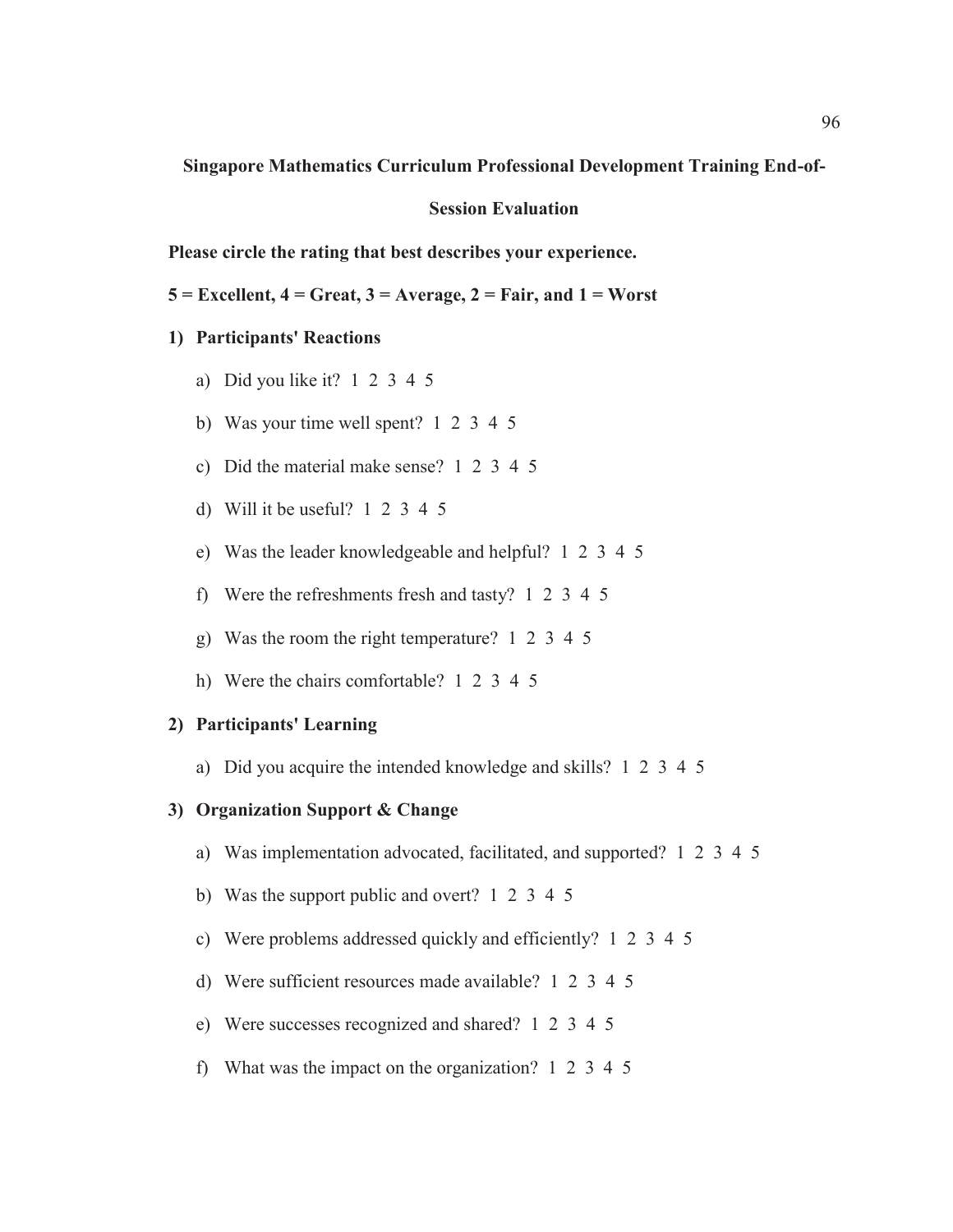g) Did it affect the organization's climate and procedures? 1 2 3 4 5

# **4) Participants' Use of New Knowledge and Skills**

a) Did you effectively apply the new knowledge and skills? 1 2 3 4 5

# **5) Student Learning Outcomes**

- a) What was the impact on students? 1 2 3 4 5
- b) Did it affect student performance or achievement? 1 2 3 4 5
- c) Did it influence students' physical or emotional wellbeing? 1 2 3 4 5
- d) Are students more confident as learners? 1 2 3 4 5
- e) Is student attendance improving? 1 2 3 4 5
- f) Are dropouts decreasing? 1 2 3 4 5
- 6) Additional Notes: Please make any additional notes here. If something was great, you have a suggestion, or something did not work for you, please let me know. That way, I can improve the program to be the best. Thank you!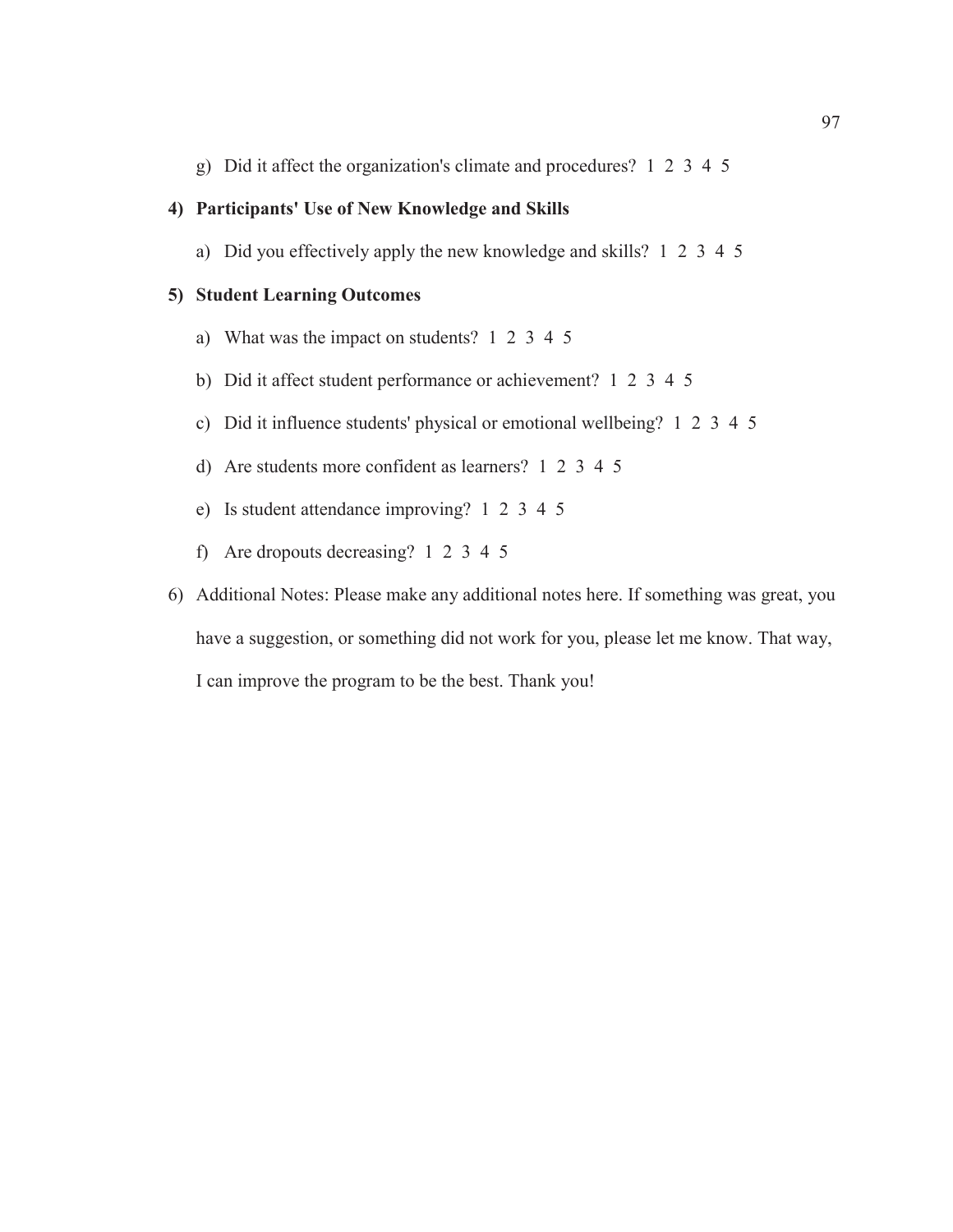# Appendix B: Interview Protocol Sheet

# **Interview Protocol Sheet for Interview 1**

- Project: Time of Interview: Date: Place: Interviewer: Interviewee: Position of Interviewee: Consent Signed: Recorder Working: Questions: 1. What are your experiences with using the Singapore Mathematics curriculum? 2. How do you use the Singapore Math curriculum?
- 3. What factors in the curriculum are effective?
- 4. What factors in the curriculum are ineffective?
- 5. Do you have anything to add?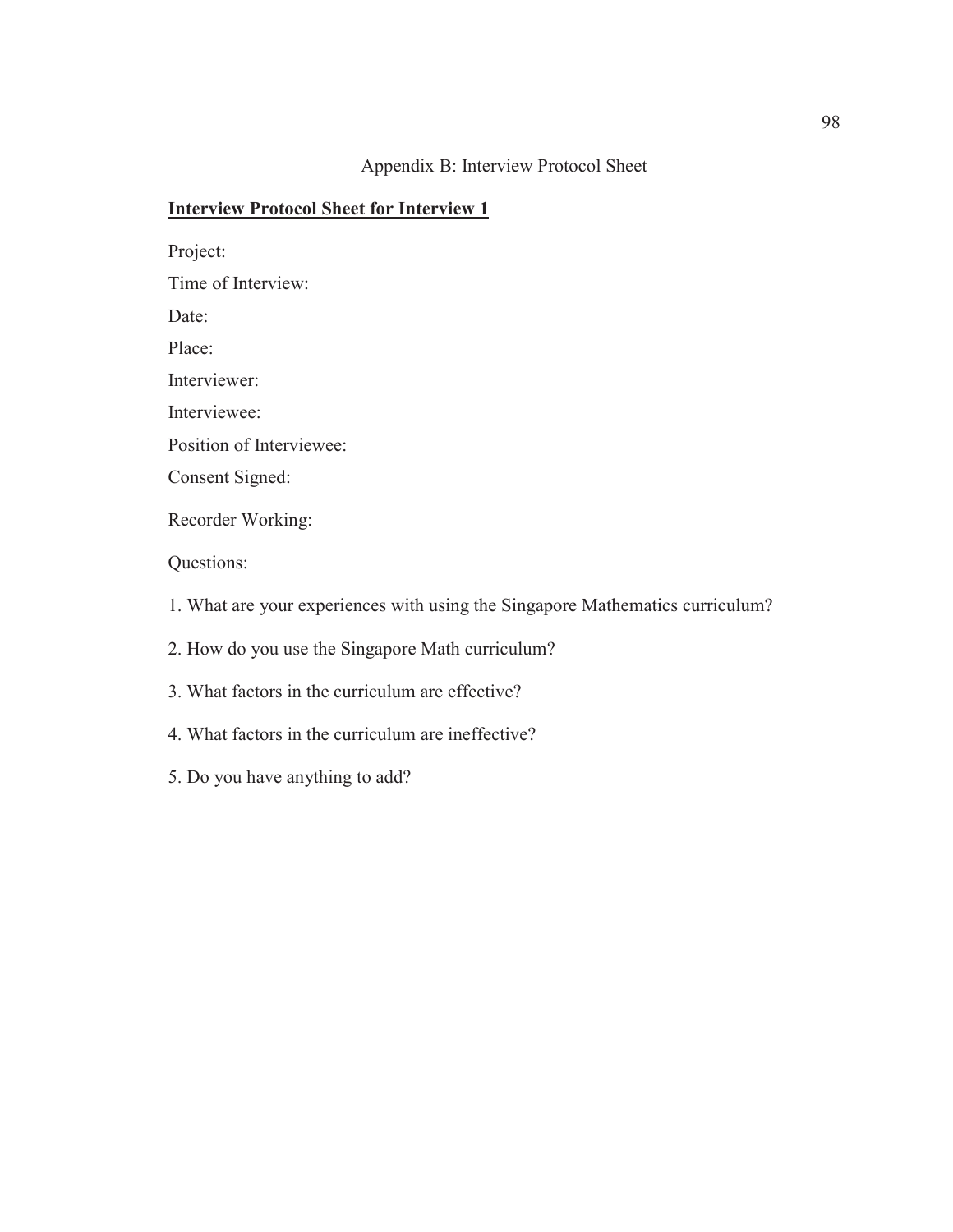#### **Interview Protocol Sheet for Interview 2**

Project: Time of Interview: Date: Place: Interviewer: Interviewee: Position of Interviewee: Consent Signed: Recorder Working:

Questions:

- 1. What is your understanding of the basic principles of Singapore Math.
- 2. Please explain what you understand to be the differences between the Singapore Math workbooks and textbooks published for American schools and Singapore schools.
- 3. Please explain how you use regular model drawing.
- 4. Please explain what you mean by "teaching to mastery" with regard to the Singapore Math program.
- 5. Please explain what you mean by "place value."
- 6. What games have you developed to support the Singapore Math program?
- 7. Please explain what you mean by "manipulatives."
- 8. Please explain the purpose of number bonds in Singapore Math.
- 9. Please explain how Singapore Math processes provide a "great way to visualize math"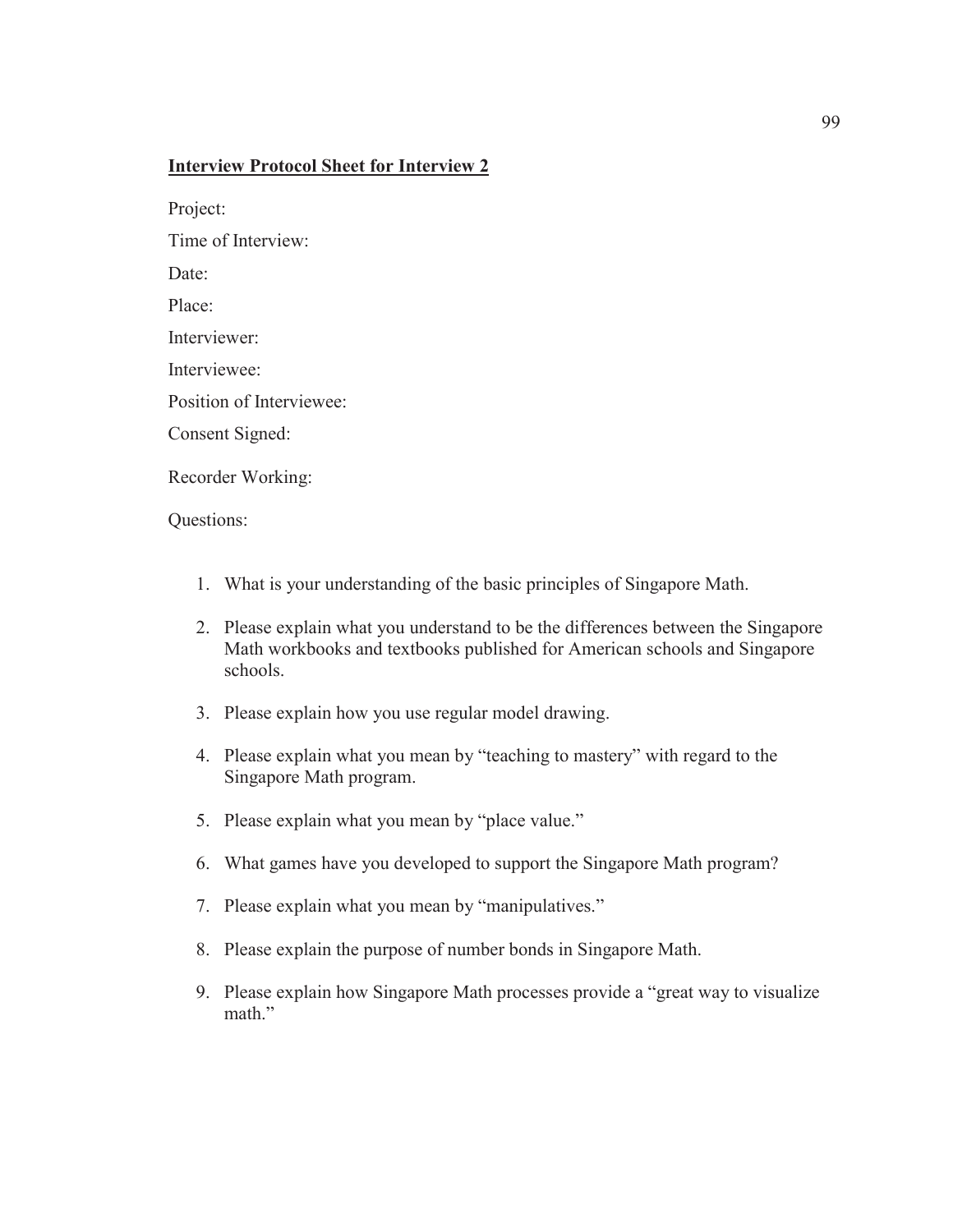| Observation Protocol Sheet |                                                                         |                |  |  |
|----------------------------|-------------------------------------------------------------------------|----------------|--|--|
|                            | Description                                                             | Interpretation |  |  |
| Teaching Style             | Bar modeling                                                            |                |  |  |
|                            | Description                                                             | Interpretation |  |  |
|                            | <b>Teacher Edition</b><br>Textbooks<br>Workbooks<br>Games<br>Activities |                |  |  |
| Curriculum Usage           |                                                                         |                |  |  |

# Appendix C: Observation Protocol Sheet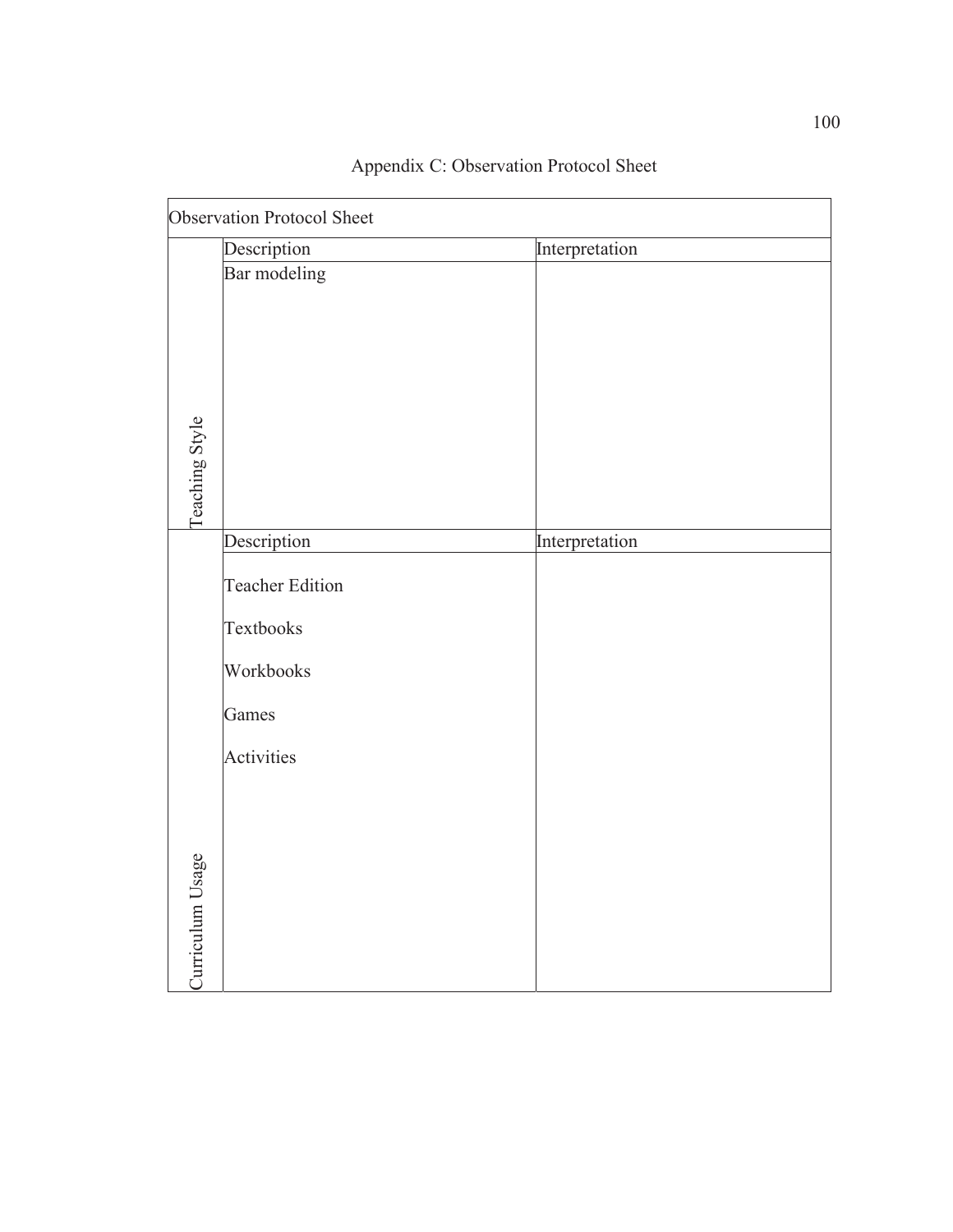## Appendix D: Second Interview Protocol Sheet

Interview Protocol for the second individual interview of one participant

#### **Interview Protocol Sheet**

Project: The Effectiveness of Singapore Mathematics

Time of Interview:

Date: 7/22/13

Place: Singapore Math

Interviewer: Hannah Reaume

Interviewee:

Position of Interviewee: Teacher

Consent Signed: Yes

Recorder Working: I tested and is working

## 3:32

I have transcribed the interview you participated in on May  $11<sup>th</sup>$ . I have reviewed the transcript. Based on that review, I have some additional questions to ask.

1. What is your understanding of the basic principles of Singapore Math.

The main principle in Singapore Math is that you always introduce concepts on concrete material. Then, you move to pictorial and then move to abstract. And you don't move from one level to the next without feeling that the student has truly understood and comprehended what you are trying to teach.

#### *And how do you gage that they are ready to move on?*

Well, you give them multiple models. And if they can transfer from one model to the next, then you can be fairly certain that they understand the concept and didn't just memorized it from the first activity.

2. Please explain what you understand to be the differences between the Singapore Math workbooks and textbooks published for American schools and Singapore schools.

Originally, the biggest difference was some American publishing companies went through and changed the names from very Asian sounding names to American sounding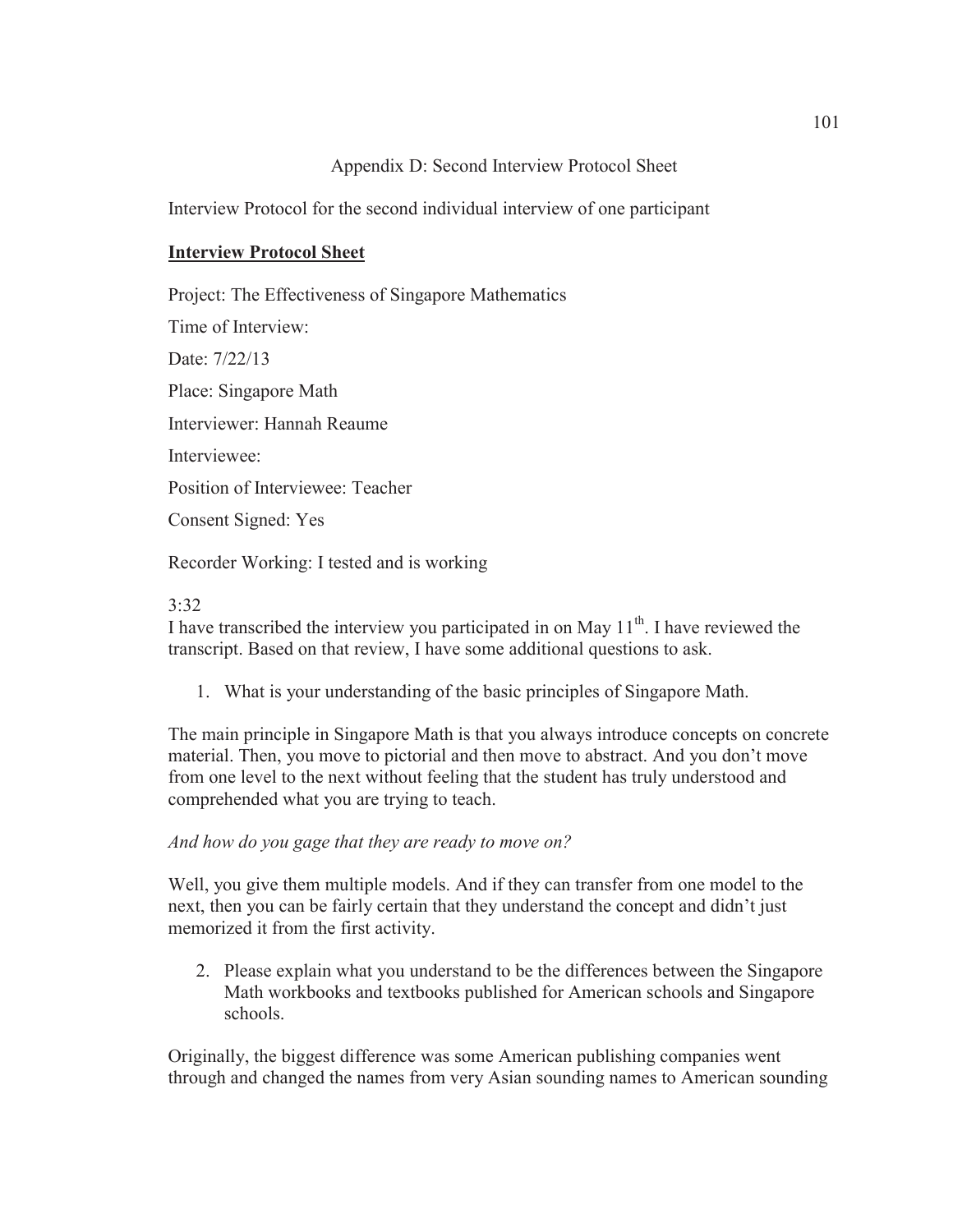names. Then, they took things like the monetary units that were used in Singapore and changed those to dollars. They took some of the odd fruits, such as durians and other things that we have not heard of here in America, and changed all that. They did add a bit more color and put in a few more pictures, but the problems were mostly the same. Since that time, Hope Mifflin has worked on math and focus and it looks a little more American, and I think they put in a few extra topics that weren't in the Singapore Math Curriculum.

3. Please explain how you use regular model drawing.

Well, you use it in every grade level. You start in the lowest of grade levels and after the student can concretely add objects or subtract objects. Then, you represent them pictorially, and eventually, you take away the pictures and go into unit bars. The unit bar can then represent like 3 dolls or 3 trucks or 3 balls. Then, another unit bar could represent 5 dolls or 5 trucks or 5 balls. You don't have it separated into 3 sections and 5 sections, but as a continuous bar or model as they call it. When the children are able to conceptualize that then you can teach the different types of models, such as the addition model, subtraction model, comparison model, multiplication model, and so on and so forth. But model drawing solves about 80 to 85% of word problems. So, almost every problem, I first look to see if there is a model and if not, then there is some other way, such as make a list or another standard strategy that we use in our American school, but I always try to start with allowing them to model it. It works great and fabulous in fractions, decimals, percentages, all the things that our kids tend to struggle with. When you show it to them in a model, they just go 'wow, I see it!" And it is when they see it that they can internalize it. So, I use it in all aspects of problem solving.

#### *It seems that the children really enjoy and grasp the bar modeling.*

They do, because they are not lost out in space. They get what's going on, because the can truly see it and internalize it; whereas, sometimes I think when we are going through the algorithms without showing it. Yes, they will learn the rules, but then if they have to generalize to a different situation or if they get stuck, they can't remember the rules. They don't have a method for going back and figuring out. But if they have gotten comfortable using the modeling, they can always go back and model it and then figure it.

4. Please explain what you mean by "teaching to mastery" with regard to the Singapore Math program.

The Singapore Math program doesn't encourage you moving past a skill that a child might have some weaknesses in and hope that it might spiral back around in the curriculum. They believe that at each level to the degree of difficulty that is prescribed in that level that you teach and much sure the child understands that. They are well aware of the fact that all of the skills build on previous knowledge, and if the previous knowledge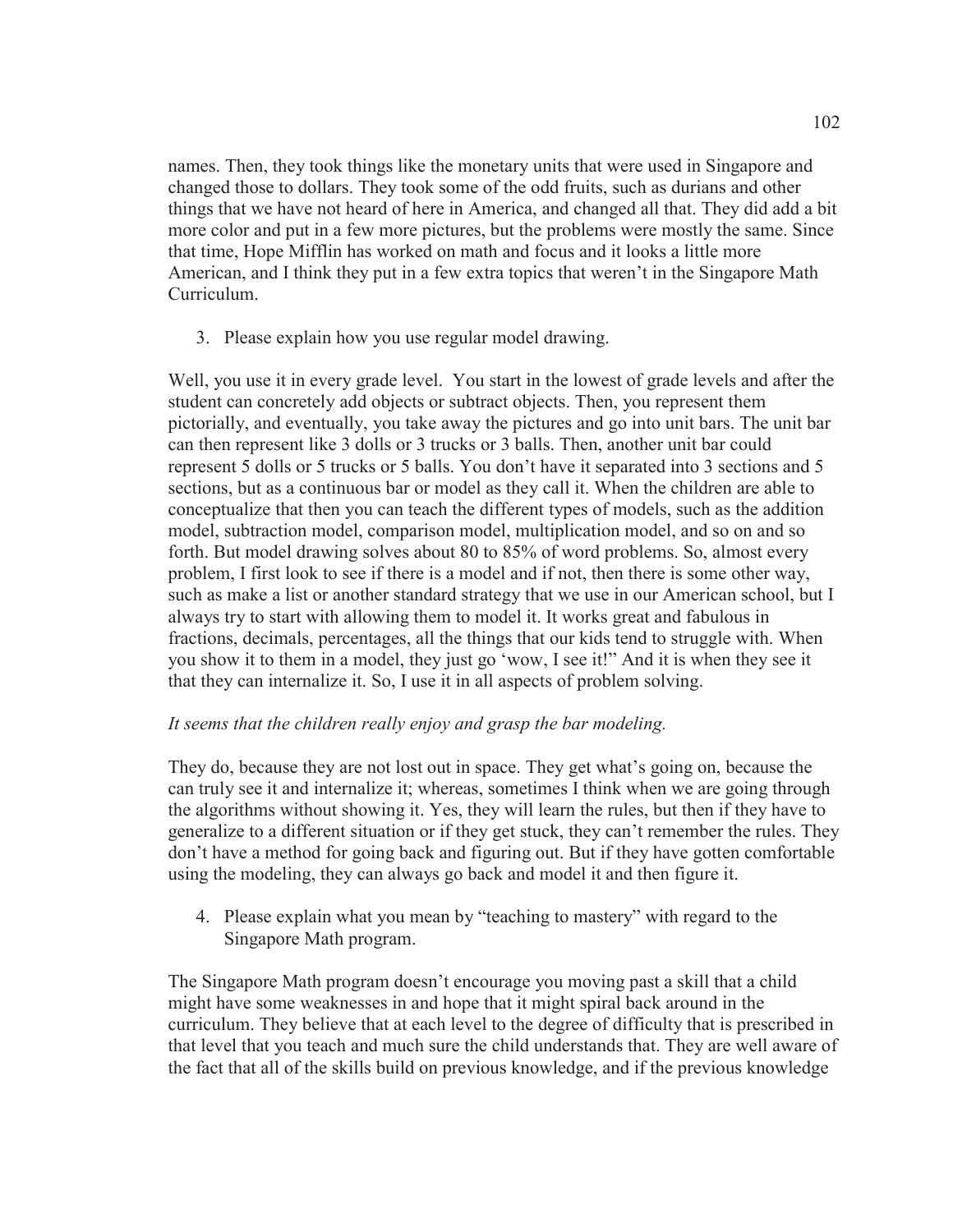isn't there, then they are going to fall apart with the later skills. So, even if the the curriculum map say it is time to move on, but a particular child isn't there yet, you need to keep working with that child not move them to the next topic or subject in math until they have the first one very, very strongly. And it may take a little more scaffolding. It may take more concrete material, munipulatives. It might take longer at the picture stage, but you have to keep working with that child until they have that knowledge before they move on.

*I had found something in my research, if you don't mind me asking, that if a child scores 80% on a skill that it is considered mastery. Is that true from what you understand and have researched?* 

Yes, because the degree of difficulty may be a little bit hard, but the basic concept , if they can get 80% mastery 80% of the time you can show them a problem and they understand how to do it and they can describe it and talk about it and model it. Then there may be an occasional problems, 10 to 20%, that they are a little uncertain of and may need a little questioning to guide there thinking, but they eventually get through it. However, if independently they can do 80%, then I would call that mastery.

5. Please explain what you mean by "place value."

In American schools, I have noticed that we tend to have a little chapter at the front of the book on place value and we have the kids write the numbers in words and then standard form and expanded form, but we don't really work much with gaining a genuine understanding of the different places and there values. Also, understanding their relationships between that 10 ones truly makes a 1 ten. In Singapore math, they have you start off actually with bundling. So, you have ten separate items and you wrap them up together with a rubber band or something and say 'here's a ten.' We don't just show a tens rod to them that they may or may not see broken into the 10 pieces. So, it is truly a genuine understanding of the relationship between he places so that when they try and decompose numbers they can say 'oh, when I need to borrow a 10 that that is going to give me 10 ones and now I can use those ones with the ones I have to subtract the other amount. The same works true when they get to decimals. They really need to understand and be able to model and show their understanding that a tenth that it takes 10 tenths to make a whole. And they really need to understand, not only the place values, but the relationships between them in order to work with them comfortably.

6. What games have you developed to support the Singapore Math program?

I can't say the I personally have developed any of the games. They are all games that I have learned from other professionals throughout my career. But they are games that work and have been given in different curriculums as well. They are just adapted for the Singapore Math, such as we had 'Everyday Counts' math series for a while and there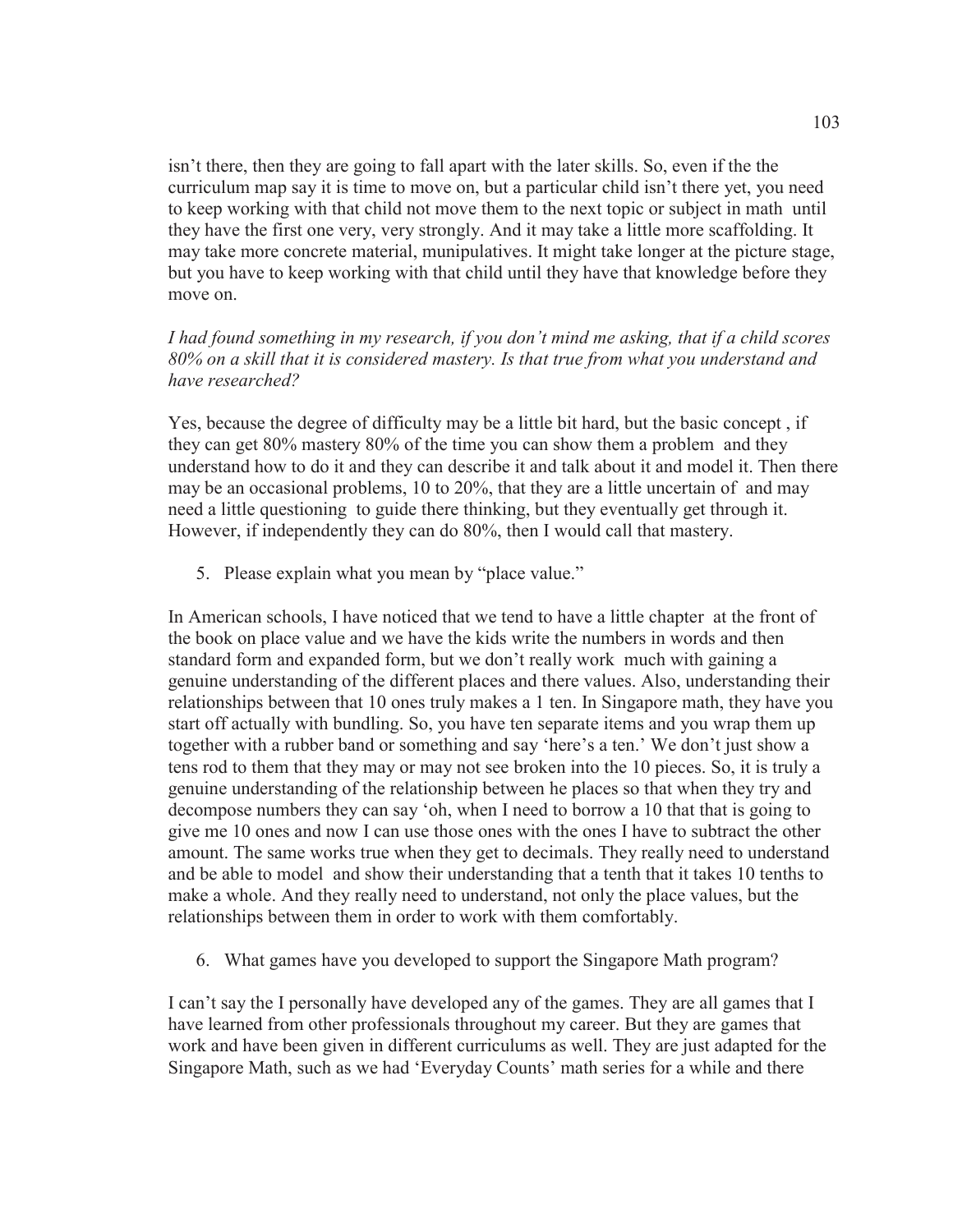were lots and lots of games that I took from there like: build the biggest number and double trouble. Early on when the children are just trying to get fluency with basic number facts to 10, you can play 'swat' where you put some numbers on the board and you call out a quick '3+4' and the first one to swat number 7 and you know they've got it. So, just for fluency. There is a game named double trouble where they roll the dice and that works really well with addition, subtraction or even multiplication skills. So, I just use all the games that you learn from different math teachers and throughout the curriculum can be adapted to Singapore Math. They are just additional ways to practice the skills.

7. Please explain what you mean by "manipulatives."

Manipulatives are generally something the kids can put up, touch, and hold. They can be used to represent numbers. It can be something as simple as counting discs or little bears or something like that. It could be an abacus, place value discs, cubes and rods, or hundreds squares. It could even be 3-d models of 3-d shapes. It could actually be scales, measuring liquids. You could bring in a quart jug or a gallon jug and a measuring cup. It is real life animate objects that you can touch and feel to describe numbers and their relationship.

## *Would that relate back to the movement between abstract and concrete and is that what builds that concrete knowledge?*

Yes, they actually touch, feel, and internalize by experimenting with the real world what the numbers mean.

8. Please explain the purpose of number bonds in Singapore Math.

Kids learn number bonds at the earliest of ages. The idea is to help them recognize partpart-whole relationships in knowing 3 and 2 make 5 or 4 and 1 make 5 or 5 and 0 make 5. The reason they need to know those so that they can numbers apart/decompose numbers and rebuild them back again into something else. For example, if they wanted to add 18 and 5, it would be good to know that 5 can be broken into 2 and 3. So, then they can put the 2 with the 18 to make a 20 and then it is quick to add the 3 left over to make 23. Rather than to sit there counting on singularly from 18 (18, 19, 20…). It really helps when they can take number apart and helps with compensation strategies, speed strategies, but the idea is that numbers are made out of parts for the whole. That really helps with model drawing, with fractions, and with lots of other things. So, being able to take numbers apart and then put them back together again in groups that makes sense that are easy to add and subtract is the purpose of number bonds.

*When do you start number bonds?*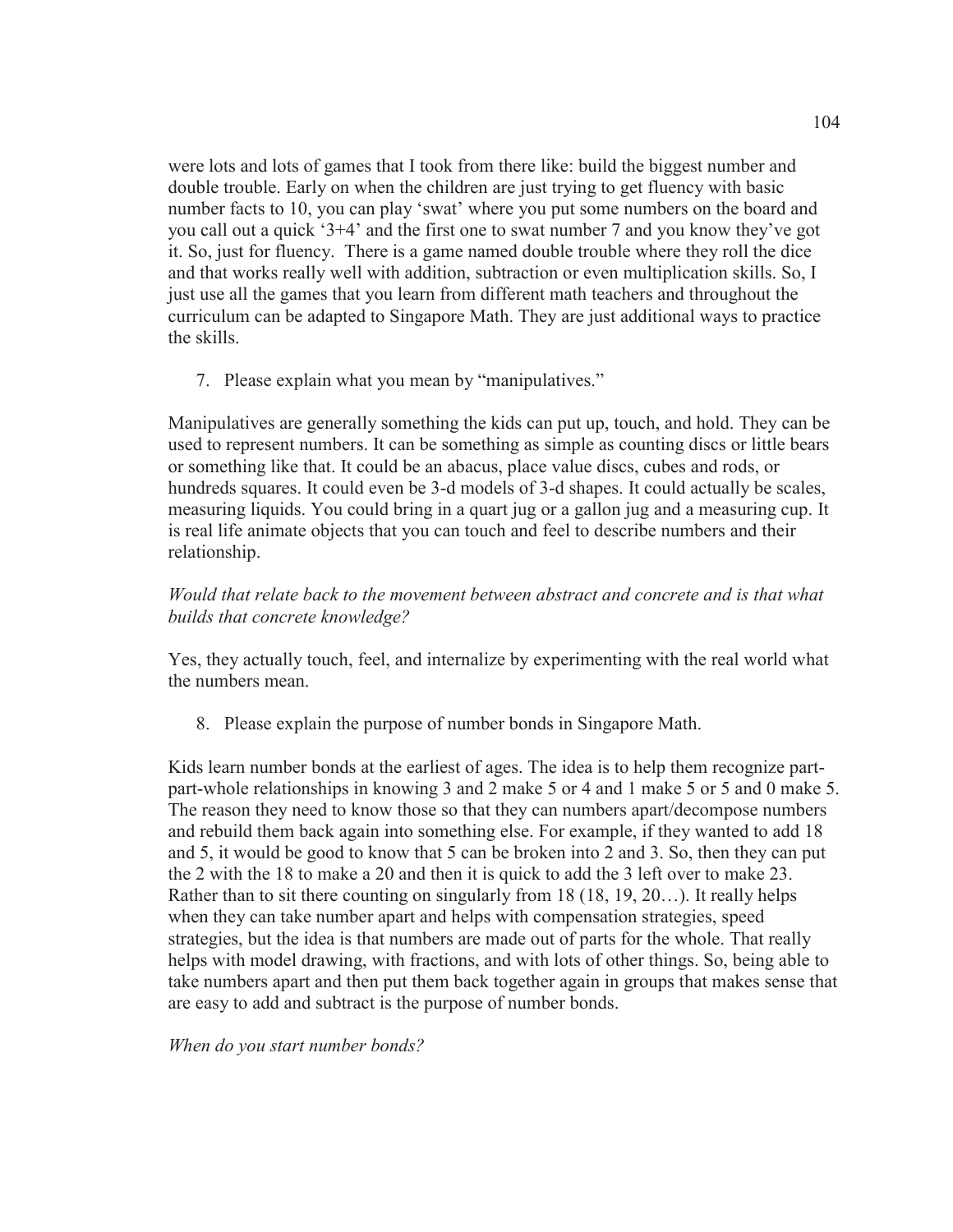I start them with my kindergarten group. It is from the very get go and it is starting with manipulatives 5 little teddy bears out there. You put 4 in one group and 1 in another. Then, they can see that is 5. You do 3 and 2. You do 5 and 0. And you show them 'oh these are all the ways to make 5 and oh look I have 3, how many more do I need to make 5?' You talk about how 3 is part of the group and how many more do we need to make the whole group and you start to use that vocabulary and breaking number apart at the earliest of ages.

9. Please explain how Singapore Math processes provide a "great way to visualize math"

Well, if it is done with fidelity and truly done from the concrete to the pictorial to the abstract stages, then the students have had an opportunity to experience the numbers and their relationships so they can usually easily recall those experiences to create a visual image for themselves. I was trying to think of an example and I was thinking that it is like 'who would you rather have working on your car a mechanic that has actually touched each part of the car knows how they fit together and built a car or a mechanic that has only read about how to build a car and only seen pictures of the parts of the car. You really want the person who is touching your car someone who has touched and felt and fit together the parts. He is going to remember those experiences and be able to visualize and talk about it and be able to use that knowledge probably more so than the other person who has simply seen it on the page.

#### *Is there anything that you want to expand on or add to?*

Not specifically, but as questions arise please feel free to contact me. I think it is a fabulous way to teach, and I would love to see more teachers across America using these ideas. If they did, I think we would have more students so much further in math.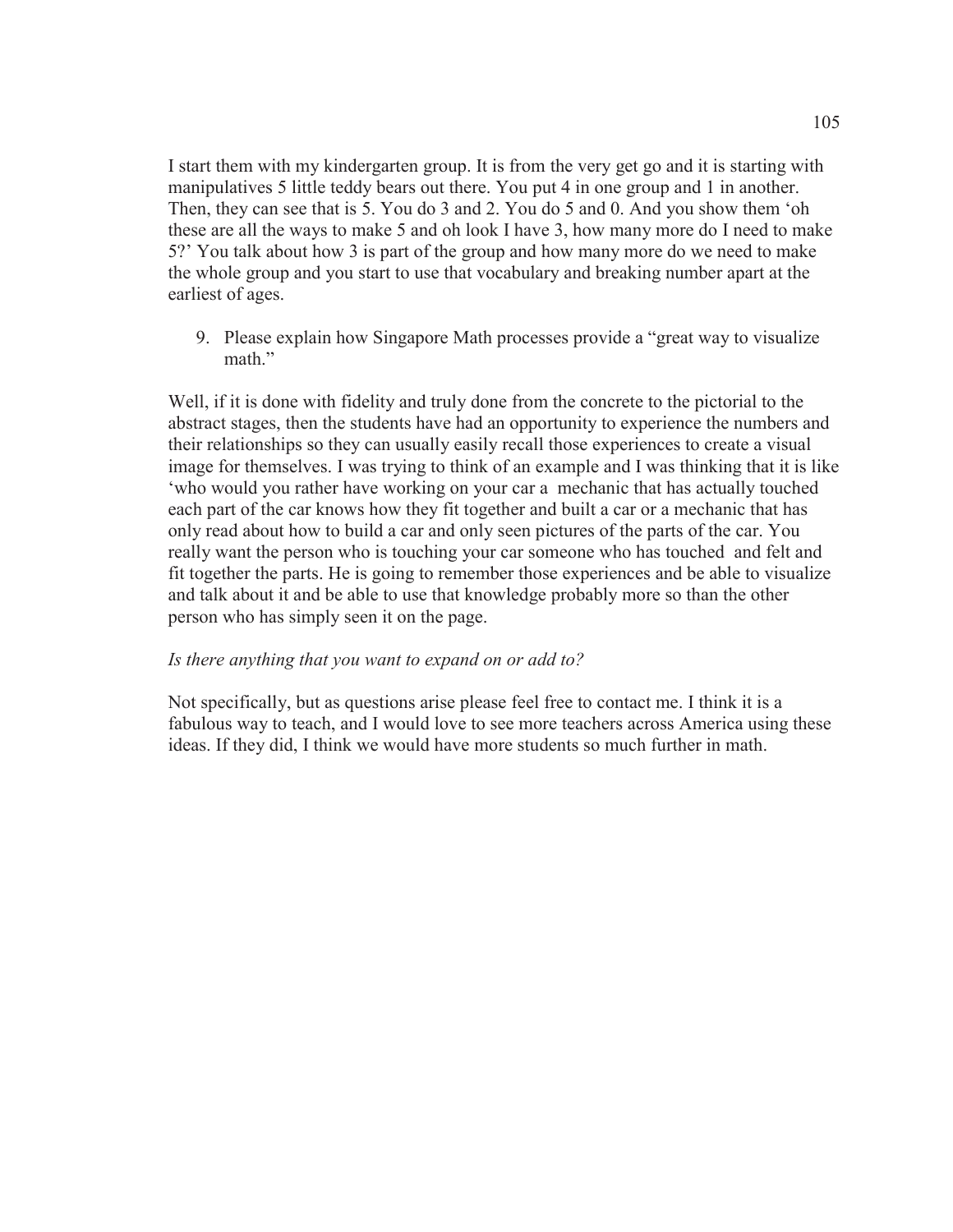#### Curriculum Vitae

Hannah Colette Reaume

Professional Profile

 Eager to instruct future teachers to be successful using research-based strategies to build a strong foundation in which the individual can grow as a teacher in the classroom instructing and classroom management.

Acquiring a Doctorate Degree in Education of Teacher Leadership, holds a Masters Degree in Early Childhood Education, Bachelors Degree in Arts of Early Childhood Education, and Associates Degree in Science.

 Dedicated to enthusiastic and dynamic teaching as a means of creating and nurturing a lifelong love of knowledge in children.

Education, Honors, and Certifications

| $2010$ – present   | Doctorate of Education in Teacher Leadership<br>Walden University Minneapolis, Minnesota                                                                              |
|--------------------|-----------------------------------------------------------------------------------------------------------------------------------------------------------------------|
| 2009               | Guest Speaker to an Introduction to Education Class<br>Piedmont College, Dr. Gene Pease                                                                               |
| $1/2009 - 12/2009$ | Masters in Arts of Early Childhood Education<br>Piedmont College Demorest, GA 30535<br>Graduated with a 4.0 GPA<br>Capstone Research Presentation on Writing Workshop |
| $2008 - 2009$      | Gifted Endorsement<br>The endorsement allows me to teach gifted classes, sit on gifted<br>selection committees, and test gifted students.                             |
| $2006 - 2008$      | Bachelor of Arts in Early Childhood Education<br>Piedmont College Demorest, GA 30525<br>Graduated Magna Cum Lude GPA of 3.86                                          |
| $2002 - 2006$      | <b>Associates of Science</b><br>Gainesville College Gainesville, GA 3050                                                                                              |
| $1999 - 2000$      | Who's Who Among American High School Students                                                                                                                         |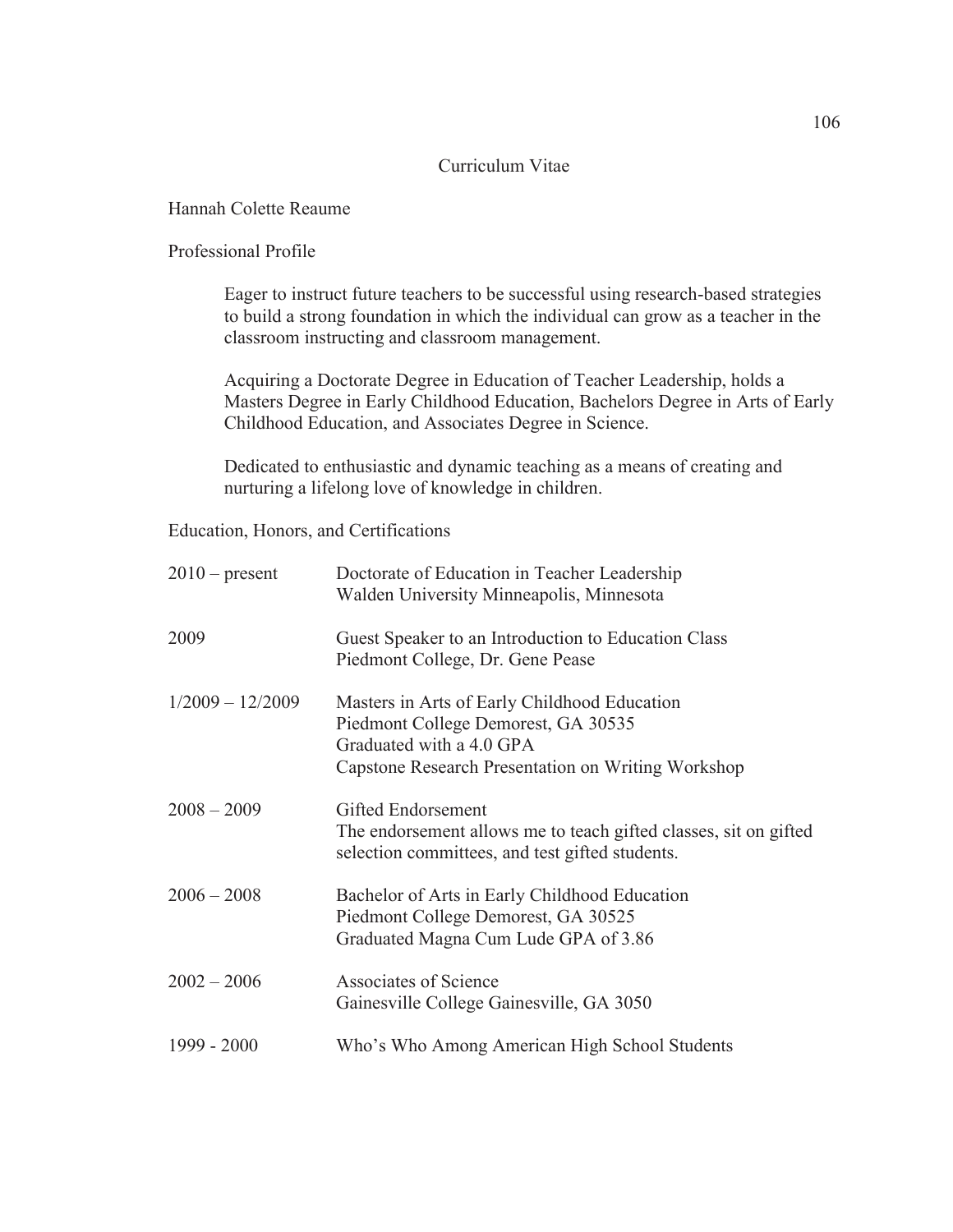Key Qualifications

 Currently working on Ed .D in Teacher Leadership Holds a Master's Degree in Early Childhood Education Certified in Elementary (K-5) Gifted Endorsement

 Want to help assist future teachers with obtaining the skills they will need to instruct and manage students in their own classrooms using a variety of strategies.

# Employment

| $2013$ – Present    | Y.M.C.A Afterschool Program                                                                                                                                                      |
|---------------------|----------------------------------------------------------------------------------------------------------------------------------------------------------------------------------|
|                     | <b>Site Director</b>                                                                                                                                                             |
|                     | Supervisor Position: lead staff meetings, supervise staff,<br>development of curriculum, implementing protocols and<br>procedures                                                |
|                     | <b>Registration Team</b>                                                                                                                                                         |
|                     |                                                                                                                                                                                  |
|                     | <b>Safety Committee</b>                                                                                                                                                          |
|                     | Developing and Leading a Development Team                                                                                                                                        |
|                     | Created a 9 week Program for Afterschool Program                                                                                                                                 |
|                     | Creating Curriculum Plan for Afterschool Program                                                                                                                                 |
|                     | Creating Year long Curriculum for Sites for Afterschool Program                                                                                                                  |
| $11/2012$ – Present | Gainesville City School System                                                                                                                                                   |
|                     | <b>Substitute Teacher</b>                                                                                                                                                        |
|                     | Teach in all grade levels K-12                                                                                                                                                   |
| $1/2013 - 5/2013$   | New Holland Elementary School                                                                                                                                                    |
|                     | $2nd$ Grade Long-term Substitute                                                                                                                                                 |
|                     | Taught all subject areas: Math, Reading, Writing, Science, Social<br>Studies, Grammar, and Spelling                                                                              |
|                     | Took on full teacher responsibility during that time: attended<br>meetings, completed student evaluations, created lesson<br>plans, planned with grade level, parent conferences |
|                     | <b>Common Core GPS Standards</b>                                                                                                                                                 |
| 12/2013             | Gainesville City Middle School                                                                                                                                                   |
|                     | 7 <sup>th</sup> Grade Long-term Substitute                                                                                                                                       |
|                     | Taught 7 <sup>th</sup> grade Social Studies                                                                                                                                      |
|                     | Had a student teacher in the classroom at that time                                                                                                                              |
|                     | Differentiated instruction                                                                                                                                                       |